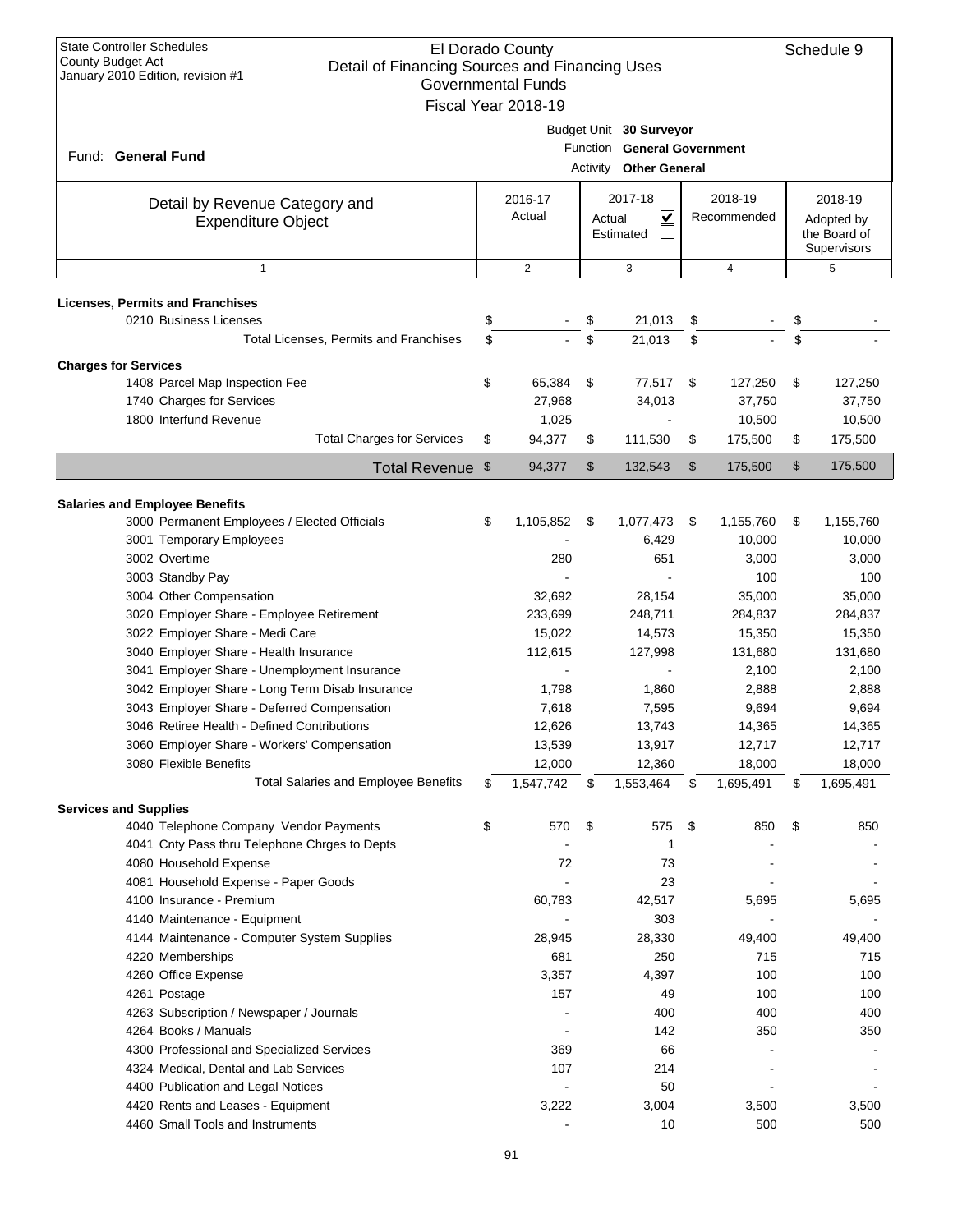| <b>State Controller Schedules</b><br><b>County Budget Act</b><br>Detail of Financing Sources and Financing Uses<br>January 2010 Edition, revision #1 | El Dorado County<br><b>Governmental Funds</b><br>Fiscal Year 2018-19 |                                                                                  |                        | Schedule 9                                           |
|------------------------------------------------------------------------------------------------------------------------------------------------------|----------------------------------------------------------------------|----------------------------------------------------------------------------------|------------------------|------------------------------------------------------|
| Fund: General Fund                                                                                                                                   |                                                                      | Budget Unit 30 Surveyor<br>Function General Government<br>Activity Other General |                        |                                                      |
| Detail by Revenue Category and<br><b>Expenditure Object</b>                                                                                          | 2016-17<br>Actual                                                    | 2017-18<br>V<br>Actual<br>Estimated                                              | 2018-19<br>Recommended | 2018-19<br>Adopted by<br>the Board of<br>Supervisors |
| $\mathbf{1}$                                                                                                                                         | $\overline{2}$                                                       | 3                                                                                | $\overline{4}$         | 5                                                    |
| 4461 Minor Equipment                                                                                                                                 |                                                                      | 46                                                                               | 2,000                  | 2,000                                                |
| 4462 Minor Computer Equipment                                                                                                                        |                                                                      | 339                                                                              | 2,000                  | 2,000                                                |
| 4463 Minor Telephone and Radio Equipment                                                                                                             | 104                                                                  |                                                                                  |                        |                                                      |
| 4502 Educational Materials                                                                                                                           |                                                                      |                                                                                  | 120                    | 120                                                  |
| 4538 Software                                                                                                                                        |                                                                      | 720                                                                              | 2,000                  | 2,000                                                |
| 4539 Software License                                                                                                                                |                                                                      | 315                                                                              |                        |                                                      |
| 4600 Transportation and Travel                                                                                                                       | 1,237                                                                | 1,150                                                                            | 3,050                  | 3,050                                                |
| 4602 Employee - Private Auto Mileage                                                                                                                 | 312                                                                  | 736                                                                              | 500                    | 500                                                  |
| 4605 Vehicle - Rent or Lease                                                                                                                         | 36                                                                   | 272                                                                              | 50                     | 50                                                   |
| 4606 Fuel Purchases                                                                                                                                  | 163                                                                  | 228                                                                              | 500                    | 500                                                  |
| 4608 Hotel Accommodations                                                                                                                            | 2,026                                                                | 1,338                                                                            | 4,500                  | 4,500                                                |
| 4609 Staff Development                                                                                                                               | 1,949                                                                | 3,611                                                                            | 4,700                  | 4,700                                                |
| <b>Total Services and Supplies</b>                                                                                                                   | \$<br>104,089                                                        | \$<br>89,160                                                                     | \$<br>81,030           | \$<br>81,030                                         |
| <b>Other Charges</b>                                                                                                                                 |                                                                      |                                                                                  |                        |                                                      |
| 5300 Interfund Expenditures                                                                                                                          | \$<br>262                                                            | \$<br>207                                                                        | \$                     | \$                                                   |
| <b>Total Other Charges</b>                                                                                                                           | \$<br>262                                                            | \$<br>207                                                                        | \$                     | \$                                                   |
| <b>Fixed Assets</b>                                                                                                                                  |                                                                      |                                                                                  |                        |                                                      |
| 6042 Fixed Assets - Computer Sys Equipment                                                                                                           | \$<br>12,250                                                         | \$                                                                               | \$                     | \$                                                   |
| <b>Total Fixed Assets</b>                                                                                                                            | \$<br>12,250                                                         | \$                                                                               | \$                     | \$                                                   |
| <b>Intrafund Transfers</b>                                                                                                                           |                                                                      |                                                                                  |                        |                                                      |
| 7223 Intrafnd: Mail Service                                                                                                                          | \$<br>2,502                                                          | \$<br>2,517                                                                      | \$<br>2,321            | \$<br>2,321                                          |
| 7224 Intrafnd: Stores Support                                                                                                                        | 292                                                                  | 419                                                                              | 210                    | 210                                                  |
| 7231 Intrafnd: IS Programming Support                                                                                                                | 150                                                                  |                                                                                  |                        |                                                      |
| <b>Total Intrafund Transfers</b>                                                                                                                     | \$<br>2,944                                                          | \$<br>2,936                                                                      | \$<br>2,531            | \$<br>2,531                                          |
| <b>Intrafund Abatement</b>                                                                                                                           |                                                                      |                                                                                  |                        |                                                      |
| 7350 Intrfnd Abatemnt: Only General Fund                                                                                                             | \$<br>$(160, 669)$ \$                                                | $(186, 151)$ \$                                                                  | (165,000)              | \$<br>(165,000)                                      |
| <b>Total Intrafund Abatement</b>                                                                                                                     | \$<br>(160, 669)                                                     | \$<br>(186, 151)                                                                 | \$<br>(165,000)        | \$<br>(165,000)                                      |
| Total Expenditures/Appropriations \$                                                                                                                 | 1,506,618                                                            | \$<br>1,459,616                                                                  | \$<br>1,614,052        | \$<br>1,614,052                                      |
| Net Cost \$                                                                                                                                          | (1, 412, 241)                                                        | \$<br>(1, 327, 074)                                                              | \$<br>(1,438,552)      | \$<br>(1,438,552)                                    |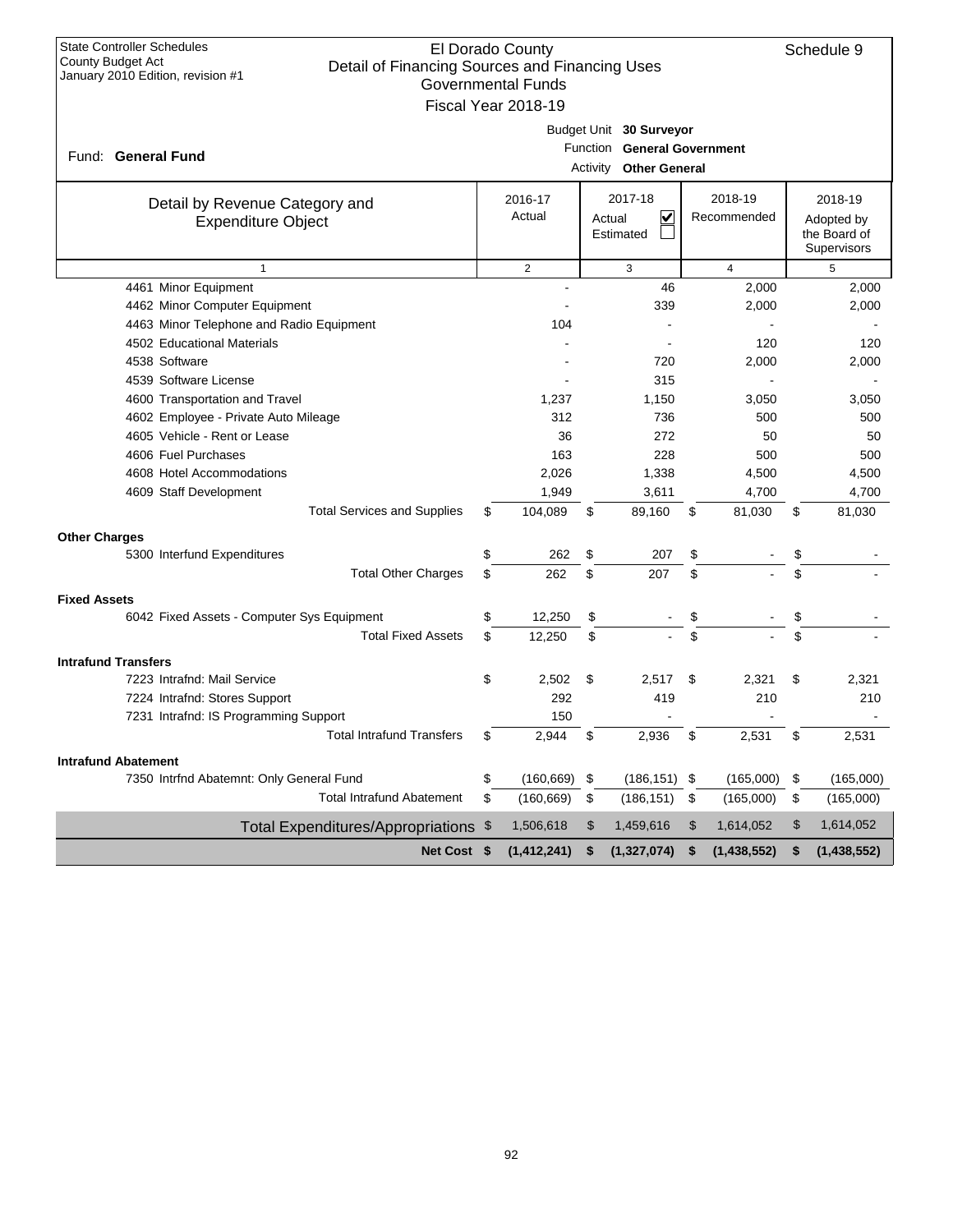| <b>State Controller Schedules</b><br>El Dorado County<br><b>County Budget Act</b><br>Detail of Financing Sources and Financing Uses<br>January 2010 Edition, revision #1<br><b>Governmental Funds</b><br>Fiscal Year 2018-19 |    |                   |        |                                                                     |    |                                          |    |                                                      |  |
|------------------------------------------------------------------------------------------------------------------------------------------------------------------------------------------------------------------------------|----|-------------------|--------|---------------------------------------------------------------------|----|------------------------------------------|----|------------------------------------------------------|--|
| Fund: General Fund                                                                                                                                                                                                           |    |                   |        | Function Public Protection<br><b>Activity Protection Inspection</b> |    | Budget Unit 31 Agricultural Commissioner |    |                                                      |  |
| Detail by Revenue Category and<br><b>Expenditure Object</b>                                                                                                                                                                  |    | 2016-17<br>Actual | Actual | 2017-18<br>✓<br>Estimated                                           |    | 2018-19<br>Recommended                   |    | 2018-19<br>Adopted by<br>the Board of<br>Supervisors |  |
| $\mathbf{1}$                                                                                                                                                                                                                 |    | $\overline{2}$    |        | 3                                                                   |    | $\overline{4}$                           |    | 5                                                    |  |
| <b>Licenses, Permits and Franchises</b>                                                                                                                                                                                      |    |                   |        |                                                                     |    |                                          |    |                                                      |  |
| 0210 Business Licenses                                                                                                                                                                                                       | \$ | 6,815             | \$     | 159,444                                                             | \$ | 7,000                                    | \$ | 7,000                                                |  |
| 0260 Other License and Permits                                                                                                                                                                                               |    | 112,807           |        | 161,914                                                             |    | 118,945                                  |    | 118,945                                              |  |
| Total Licenses, Permits and Franchises                                                                                                                                                                                       | \$ | 119,622           | \$     | 321,359                                                             | \$ | 125,945                                  | \$ | 125,945                                              |  |
| <b>Revenue from Use of Money and Property</b>                                                                                                                                                                                |    |                   |        |                                                                     |    |                                          |    |                                                      |  |
| 0421 Rent - Equipment                                                                                                                                                                                                        | \$ | 60                | \$     | 40                                                                  | \$ | 300                                      | \$ | 300                                                  |  |
| Total Revenue from Use of Money and Property                                                                                                                                                                                 | \$ | 60                | \$     | 40                                                                  | \$ | 300                                      | \$ | 300                                                  |  |
|                                                                                                                                                                                                                              |    |                   |        |                                                                     |    |                                          |    |                                                      |  |
| Intergovernmental Revenue - State                                                                                                                                                                                            |    |                   |        |                                                                     |    |                                          |    |                                                      |  |
| 0720 State - Agriculture                                                                                                                                                                                                     | \$ | 156,809           | \$     | 149,803                                                             | \$ | 176,337                                  | \$ | 176,337                                              |  |
| 0722 State - Pesticide Use Enforcement                                                                                                                                                                                       |    | 155,575<br>200    |        | 100                                                                 |    | 146,692<br>200                           |    | 146,692<br>200                                       |  |
| 0723 State - Seed Inspection                                                                                                                                                                                                 |    | 1,058             |        | 574                                                                 |    |                                          |    |                                                      |  |
| 0724 State - Nursery Inspection                                                                                                                                                                                              |    |                   |        |                                                                     |    | 500                                      |    | 500                                                  |  |
| 0727 State - Weights and Measures                                                                                                                                                                                            |    | 4,615<br>680      |        | 8,780                                                               |    | 6,460<br>200                             |    | 6,460                                                |  |
| 0728 State - Fruit and Vegetable Certificate                                                                                                                                                                                 |    |                   |        | 840                                                                 |    |                                          |    | 200                                                  |  |
| 0729 State - Unclaimed Gas Tax Refund                                                                                                                                                                                        |    | 273,413           |        | 270,859                                                             |    | 289,451                                  |    | 289,451                                              |  |
| Total Intergovernmental Revenue - State                                                                                                                                                                                      | \$ | 592,350           | \$     | 430,955                                                             | \$ | 619,840                                  | \$ | 619,840                                              |  |
| Intergovernmental Revenue - Federal                                                                                                                                                                                          |    |                   |        |                                                                     |    |                                          |    |                                                      |  |
| 1100 Federal - Other                                                                                                                                                                                                         | \$ | 144,827           | \$     | 6,305                                                               | \$ | 34,417                                   | \$ | 34,417                                               |  |
| Total Intergovernmental Revenue - Federal                                                                                                                                                                                    | \$ | 144,827           | \$     | 6,305                                                               | \$ | 34.417                                   | \$ | 34,417                                               |  |
| <b>Revenue Other Governmental Agencies</b>                                                                                                                                                                                   |    |                   |        |                                                                     |    |                                          |    |                                                      |  |
| 1200 Other - Governmental Agencies                                                                                                                                                                                           | \$ | 17,171            | \$     | 28,727                                                              | \$ | 28,727                                   | \$ | 28,727                                               |  |
| <b>Total Revenue Other Governmental Agencies</b>                                                                                                                                                                             | \$ | 17,171            | \$     | 28,727                                                              | \$ | 28,727                                   | \$ | 28,727                                               |  |
|                                                                                                                                                                                                                              |    |                   |        |                                                                     |    |                                          |    |                                                      |  |
| <b>Charges for Services</b><br>1480 Agricultural Services                                                                                                                                                                    | \$ | 16.724            | \$     | 12,166                                                              | \$ | 26,000                                   | \$ | 26,000                                               |  |
| 1742 Miscellaneous Copy Fees                                                                                                                                                                                                 |    |                   |        |                                                                     |    | 100                                      |    | 100                                                  |  |
| 1744 Miscellaneous Inspections or Services                                                                                                                                                                                   |    | 1,350             |        | 1,950                                                               |    | 2,500                                    |    | 2,500                                                |  |
| 1800 Interfund Revenue                                                                                                                                                                                                       |    |                   |        | 300                                                                 |    | 593                                      |    | 593                                                  |  |
| <b>Total Charges for Services</b>                                                                                                                                                                                            | \$ | 18,074            | \$     | 14,416                                                              | \$ | 29,193                                   | \$ | 29,193                                               |  |
|                                                                                                                                                                                                                              |    |                   |        |                                                                     |    |                                          |    |                                                      |  |
| <b>Miscellaneous Revenues</b>                                                                                                                                                                                                |    |                   |        |                                                                     |    |                                          |    |                                                      |  |
| 1920 Other Sales                                                                                                                                                                                                             | \$ | 83                | \$     | 249                                                                 | \$ | 200                                      | \$ | 200                                                  |  |
| 1940 Miscellaneous Revenue                                                                                                                                                                                                   |    | 40                |        |                                                                     |    |                                          |    |                                                      |  |
| <b>Total Miscellaneous Revenues</b>                                                                                                                                                                                          | \$ | 123               | \$     | 249                                                                 | \$ | 200                                      | \$ | 200                                                  |  |
| Total Revenue \$                                                                                                                                                                                                             |    | 892,228           | \$     | 802,052                                                             | \$ | 838,622                                  | \$ | 838,622                                              |  |
| <b>Salaries and Employee Benefits</b>                                                                                                                                                                                        |    |                   |        |                                                                     |    |                                          |    |                                                      |  |
| 3000 Permanent Employees / Elected Officials                                                                                                                                                                                 | \$ | 721,762           | - \$   | 695,719                                                             | \$ | 704,853                                  | \$ | 704,853                                              |  |
| 3001 Temporary Employees                                                                                                                                                                                                     |    | 74,139            |        | 75,791                                                              |    | 70,872                                   |    | 70,872                                               |  |
| 3002 Overtime                                                                                                                                                                                                                |    | 4,737             |        | 5,708                                                               |    | 5,000                                    |    | 5,000                                                |  |
| 3004 Other Compensation                                                                                                                                                                                                      |    | 9,374             |        | 24,601                                                              |    | 1,400                                    |    | 1,400                                                |  |
| 3020 Employer Share - Employee Retirement                                                                                                                                                                                    |    | 151,292           |        | 153,205                                                             |    | 177,549                                  |    | 177,549                                              |  |
| 3022 Employer Share - Medi Care                                                                                                                                                                                              |    | 11,339            |        | 11,213                                                              |    | 11,247                                   |    | 11,247                                               |  |
| 3040 Employer Share - Health Insurance                                                                                                                                                                                       |    | 157,305           |        | 166,162                                                             |    | 167,293                                  |    | 167,293                                              |  |
| 3041 Employer Share - Unemployment Insurance                                                                                                                                                                                 |    |                   |        |                                                                     |    | 1,750                                    |    | 1,750                                                |  |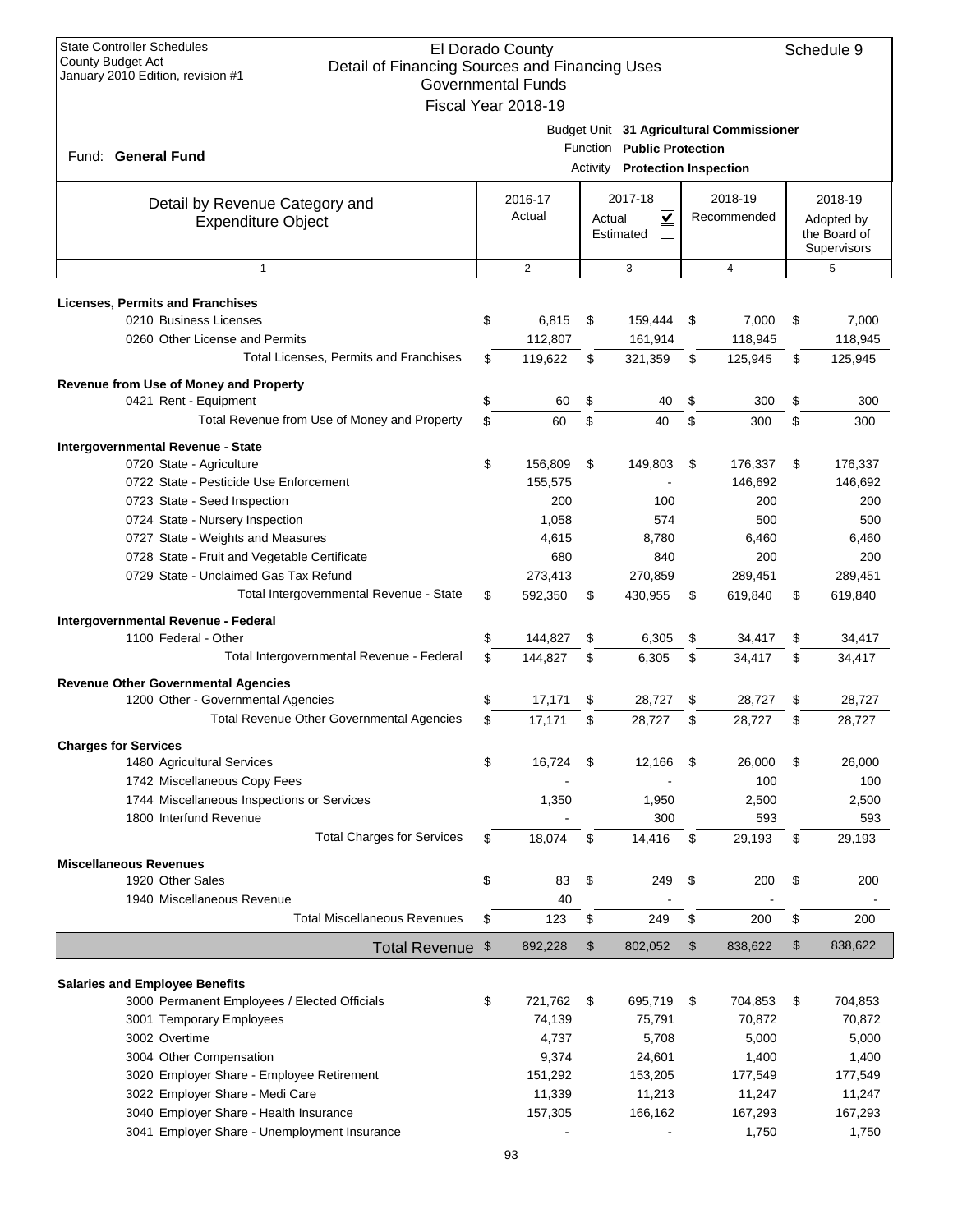# El Dorado County Governmental Funds Fiscal Year 2018-19

| County Budget Act            | Detail of Financing Sources and Financing Uses<br>January 2010 Edition, revision #1 | <b>Governmental Funds</b><br>Fiscal Year 2018-19 |        |                                                                     |                                          |                                                      |
|------------------------------|-------------------------------------------------------------------------------------|--------------------------------------------------|--------|---------------------------------------------------------------------|------------------------------------------|------------------------------------------------------|
|                              | Fund: General Fund                                                                  |                                                  |        | Function Public Protection<br><b>Activity</b> Protection Inspection | Budget Unit 31 Agricultural Commissioner |                                                      |
|                              | Detail by Revenue Category and<br><b>Expenditure Object</b>                         | 2016-17<br>Actual                                | Actual | 2017-18<br>$\checkmark$<br>Estimated                                | 2018-19<br>Recommended                   | 2018-19<br>Adopted by<br>the Board of<br>Supervisors |
|                              | $\mathbf{1}$                                                                        | 2                                                |        | 3                                                                   | $\overline{4}$                           | 5                                                    |
|                              | 3042 Employer Share - Long Term Disab Insurance                                     | 1,176                                            |        | 1,197                                                               | 1,762                                    | 1,762                                                |
|                              | 3043 Employer Share - Deferred Compensation                                         | 4,012                                            |        | 4,084                                                               | 3,967                                    | 3,967                                                |
|                              | 3046 Retiree Health - Defined Contributions                                         | 10,522                                           |        | 13,743                                                              | 11,970                                   | 11,970                                               |
|                              | 3060 Employer Share - Workers' Compensation                                         | 13,997                                           |        | 27,675                                                              | 16,288                                   | 16,288                                               |
|                              | 3080 Flexible Benefits                                                              | 468                                              |        | 594                                                                 | 12,000                                   | 12,000                                               |
|                              | <b>Total Salaries and Employee Benefits</b>                                         | \$<br>1,160,122                                  | \$     | 1,179,692                                                           | \$<br>1,185,951                          | \$<br>1,185,951                                      |
| <b>Services and Supplies</b> |                                                                                     |                                                  |        |                                                                     |                                          |                                                      |
|                              | 4000 Agriculture                                                                    | \$                                               | \$     |                                                                     | \$<br>3,000                              | \$<br>3,000                                          |
|                              | 4020 Clothing and Personal Supplies                                                 | 329                                              |        | 594                                                                 | 500                                      | 500                                                  |
|                              | 4040 Telephone Company Vendor Payments                                              | 1,321                                            |        | 1,299                                                               | 1,500                                    | 1,500                                                |
|                              | 4041 Cnty Pass thru Telephone Chrges to Depts                                       | 231                                              |        | 239                                                                 | 500                                      | 500                                                  |
|                              | 4080 Household Expense                                                              | 372                                              |        | 197                                                                 | 500                                      | 500                                                  |
|                              | 4100 Insurance - Premium                                                            | 5,855                                            |        | 4,562                                                               | 4,886                                    | 4,886                                                |
|                              | 4140 Maintenance - Equipment                                                        |                                                  |        |                                                                     | 1,000                                    | 1,000                                                |
|                              | 4141 Maintenance - Office Equipment                                                 |                                                  |        |                                                                     | 200                                      | 200                                                  |
|                              | 4144 Maintenance - Computer System Supplies                                         | 1,450                                            |        | 4,050                                                               | 1,450                                    | 1,450                                                |
|                              | 4160 Maintenance Vehicles - Service Contract                                        | 2,690                                            |        | 515                                                                 | 3,500                                    | 3,500                                                |
|                              | 4161 Maintenance Vehicles - Parts/Direct Chrg                                       | 979                                              |        | 220                                                                 | 500                                      | 500                                                  |
|                              | 4162 Maintenance Vehicles - Supplies                                                |                                                  |        | 273                                                                 | 100                                      | 100                                                  |
|                              | 4164 Maintenance Vehicles - Tires and Tubes                                         |                                                  |        |                                                                     | 1,000                                    | 1,000                                                |
|                              | 4165 Maintenance Vehicles - Oil and Grease                                          |                                                  |        |                                                                     | 100                                      | 100                                                  |
|                              | 4180 Maintenance - Building and Improvements                                        |                                                  |        |                                                                     | 400                                      | 400                                                  |
|                              | 4220 Memberships                                                                    | 3,800                                            |        | 3,875                                                               | 4,620                                    | 4,620                                                |
|                              | 4221 Memberships - Legislative Advocacy                                             | 13,000                                           |        | 13,000                                                              | 13,000                                   | 13,000                                               |
|                              | 4260 Office Expense                                                                 | 2,052                                            |        | 1,557                                                               | 3,500                                    | 3,500                                                |
|                              | 4261 Postage                                                                        | 1,797                                            |        | 1,664                                                               | 2,838                                    | 2,838                                                |
|                              | 4263 Subscription / Newspaper / Journals                                            | 217                                              |        | 178                                                                 | 300                                      | 300                                                  |
|                              | 4264 Books / Manuals                                                                |                                                  |        |                                                                     | 300                                      | 300                                                  |
|                              | 4265 Law Books                                                                      | 45                                               |        |                                                                     | 275                                      | 275                                                  |
|                              | 4266 Printing / Duplicating                                                         | 509                                              |        | 1,059                                                               | 1,000                                    | 1,000                                                |
|                              | 4300 Professional and Specialized Services                                          | 70,363                                           |        | 67,231                                                              | 72,660                                   | 72,660                                               |
|                              | 4324 Medical, Dental and Lab Services                                               | 1,051                                            |        | 257                                                                 | 1,323                                    | 1,323                                                |
|                              | 4400 Publication and Legal Notices                                                  | 50                                               |        |                                                                     | 400                                      | 400                                                  |
|                              | 4420 Rents and Leases - Equipment                                                   | 3,136                                            |        | 4,207                                                               | 4,500                                    | 4,500                                                |
|                              | 4460 Small Tools and Instruments                                                    | 926                                              |        | 795                                                                 | 1,500                                    | 1,500                                                |
|                              | 4461 Minor Equipment                                                                | 678                                              |        |                                                                     | 2,000                                    | 2,000                                                |
|                              | 4462 Minor Computer Equipment                                                       | 3,437                                            |        | 2,134                                                               |                                          |                                                      |

4463 Minor Telephone and Radio Equipment - 160 - - 4500 Special Departmental Expense 1,900 1,900 1,900 1,900 1,900 1,900 1,900 1,900 1,900 1,900 1,900 1,900 1,900 4534 Ammunition 108 - 500 500 4538 Software - - - 2,600 2,600 2,600 2,600 2,600 2,600 2,600 2,600 2,600 2,600 2,600 2,600 2,600 2,600 2,600 4539 Software License - - 3,300 3,300 3,300 3,300 3,300 3,450 and 3,450 and 3,460 and 3,460 and 3,500 3,300 3,4300 3,500 3,500 3,500 3,500 3,500 3,500 3,500 3,500 3,500 3,500 3,500 and 3,500 and 3,500 and 3,500 3,500 3,500 4600 Transportation and Travel 491 640 2,500 2,500 4602 Employee - Private Auto Mileage 1,265 1,265 1,265 1,265 1,265 1,265 4604 Volunteer - Private Auto Mileage - 74 - -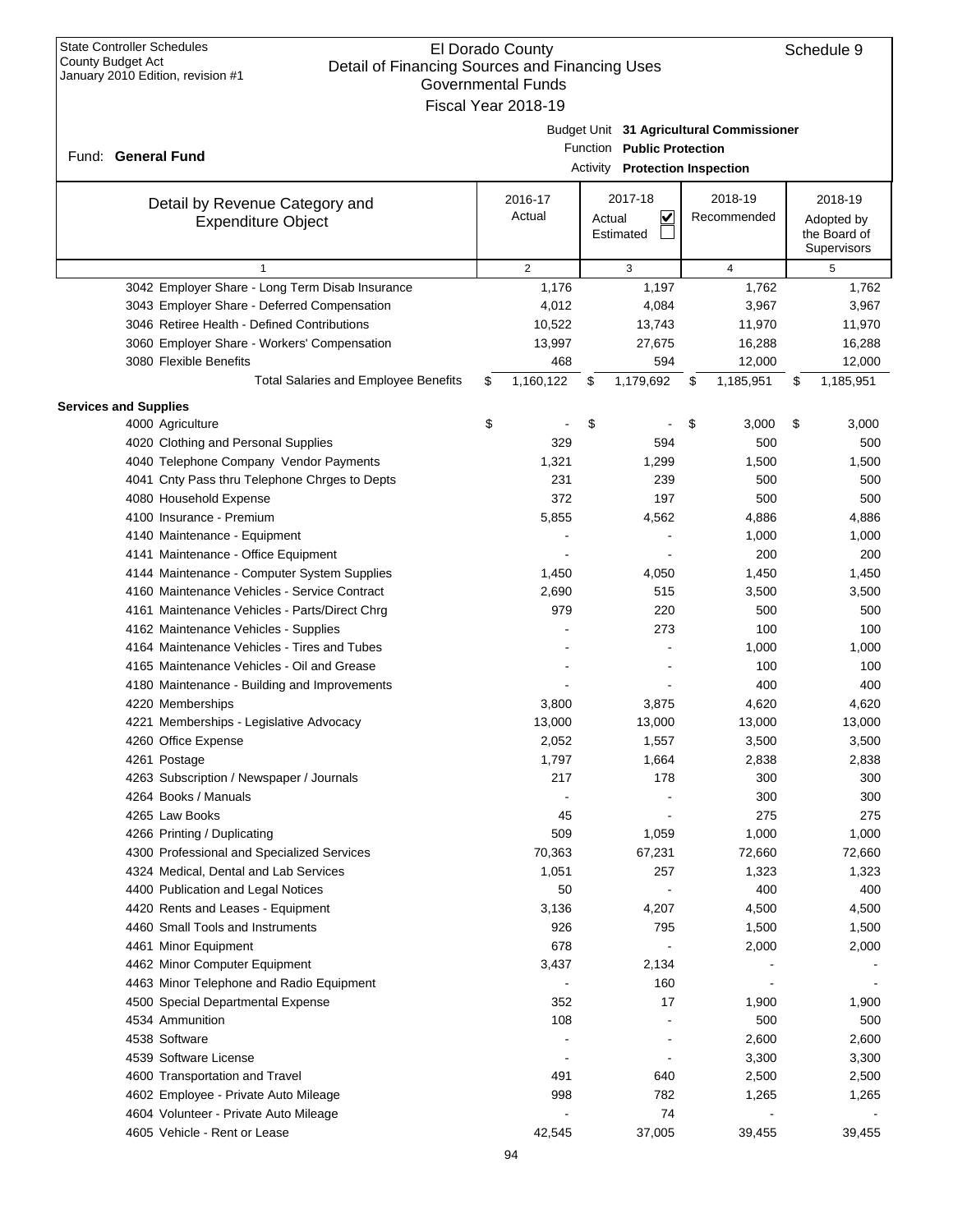| <b>State Controller Schedules</b><br>El Dorado County<br>Schedule 9<br><b>County Budget Act</b><br>Detail of Financing Sources and Financing Uses<br>January 2010 Edition, revision #1<br><b>Governmental Funds</b><br>Fiscal Year 2018-19 |                                                                                                          |            |    |            |    |            |    |            |  |  |  |  |
|--------------------------------------------------------------------------------------------------------------------------------------------------------------------------------------------------------------------------------------------|----------------------------------------------------------------------------------------------------------|------------|----|------------|----|------------|----|------------|--|--|--|--|
| Fund: General Fund                                                                                                                                                                                                                         | Budget Unit 31 Agricultural Commissioner<br>Function Public Protection<br>Activity Protection Inspection |            |    |            |    |            |    |            |  |  |  |  |
| 2017-18<br>2018-19<br>2018-19<br>2016-17<br>Detail by Revenue Category and<br>$\overline{\mathbf{v}}$<br>Actual<br>Recommended<br>Actual<br>Adopted by<br><b>Expenditure Object</b><br>the Board of<br>Estimated<br>Supervisors            |                                                                                                          |            |    |            |    |            |    |            |  |  |  |  |
| $\overline{1}$                                                                                                                                                                                                                             | $\overline{2}$<br>3<br>$\overline{\mathbf{4}}$<br>5                                                      |            |    |            |    |            |    |            |  |  |  |  |
| 4606 Fuel Purchases                                                                                                                                                                                                                        |                                                                                                          | 16,568     |    | 20,481     |    | 21,620     |    | 21,620     |  |  |  |  |
| 4608 Hotel Accommodations                                                                                                                                                                                                                  |                                                                                                          | 1,307      |    | 1,027      |    | 1,500      |    | 1,500      |  |  |  |  |
| 4609 Staff Development                                                                                                                                                                                                                     |                                                                                                          | 863        |    | 940        |    | 2,000      |    | 2,000      |  |  |  |  |
| 4616 Per Diem (Commissions, etc.)                                                                                                                                                                                                          |                                                                                                          |            |    | 1,100      |    |            |    |            |  |  |  |  |
| <b>Total Services and Supplies</b>                                                                                                                                                                                                         | \$                                                                                                       | 177,519    | \$ | 170,132    | \$ | 203,992    | \$ | 203,992    |  |  |  |  |
| <b>Other Charges</b>                                                                                                                                                                                                                       |                                                                                                          |            |    |            |    |            |    |            |  |  |  |  |
| 5300 Interfund Expenditures                                                                                                                                                                                                                | \$                                                                                                       | 961        | \$ | 2,079      | \$ | 3,000      | \$ | 3,000      |  |  |  |  |
| <b>Total Other Charges</b>                                                                                                                                                                                                                 | \$                                                                                                       | 961        | \$ | 2.079      | \$ | 3.000      | \$ | 3,000      |  |  |  |  |
| <b>Intrafund Transfers</b>                                                                                                                                                                                                                 |                                                                                                          |            |    |            |    |            |    |            |  |  |  |  |
| 7200 Intrafund Transfers                                                                                                                                                                                                                   | \$                                                                                                       | 25         | \$ |            | \$ | 500        | \$ | 500        |  |  |  |  |
| 7223 Intrafnd: Mail Service                                                                                                                                                                                                                |                                                                                                          | 3,000      |    | 2,995      |    | 2,838      |    | 2.838      |  |  |  |  |
| 7224 Intrafnd: Stores Support                                                                                                                                                                                                              |                                                                                                          | 117        |    | 70         |    | 210        |    | 210        |  |  |  |  |
| 7231 Intrafnd: IS Programming Support                                                                                                                                                                                                      |                                                                                                          | 24         |    |            |    |            |    |            |  |  |  |  |
| <b>Total Intrafund Transfers</b>                                                                                                                                                                                                           | \$                                                                                                       | 3,166      | \$ | 3,065      | \$ | 3,548      | \$ | 3,548      |  |  |  |  |
| Total Expenditures/Appropriations \$                                                                                                                                                                                                       |                                                                                                          | 1,341,768  | \$ | 1,354,968  | \$ | 1,396,491  | \$ | 1,396,491  |  |  |  |  |
| Net Cost \$                                                                                                                                                                                                                                |                                                                                                          | (449, 540) | \$ | (552, 917) | \$ | (557, 869) | \$ | (557, 869) |  |  |  |  |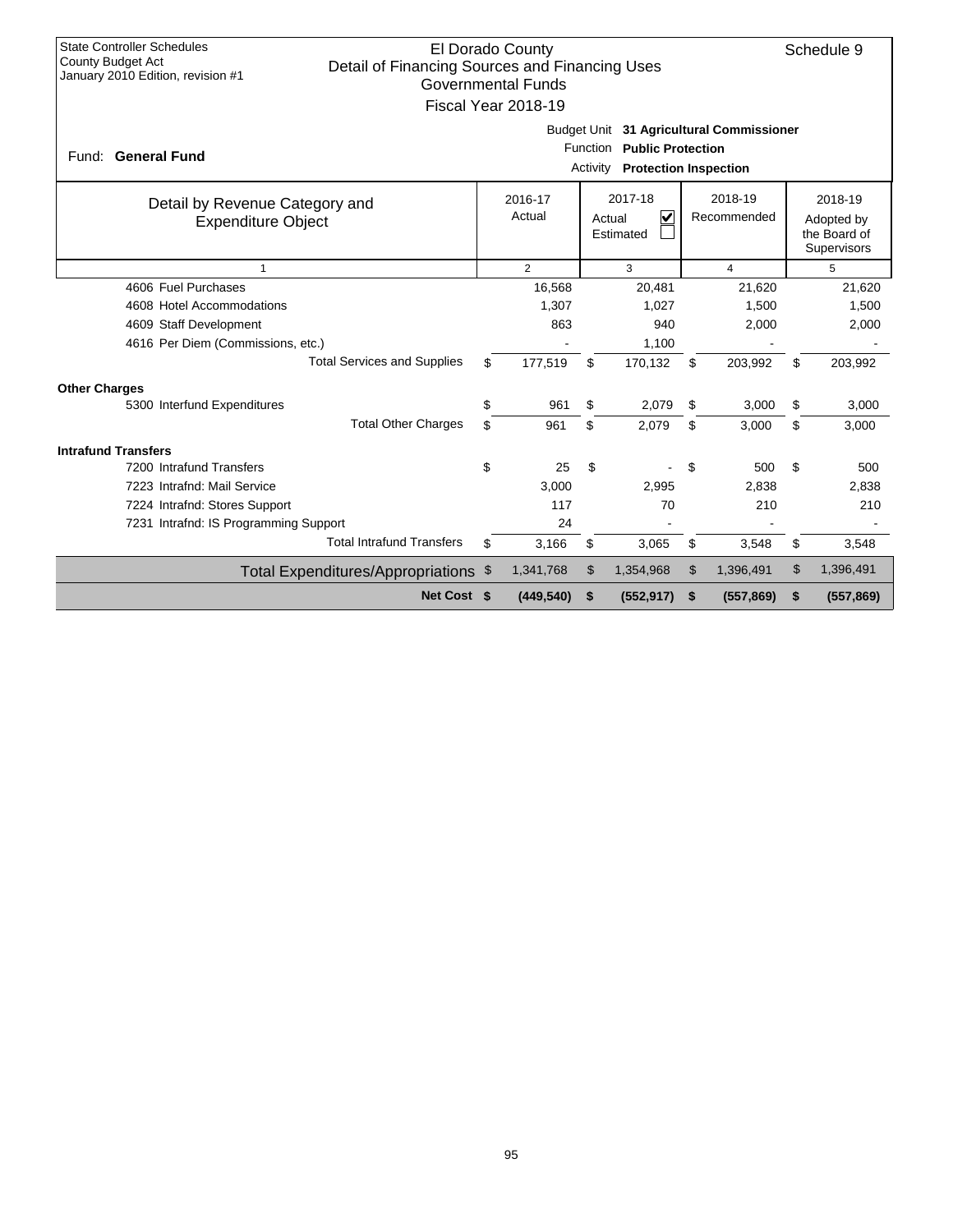| <b>State Controller Schedules</b><br>El Dorado County<br>Schedule 9<br><b>County Budget Act</b><br>Detail of Financing Sources and Financing Uses<br>January 2010 Edition, revision #1<br><b>Governmental Funds</b><br>Fiscal Year 2018-19 |                                                   |         |               |                                  |    |                                           |                                           |           |  |  |  |
|--------------------------------------------------------------------------------------------------------------------------------------------------------------------------------------------------------------------------------------------|---------------------------------------------------|---------|---------------|----------------------------------|----|-------------------------------------------|-------------------------------------------|-----------|--|--|--|
|                                                                                                                                                                                                                                            |                                                   |         |               | Function Public Protection       |    | Budget Unit 32 Fish and Game Preservation |                                           |           |  |  |  |
| Fund: Fish and Game                                                                                                                                                                                                                        |                                                   |         |               | <b>Activity Other Protection</b> |    |                                           |                                           |           |  |  |  |
| Detail by Revenue Category and                                                                                                                                                                                                             |                                                   | 2016-17 |               | 2017-18                          |    | 2018-19                                   |                                           | 2018-19   |  |  |  |
| <b>Expenditure Object</b>                                                                                                                                                                                                                  | Actual<br>V<br>Recommended<br>Actual<br>Estimated |         |               |                                  |    |                                           | Adopted by<br>the Board of<br>Supervisors |           |  |  |  |
| $\mathbf{1}$                                                                                                                                                                                                                               | $\overline{2}$<br>3<br>$\overline{4}$<br>5        |         |               |                                  |    |                                           |                                           |           |  |  |  |
| <b>Fines, Forfeitures and Penalties</b>                                                                                                                                                                                                    |                                                   |         |               |                                  |    |                                           |                                           |           |  |  |  |
| 0320 Other Court Fines                                                                                                                                                                                                                     | \$                                                | 1,459   | \$            | 2,954                            | \$ | 5,000                                     | \$                                        | 5,000     |  |  |  |
| Total Fines, Forfeitures and Penalties                                                                                                                                                                                                     | \$                                                | 1,459   | \$            | 2,954                            | \$ | 5,000                                     | \$                                        | 5,000     |  |  |  |
| Revenue from Use of Money and Property                                                                                                                                                                                                     |                                                   |         |               |                                  |    |                                           |                                           |           |  |  |  |
| 0400 Interest                                                                                                                                                                                                                              | \$                                                | 40      | \$            | 232                              | \$ |                                           | \$                                        |           |  |  |  |
| Total Revenue from Use of Money and Property                                                                                                                                                                                               | \$                                                | 40      | \$            | 232                              | \$ |                                           | \$                                        |           |  |  |  |
| <b>Other Financing Sources</b>                                                                                                                                                                                                             |                                                   |         |               |                                  |    |                                           |                                           |           |  |  |  |
| 2020 Operating Transfers In                                                                                                                                                                                                                | \$                                                | 20,000  | \$            | 15,000                           | \$ |                                           | \$                                        |           |  |  |  |
| <b>Total Other Financing Sources</b>                                                                                                                                                                                                       | \$                                                | 20.000  | \$            | 15,000                           | \$ |                                           | \$                                        |           |  |  |  |
| Total Revenue \$                                                                                                                                                                                                                           |                                                   | 21,498  | $\mathsf{\$}$ | 18,186                           | \$ | 5,000                                     | \$                                        | 5,000     |  |  |  |
| <b>Services and Supplies</b>                                                                                                                                                                                                               |                                                   |         |               |                                  |    |                                           |                                           |           |  |  |  |
| 4500 Special Departmental Expense                                                                                                                                                                                                          | \$                                                | 131     | \$            | 804                              | \$ | 5,000                                     | \$                                        | 5,000     |  |  |  |
| 4501 Special Projects                                                                                                                                                                                                                      |                                                   | 6,910   |               | 9,555                            |    | 20,000                                    |                                           | 20,000    |  |  |  |
| 4602 Employee - Private Auto Mileage                                                                                                                                                                                                       |                                                   |         |               | 70                               |    |                                           |                                           |           |  |  |  |
| <b>Total Services and Supplies</b>                                                                                                                                                                                                         | \$                                                | 7.040   | \$            | 10,429                           | \$ | 25,000                                    | \$                                        | 25,000    |  |  |  |
| <b>Appropriations for Contingencies</b>                                                                                                                                                                                                    |                                                   |         |               |                                  |    |                                           |                                           |           |  |  |  |
| 7700 Contingency                                                                                                                                                                                                                           | \$                                                |         | \$            |                                  | \$ |                                           | \$                                        | 9,936     |  |  |  |
| <b>Total Appropriations for Contingencies</b>                                                                                                                                                                                              | \$                                                |         | \$            |                                  | \$ |                                           | \$                                        | 9,936     |  |  |  |
| Total Expenditures/Appropriations \$                                                                                                                                                                                                       |                                                   | 7,040   | \$            | 10,429                           | \$ | 25,000                                    | \$                                        | 34,936    |  |  |  |
| Net Cost \$                                                                                                                                                                                                                                |                                                   | 14,458  | \$            | 7,757                            | \$ | (20,000)                                  | \$                                        | (29, 936) |  |  |  |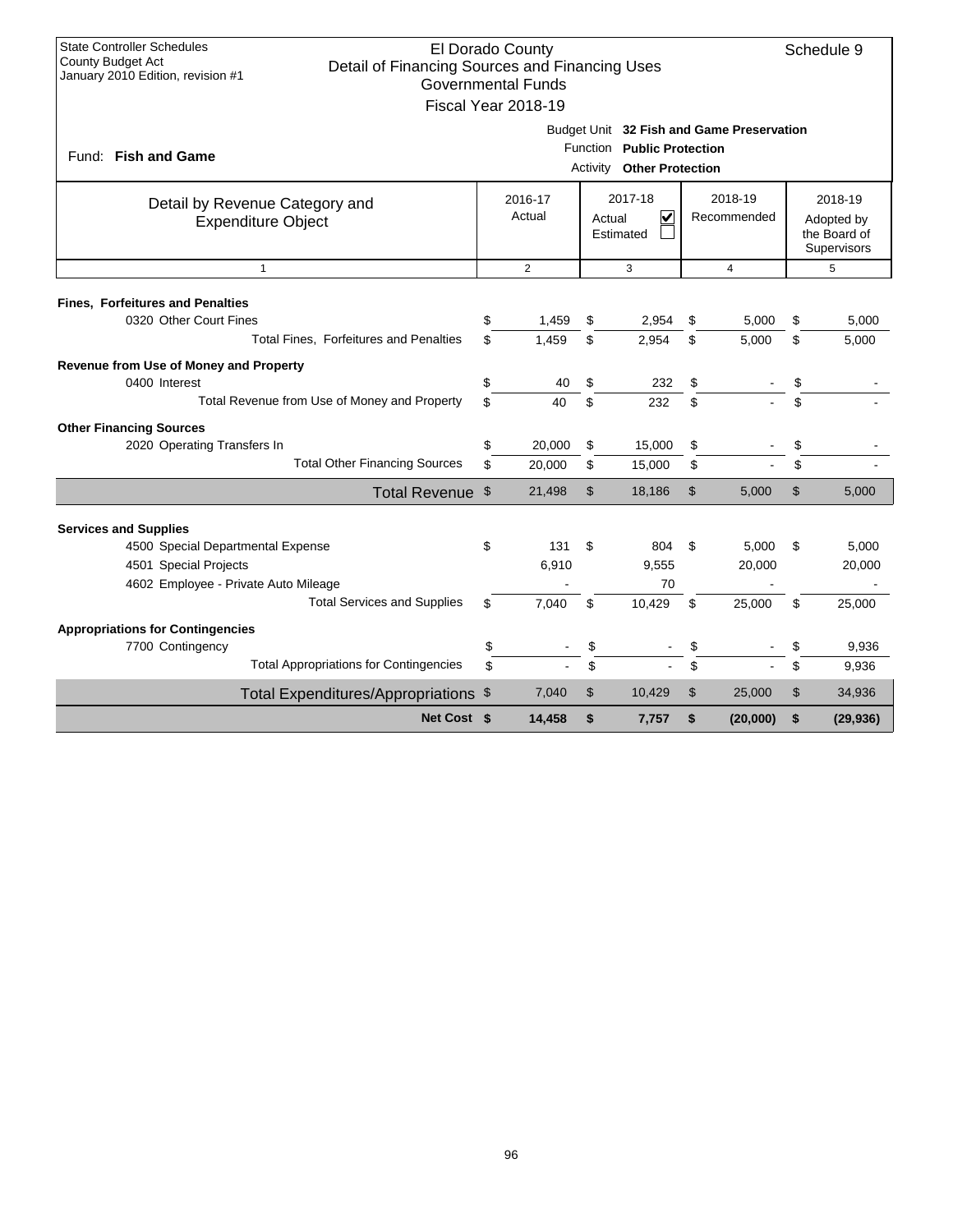| <b>State Controller Schedules</b><br>County Budget Act<br>Detail of Financing Sources and Financing Uses<br>January 2010 Edition, revision #1 | El Dorado County<br><b>Governmental Funds</b><br>Fiscal Year 2018-19 |          |                                                       |               |                                               | Schedule 9                                           |
|-----------------------------------------------------------------------------------------------------------------------------------------------|----------------------------------------------------------------------|----------|-------------------------------------------------------|---------------|-----------------------------------------------|------------------------------------------------------|
| Fund: General Fund                                                                                                                            |                                                                      | Activity | Function Public Protection<br><b>Other Protection</b> |               | Budget Unit 35 Community Development Services |                                                      |
| Detail by Revenue Category and<br><b>Expenditure Object</b>                                                                                   | 2016-17<br>Actual                                                    | Actual   | 2017-18<br>V<br>Estimated                             |               | 2018-19<br>Recommended                        | 2018-19<br>Adopted by<br>the Board of<br>Supervisors |
| $\mathbf{1}$                                                                                                                                  | $\overline{2}$                                                       |          | 3                                                     |               | $\overline{4}$                                | 5                                                    |
| <b>Licenses, Permits and Franchises</b>                                                                                                       |                                                                      |          |                                                       |               |                                               |                                                      |
| 0260 Other License and Permits                                                                                                                | \$<br>146,337                                                        | \$       | 147,337                                               | \$            | 154,000                                       | \$<br>154,000                                        |
| Total Licenses, Permits and Franchises                                                                                                        | \$<br>146,337                                                        | \$       | 147,337                                               | \$            | 154,000                                       | \$<br>154,000                                        |
| <b>Charges for Services</b>                                                                                                                   |                                                                      |          |                                                       |               |                                               |                                                      |
| 1740 Charges for Services                                                                                                                     | \$                                                                   | \$       | 3,575                                                 | \$            |                                               | \$                                                   |
| 1830 Intrind Rev: Allocated Salaries & Benefits                                                                                               | 2,948,823                                                            |          | 2,146,896                                             |               | 2,640,920                                     | 2,640,920                                            |
| <b>Total Charges for Services</b>                                                                                                             | \$<br>2,948,823                                                      | \$       | 2,150,471                                             | \$            | 2,640,920                                     | \$<br>2,640,920                                      |
| <b>Miscellaneous Revenues</b>                                                                                                                 |                                                                      |          |                                                       |               |                                               |                                                      |
| 1920 Other Sales                                                                                                                              | \$<br>739                                                            | \$       | 3,482                                                 | $\mathfrak s$ | 700                                           | \$<br>700                                            |
| 1940 Miscellaneous Revenue                                                                                                                    |                                                                      |          | 2,300                                                 |               |                                               |                                                      |
| <b>Total Miscellaneous Revenues</b>                                                                                                           | \$<br>739                                                            | \$       | 5,782                                                 | \$            | 700                                           | \$<br>700                                            |
| <b>Other Financing Sources</b>                                                                                                                |                                                                      |          |                                                       |               |                                               |                                                      |
| 2020 Operating Transfers In                                                                                                                   | \$<br>268,242                                                        | \$       | (171, 518)                                            | \$            |                                               | \$                                                   |
| <b>Total Other Financing Sources</b>                                                                                                          | \$<br>268,242                                                        | \$       | (171, 518)                                            | \$            |                                               | \$                                                   |
| <b>Total Revenue</b>                                                                                                                          | \$<br>3,364,141                                                      | \$       | 2,132,072                                             | \$            | 2,795,620                                     | \$<br>2,795,620                                      |
|                                                                                                                                               |                                                                      |          |                                                       |               |                                               |                                                      |
| <b>Salaries and Employee Benefits</b>                                                                                                         |                                                                      |          |                                                       |               |                                               |                                                      |
| 3000 Permanent Employees / Elected Officials                                                                                                  | \$<br>2,184,295                                                      | \$       | 2,015,777                                             | - \$          | 2,199,370                                     | \$<br>2,199,370                                      |
|                                                                                                                                               |                                                                      |          |                                                       |               |                                               |                                                      |
| 3001 Temporary Employees                                                                                                                      | 79,384                                                               |          | 16,036                                                |               | 86,430                                        | 86,430                                               |
| 3002 Overtime                                                                                                                                 | 27,007                                                               |          | 87,230                                                |               | 31,900                                        | 31,900                                               |
| 3004 Other Compensation                                                                                                                       | 42,152                                                               |          | 108,199                                               |               | 21,900                                        | 21,900                                               |
| 3020 Employer Share - Employee Retirement                                                                                                     | 441,263                                                              |          | 475,338                                               |               | 521,150                                       | 521,150                                              |
| 3022 Employer Share - Medi Care                                                                                                               | 32,699                                                               |          | 31,216                                                |               | 31,892                                        | 31,892                                               |
| 3040 Employer Share - Health Insurance                                                                                                        | 363,798                                                              |          | 355,399                                               |               | 398,818                                       | 398,818                                              |
| 3041 Employer Share - Unemployment Insurance<br>3042 Employer Share - Long Term Disab Insurance                                               | 3,563                                                                |          | 3,485                                                 |               | 5,775<br>5,499                                | 5,775<br>5,499                                       |
| 3043 Employer Share - Deferred Compensation                                                                                                   | 9,549                                                                |          | 8,541                                                 |               | 9,462                                         | 9,462                                                |
| 3046 Retiree Health - Defined Contributions                                                                                                   | 41,382                                                               |          | 42,526                                                |               | 38,682                                        | 38,682                                               |
| 3060 Employer Share - Workers' Compensation                                                                                                   | 28,297                                                               |          | 35,788                                                |               | 39,405                                        | 39,405                                               |
| 3080 Flexible Benefits                                                                                                                        | 6,617                                                                |          | 10,957                                                |               | 18,800                                        | 18,800                                               |
| <b>Total Salaries and Employee Benefits</b>                                                                                                   | \$<br>3,260,006                                                      | \$       | 3,190,492                                             | \$            | 3,409,083                                     | \$<br>3,409,083                                      |
| <b>Services and Supplies</b>                                                                                                                  |                                                                      |          |                                                       |               |                                               |                                                      |
| 4040 Telephone Company Vendor Payments                                                                                                        | \$                                                                   | \$       |                                                       | \$            | 4,320                                         | \$<br>4,320                                          |
| 4041 Cnty Pass thru Telephone Chrges to Depts                                                                                                 | 237                                                                  |          | 246                                                   |               | 500                                           | 500                                                  |
| 4080 Household Expense                                                                                                                        | 15                                                                   |          | 193                                                   |               |                                               |                                                      |
| 4082 Household Expense - Other                                                                                                                | 56                                                                   |          |                                                       |               |                                               |                                                      |
| 4100 Insurance - Premium                                                                                                                      | 19,933                                                               |          | 13,662                                                |               | 16,531                                        | 16,531                                               |
| 4140 Maintenance - Equipment                                                                                                                  | 189                                                                  |          |                                                       |               |                                               |                                                      |
| 4141 Maintenance - Office Equipment                                                                                                           |                                                                      |          | 323                                                   |               |                                               |                                                      |
| 4144 Maintenance - Computer System Supplies                                                                                                   | 18,300                                                               |          | 34,809                                                |               | 96,621                                        | 96,621                                               |
| 4184 Maintenance - Cemetery<br>4197 Maintenance - Building Supplies                                                                           |                                                                      |          | 1,200<br>30                                           |               |                                               |                                                      |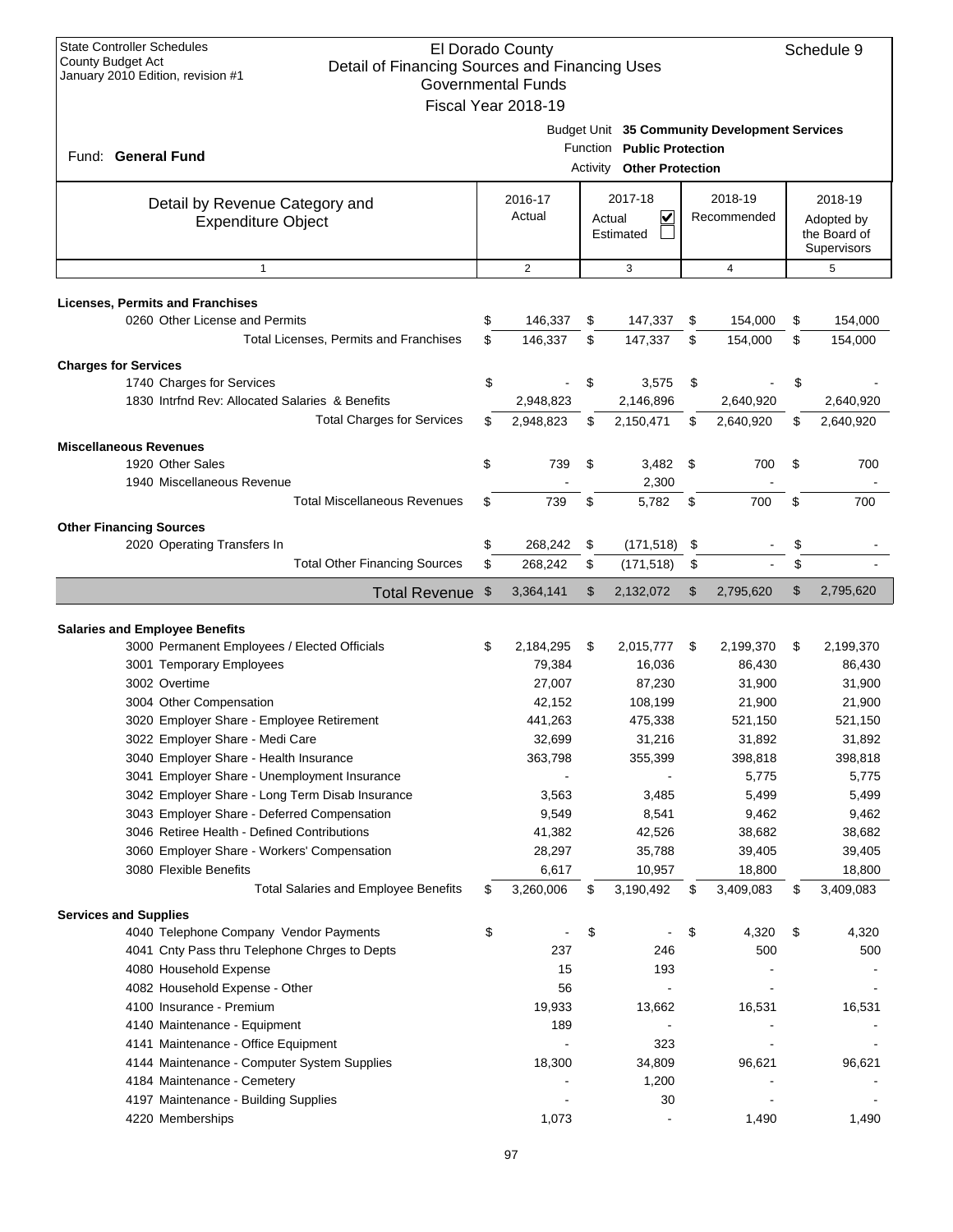Fund: General Fund

### El Dorado County Detail of Financing Sources and Financing Uses Governmental Funds Fiscal Year 2018-19

| Budget Unit 35 Community Development Services |
|-----------------------------------------------|
|                                               |

Function **Public Protection**

|  | <b>Activity Other Protection</b> |
|--|----------------------------------|
|  |                                  |

| Detail by Revenue Category and                                    | 2016-17           |        | 2017-18            | 2018-19           |          | 2018-19      |
|-------------------------------------------------------------------|-------------------|--------|--------------------|-------------------|----------|--------------|
| <b>Expenditure Object</b>                                         | Actual            | Actual | V                  | Recommended       |          | Adopted by   |
|                                                                   |                   |        | Estimated          |                   |          | the Board of |
|                                                                   |                   |        |                    |                   |          | Supervisors  |
| $\mathbf{1}$                                                      | $\overline{2}$    |        | 3                  | $\overline{4}$    |          | 5            |
| 4260 Office Expense                                               | 55,812            |        | 44,974             | 75,700            |          | 75,700       |
| 4261 Postage                                                      | 20,488            |        | 23,003             | 22,000            |          | 22,000       |
| 4263 Subscription / Newspaper / Journals                          | 192               |        |                    | 240               |          | 240          |
| 4264 Books / Manuals                                              |                   |        | 298                | 125               |          | 125          |
| 4266 Printing / Duplicating                                       | 443               |        | 1,529              | 750               |          | 750          |
| 4300 Professional and Specialized Services                        | 76,424            |        | (42, 273)          | 7,825             |          | 7,825        |
| 4333 Burial Services                                              |                   |        | 6,795              |                   |          |              |
| 4400 Publication and Legal Notices                                | 983               |        | 75                 | 1,500             |          | 1,500        |
| 4420 Rents and Leases - Equipment                                 | 70,222            |        | 60,132             | 98,000            |          | 98,000       |
| 4440 Rent & Lease - Building/Improvements                         | 200               |        |                    | 500               |          | 500          |
| 4460 Small Tools and Instruments                                  | 83                |        | 108                |                   |          |              |
| 4461 Minor Equipment                                              | 9,979             |        | 8,236              | 10,140            |          | 10.140       |
| 4462 Minor Computer Equipment                                     | 15,411            |        | 59,698             | 41,585            |          | 41.585       |
| 4463 Minor Telephone and Radio Equipment                          | 2,147             |        | 2,037              | 1,625             |          | 1,625        |
| 4500 Special Departmental Expense                                 | 1,225             |        | 1,805              | 49,210            |          | 49,210       |
| 4539 Software License                                             | 183,918           |        | (177, 256)         | 11,425            |          | 11,425       |
| 4600 Transportation and Travel                                    | 40                |        |                    | 5,174             |          | 5,174        |
| 4602 Employee - Private Auto Mileage                              | 87                |        |                    |                   |          |              |
| 4605 Vehicle - Rent or Lease                                      | 7,793             |        | 10,883             | 10,490            |          | 10,490       |
| 4606 Fuel Purchases                                               | 2,013             |        | 3,540              | 1,250             |          | 1,250        |
| 4608 Hotel Accommodations                                         |                   |        |                    | 1,900             |          | 1,900        |
| 4609 Staff Development                                            | 2,797             |        | 2,986              | 16,000            |          | 16,000       |
| <b>Total Services and Supplies</b>                                | \$<br>490,060     | \$     | 57,031             | \$<br>474,901     | \$       | 474,901      |
| <b>Other Charges</b>                                              |                   |        |                    |                   |          |              |
| 5330 Intrfnd Exp: Allocated Salaries & Benefits                   | \$<br>132         | \$     |                    | \$                | \$       |              |
| <b>Total Other Charges</b>                                        | \$<br>132         | \$     |                    | \$                | \$       |              |
|                                                                   |                   |        |                    |                   |          |              |
| <b>Other Financing Uses</b>                                       | \$                |        |                    |                   |          |              |
| 7000 Operating Transfers Out<br><b>Total Other Financing Uses</b> | 396               | \$     |                    | \$                | \$<br>\$ |              |
|                                                                   | \$<br>396         | \$     |                    | \$                |          |              |
| <b>Intrafund Transfers</b>                                        |                   |        |                    |                   |          |              |
| 7200 Intrafund Transfers                                          | \$<br>569,560     | \$     | 161,078            | \$<br>623,768     | \$       | 623,768      |
| 7223 Intrafnd: Mail Service                                       | 16,955            |        | 20,373             | 16,012            |          | 16,012       |
| 7224 Intrafnd: Stores Support                                     | 4,679             |        | 6,702              | 5,348             |          | 5,348        |
| 7231 Intrafnd: IS Programming Support                             | 99,124            |        | 56,737             | 100,000           |          | 100,000      |
| 7232 Intrafnd: Maint Bldg & Improvmnts                            | 8,301             |        | 2,075              |                   |          |              |
| <b>Total Intrafund Transfers</b>                                  | \$<br>698,618     | \$     | 246,966            | \$<br>745,128     | \$       | 745,128      |
| <b>Intrafund Abatement</b>                                        |                   |        |                    |                   |          |              |
| 7350 Intrfnd Abatemnt: Only General Fund                          | \$<br>(1,506,809) | \$     | $(1, 104, 934)$ \$ | (1,426,257)       | \$       | (1,426,257)  |
| <b>Total Intrafund Abatement</b>                                  | \$<br>(1,506,809) | \$     | (1, 104, 934)      | \$<br>(1,426,257) | \$       | (1,426,257)  |
| Total Expenditures/Appropriations \$                              | 2,942,403         | \$     | 2,389,555          | \$<br>3,202,855   | \$       | 3,202,855    |
| Net Cost \$                                                       |                   |        | (257, 483)         |                   |          |              |
|                                                                   | 421,738           | \$     |                    | \$<br>(407, 235)  | \$       | (407, 235)   |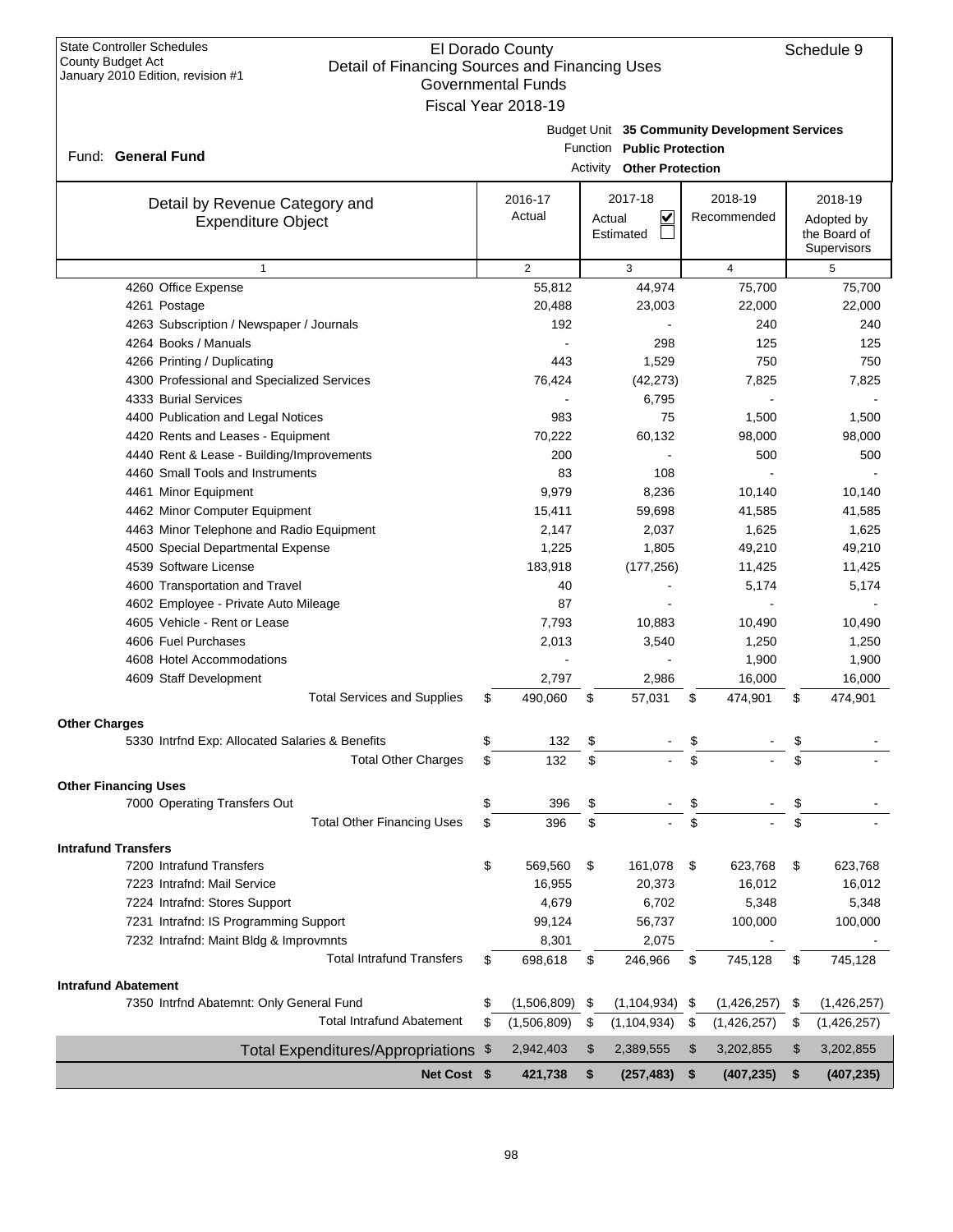| <b>State Controller Schedules</b><br>El Dorado County<br><b>County Budget Act</b><br>Detail of Financing Sources and Financing Uses<br>January 2010 Edition, revision #1<br><b>Governmental Funds</b><br>Fiscal Year 2018-19 |                                                                                                                                 |                |                |        |    |                |                |        |  |  |  |
|------------------------------------------------------------------------------------------------------------------------------------------------------------------------------------------------------------------------------|---------------------------------------------------------------------------------------------------------------------------------|----------------|----------------|--------|----|----------------|----------------|--------|--|--|--|
| <b>Special Aviation</b><br>Fund:                                                                                                                                                                                             | Budget Unit 35 Special Aviation<br><b>Public Ways and Facilities</b><br>Function<br><b>Transportation Terminals</b><br>Activity |                |                |        |    |                |                |        |  |  |  |
| 2017-18<br>2018-19<br>2016-17<br>2018-19<br>Detail by Revenue Category and<br>Actual<br>V<br>Recommended<br>Actual<br>Adopted by<br><b>Expenditure Object</b><br>the Board of<br>Estimated<br>Supervisors                    |                                                                                                                                 |                |                |        |    |                |                |        |  |  |  |
| $\mathbf{1}$                                                                                                                                                                                                                 |                                                                                                                                 | $\overline{2}$ |                | 3      |    | $\overline{4}$ |                | 5      |  |  |  |
| Revenue from Use of Money and Property<br>0400 Interest                                                                                                                                                                      | \$                                                                                                                              | 26             | \$             | 123    | \$ | 30             | \$             | 30     |  |  |  |
| Total Revenue from Use of Money and Property                                                                                                                                                                                 | \$                                                                                                                              | 26             | \$             | 123    | \$ | 30             | \$             | 30     |  |  |  |
| Intergovernmental Revenue - State<br>0500 State - Aviation                                                                                                                                                                   | \$                                                                                                                              | 20,000         | \$             | 20,000 | \$ | 20,000         | \$             | 20,000 |  |  |  |
| Total Intergovernmental Revenue - State                                                                                                                                                                                      | \$                                                                                                                              | 20,000         | \$             | 20,000 | \$ | 20,000         | \$             | 20,000 |  |  |  |
| Total Revenue \$                                                                                                                                                                                                             |                                                                                                                                 | 20,026         | $\mathfrak{L}$ | 20,123 | \$ | 20.030         | $\mathfrak{L}$ | 20,030 |  |  |  |
| <b>Other Financing Uses</b>                                                                                                                                                                                                  |                                                                                                                                 |                |                |        |    |                |                |        |  |  |  |
| 7000 Operating Transfers Out                                                                                                                                                                                                 | \$                                                                                                                              | 20,020         | \$             | 20,000 | \$ | 20.030         | \$             | 20.030 |  |  |  |
| <b>Total Other Financing Uses</b>                                                                                                                                                                                            | \$                                                                                                                              | 20,020         | \$             | 20,000 | \$ | 20,030         | \$             | 20,030 |  |  |  |
| Total Expenditures/Appropriations \$                                                                                                                                                                                         |                                                                                                                                 | 20,020         | \$             | 20,000 | \$ | 20,030         | \$             | 20,030 |  |  |  |
| Net Cost \$                                                                                                                                                                                                                  |                                                                                                                                 | 6              | \$             | 123    | \$ |                | \$             |        |  |  |  |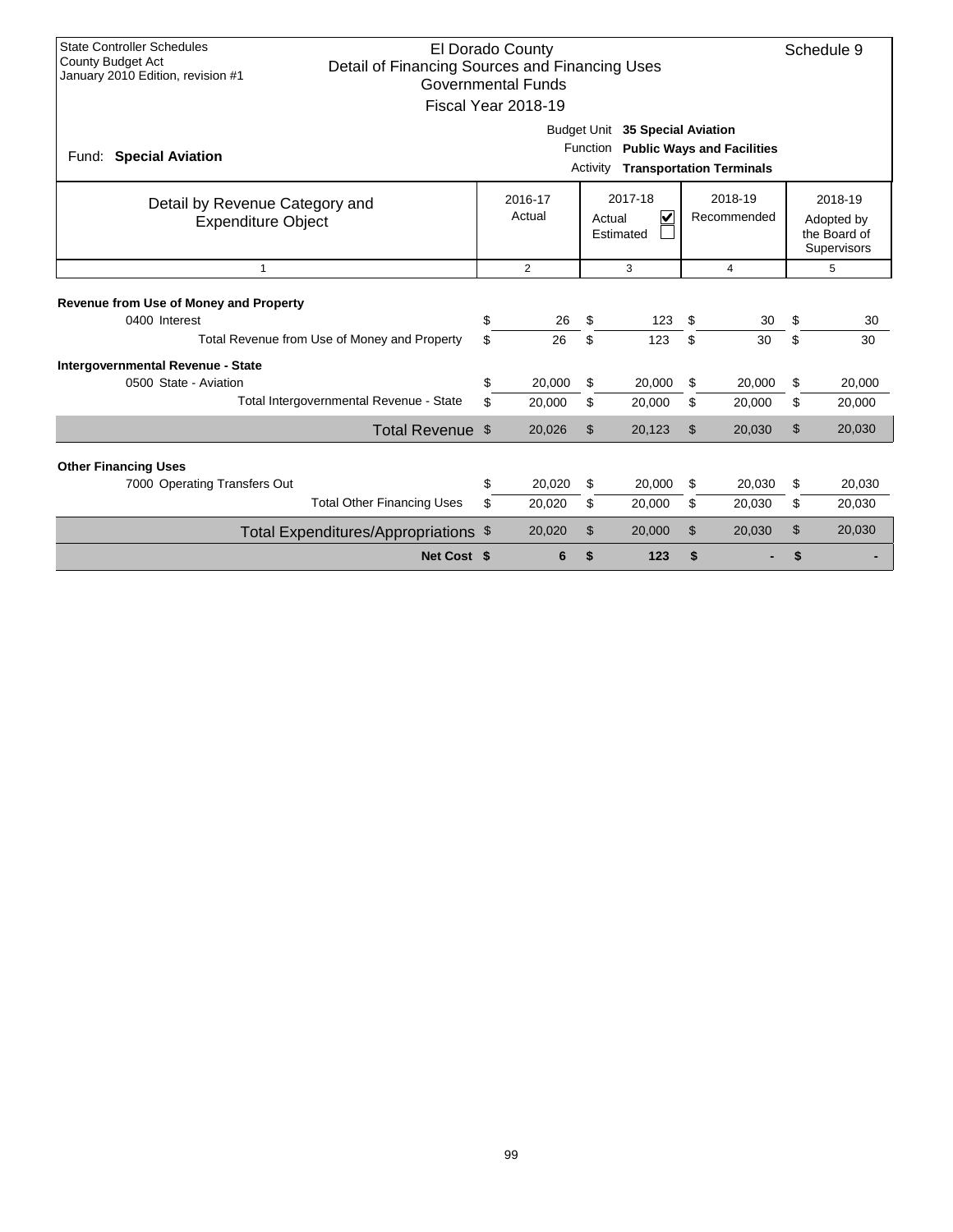| <b>State Controller Schedules</b><br>County Budget Act<br>Detail of Financing Sources and Financing Uses<br>January 2010 Edition, revision #1                                                                                 |                                                                                                          | El Dorado County<br><b>Governmental Funds</b><br>Fiscal Year 2018-19 |                |                                                                                                      |                |                |                                                      | Schedule 9 |  |
|-------------------------------------------------------------------------------------------------------------------------------------------------------------------------------------------------------------------------------|----------------------------------------------------------------------------------------------------------|----------------------------------------------------------------------|----------------|------------------------------------------------------------------------------------------------------|----------------|----------------|------------------------------------------------------|------------|--|
| Fund: Placerville Union Cemetery                                                                                                                                                                                              |                                                                                                          |                                                                      |                | Budget Unit 35 Placerville Union Cemetery<br>Function Public Protection<br>Activity Other Protection |                |                |                                                      |            |  |
| Detail by Revenue Category and<br><b>Expenditure Object</b>                                                                                                                                                                   | 2018-19<br>2017-18<br>2016-17<br>$\overline{\mathsf{v}}$<br>Actual<br>Recommended<br>Actual<br>Estimated |                                                                      |                |                                                                                                      |                |                | 2018-19<br>Adopted by<br>the Board of<br>Supervisors |            |  |
| $\mathbf{1}$                                                                                                                                                                                                                  |                                                                                                          | $\overline{2}$                                                       |                | 3                                                                                                    |                | $\overline{4}$ |                                                      | 5          |  |
| <b>Revenue from Use of Money and Property</b><br>0400 Interest<br>Total Revenue from Use of Money and Property                                                                                                                | \$<br>\$                                                                                                 | 271<br>271                                                           | \$<br>\$       | 375<br>375                                                                                           | \$<br>\$.      |                | \$<br>\$                                             |            |  |
| <b>Charges for Services</b><br>1740 Charges for Services<br><b>Total Charges for Services</b>                                                                                                                                 | \$<br>\$                                                                                                 | 10,390<br>10.390                                                     | \$<br>\$       | 10,255<br>10,255                                                                                     | \$<br>\$       |                | \$<br>\$                                             |            |  |
| <b>Miscellaneous Revenues</b><br>1920 Other Sales<br>1940 Miscellaneous Revenue                                                                                                                                               | \$                                                                                                       | 19,600<br>2,675                                                      | \$             | 10,750<br>1,500                                                                                      | \$             |                | \$                                                   |            |  |
| <b>Total Miscellaneous Revenues</b>                                                                                                                                                                                           | \$                                                                                                       | 22,275                                                               | \$             | 12,250                                                                                               | \$             |                | \$                                                   |            |  |
| Total Revenue \$                                                                                                                                                                                                              |                                                                                                          | 32,936                                                               | $\mathfrak{L}$ | 22,880                                                                                               | $\mathfrak{S}$ |                | $\mathfrak{S}$                                       |            |  |
| <b>Services and Supplies</b><br>4184 Maintenance - Cemetery<br>4300 Professional and Specialized Services<br>4333 Burial Services<br>4460 Small Tools and Instruments<br>4620 Utilities<br><b>Total Services and Supplies</b> | \$<br>\$                                                                                                 | 18.000<br>150<br>10,450<br>255<br>28,855                             | \$<br>\$       | 20,050<br>8,530<br>68<br>256<br>28,904                                                               | \$<br>\$       |                | \$<br>\$                                             |            |  |
| <b>Other Charges</b>                                                                                                                                                                                                          |                                                                                                          |                                                                      |                |                                                                                                      |                |                |                                                      |            |  |
| 5318 Intrind Exp: Maint Buildg & Imprymnts<br><b>Total Other Charges</b>                                                                                                                                                      | \$<br>\$                                                                                                 | 2,383<br>2,383                                                       | \$<br>\$       |                                                                                                      | \$             |                | \$<br>\$                                             |            |  |
| Total Expenditures/Appropriations \$                                                                                                                                                                                          |                                                                                                          | 31,238                                                               | \$             | 28,904                                                                                               | \$             |                | \$                                                   |            |  |
| Net Cost \$                                                                                                                                                                                                                   |                                                                                                          | 1,697                                                                | \$             | (6,024)                                                                                              | \$             |                | \$                                                   |            |  |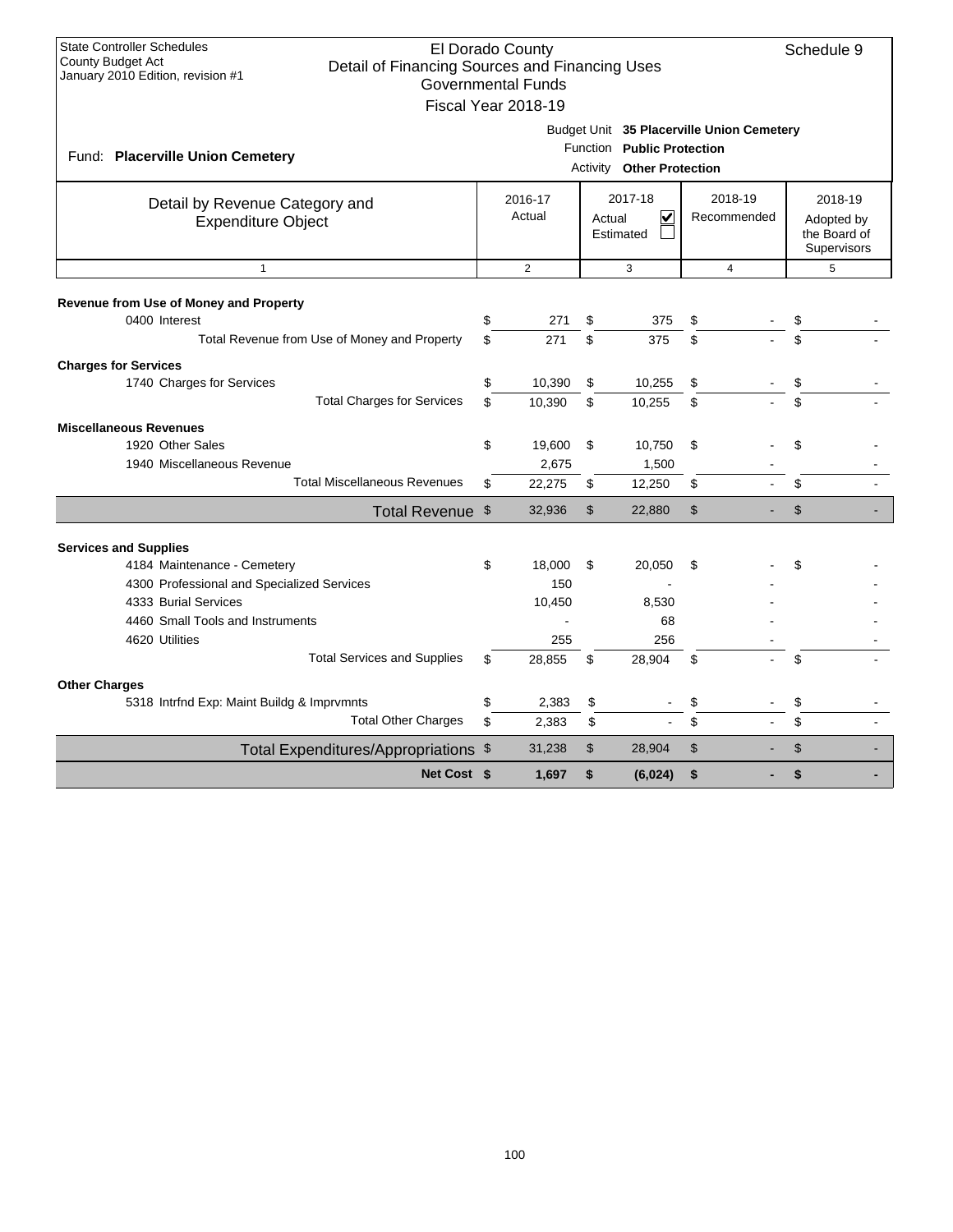| <b>State Controller Schedules</b><br>El Dorado County<br><b>County Budget Act</b><br>Detail of Financing Sources and Financing Uses<br>January 2010 Edition, revision #1<br><b>Governmental Funds</b><br>Fiscal Year 2018-19 |                             |                |     |                                                                                                |    |                |                                                      |           |  |  |
|------------------------------------------------------------------------------------------------------------------------------------------------------------------------------------------------------------------------------|-----------------------------|----------------|-----|------------------------------------------------------------------------------------------------|----|----------------|------------------------------------------------------|-----------|--|--|
| Fund: General Fund                                                                                                                                                                                                           |                             |                |     | Budget Unit 36 County Engineer<br>Function General Government<br><b>Activity Other General</b> |    |                |                                                      |           |  |  |
| Detail by Revenue Category and<br><b>Expenditure Object</b>                                                                                                                                                                  | 2016-17<br>Actual<br>Actual |                |     | 2018-19<br>2017-18<br>$\overline{\mathbf{v}}$<br>Recommended<br>Estimated                      |    |                | 2018-19<br>Adopted by<br>the Board of<br>Supervisors |           |  |  |
| $\mathbf{1}$                                                                                                                                                                                                                 |                             | $\overline{2}$ |     | 3                                                                                              |    | $\overline{4}$ |                                                      | 5         |  |  |
| <b>Licenses, Permits and Franchises</b>                                                                                                                                                                                      |                             |                |     |                                                                                                |    |                |                                                      |           |  |  |
| 0230 Road Privileges and Permits                                                                                                                                                                                             | \$                          | 41,385         | \$  |                                                                                                | \$ |                | \$                                                   |           |  |  |
| Total Licenses, Permits and Franchises                                                                                                                                                                                       | \$                          | 41,385         | \$  |                                                                                                | \$ |                | \$                                                   |           |  |  |
| <b>Charges for Services</b>                                                                                                                                                                                                  |                             |                |     |                                                                                                |    |                |                                                      |           |  |  |
| 1407 Residential Parcel Map                                                                                                                                                                                                  | \$                          | 1,255          | \$  |                                                                                                | \$ | 5,500          | \$                                                   | 5,500     |  |  |
| 1408 Parcel Map Inspection Fee                                                                                                                                                                                               |                             |                |     |                                                                                                |    | 1,000          |                                                      | 1,000     |  |  |
| 1409 Subdiv Tentative / Final Map Plan Check                                                                                                                                                                                 |                             | 16,032         |     | 23,908                                                                                         |    | 18,000         |                                                      | 18,000    |  |  |
| 1410 Grading Application Fee                                                                                                                                                                                                 |                             | 540            |     | 1,053                                                                                          |    | 2,000          |                                                      | 2,000     |  |  |
| 1411 Grading Inspection Plan Check (PC) Fee                                                                                                                                                                                  |                             | 5,396          |     |                                                                                                |    | 2,000          |                                                      | 2,000     |  |  |
| 1412 Development Projects (T&M)                                                                                                                                                                                              |                             | 803,808        |     | 590,022                                                                                        |    | 808,725        |                                                      | 808,725   |  |  |
| 1740 Charges for Services                                                                                                                                                                                                    |                             | 1,870          |     |                                                                                                |    | 18,805         |                                                      | 18,805    |  |  |
| 1856 Intrfnd Rev: Road Dst Tax Fund                                                                                                                                                                                          |                             | 10,214         |     |                                                                                                |    | 9,000          |                                                      | 9,000     |  |  |
| <b>Total Charges for Services</b>                                                                                                                                                                                            | \$                          | 839,115        | \$  | 614,983                                                                                        | \$ | 865,030        | \$                                                   | 865,030   |  |  |
| <b>Miscellaneous Revenues</b>                                                                                                                                                                                                |                             |                |     |                                                                                                |    |                |                                                      |           |  |  |
| 1920 Other Sales                                                                                                                                                                                                             | \$                          | 600            | \$  |                                                                                                | \$ | 29,600         | \$                                                   | 29,600    |  |  |
| 1940 Miscellaneous Revenue                                                                                                                                                                                                   |                             | 4,000          |     | 733                                                                                            |    | 4,686          |                                                      | 4,686     |  |  |
| 1942 Miscellaneous Reimbursement                                                                                                                                                                                             |                             | 3,384          |     | 117                                                                                            |    | 117            |                                                      | 117       |  |  |
| <b>Total Miscellaneous Revenues</b>                                                                                                                                                                                          | \$                          | 7,984          | \$  | 850                                                                                            | \$ | 34,403         | \$                                                   | 34,403    |  |  |
| <b>Other Financing Sources</b>                                                                                                                                                                                               |                             |                |     |                                                                                                |    |                |                                                      |           |  |  |
| 2020 Operating Transfers In                                                                                                                                                                                                  | \$                          | 585,868        | \$  | 576,649                                                                                        | \$ | 1,100,000      | \$                                                   | 1,100,000 |  |  |
| <b>Total Other Financing Sources</b>                                                                                                                                                                                         | \$                          | 585,868        | \$  | 576,649                                                                                        | \$ | 1,100,000      | \$                                                   | 1,100,000 |  |  |
| Total Revenue \$                                                                                                                                                                                                             |                             | 1,474,351      | \$. | 1,192,482                                                                                      | ፍ  | 1,999,433      | \$                                                   | 1,999,433 |  |  |
|                                                                                                                                                                                                                              |                             |                |     |                                                                                                |    |                |                                                      |           |  |  |
| <b>Salaries and Employee Benefits</b><br>3000 Permanent Employees / Elected Officials                                                                                                                                        | \$                          | 46,145         | \$  |                                                                                                | \$ | 49,537         | \$                                                   | 49,537    |  |  |
| 3020 Employer Share - Employee Retirement                                                                                                                                                                                    |                             | 10,457         |     |                                                                                                |    | 12,866         |                                                      | 12,866    |  |  |
| 3022 Employer Share - Medi Care                                                                                                                                                                                              |                             | 669            |     |                                                                                                |    | 718            |                                                      | 718       |  |  |
| 3041 Employer Share - Unemployment Insurance                                                                                                                                                                                 |                             |                |     |                                                                                                |    | 113            |                                                      | 113       |  |  |
| 3042 Employer Share - Long Term Disab Insurance                                                                                                                                                                              |                             | 77             |     |                                                                                                |    | 124            |                                                      | 124       |  |  |
| 3046 Retiree Health - Defined Contributions                                                                                                                                                                                  |                             | 775            |     |                                                                                                |    | 872            |                                                      | 872       |  |  |
| 3060 Employer Share - Workers' Compensation                                                                                                                                                                                  |                             | 530            |     |                                                                                                |    | 888            |                                                      | 888       |  |  |
| <b>Total Salaries and Employee Benefits</b>                                                                                                                                                                                  | \$                          | 58,654         | \$  |                                                                                                | \$ | 65,118         | \$                                                   | 65,118    |  |  |
| <b>Services and Supplies</b>                                                                                                                                                                                                 |                             |                |     |                                                                                                |    |                |                                                      |           |  |  |
| 4184 Maintenance - Cemetery                                                                                                                                                                                                  | \$                          | 3,700          | \$  |                                                                                                | \$ | 38,000         | \$                                                   | 38,000    |  |  |
| 4197 Maintenance - Building Supplies                                                                                                                                                                                         |                             |                |     |                                                                                                |    | 1,850          |                                                      | 1,850     |  |  |
| 4220 Memberships                                                                                                                                                                                                             |                             | 120            |     |                                                                                                |    | 132            |                                                      | 132       |  |  |
| 4300 Professional and Specialized Services                                                                                                                                                                                   |                             | 352,985        |     | 317,553                                                                                        |    | 682,000        |                                                      | 682,000   |  |  |
| 4333 Burial Services                                                                                                                                                                                                         |                             | 1,575          |     |                                                                                                |    | 18,805         |                                                      | 18,805    |  |  |
| 4337 Other Governmental Agencies                                                                                                                                                                                             |                             | 16,318         |     |                                                                                                |    | 41,985         |                                                      | 41,985    |  |  |
| 4400 Publication and Legal Notices                                                                                                                                                                                           |                             |                |     |                                                                                                |    | 300            |                                                      | 300       |  |  |
| 4420 Rents and Leases - Equipment                                                                                                                                                                                            |                             | 1,976          |     |                                                                                                |    |                |                                                      |           |  |  |
| 4500 Special Departmental Expense                                                                                                                                                                                            |                             | 550            |     |                                                                                                |    | 16,800         |                                                      | 16,800    |  |  |
| 4620 Utilities                                                                                                                                                                                                               |                             |                |     |                                                                                                |    | 260            |                                                      | 260       |  |  |
|                                                                                                                                                                                                                              |                             |                |     |                                                                                                |    |                |                                                      |           |  |  |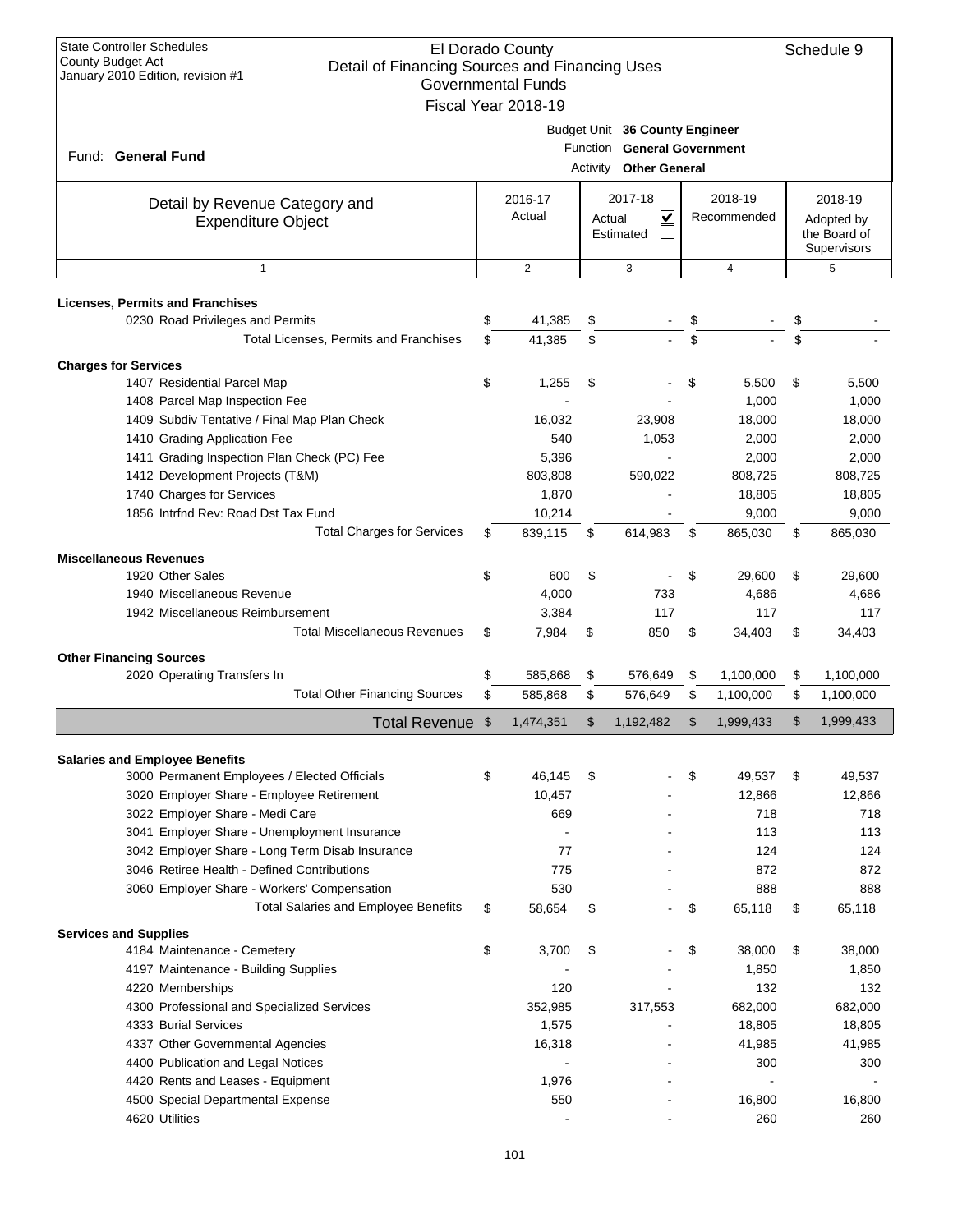| <b>State Controller Schedules</b><br>El Dorado County<br>Schedule 9<br><b>County Budget Act</b><br>Detail of Financing Sources and Financing Uses<br>January 2010 Edition, revision #1<br><b>Governmental Funds</b><br>Fiscal Year 2018-19 |                                                                                                             |                                                                     |    |            |     |                        |                                                      |            |  |  |  |
|--------------------------------------------------------------------------------------------------------------------------------------------------------------------------------------------------------------------------------------------|-------------------------------------------------------------------------------------------------------------|---------------------------------------------------------------------|----|------------|-----|------------------------|------------------------------------------------------|------------|--|--|--|
| Fund: General Fund                                                                                                                                                                                                                         | Budget Unit 36 County Engineer<br><b>General Government</b><br>Function<br><b>Other General</b><br>Activity |                                                                     |    |            |     |                        |                                                      |            |  |  |  |
| Detail by Revenue Category and<br><b>Expenditure Object</b>                                                                                                                                                                                |                                                                                                             | 2016-17<br>2017-18<br>$\checkmark$<br>Actual<br>Actual<br>Estimated |    |            |     | 2018-19<br>Recommended | 2018-19<br>Adopted by<br>the Board of<br>Supervisors |            |  |  |  |
| $\overline{1}$                                                                                                                                                                                                                             |                                                                                                             | $\overline{2}$                                                      |    | 3          |     | $\overline{4}$         |                                                      | 5          |  |  |  |
| <b>Total Services and Supplies</b>                                                                                                                                                                                                         | \$                                                                                                          | 377,224                                                             | \$ | 317,553    | \$  | 800,132                | \$                                                   | 800,132    |  |  |  |
| <b>Other Charges</b>                                                                                                                                                                                                                       |                                                                                                             |                                                                     |    |            |     |                        |                                                      |            |  |  |  |
| 5180 Taxes & Assessments                                                                                                                                                                                                                   | \$                                                                                                          |                                                                     | \$ |            | \$  | 240                    | \$                                                   | 240        |  |  |  |
| 5318 Intrind Exp: Maint Buildg & Imprymnts                                                                                                                                                                                                 |                                                                                                             |                                                                     |    |            |     | 4.000                  |                                                      | 4,000      |  |  |  |
| 5351 Intrfnd Exp: County Engineer                                                                                                                                                                                                          |                                                                                                             | 1,377,538                                                           |    | 1,167,257  |     | 1,472,508              |                                                      | 1,472,508  |  |  |  |
| <b>Total Other Charges</b>                                                                                                                                                                                                                 | \$                                                                                                          | 1,377,538                                                           | \$ | 1,167,257  | \$  | 1,476,748              | \$                                                   | 1,476,748  |  |  |  |
| <b>Intrafund Transfers</b>                                                                                                                                                                                                                 |                                                                                                             |                                                                     |    |            |     |                        |                                                      |            |  |  |  |
| 7200 Intrafund Transfers                                                                                                                                                                                                                   | \$                                                                                                          | 39,657                                                              | \$ | 11,603     | \$. | 47,246                 | S                                                    | 47,246     |  |  |  |
| 7210 Intrafnd: Collections                                                                                                                                                                                                                 |                                                                                                             | 749                                                                 |    |            |     | 2,500                  |                                                      | 2,500      |  |  |  |
| 7232 Intrafnd: Maint Bldg & Improvmnts                                                                                                                                                                                                     |                                                                                                             | 10,553                                                              |    |            |     | 10,000                 |                                                      | 10,000     |  |  |  |
| <b>Total Intrafund Transfers</b>                                                                                                                                                                                                           | \$                                                                                                          | 50,959                                                              | \$ | 11,603     | \$  | 59,746                 | \$                                                   | 59,746     |  |  |  |
| <b>Intrafund Abatement</b>                                                                                                                                                                                                                 |                                                                                                             |                                                                     |    |            |     |                        |                                                      |            |  |  |  |
| 7350 Intrfnd Abatemnt: Only General Fund                                                                                                                                                                                                   | \$                                                                                                          | (20, 442)                                                           | \$ | (17, 853)  | \$  |                        | \$                                                   |            |  |  |  |
| <b>Total Intrafund Abatement</b>                                                                                                                                                                                                           | \$                                                                                                          | (20, 442)                                                           | \$ | (17, 853)  | \$  |                        | \$                                                   |            |  |  |  |
| Total Expenditures/Appropriations \$                                                                                                                                                                                                       |                                                                                                             | 1,843,932                                                           | \$ | 1,478,561  | \$  | 2,401,744              | \$                                                   | 2,401,744  |  |  |  |
| Net Cost \$                                                                                                                                                                                                                                |                                                                                                             | (369, 581)                                                          | \$ | (286, 079) | \$  | (402, 311)             | \$                                                   | (402, 311) |  |  |  |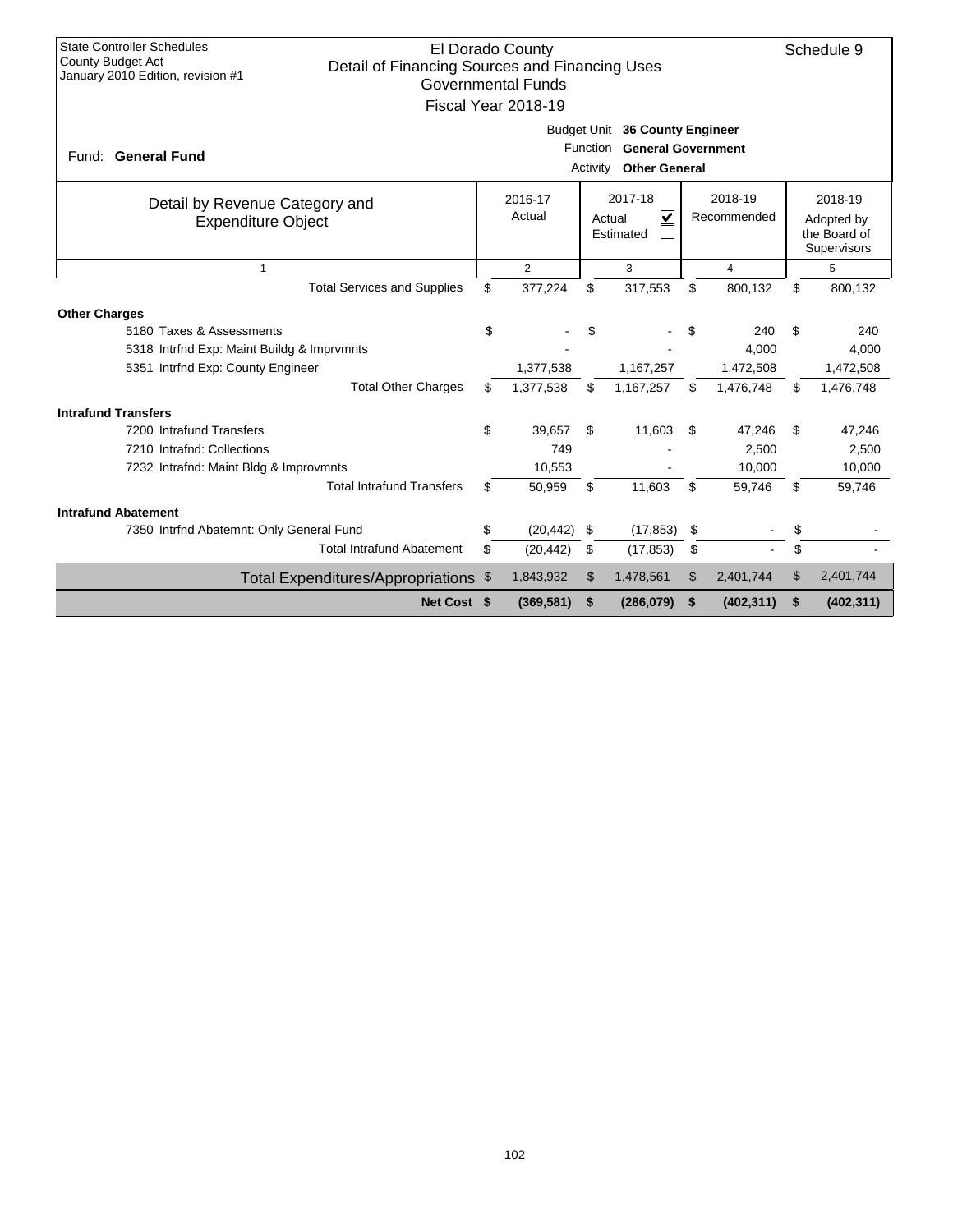| <b>State Controller Schedules</b><br>El Dorado County<br>Schedule 9<br>County Budget Act<br>Detail of Financing Sources and Financing Uses<br>January 2010 Edition, revision #1<br><b>Governmental Funds</b><br>Fiscal Year 2018-19 |                                                                                                                |                                                          |          |                     |          |                              |          |                                                      |  |  |
|-------------------------------------------------------------------------------------------------------------------------------------------------------------------------------------------------------------------------------------|----------------------------------------------------------------------------------------------------------------|----------------------------------------------------------|----------|---------------------|----------|------------------------------|----------|------------------------------------------------------|--|--|
| Fund: Erosion Control                                                                                                                                                                                                               | Budget Unit 36 Erosion Control<br>Function Public Protection<br>Flood Contr. & Soil/Water Conserv.<br>Activity |                                                          |          |                     |          |                              |          |                                                      |  |  |
| Detail by Revenue Category and<br><b>Expenditure Object</b>                                                                                                                                                                         |                                                                                                                | 2016-17<br>2017-18<br>Actual<br>V<br>Actual<br>Estimated |          |                     |          | 2018-19<br>Recommended       |          | 2018-19<br>Adopted by<br>the Board of<br>Supervisors |  |  |
| $\mathbf{1}$                                                                                                                                                                                                                        |                                                                                                                | $\overline{2}$                                           |          | 3                   |          | 4                            |          | 5                                                    |  |  |
| Revenue from Use of Money and Property<br>0400 Interest                                                                                                                                                                             | \$                                                                                                             | 3,930                                                    | \$       | 6,455               | \$       |                              | \$<br>\$ |                                                      |  |  |
| Total Revenue from Use of Money and Property                                                                                                                                                                                        | \$                                                                                                             | 3,930                                                    | \$       | 6,455               | \$       |                              |          |                                                      |  |  |
| Intergovernmental Revenue - State<br>0741 State - Water Resource Control Board<br>0742 State - California Tahoe Conservancy<br>0904 State - Cal Trans                                                                               | \$                                                                                                             | 248,047                                                  | \$       | 19,049<br>743,360   | \$       | 15.000<br>749,897<br>274,241 | \$       | 15,000<br>749,897<br>274,241                         |  |  |
| Total Intergovernmental Revenue - State                                                                                                                                                                                             | \$                                                                                                             | 248,047                                                  | \$       | 762,409             | \$       | 1,039,138                    | \$       | 1,039,138                                            |  |  |
| Intergovernmental Revenue - Federal<br>1054 Federal - U.S. Forest Serv - B. Santini<br>1056 Federal - Congestion Mitig/Air Quality<br>1058 Federal - Surface Trans Program (STP)                                                    | \$                                                                                                             | 684,341                                                  | \$       | 755,551<br>58,797   | \$       | 1,061,186<br>110,000         | \$       | 1,061,186<br>110,000                                 |  |  |
| Total Intergovernmental Revenue - Federal                                                                                                                                                                                           | \$                                                                                                             | 684,341                                                  | \$       | 814,348             | \$       | 1,171,186                    | \$       | 1,171,186                                            |  |  |
| <b>Charges for Services</b>                                                                                                                                                                                                         |                                                                                                                |                                                          |          |                     |          |                              |          |                                                      |  |  |
| 1768 Tahoe Regional Planning Agency (TRPA)<br><b>Total Charges for Services</b>                                                                                                                                                     | \$<br>\$                                                                                                       | 168,182<br>168,182                                       | \$<br>\$ | 40,803<br>40,803    | \$<br>\$ | 196,059<br>196,059           | \$<br>\$ | 196,059<br>196,059                                   |  |  |
| <b>Miscellaneous Revenues</b>                                                                                                                                                                                                       |                                                                                                                |                                                          |          |                     |          |                              |          |                                                      |  |  |
| 1942 Miscellaneous Reimbursement<br><b>Total Miscellaneous Revenues</b>                                                                                                                                                             | \$                                                                                                             | 38,333                                                   | \$       |                     | \$       | 64,528                       | \$       | 64,528                                               |  |  |
|                                                                                                                                                                                                                                     | \$                                                                                                             | 38,333                                                   | \$       |                     | \$       | 64,528                       | \$       | 64,528                                               |  |  |
| <b>Other Financing Sources</b>                                                                                                                                                                                                      |                                                                                                                |                                                          |          |                     |          |                              |          |                                                      |  |  |
| 2020 Operating Transfers In<br><b>Total Other Financing Sources</b>                                                                                                                                                                 | \$                                                                                                             | 200,000<br>200,000                                       | \$<br>\$ |                     | \$       |                              | \$       |                                                      |  |  |
|                                                                                                                                                                                                                                     |                                                                                                                |                                                          |          |                     |          |                              |          |                                                      |  |  |
| Total Revenue \$                                                                                                                                                                                                                    |                                                                                                                | 1,342,833                                                | \$       | 1,624,015           | \$       | 2,470,911                    | \$       | 2,470,911                                            |  |  |
| <b>Services and Supplies</b><br>4085 Household Expense - Refuse Disposal                                                                                                                                                            | \$                                                                                                             | 790                                                      | \$       |                     | \$       |                              | \$       |                                                      |  |  |
| 4266 Printing / Duplicating<br>4300 Professional and Specialized Services<br>4302 Construction and Engineering Contracts                                                                                                            |                                                                                                                | 702<br>35,087<br>525,872                                 |          | 10,858<br>1,283,428 |          | 700,772<br>802,479           |          | 700,772<br>802,479                                   |  |  |
| 4303 Road Maintenance and Construction                                                                                                                                                                                              |                                                                                                                | 3,300                                                    |          |                     |          |                              |          |                                                      |  |  |
| 4337 Other Governmental Agencies                                                                                                                                                                                                    |                                                                                                                | 29,037                                                   |          | 13,740              |          |                              |          |                                                      |  |  |
| 4400 Publication and Legal Notices                                                                                                                                                                                                  |                                                                                                                | 3,476                                                    |          | 3,570               |          |                              |          |                                                      |  |  |
| 4500 Special Departmental Expense                                                                                                                                                                                                   |                                                                                                                | 6,847                                                    |          | 9,007               |          |                              |          |                                                      |  |  |
| 4567 Road: AB Rock<br>4571 Road: Signs                                                                                                                                                                                              |                                                                                                                | 1,844                                                    |          | 337<br>330          |          |                              |          |                                                      |  |  |
| <b>Total Services and Supplies</b>                                                                                                                                                                                                  | \$                                                                                                             | 606,956                                                  | \$       | 1,321,271           | \$       | 1,503,251                    | \$       | 1,503,251                                            |  |  |
| <b>Other Charges</b>                                                                                                                                                                                                                |                                                                                                                |                                                          |          |                     |          |                              |          |                                                      |  |  |
| 5160 Rights of Way                                                                                                                                                                                                                  | \$                                                                                                             |                                                          | \$       |                     | \$       | 25,000                       | \$       | 25,000                                               |  |  |
| 5310 Intrfnd Exp: County Counsel                                                                                                                                                                                                    |                                                                                                                | 2,385                                                    |          | 3,915               |          | 4,000                        |          | 4,000                                                |  |  |
| 5330 Intrfnd Exp: Allocated Salaries & Benefits                                                                                                                                                                                     |                                                                                                                | 9,254                                                    |          | 5,975               |          | 13,785                       |          | 13,785                                               |  |  |
| <b>Total Other Charges</b>                                                                                                                                                                                                          | \$                                                                                                             | 11,639                                                   | \$       | 9,890               | \$       | 42,785                       | \$       | 42,785                                               |  |  |

**Intrafund Transfers**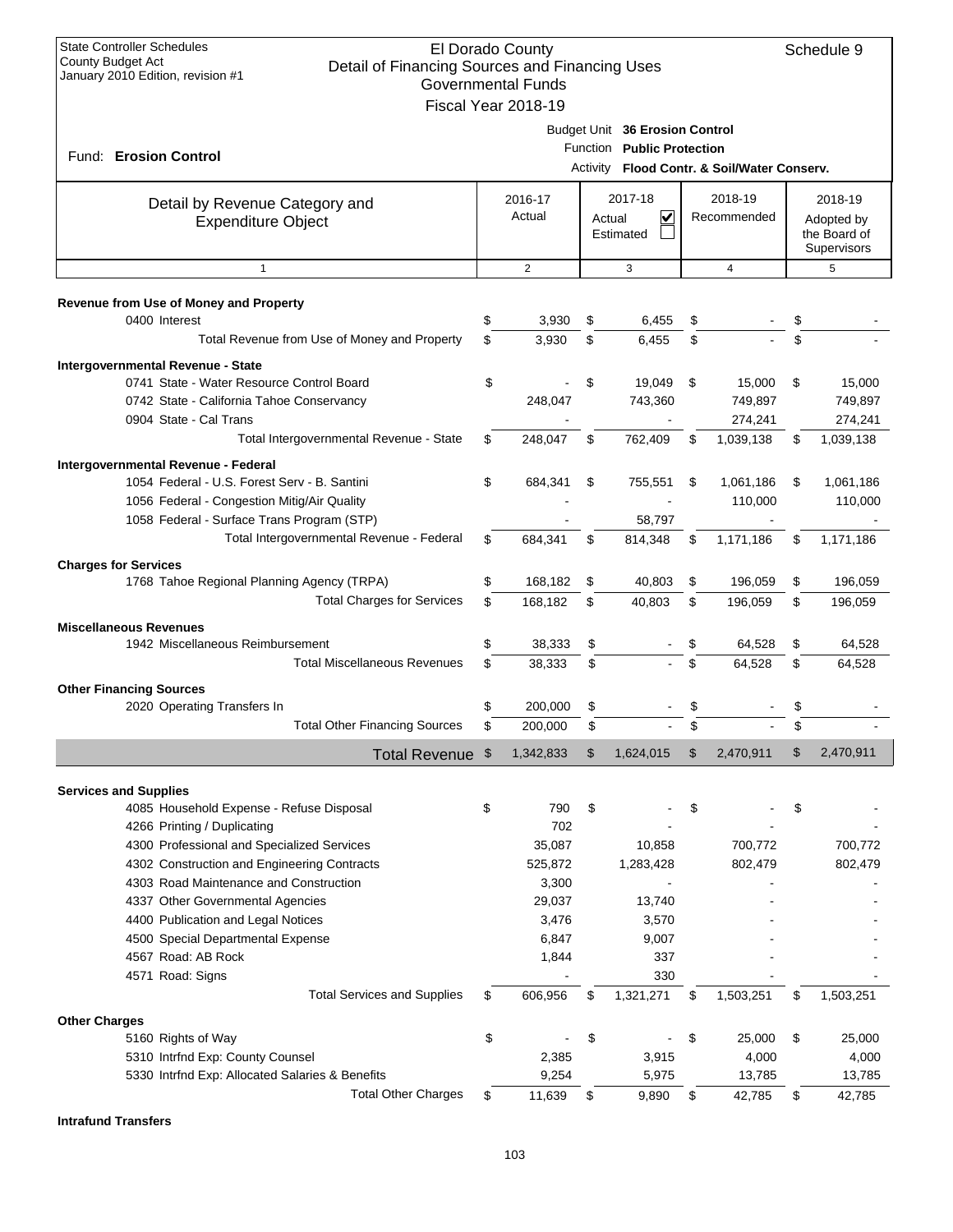| <b>State Controller Schedules</b><br>El Dorado County<br>County Budget Act<br>Detail of Financing Sources and Financing Uses<br>January 2010 Edition, revision #1<br>Governmental Funds<br>Fiscal Year 2018-19 |                                                                                                                                           |    |                                     |          |            |                        |                                                      |    |           |  |
|----------------------------------------------------------------------------------------------------------------------------------------------------------------------------------------------------------------|-------------------------------------------------------------------------------------------------------------------------------------------|----|-------------------------------------|----------|------------|------------------------|------------------------------------------------------|----|-----------|--|
| Fund: Erosion Control                                                                                                                                                                                          | <b>Budget Unit</b><br><b>36 Erosion Control</b><br>Function<br><b>Public Protection</b><br>Flood Contr. & Soil/Water Conserv.<br>Activity |    |                                     |          |            |                        |                                                      |    |           |  |
| Detail by Revenue Category and<br><b>Expenditure Object</b>                                                                                                                                                    | 2016-17<br>Actual                                                                                                                         |    | 2017-18<br>V<br>Actual<br>Estimated |          |            | 2018-19<br>Recommended | 2018-19<br>Adopted by<br>the Board of<br>Supervisors |    |           |  |
|                                                                                                                                                                                                                |                                                                                                                                           |    | $\overline{2}$                      |          | 3          |                        | 4                                                    |    | 5         |  |
| 7253 Intrafnd: Erosion Control                                                                                                                                                                                 |                                                                                                                                           | \$ | 735,184                             | \$       | 396,024    | \$                     | 924,875                                              | \$ | 924,875   |  |
|                                                                                                                                                                                                                | <b>Total Intrafund Transfers</b>                                                                                                          | \$ | 735,184                             | \$       | 396,024    | \$                     | 924,875                                              | \$ | 924,875   |  |
| <b>Intrafund Abatement</b>                                                                                                                                                                                     |                                                                                                                                           |    |                                     |          |            |                        |                                                      |    |           |  |
| 7383 Intrind Abatemnt: Erosion Control                                                                                                                                                                         |                                                                                                                                           | \$ | (1, 333)                            | \$       |            | \$                     |                                                      | \$ |           |  |
|                                                                                                                                                                                                                | <b>Total Intrafund Abatement</b>                                                                                                          | \$ | (1, 333)                            | \$       | $\sim$     | \$                     |                                                      | \$ |           |  |
|                                                                                                                                                                                                                | Total Expenditures/Appropriations \$                                                                                                      |    | 1,352,446                           | \$       | 1,727,185  | \$                     | 2,470,911                                            | \$ | 2,470,911 |  |
|                                                                                                                                                                                                                | Net Cost \$                                                                                                                               |    | (9,613)                             | <b>S</b> | (103, 170) | \$                     |                                                      |    |           |  |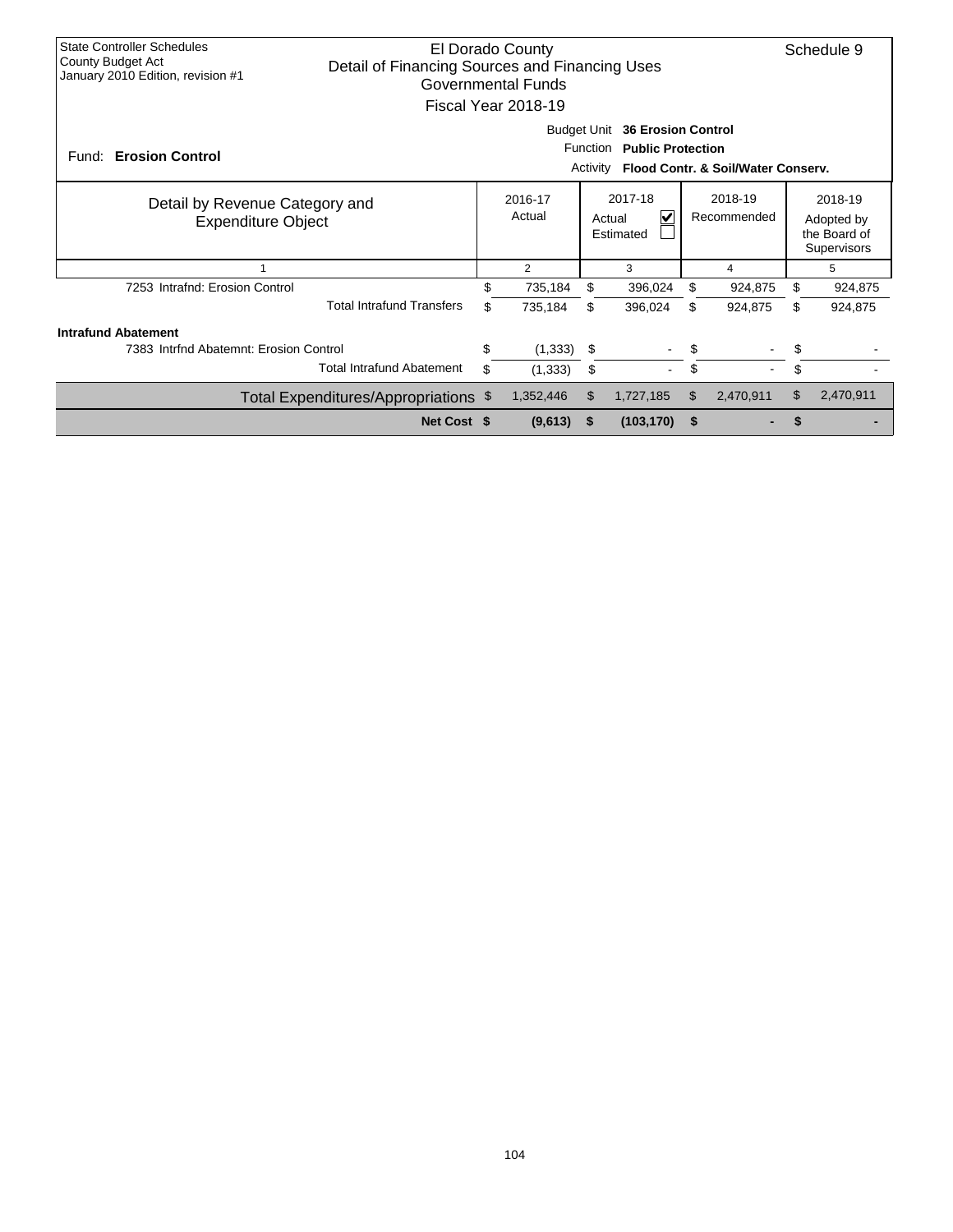#### COST CENTER 303

g van de gebruik van de plats op de gegen te meer te gegen op de gegen en van de gewone gewone van de gegen we<br>De gewone van de teenstelling van de gewone van de gewone van de gewone van de gewone van de gewone van de gew

| <b>Project Number/Description</b>                    | Labor | <b>Services</b><br>and<br><b>Supplies</b> | <b>Other</b><br><b>Charges</b> | Fixed<br><b>Assets</b> | Vehicle<br>Use | Indirect | Intra-Fund<br>Transfers |        | <b>Operating</b><br><b>Transfers Out</b> | <b>Total</b><br>Expense | Revenue<br><b>Source</b>                               | Revenue<br>Amount |
|------------------------------------------------------|-------|-------------------------------------------|--------------------------------|------------------------|----------------|----------|-------------------------|--------|------------------------------------------|-------------------------|--------------------------------------------------------|-------------------|
| 95000                                                | 0     | 229,472                                   | 0                              | 0                      | 0              | 0        | (229, 472)              |        | 0                                        | 0                       |                                                        |                   |
| Erosion Control Roll Up                              |       |                                           |                                |                        |                |          |                         |        |                                          |                         |                                                        |                   |
| 95117                                                | 0     | 85,000                                    | 0                              | 0                      | 0              | 0        | 175,000                 |        | 0                                        |                         | 260,000 ST: Cal Trans                                  | 226,241           |
| <b>Erosion Control San</b><br>Bernardino Bikepath    |       |                                           |                                |                        |                |          |                         |        |                                          |                         | TRPA - Tahoe Regional<br><b>Planning Agency</b>        | 33,759            |
| 95157                                                | 0     | 306,300                                   | 2,000                          | 0                      | 0              | 0        | 175,028                 |        | 0                                        |                         | 483,328 Fed: United States Forest                      | 400,000           |
| <b>CSA 5 Erosion Control</b>                         |       |                                           |                                |                        |                |          |                         |        |                                          |                         | Service (USFS)                                         |                   |
| Project                                              |       |                                           |                                |                        |                |          |                         |        |                                          |                         | TRPA - Tahoe Regional<br><b>Planning Agency</b>        | 18,800            |
|                                                      |       |                                           |                                |                        |                |          |                         |        |                                          |                         | Misc: Reimbursement                                    | 64,528            |
| 95170                                                | 0     | $\mathbf{0}$                              | 0                              | 0                      | 0              | 0        |                         | 2,000  | 0                                        |                         | 2,000 TRPA - Tahoe Regional                            | 2,000             |
| <b>Montgomery Estates</b><br>Area 2 Erosion Control  |       |                                           |                                |                        |                |          |                         |        |                                          |                         | <b>Planning Agency</b>                                 |                   |
| 95171                                                | 0     | 0                                         | 0                              | 0                      | 0              | 0        |                         | 7,000  | 0                                        |                         | 7,000 Fed: United States Forest                        | 7,000             |
| <b>Tahoe Hills Erosion</b><br><b>Control Project</b> |       |                                           |                                |                        |                |          |                         |        |                                          |                         | Service (USFS)                                         |                   |
| 95172                                                | 0     | 0                                         | 0                              | 0                      | 0              | 0        |                         | 4,000  | 0                                        |                         | 4,000 TRPA - Tahoe Regional                            | 4,000             |
| <b>Montgomery Estates</b><br>Area 3 Erosion Control  |       |                                           |                                |                        |                |          |                         |        |                                          |                         | <b>Planning Agency</b>                                 |                   |
| 95177                                                | 0     | 70,000                                    | 0                              | 0                      | 0              | 0        | 115,000                 |        | 0                                        |                         | 185,000 ST: Water Resource Control<br>Board            | 15,000            |
| <b>Oflyng Water Quality</b><br>Project               |       |                                           |                                |                        |                |          |                         |        |                                          |                         | ST: Ca Tahoe Conservancy                               | 162,500           |
|                                                      |       |                                           |                                |                        |                |          |                         |        |                                          |                         | TRPA - Tahoe Regional<br>Planning Agency               | 7,500             |
| 95179                                                | 0     | 11,000                                    | 0                              | 0                      | 0              | 0        |                         | 45,000 | 0                                        |                         | 56,000 ST: Ca Tahoe Conservancy                        | 14,500            |
| Meyers Stream<br>Environment                         |       |                                           |                                |                        |                |          |                         |        |                                          |                         | Fed: United States Forest<br>Service (USFS)            | 10,000            |
|                                                      |       |                                           |                                |                        |                |          |                         |        |                                          |                         | <b>TRPA - Tahoe Regional</b><br><b>Planning Agency</b> | 31,500            |

.<br>Malazi ini katalog katika di promotori in katalog akademik da bayan mangara katalog katalog katalog akademik d<br>Malazi ini katalog katalog katalog katalog katalog katalog katalog katalog katalog katalog katalog dinamik da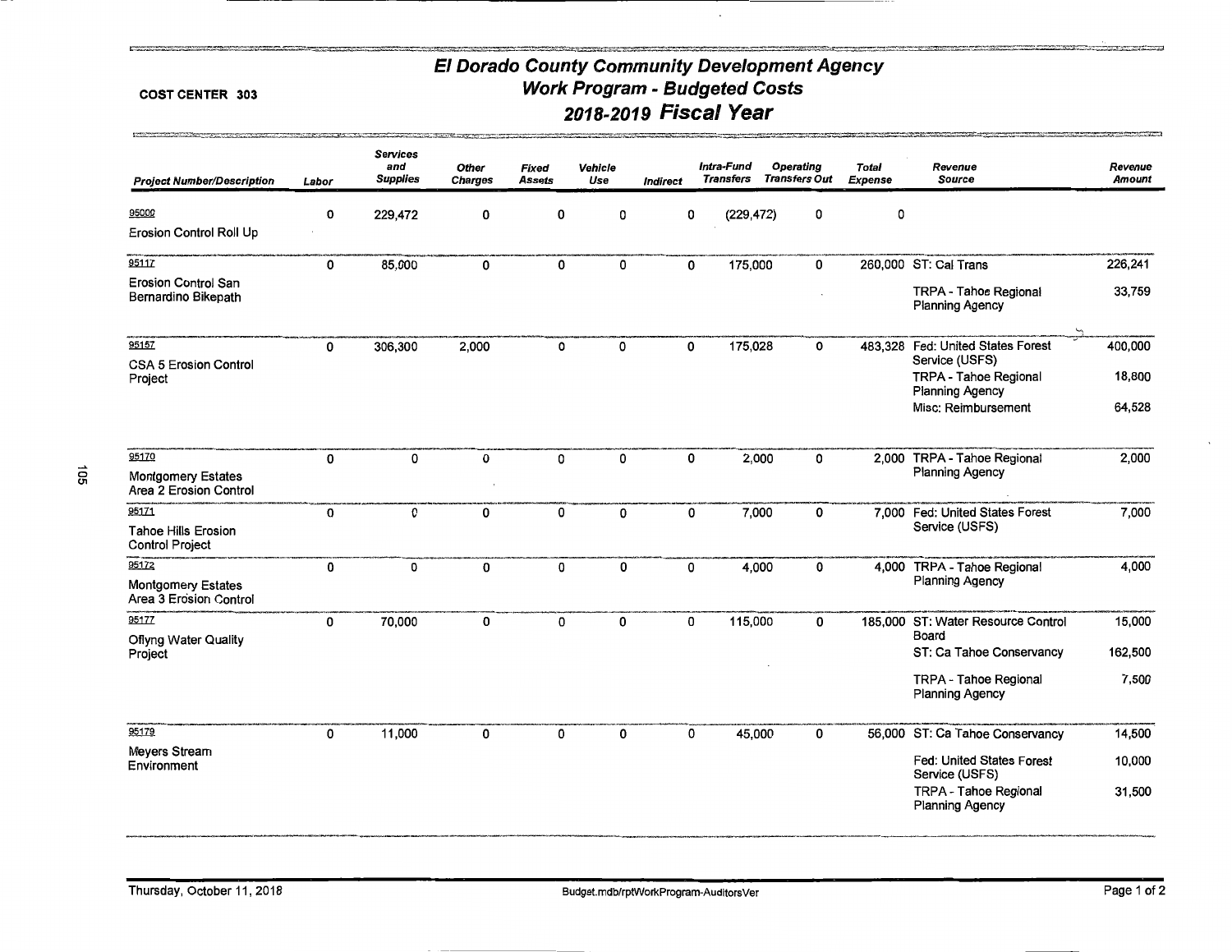#### COST CENTER 303

.<br>The first product of the control of the control of the control of the control of the control of the control of

| <b>Project Number/Description</b>              | Labor | <b>Services</b><br>and<br><b>Supplies</b> | <b>Other</b><br><b>Charges</b> | Fixed<br><b>Assets</b> | Vehicle<br>Use | Indirect     | Intra-Fund<br><b>Transfers</b> | Operating<br><b>Transfers Out</b> | <b>Total</b><br>Expense | Revenue<br><b>Source</b>                                                      | Revenue<br><b>Amount</b> |
|------------------------------------------------|-------|-------------------------------------------|--------------------------------|------------------------|----------------|--------------|--------------------------------|-----------------------------------|-------------------------|-------------------------------------------------------------------------------|--------------------------|
| 95191                                          | 0     | 660,479                                   | 27,000                         | 0                      | 0              | 0            | 119,604                        | 0                                 |                         | 807,083 ST: Ca Tahoe Conservancy                                              | 297,897                  |
| Country Club Heights<br>Area 1 Erosion Control |       |                                           |                                |                        |                |              |                                |                                   |                         | <b>Fed: United States Forest</b><br>Service (USFS)                            | 509,186                  |
| 95198                                          | 0     | 36,000                                    | 0                              | 0                      | 0              | 0            | 107,500                        | 0                                 | 143,500                 | Fed: United States Forest                                                     | 135,000                  |
| EC SAN BERNARDINO<br><b>WATER QUALITY</b>      |       |                                           |                                |                        |                |              |                                |                                   |                         | Service (USFS)<br>TRPA - Tahoe Regional<br><b>Planning Agency</b>             | 8,500                    |
| 95199                                          | 0     | 20,000                                    | 0                              | 0                      | 0              | 0            | 100,000                        | 0                                 | 120,000                 | FED: Cmaq - Congest                                                           | 110,000                  |
| Apache Avenue<br>Pedestrian Safety and         |       |                                           |                                |                        |                |              |                                |                                   |                         | Mitigatn Air Qualty<br><b>TRPA - Tahoe Regional</b><br><b>Planning Agency</b> | 10,000                   |
| 95200                                          | 0     | 85,000                                    | 13,785                         | 0                      | 0              | $\mathbf{0}$ | 149,215                        | 0                                 |                         | 248,000 ST: Ca Tahoe Conservancy                                              | 200,000                  |
| South Tahoe Greenway<br>Shared Use Trail       |       |                                           |                                |                        |                |              |                                |                                   |                         | ST: Cal Trans                                                                 | 48,000                   |
| 95708                                          | 0     | 0                                         | 0                              | 0                      | 0              | $\mathbf{0}$ | 155,000                        | 0                                 |                         | 155,000 ST: Ca Tahoe Conservancy                                              | 75,000                   |
| Highway 89 Class 1 Bike<br>Trail               |       |                                           |                                |                        |                |              |                                |                                   |                         | TRPA - Tahoe Regional<br><b>Planning Agency</b>                               | 80,000                   |
| <b>Report Totals:</b>                          | 0     | 1,503,251                                 | 42,785                         | 0                      | 0              |              | 924,875<br>0                   | 0                                 | 2,470,911               |                                                                               | 2,470,911                |

**PERSONAL PROPERTY**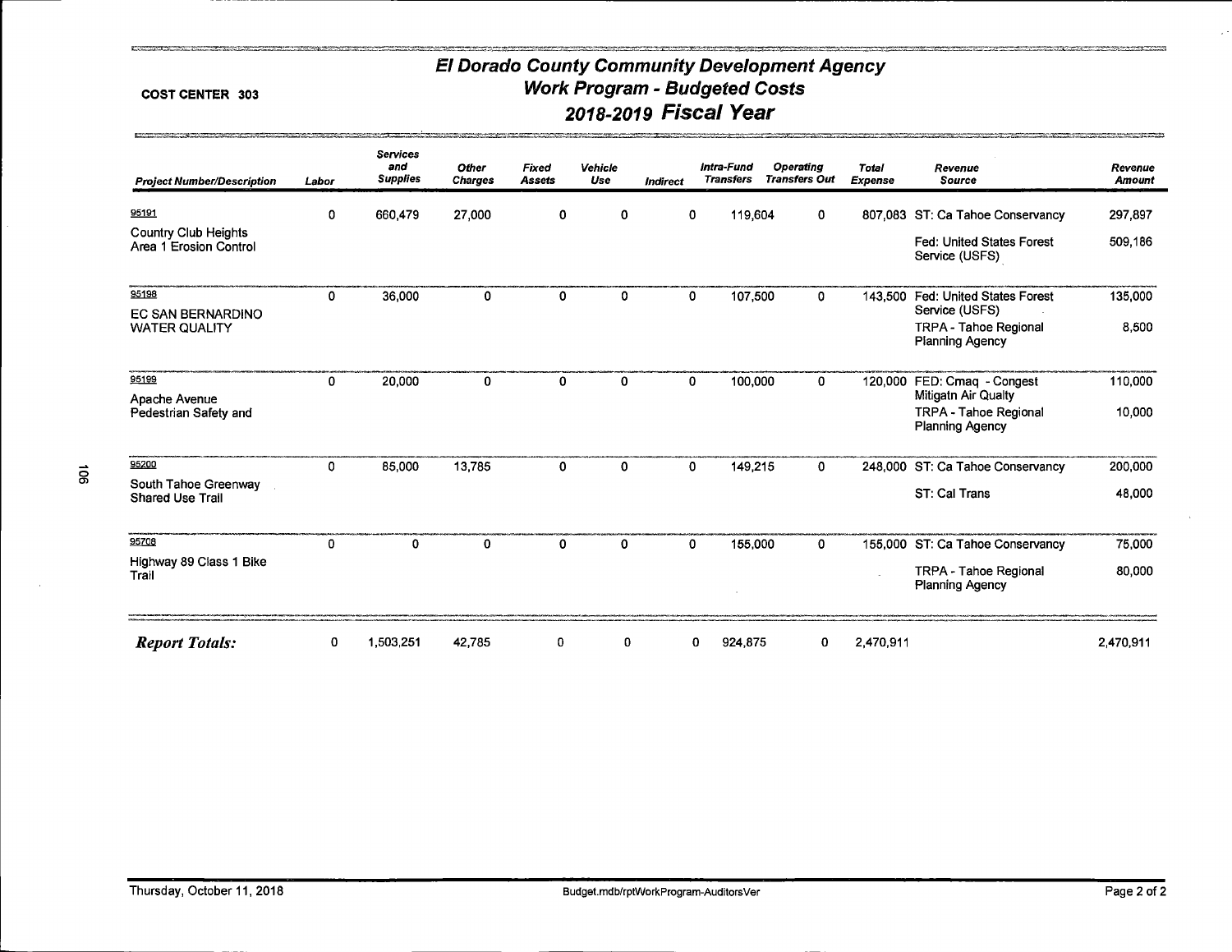|       | <b>State Controller Schedules</b><br>County Budget Act<br>Detail of Financing Sources and Financing Uses<br>January 2010 Edition, revision #1 | El Dorado County<br><b>Governmental Funds</b><br>Fiscal Year 2018-19 |                      |                                                |    |                                                                                  |    | Schedule 9                                           |  |
|-------|-----------------------------------------------------------------------------------------------------------------------------------------------|----------------------------------------------------------------------|----------------------|------------------------------------------------|----|----------------------------------------------------------------------------------|----|------------------------------------------------------|--|
|       | Fund: Road Fund                                                                                                                               |                                                                      | Function<br>Activity | <b>Public Ways</b>                             |    | Budget Unit 36 Department of Transportation<br><b>Public Ways and Facilities</b> |    |                                                      |  |
|       | Detail by Revenue Category and<br><b>Expenditure Object</b>                                                                                   | 2016-17<br>Actual                                                    |                      | 2017-18<br>$\checkmark$<br>Actual<br>Estimated |    | 2018-19<br>Recommended                                                           |    | 2018-19<br>Adopted by<br>the Board of<br>Supervisors |  |
|       | $\mathbf{1}$                                                                                                                                  | $\overline{2}$                                                       |                      | 3                                              |    | $\overline{4}$                                                                   |    | 5                                                    |  |
| Taxes |                                                                                                                                               |                                                                      |                      |                                                |    |                                                                                  |    |                                                      |  |
|       | 0161 Trans Tax - Transportation Dev Act (TDA)<br>0174 Timber Yield Tax                                                                        | \$<br>$(54, 475)$ \$<br>4,400                                        |                      | 4,656<br>9,978                                 | \$ | 7,000                                                                            | \$ | 7,000                                                |  |
|       | <b>Total Taxes</b>                                                                                                                            | \$<br>(50,075)                                                       | \$                   | 14,634                                         | \$ | 7,000                                                                            | \$ | 7,000                                                |  |
|       | <b>Licenses, Permits and Franchises</b>                                                                                                       |                                                                      |                      |                                                |    |                                                                                  |    |                                                      |  |
|       | 0230 Road Privileges and Permits<br>0250 Franchise - Public Utility                                                                           | \$<br>95,114<br>665,582                                              | \$                   | 152,988<br>456,136                             | \$ | 139,706<br>584,237                                                               | \$ | 139,706<br>584,237                                   |  |
|       | Total Licenses, Permits and Franchises                                                                                                        | \$<br>760,696                                                        | \$                   | 609,124                                        | \$ | 723,943                                                                          | \$ | 723,943                                              |  |
|       | Revenue from Use of Money and Property                                                                                                        |                                                                      |                      |                                                |    |                                                                                  |    |                                                      |  |
|       | 0400 Interest                                                                                                                                 | \$<br>16,334                                                         | \$                   | (55, 820)                                      | \$ |                                                                                  | \$ |                                                      |  |
|       | 0420 Rent - Land and Buildings                                                                                                                | 25,263                                                               |                      | 24,406                                         |    | 24,401                                                                           |    | 24,401                                               |  |
|       | Total Revenue from Use of Money and Property                                                                                                  | \$<br>41,597                                                         | \$                   | (31, 414)                                      | \$ | 24,401                                                                           | \$ | 24,401                                               |  |
|       | Intergovernmental Revenue - State                                                                                                             |                                                                      |                      |                                                |    |                                                                                  |    |                                                      |  |
|       | 0520 State - Hwy Tax - 2104a Adm / Eng                                                                                                        | \$<br>20,004                                                         | \$                   | 20,004                                         | \$ | 20,004                                                                           | \$ | 20,004                                               |  |
|       | 0521 State - Hwy Tax - 2104b Snow Removal                                                                                                     | 705,929                                                              |                      | 1,052,964                                      |    | 1,052,964                                                                        |    | 1,052,964                                            |  |
|       | 0522 State - Hwy Tax - 2104d, e, f, Unrestric                                                                                                 | 2,303,031                                                            |                      | 2,214,778                                      |    | 2,362,910                                                                        |    | 2,362,910                                            |  |
|       | 0523 State - Hwy Tax - 2105 Prop 111                                                                                                          | 1,765,561                                                            |                      | 1,625,620                                      |    | 1,852,041                                                                        |    | 1,852,041                                            |  |
|       | 0524 State - Hwy Tax - 2106 Unrestricted                                                                                                      | 770,903                                                              |                      | 766,899                                        |    | 755,367                                                                          |    | 755,367                                              |  |
|       | 0526 State - Hwy Tax - 2103 Unrestricted                                                                                                      | 799,351                                                              |                      | 1,173,705                                      |    | 1,067,663                                                                        |    | 1,067,663                                            |  |
|       | 0744 State - Regional Surface Trans 182.6d1                                                                                                   | 427,232                                                              |                      | 455,350                                        |    | 450,000                                                                          |    | 450,000                                              |  |
|       | 0746 State - Regional Surface Trans 185.6h                                                                                                    | 359,164                                                              |                      | 359,164                                        |    | 359,164                                                                          |    | 359,164                                              |  |
|       | 0747 State - Regional Surface Trans 182.9                                                                                                     | 100,000                                                              |                      | 100,000                                        |    | 100,000                                                                          |    | 100,000                                              |  |
|       | 0780 State - Disaster Relief                                                                                                                  |                                                                      |                      | 1,227,437                                      |    | 1,039,018                                                                        |    | 1,039,018                                            |  |
|       | 0880 State - Other                                                                                                                            | 73,618                                                               |                      | 344,189                                        |    | 113,694                                                                          |    | 113,694                                              |  |
|       | 0904 State - Cal Trans                                                                                                                        |                                                                      |                      |                                                |    | 2,619,500                                                                        |    | 2,619,500                                            |  |
|       | 0910 State - Traffic Congestion Relief<br>0914 State - Prop IB                                                                                | 45,921                                                               |                      | 343,029                                        |    | 342,507<br>74,800                                                                |    | 342,507<br>74,800                                    |  |
|       | 0917 State - Road Maint & Rehabilitation (RMRA)                                                                                               |                                                                      |                      | 1,391,264                                      |    | 5,003,124                                                                        |    | 5,003,124                                            |  |
|       | Total Intergovernmental Revenue - State                                                                                                       | \$<br>7,370,714                                                      | \$                   | 11,074,403                                     | \$ | 17,212,756                                                                       | \$ | 17,212,756                                           |  |
|       | Intergovernmental Revenue - Federal                                                                                                           |                                                                      |                      |                                                |    |                                                                                  |    |                                                      |  |
|       | 1050 Federal - Construction                                                                                                                   | \$<br>37,000                                                         | \$                   | 5,846,613                                      | \$ |                                                                                  | \$ |                                                      |  |
|       | 1052 Federal - Highway Bridges (HBRD)                                                                                                         | 6,292,684                                                            |                      | 242,952                                        |    | 14,202,442                                                                       |    | 14,202,442                                           |  |
|       | 1055 Federal - Hazard Elimination                                                                                                             | 655,419                                                              |                      | 884,835                                        |    | 745,200                                                                          |    | 745,200                                              |  |
|       | 1056 Federal - Congestion Mitig/Air Quality                                                                                                   | 1,347,889                                                            |                      | 95,479                                         |    | 4,165,069                                                                        |    | 4,165,069                                            |  |
|       | 1058 Federal - Surface Trans Program (STP)                                                                                                    |                                                                      |                      | 4,346,169                                      |    | 1,012,722                                                                        |    | 1,012,722                                            |  |
|       | 1060 Federal - Emerg Mngt Agency (FEMA)                                                                                                       | 1,181                                                                |                      | 1,189,731                                      |    | 3,715,169                                                                        |    | 3,715,169                                            |  |
|       | 1061 Federal - Highway Administration (FHWA)                                                                                                  |                                                                      |                      | 683,671                                        |    | 1,608,975                                                                        |    | 1,608,975                                            |  |
|       | 1070 Federal - Forest Reserve Revenue                                                                                                         | 430,492                                                              |                      | 162,754                                        |    | 463,000                                                                          |    | 463,000                                              |  |
|       | 1100 Federal - Other                                                                                                                          | 2,004,954                                                            |                      | 1,126,318                                      |    | 382,885                                                                          |    | 382,885                                              |  |
|       | Total Intergovernmental Revenue - Federal                                                                                                     | \$<br>10,769,618                                                     | S                    | 14,578,523                                     | S  | 26,295,462                                                                       | \$ | 26,295,462                                           |  |
|       | <b>Charges for Services</b>                                                                                                                   |                                                                      |                      |                                                |    |                                                                                  |    |                                                      |  |
|       | 1740 Charges for Services                                                                                                                     | \$<br>381,811                                                        | \$                   | 616,354                                        | \$ | 1,812,284                                                                        | \$ | 1,812,284                                            |  |
|       | 1745 Public Utility Inspections                                                                                                               | 404,235                                                              |                      |                                                |    | 442,463                                                                          |    | 442,463                                              |  |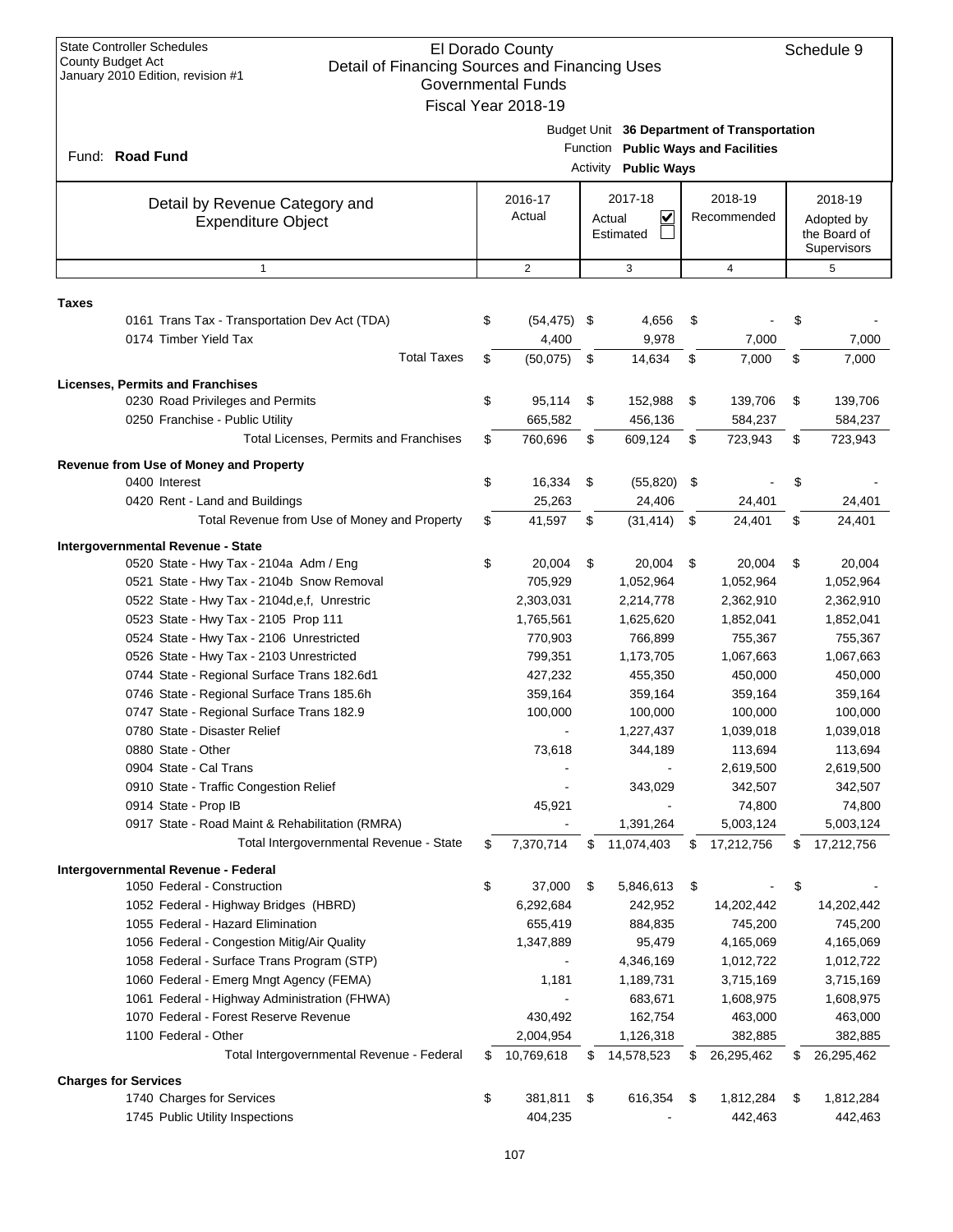### El Dorado County Detail of Financing Sources and Financing Uses Governmental Funds Fiscal Year 2018-19

| Budget Unit 36 Department of Transportation |
|---------------------------------------------|

Function **Public Ways and Facilities**

| Fund: Road Fund                                             | $\frac{1}{2}$ and $\frac{1}{2}$ and $\frac{1}{2}$ and $\frac{1}{2}$ and $\frac{1}{2}$ and $\frac{1}{2}$ and $\frac{1}{2}$ and $\frac{1}{2}$ and $\frac{1}{2}$ and $\frac{1}{2}$ and $\frac{1}{2}$ and $\frac{1}{2}$ and $\frac{1}{2}$ and $\frac{1}{2}$ and $\frac{1}{2}$ and $\frac{1}{2}$ a<br><b>Activity</b> Public Ways |                   |    |                                     |    |                        |     |                                                      |  |  |  |
|-------------------------------------------------------------|------------------------------------------------------------------------------------------------------------------------------------------------------------------------------------------------------------------------------------------------------------------------------------------------------------------------------|-------------------|----|-------------------------------------|----|------------------------|-----|------------------------------------------------------|--|--|--|
| Detail by Revenue Category and<br><b>Expenditure Object</b> |                                                                                                                                                                                                                                                                                                                              | 2016-17<br>Actual |    | 2017-18<br>V<br>Actual<br>Estimated |    | 2018-19<br>Recommended |     | 2018-19<br>Adopted by<br>the Board of<br>Supervisors |  |  |  |
| $\mathbf{1}$                                                |                                                                                                                                                                                                                                                                                                                              | $\overline{2}$    |    | 3                                   |    | $\overline{4}$         |     | 5                                                    |  |  |  |
| 1763 Capital Improvement Project                            |                                                                                                                                                                                                                                                                                                                              | 222,870           |    |                                     |    |                        |     |                                                      |  |  |  |
| 1765 El Dorado Irrigation District (EID)                    |                                                                                                                                                                                                                                                                                                                              | 83,761            |    | 3,512                               |    | 2,530                  |     | 2,530                                                |  |  |  |
| 1768 Tahoe Regional Planning Agency (TRPA)                  |                                                                                                                                                                                                                                                                                                                              | 152,593           |    | 50,000                              |    |                        |     |                                                      |  |  |  |
| 1800 Interfund Revenue                                      |                                                                                                                                                                                                                                                                                                                              | 318,249           |    | 616,341                             |    | 142,757                |     | 142,757                                              |  |  |  |
| 1830 Intrind Rev: Allocated Salaries & Benefits             |                                                                                                                                                                                                                                                                                                                              | 165,748           |    | 204,805                             |    | 224,058                |     | 224,058                                              |  |  |  |
| 1851 Intrfnd Rev: County Engineer                           |                                                                                                                                                                                                                                                                                                                              | 1,377,538         |    | 1,167,257                           |    | 1,472,508              |     | 1,472,508                                            |  |  |  |
| 1856 Intrfnd Rev: Road Dst Tax Fund                         |                                                                                                                                                                                                                                                                                                                              | 371,198           |    | 227,854                             |    | 459,396                |     | 459,396                                              |  |  |  |
| <b>Total Charges for Services</b>                           | \$                                                                                                                                                                                                                                                                                                                           | 3,478,003         | \$ | 2,886,124                           | \$ | 4,555,996              | \$  | 4,555,996                                            |  |  |  |
| <b>Miscellaneous Revenues</b>                               |                                                                                                                                                                                                                                                                                                                              |                   |    |                                     |    |                        |     |                                                      |  |  |  |
| 1920 Other Sales                                            | \$                                                                                                                                                                                                                                                                                                                           | 1,130             | \$ | 1,957                               | \$ | 1,000                  | \$  | 1,000                                                |  |  |  |
| 1940 Miscellaneous Revenue                                  |                                                                                                                                                                                                                                                                                                                              | 79,892            |    | 60,142                              |    | 1,601,634              |     | 1,601,634                                            |  |  |  |
| 1942 Miscellaneous Reimbursement                            |                                                                                                                                                                                                                                                                                                                              | 305,135           |    | 300,099                             |    | 194,932                |     | 194,932                                              |  |  |  |
| <b>Total Miscellaneous Revenues</b>                         | \$                                                                                                                                                                                                                                                                                                                           | 386,156           | \$ | 362,198                             | \$ | 1,797,566              | \$  | 1,797,566                                            |  |  |  |
| <b>Other Financing Sources</b>                              |                                                                                                                                                                                                                                                                                                                              |                   |    |                                     |    |                        |     |                                                      |  |  |  |
| 2001 Sale of Fixed Assets - Roads                           | \$                                                                                                                                                                                                                                                                                                                           | 75,258            | \$ |                                     | \$ | 5,000                  | \$  | 5,000                                                |  |  |  |
| 2010 Operating Transfers In: Silva Valley Interchange       |                                                                                                                                                                                                                                                                                                                              | 6,500,411         |    | 1,587,731                           |    | 1,953,684              |     | 1,953,684                                            |  |  |  |
| 2012 Operating Transfers In: County TIM                     |                                                                                                                                                                                                                                                                                                                              | 2,245,823         |    | 928,675                             |    | 3,792,426              |     | 3,792,426                                            |  |  |  |
| 2014 Operating Transfers In: Interim HWY 50 TIM             |                                                                                                                                                                                                                                                                                                                              | 71,993            |    | 118,442                             |    | 103,000                |     | 103,000                                              |  |  |  |
| 2015 Operating Transfers In: Utility Inspections            |                                                                                                                                                                                                                                                                                                                              | 5,723             |    | 7,617                               |    | 10,000                 |     | 10,000                                               |  |  |  |
| 2020 Operating Transfers In                                 |                                                                                                                                                                                                                                                                                                                              | 2,759,812         |    | 3,953,766                           |    | 13,815,052             |     | 13,815,052                                           |  |  |  |
| 2023 Operating Transfers In: RIF Advances                   |                                                                                                                                                                                                                                                                                                                              | 102,783           |    | 860,511                             |    | 813,620                |     | 813,620                                              |  |  |  |
| 2024 Operating Transfers In: RDT                            |                                                                                                                                                                                                                                                                                                                              | 5,812,079         |    | 6,445,404                           |    | 6,256,326              |     | 6,256,326                                            |  |  |  |
| 2062 Capital Lease                                          |                                                                                                                                                                                                                                                                                                                              |                   |    |                                     |    | 1,080,000              |     | 1,080,000                                            |  |  |  |
| <b>Total Other Financing Sources</b>                        | \$                                                                                                                                                                                                                                                                                                                           | 17,573,881        | \$ | 13,902,147                          | \$ | 27,829,108             | \$  | 27,829,108                                           |  |  |  |
| <b>Total Revenue</b>                                        | $\sqrt[6]{3}$                                                                                                                                                                                                                                                                                                                | 40,330,590        | \$ | 43,395,738                          | \$ | 78,446,232             | \$  | 78,446,232                                           |  |  |  |
|                                                             |                                                                                                                                                                                                                                                                                                                              |                   |    |                                     |    |                        |     |                                                      |  |  |  |
| <b>Salaries and Employee Benefits</b>                       |                                                                                                                                                                                                                                                                                                                              |                   |    |                                     |    |                        |     |                                                      |  |  |  |
| 3000 Permanent Employees / Elected Officials                | \$                                                                                                                                                                                                                                                                                                                           | 10,062,242        | \$ | 9,523,312                           | \$ | 10,448,305             | S   | 10,448,305                                           |  |  |  |
| 3001 Temporary Employees                                    |                                                                                                                                                                                                                                                                                                                              | 159,028           |    | 140,940                             |    | 296,480                |     | 296,480                                              |  |  |  |
| 3002 Overtime                                               |                                                                                                                                                                                                                                                                                                                              | 869,353           |    | 482,912                             |    | 556,365                |     | 556,365                                              |  |  |  |
| 3003 Standby Pay                                            |                                                                                                                                                                                                                                                                                                                              | 19,688            |    | 27,598                              |    | 33,822                 |     | 33,822                                               |  |  |  |
| 3004 Other Compensation                                     |                                                                                                                                                                                                                                                                                                                              | 256,822           |    | 587,665                             |    | 93,152                 |     | 93,152                                               |  |  |  |
| 3005 Tahoe Differential                                     |                                                                                                                                                                                                                                                                                                                              | 66,327            |    | 64,287                              |    | 74,400                 |     | 74,400                                               |  |  |  |
| 3007 Hazard Pay                                             |                                                                                                                                                                                                                                                                                                                              | 1,308             |    | 1,037                               |    |                        |     |                                                      |  |  |  |
| 3020 Employer Share - Employee Retirement                   |                                                                                                                                                                                                                                                                                                                              | 2,019,184         |    | 2,130,915                           |    | 2,523,355              |     | 2,523,355                                            |  |  |  |
| 3022 Employer Share - Medi Care                             |                                                                                                                                                                                                                                                                                                                              | 160,405           |    | 152,792                             |    | 163,801                |     | 163,801                                              |  |  |  |
| 3040 Employer Share - Health Insurance                      |                                                                                                                                                                                                                                                                                                                              | 2,601,779         |    | 2,616,037                           |    | 2,971,445              |     | 2,971,445                                            |  |  |  |
| 3041 Employer Share - Unemployment Insurance                |                                                                                                                                                                                                                                                                                                                              |                   |    |                                     |    | 25,654                 |     | 25,654                                               |  |  |  |
| 3042 Employer Share - Long Term Disab Insurance             |                                                                                                                                                                                                                                                                                                                              | 16,453            |    | 16,396                              |    | 27,998                 |     | 27,998                                               |  |  |  |
| 3043 Employer Share - Deferred Compensation                 |                                                                                                                                                                                                                                                                                                                              | 21,995            |    | 18,304                              |    | 23,812                 |     | 23,812                                               |  |  |  |
| 3046 Retiree Health - Defined Contributions                 |                                                                                                                                                                                                                                                                                                                              | 158,711           |    | 179,103                             |    | 180,376                |     | 180,376                                              |  |  |  |
| 3060 Employer Share - Workers' Compensation                 |                                                                                                                                                                                                                                                                                                                              | 445,898           |    | 693,499                             |    | 651,624                |     | 651,624                                              |  |  |  |
| 3080 Flexible Benefits                                      |                                                                                                                                                                                                                                                                                                                              | 10,493            |    | 11,389                              |    | 63,200                 |     | 63,200                                               |  |  |  |
| <b>Total Salaries and Employee Benefits</b>                 | \$                                                                                                                                                                                                                                                                                                                           | 16,869,686        | \$ | 16,646,187                          | \$ | 18,133,789             | \$. | 18,133,789                                           |  |  |  |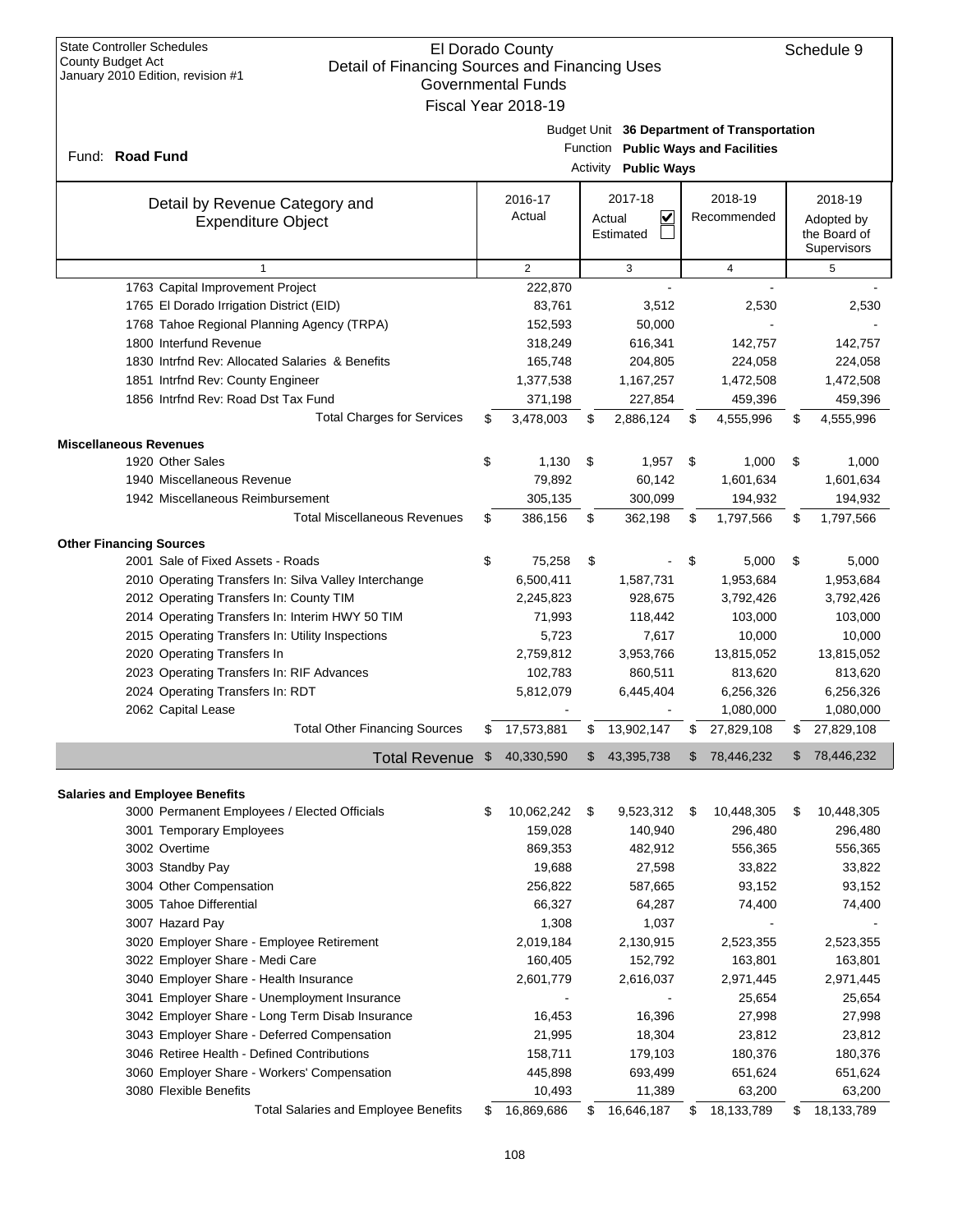| <b>State Controller Schedules</b><br>El Dorado County<br>County Budget Act<br>Detail of Financing Sources and Financing Uses<br>January 2010 Edition, revision #1<br><b>Governmental Funds</b><br>Fiscal Year 2018-19 |                   |        | Schedule 9                           |                                                                                    |                                                      |
|-----------------------------------------------------------------------------------------------------------------------------------------------------------------------------------------------------------------------|-------------------|--------|--------------------------------------|------------------------------------------------------------------------------------|------------------------------------------------------|
| Fund: Road Fund                                                                                                                                                                                                       |                   |        | Activity Public Ways                 | Budget Unit 36 Department of Transportation<br>Function Public Ways and Facilities |                                                      |
| Detail by Revenue Category and<br><b>Expenditure Object</b>                                                                                                                                                           | 2016-17<br>Actual | Actual | 2017-18<br>$\checkmark$<br>Estimated | 2018-19<br>Recommended                                                             | 2018-19<br>Adopted by<br>the Board of<br>Supervisors |
| $\mathbf{1}$                                                                                                                                                                                                          | $\overline{2}$    |        | 3                                    | 4                                                                                  | 5                                                    |
| <b>Services and Supplies</b>                                                                                                                                                                                          |                   |        |                                      |                                                                                    |                                                      |
| 4020 Clothing and Personal Supplies                                                                                                                                                                                   | \$<br>14,880      | \$     | 17,134                               | 15,500<br>\$                                                                       | 15,500<br>\$                                         |
| 4040 Telephone Company Vendor Payments                                                                                                                                                                                | 3,572             |        | 4,357                                | 8,020                                                                              | 8,020                                                |
| 4041 Cnty Pass thru Telephone Chrges to Depts                                                                                                                                                                         | 17,076            |        | 17,059                               | 16,500                                                                             | 16,500                                               |
| 4044 Cable/Internet Service                                                                                                                                                                                           | 361               |        |                                      |                                                                                    |                                                      |
| 4080 Household Expense                                                                                                                                                                                                | 5,807             |        | 4,922                                | 4,350                                                                              | 4,350                                                |
| 4083 Household Expense - Laundry<br>4085 Household Expense - Refuse Disposal                                                                                                                                          | 12,773<br>51,464  |        | 10,890<br>63,892                     | 12,000<br>53,000                                                                   | 12,000<br>53,000                                     |
| 4086 Household Expense - Janitorial/Custodial                                                                                                                                                                         | 30,070            |        | 30,602                               | 29,327                                                                             | 29,327                                               |
| 4100 Insurance - Premium                                                                                                                                                                                              | 858,228           |        | 480,930                              | 583,419                                                                            | 583,419                                              |
| 4140 Maintenance - Equipment                                                                                                                                                                                          | 32,172            |        | 30,390                               | 29,300                                                                             | 29,300                                               |
| 4141 Maintenance - Office Equipment                                                                                                                                                                                   |                   |        |                                      | 2,000                                                                              | 2,000                                                |
| 4143 Maintenance - Service Contracts                                                                                                                                                                                  | 60,454            |        | 56,434                               | 105,500                                                                            | 105,500                                              |
| 4144 Maintenance - Computer System Supplies                                                                                                                                                                           | 55,580            |        | 47,915                               | 32,898                                                                             | 32,898                                               |
| 4145 Maintenance - Equipment Parts                                                                                                                                                                                    | 8,726             |        | 2,768                                | 12,250                                                                             | 12,250                                               |
| 4160 Maintenance Vehicles - Service Contract                                                                                                                                                                          | 46,811            |        | 41,886                               | 70,000                                                                             | 70,000                                               |
| 4161 Maintenance Vehicles - Parts/Direct Chrg                                                                                                                                                                         | 22,531            |        | 96,322                               | 375,000                                                                            | 375,000                                              |
| 4162 Maintenance Vehicles - Supplies                                                                                                                                                                                  | 88,416            |        | 87,583                               | 75,000                                                                             | 75,000                                               |
| 4163 Maintenance Vehicles - Inventory                                                                                                                                                                                 | 365,279           |        | 359,640                              | 21,000                                                                             | 21,000                                               |
| 4164 Maintenance Vehicles - Tires and Tubes                                                                                                                                                                           | 107,697           |        | 83,123                               | 95,000                                                                             | 95,000                                               |
| 4165 Maintenance Vehicles - Oil and Grease                                                                                                                                                                            | 100               |        | 20                                   |                                                                                    |                                                      |
| 4180 Maintenance - Building and Improvements                                                                                                                                                                          |                   |        | 10                                   | 11,000                                                                             | 11,000                                               |
| 4197 Maintenance - Building Supplies                                                                                                                                                                                  | 3,458             |        | 1,342                                | 2,000                                                                              | 2,000                                                |
| 4220 Memberships                                                                                                                                                                                                      | 7,217             |        | 5,968                                | 11,978                                                                             | 11,978                                               |
| 4221 Memberships - Legislative Advocacy                                                                                                                                                                               | 29,484            |        | 30,007                               | 34,205                                                                             | 34,205                                               |
| 4260 Office Expense                                                                                                                                                                                                   | 35                |        |                                      |                                                                                    |                                                      |
| 4261 Postage                                                                                                                                                                                                          |                   |        | 8                                    |                                                                                    |                                                      |
| 4263 Subscription / Newspaper / Journals<br>4264 Books / Manuals                                                                                                                                                      | 112<br>685        |        | 113<br>1,465                         | 875<br>5,881                                                                       | 875<br>5,881                                         |
| 4266 Printing / Duplicating                                                                                                                                                                                           | 6,601             |        | 5,465                                | 5,700                                                                              | 5,700                                                |
| 4267 On-Line Subscriptions                                                                                                                                                                                            | 118               |        | 118                                  |                                                                                    |                                                      |
| 4300 Professional and Specialized Services                                                                                                                                                                            | 1,844,289         |        | 5,030,374                            | 6,803,500                                                                          | 6,803,500                                            |
| 4301 Engineer Design and Architectural Serv                                                                                                                                                                           |                   |        | 150,000                              |                                                                                    |                                                      |
| 4302 Construction and Engineering Contracts                                                                                                                                                                           | 8,287,723         |        | 9,966,068                            | 28,975,768                                                                         | 28,975,768                                           |
| 4303 Road Maintenance and Construction                                                                                                                                                                                | 133,890           |        | 4,497,133                            | 4,468,890                                                                          | 4,468,890                                            |
| 4313 Legal Services                                                                                                                                                                                                   | 80,856            |        | 26,213                               | 10,000                                                                             | 10,000                                               |
| 4324 Medical, Dental and Lab Services                                                                                                                                                                                 | 5,121             |        | 8,308                                | 7,025                                                                              | 7,025                                                |
| 4334 Fire Prevention and Inspection                                                                                                                                                                                   | 1,100             |        | $\blacksquare$                       | 5,550                                                                              | 5,550                                                |
| 4337 Other Governmental Agencies                                                                                                                                                                                      | 2,300,522         |        | 262,101                              | 1,313,850                                                                          | 1,313,850                                            |
| 4400 Publication and Legal Notices                                                                                                                                                                                    | 25,005            |        | 57,105                               | 5,000                                                                              | 5,000                                                |
| 4420 Rents and Leases - Equipment                                                                                                                                                                                     | 255,931           |        | 248,744                              | 136,400                                                                            | 136,400                                              |
| 4421 Security System                                                                                                                                                                                                  | 1,077             |        | 444                                  | 960                                                                                | 960                                                  |
| 4440 Rent & Lease - Building/Improvements                                                                                                                                                                             | 79,823            |        | 92,745                               | 92,600                                                                             | 92,600                                               |
| 4460 Small Tools and Instruments                                                                                                                                                                                      | 11,426            |        | 21,828                               | 15,000                                                                             | 15,000                                               |
| 4461 Minor Equipment                                                                                                                                                                                                  | 32,602            |        | 10,884                               | 24,800                                                                             | 24,800                                               |
| 4462 Minor Computer Equipment                                                                                                                                                                                         | 314               |        | 192                                  | 3,000                                                                              | 3,000                                                |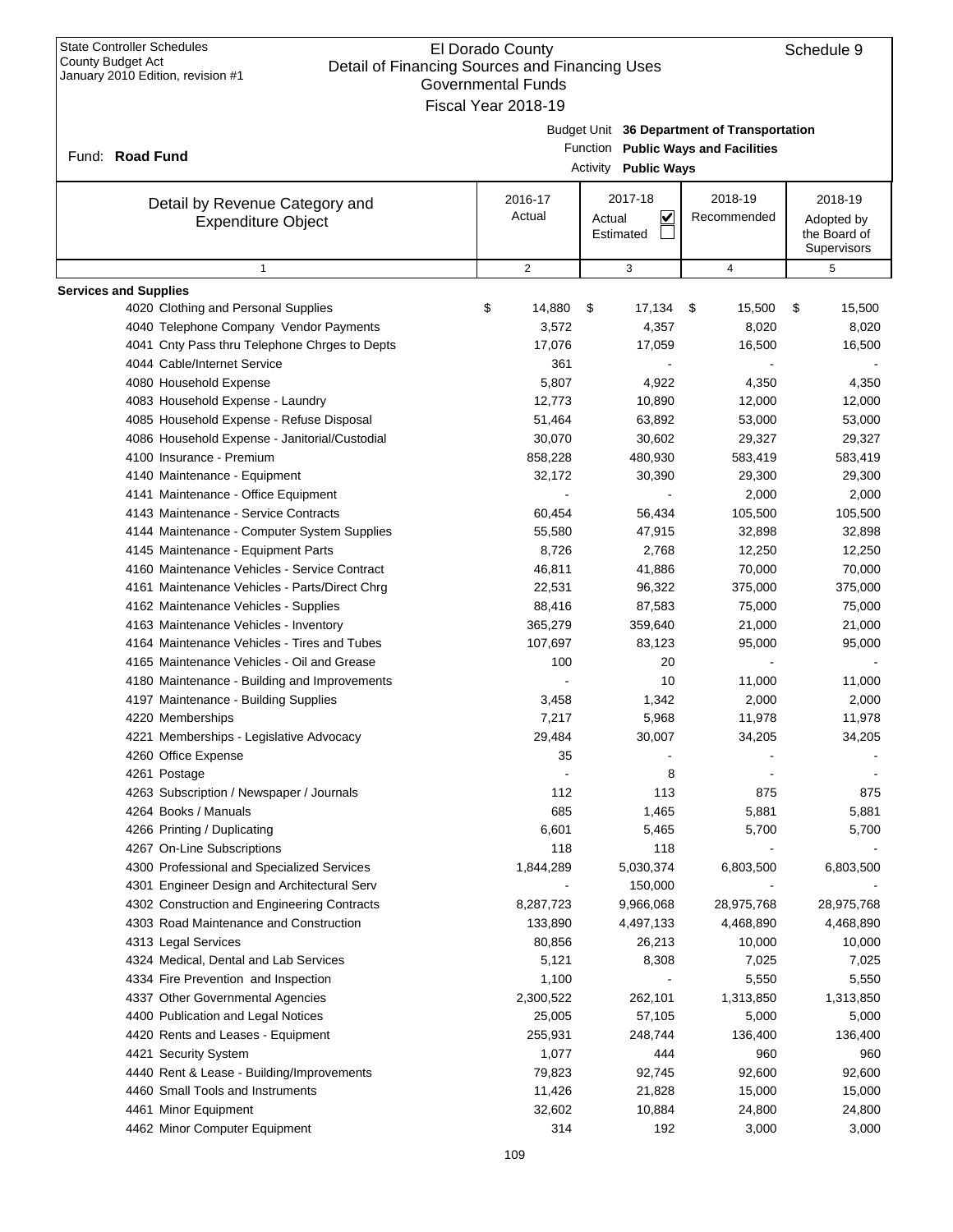### El Dorado County Detail of Financing Sources and Financing Uses Governmental Funds Fiscal Year 2018-19

|                                                             |    | Governmental Funds  |                                |                                |    |                                             |    |              |  |  |
|-------------------------------------------------------------|----|---------------------|--------------------------------|--------------------------------|----|---------------------------------------------|----|--------------|--|--|
|                                                             |    | Fiscal Year 2018-19 |                                |                                |    |                                             |    |              |  |  |
|                                                             |    |                     |                                |                                |    | Budget Unit 36 Department of Transportation |    |              |  |  |
| Fund: Road Fund                                             |    |                     | Function                       |                                |    | <b>Public Ways and Facilities</b>           |    |              |  |  |
|                                                             |    |                     | Activity<br><b>Public Ways</b> |                                |    |                                             |    |              |  |  |
|                                                             |    | 2016-17             |                                | 2017-18                        |    | 2018-19                                     |    | 2018-19      |  |  |
| Detail by Revenue Category and<br><b>Expenditure Object</b> |    | Actual              |                                | $\blacktriangledown$<br>Actual |    | Recommended                                 |    | Adopted by   |  |  |
|                                                             |    |                     |                                | Estimated                      |    |                                             |    | the Board of |  |  |
|                                                             |    |                     |                                |                                |    |                                             |    | Supervisors  |  |  |
| $\mathbf{1}$                                                |    | $\overline{2}$      |                                | 3                              |    | $\pmb{4}$                                   |    | 5            |  |  |
| 4463 Minor Telephone and Radio Equipment                    |    | 1,173               |                                | 6,737                          |    |                                             |    |              |  |  |
| 4500 Special Departmental Expense                           |    | 247,343             |                                | 316,507                        |    | 216,650                                     |    | 216,650      |  |  |
| 4507 Fire and Safety Supplies                               |    | 9,560               |                                | 3,814                          |    | 4,650                                       |    | 4,650        |  |  |
| 4538 Software                                               |    | 1,356               |                                | 1,356                          |    | 2,050                                       |    | 2,050        |  |  |
| 4539 Software License                                       |    |                     |                                |                                |    | 50,036                                      |    | 50,036       |  |  |
| 4560 Road: Bridge Material Inventory                        |    | 95,815              |                                | 8,836                          |    | 10,000                                      |    | 10,000       |  |  |
| 4561 Road: Guardrail Inventory                              |    | 8,939               |                                | 8,774                          |    | 10,000                                      |    | 10,000       |  |  |
| 4562 Road: Marking Supplies                                 |    | 1,891               |                                | 9,687                          |    | 11,000                                      |    | 11,000       |  |  |
| 4564 Road: Herbicide                                        |    | 97,586              |                                | 95,839                         |    | 100,000                                     |    | 100,000      |  |  |
| 4566 Road: Plant Mix                                        |    | 661,300             |                                | 672,805                        |    | 725,000                                     |    | 725,000      |  |  |
| 4567 Road: AB Rock                                          |    | 41,329              |                                | 15,921                         |    | 5,000                                       |    | 5,000        |  |  |
| 4568 Road: Crack Filler                                     |    | 17,951              |                                |                                |    | 25,000                                      |    | 25,000       |  |  |
| 4569 Road: Culverts                                         |    | 17,270              |                                | 51,030                         |    | 10,000                                      |    | 10,000       |  |  |
| 4570 Road: Emulsion                                         |    | 11,255              |                                | 11,419                         |    | 15,000                                      |    | 15,000       |  |  |
| 4571 Road: Signs                                            |    | 37,006              |                                | 46,907                         |    | 41,000                                      |    | 41,000       |  |  |
| 4572 Road: Beads                                            |    | 22,167              |                                | 34,594                         |    | 33,000                                      |    | 33,000       |  |  |
| 4573 Road: Paint                                            |    | 90,949              |                                | 116,080                        |    | 140,000                                     |    | 140,000      |  |  |
| 4574 Road: Salt and Sand - Snow Removal                     |    | 55,829              |                                | 40,379                         |    | 66,000                                      |    | 66,000       |  |  |
| 4575 Road: Signal Materials                                 |    | 81,396              |                                | 115,296                        |    | 95,000                                      |    | 95,000       |  |  |
| 4590 Road: Hauling - Plant Mix                              |    | 115,659             |                                | 87,395                         |    | 70,000                                      |    | 70,000       |  |  |
| 4591 Road: Hauling - Ab Rock                                |    | 3,002               |                                |                                |    |                                             |    |              |  |  |
| 4600 Transportation and Travel                              |    | 16,584              |                                | 16,791                         |    | 20,000                                      |    | 20,000       |  |  |
| 4602 Employee - Private Auto Mileage                        |    | 717                 |                                | 949                            |    | 1,300                                       |    | 1,300        |  |  |
| 4605 Vehicle - Rent or Lease                                |    | 214,101             |                                | 215,884                        |    | 190,750                                     |    | 190,750      |  |  |
| 4606 Fuel Purchases                                         |    | 468,734             |                                | 420,141                        |    | 500,000                                     |    | 500,000      |  |  |
| 4608 Hotel Accommodations                                   |    | 3,903               |                                | 3,522                          |    | 6,050                                       |    | 6,050        |  |  |
| 4609 Staff Development                                      |    | 30,978              |                                | 27,036                         |    | 53,484                                      |    | 53,484       |  |  |
| 4620 Utilities                                              |    | 261,246             |                                | 288,505                        |    | 274,375                                     |    | 274,375      |  |  |
| <b>Total Services and Supplies</b>                          | S  | 17,504,424          | \$                             | 24,468,706                     | \$ | 46,149,391                                  | S  | 46,149,391   |  |  |
| <b>Other Charges</b>                                        |    |                     |                                |                                |    |                                             |    |              |  |  |
| 5060 Retirement of Other Long Term Debt                     | \$ |                     | \$                             |                                | \$ | 155,000                                     | \$ | 155,000      |  |  |
| 5100 Interest: Other Long Term Debt                         |    |                     |                                |                                |    | 54,000                                      |    | 54,000       |  |  |
| 5160 Rights of Way                                          |    | 189,497             |                                | 270,742                        |    | 4,170,353                                   |    | 4,170,353    |  |  |
| 5180 Taxes & Assessments                                    |    | 744                 |                                | 765                            |    | 750                                         |    | 750          |  |  |
| 5240 Contribution To Non-county Governmental                |    | 25,000              |                                | 35,000                         |    | 45,000                                      |    | 45,000       |  |  |
| 5300 Interfund Expenditures                                 |    | 1,409,850           |                                | 1,707,710                      |    | 1,593,064                                   |    | 1,593,064    |  |  |
| 5302 Intrfnd Exp: Radio Equipment and Support               |    | 490                 |                                | 1,148                          |    | 1,000                                       |    | 1,000        |  |  |
| 5310 Intrfnd Exp: County Counsel                            |    | 123,269             |                                | 85,856                         |    | 160,875                                     |    | 160,875      |  |  |
| 5318 Intrind Exp: Maint Buildg & Imprvmnts                  |    | 13,380              |                                | 30,033                         |    |                                             |    |              |  |  |
| 5321 Intrfnd Exp: Collections                               |    | 6,043               |                                | 3,005                          |    | 1,500                                       |    | 1,500        |  |  |
| 5330 Intrfnd Exp: Allocated Salaries & Benefits             |    | 3,159,342           |                                | 2,139,953                      |    | 2,422,027                                   |    | 2,422,027    |  |  |
| <b>Total Other Charges</b>                                  | S  | 4,927,615           | \$                             | 4,274,211                      | \$ | 8,603,569                                   | \$ | 8,603,569    |  |  |
| <b>Fixed Assets</b>                                         |    |                     |                                |                                |    |                                             |    |              |  |  |
| 6020 Fixed Assets - Building and Improvement                | \$ |                     | \$                             | 15,850                         | \$ | 780,393                                     | \$ | 780,393      |  |  |
|                                                             |    |                     |                                |                                |    |                                             |    |              |  |  |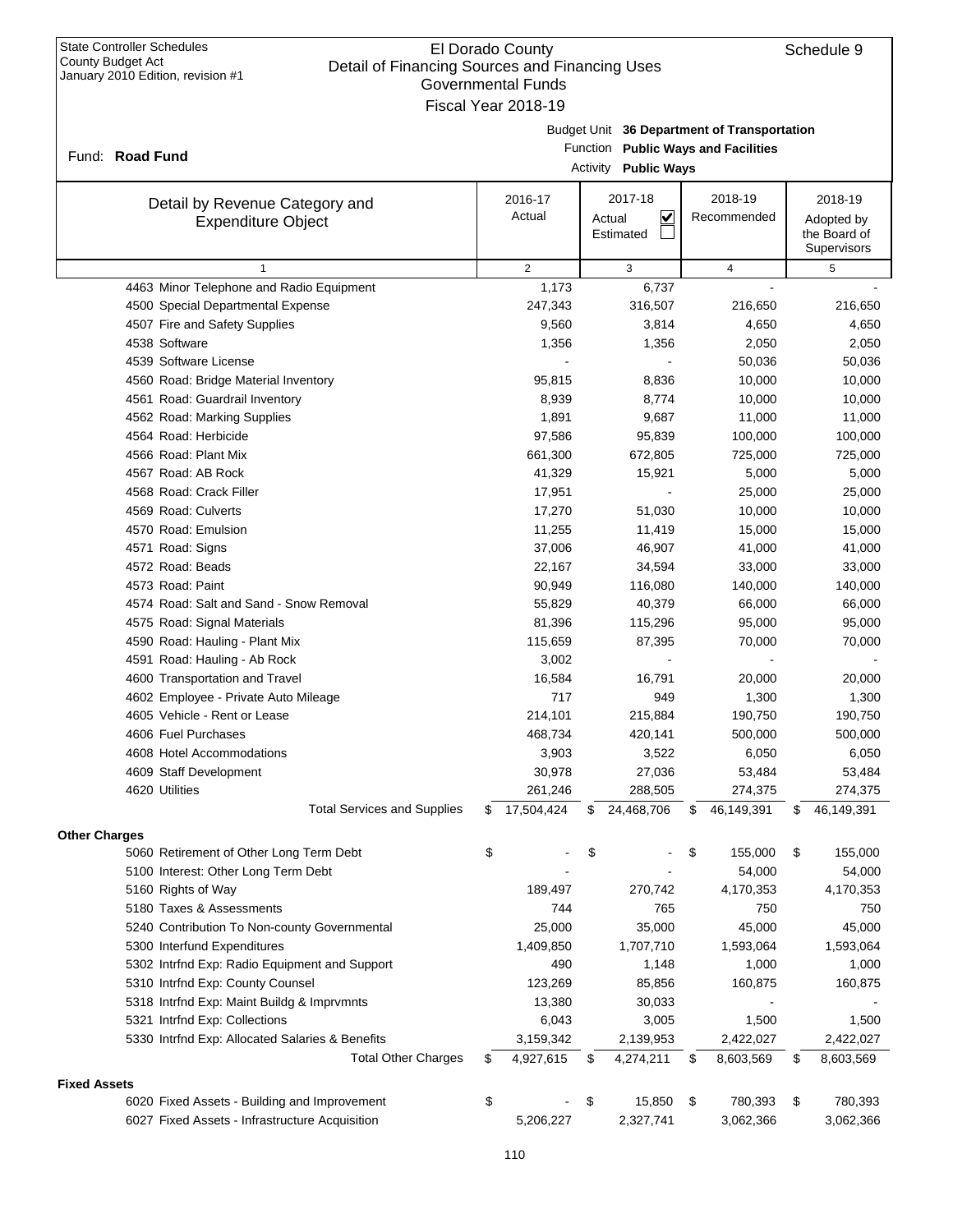| <b>State Controller Schedules</b>                                                                               |                                               | El Dorado County          |          |                                   |    |                                             |    | Schedule 9  |  |  |
|-----------------------------------------------------------------------------------------------------------------|-----------------------------------------------|---------------------------|----------|-----------------------------------|----|---------------------------------------------|----|-------------|--|--|
| <b>County Budget Act</b><br>Detail of Financing Sources and Financing Uses<br>January 2010 Edition, revision #1 |                                               |                           |          |                                   |    |                                             |    |             |  |  |
|                                                                                                                 |                                               | <b>Governmental Funds</b> |          |                                   |    |                                             |    |             |  |  |
|                                                                                                                 |                                               | Fiscal Year 2018-19       |          |                                   |    |                                             |    |             |  |  |
|                                                                                                                 |                                               |                           |          |                                   |    | Budget Unit 36 Department of Transportation |    |             |  |  |
| Fund: Road Fund                                                                                                 | <b>Public Ways and Facilities</b><br>Function |                           |          |                                   |    |                                             |    |             |  |  |
|                                                                                                                 |                                               |                           | Activity | <b>Public Ways</b>                |    |                                             |    |             |  |  |
| Detail by Revenue Category and                                                                                  |                                               | 2016-17                   |          | 2017-18                           |    | 2018-19                                     |    | 2018-19     |  |  |
| <b>Expenditure Object</b>                                                                                       |                                               | Actual                    |          | $\overline{\mathbf{v}}$<br>Actual |    | Recommended                                 |    | Adopted by  |  |  |
| Estimated                                                                                                       |                                               |                           |          |                                   |    |                                             |    |             |  |  |
| Supervisors<br>$\overline{2}$<br>3<br>$\overline{4}$<br>5<br>1                                                  |                                               |                           |          |                                   |    |                                             |    |             |  |  |
| 6040 Fixed Assets - Equipment                                                                                   |                                               | 810,234                   |          | 302,314                           |    | 466,500                                     |    | 466,500     |  |  |
| 6043 Fixed Assets - Equipment Capital Leased                                                                    |                                               |                           |          |                                   |    | 1,080,000                                   |    | 1,080,000   |  |  |
| 6045 Fixed Assets - Vehicles                                                                                    |                                               | 2,320                     |          |                                   |    |                                             |    |             |  |  |
| <b>Total Fixed Assets</b>                                                                                       | \$                                            | 6,018,782                 | \$       | 2,645,905                         | \$ | 5,389,259                                   | \$ | 5,389,259   |  |  |
| <b>Other Financing Uses</b>                                                                                     |                                               |                           |          |                                   |    |                                             |    |             |  |  |
| 7000 Operating Transfers Out                                                                                    | \$                                            | 74,071                    | \$       | 40,278                            | \$ | 726.528                                     | \$ | 726,528     |  |  |
| <b>Total Other Financing Uses</b>                                                                               | \$                                            | 74,071                    | \$       | 40,278                            | \$ | 726,528                                     | \$ | 726,528     |  |  |
| <b>Intrafund Transfers</b>                                                                                      |                                               |                           |          |                                   |    |                                             |    |             |  |  |
| 7252 Intrafnd: Capital Improvement                                                                              | \$                                            | 6,155,747                 | \$       |                                   | \$ | 5,883,785                                   | \$ | 5,883,785   |  |  |
| 7253 Intrafnd: Erosion Control                                                                                  |                                               | 1,333                     |          |                                   |    |                                             |    |             |  |  |
| <b>Total Intrafund Transfers</b>                                                                                | \$                                            | 6.157.080                 | \$       |                                   | \$ | 5.883.785                                   | \$ | 5,883,785   |  |  |
| <b>Intrafund Abatement</b>                                                                                      |                                               |                           |          |                                   |    |                                             |    |             |  |  |
| 7382 Intrfnd Abatemnt: Capital Improvement                                                                      | \$                                            | (6, 155, 747)             | \$       |                                   | \$ | (5,883,785)                                 | \$ | (5,883,785) |  |  |
| 7383 Intrfnd Abatemnt: Erosion Control                                                                          |                                               | (735, 184)                |          | (396, 024)                        |    | (924, 875)                                  |    | (924, 875)  |  |  |
| <b>Total Intrafund Abatement</b>                                                                                | \$                                            | (6,890,931)               | \$       | (396, 024)                        | \$ | (6,808,660)                                 | \$ | (6,808,660) |  |  |
| <b>Appropriations for Contingencies</b>                                                                         |                                               |                           |          |                                   |    |                                             |    |             |  |  |
| 7700 Contingency                                                                                                | \$                                            |                           | \$       |                                   | \$ | 1,708,000                                   | \$ | 1,021,394   |  |  |
| <b>Total Appropriations for Contingencies</b>                                                                   | \$                                            |                           | \$       |                                   | \$ | 1,708,000                                   | \$ | 1,021,394   |  |  |
| <b>Total Expenditures/Appropriations</b>                                                                        | - \$                                          | 44,660,727                | \$       | 47,679,264                        | \$ | 79,785,661                                  | S  | 79,099,055  |  |  |
| Net Cost \$                                                                                                     |                                               | (4,330,136)               | S        | (4, 283, 526)                     | \$ | (1, 339, 429)                               | \$ | (652, 823)  |  |  |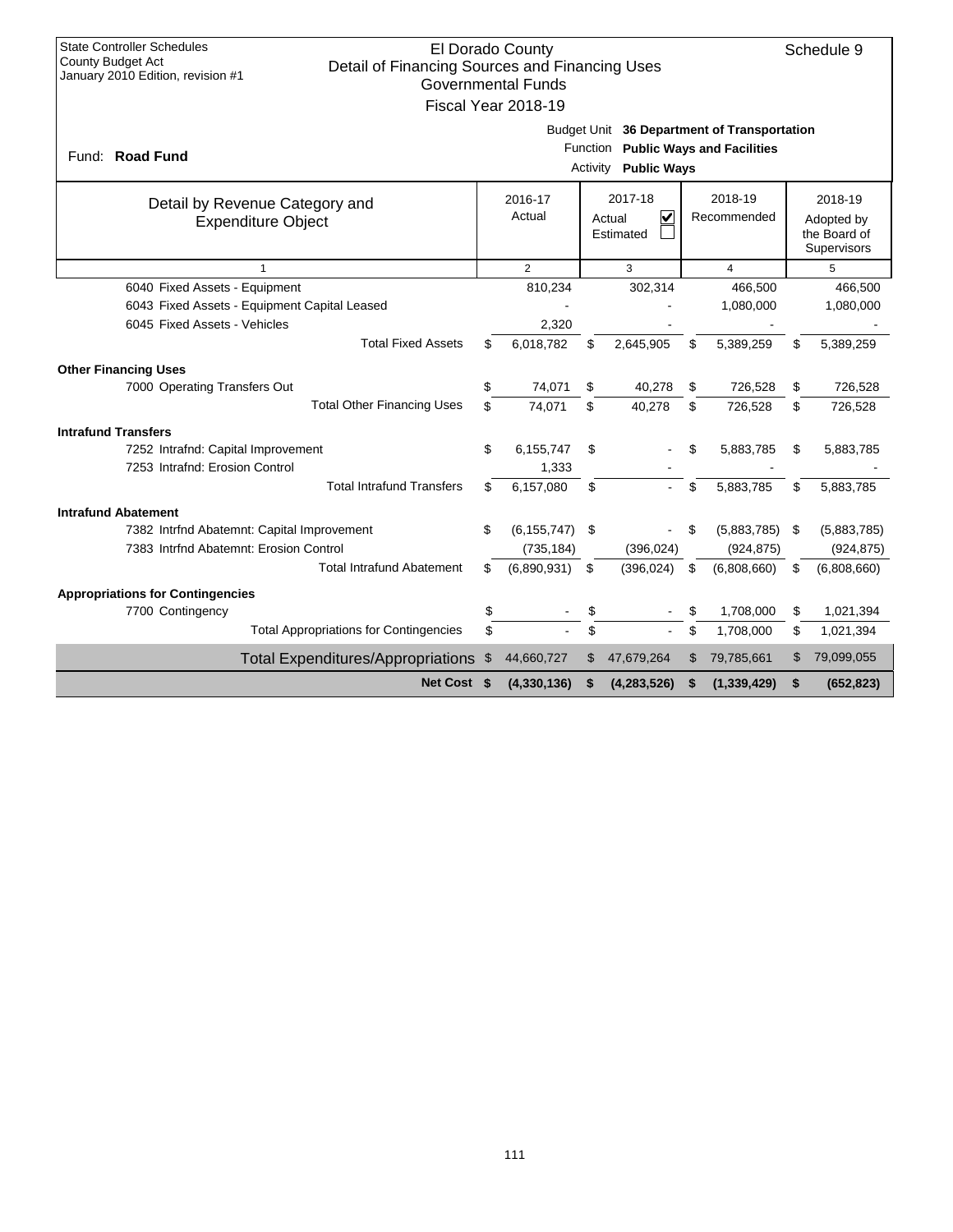#### COST CENTER 305

 $\blacksquare$ 

| <b>Project Number/Description</b>               | Labor        | <b>Services</b><br>and<br><b>Supplies</b> | <b>Other</b><br><b>Charges</b> | Fixed<br><b>Assets</b> | Vehicle<br>Use | <b>Indirect</b> | Intra-Fund<br><b>Transfers</b> |             | Operating<br><b>Transfers Out</b> | <b>Total</b><br>Expense | Revenue<br><b>Source</b>                        | Revenue<br>Amount |
|-------------------------------------------------|--------------|-------------------------------------------|--------------------------------|------------------------|----------------|-----------------|--------------------------------|-------------|-----------------------------------|-------------------------|-------------------------------------------------|-------------------|
| 66116                                           | 0            | 0                                         | 0                              | 27,518                 | 0              | 0               |                                | $\mathbf 0$ | 0                                 |                         | 27,518 Operating Transfers In: RIF              | 27,518            |
| Latrobe Road -<br>Connector to White Rock       |              |                                           |                                |                        |                |                 |                                |             |                                   |                         |                                                 |                   |
| 71319                                           | 0            | 828,000                                   | 0                              | 0                      | 0              | 0               |                                | 15,000      | 0                                 |                         | 843,000 Use of Fund Balance                     | 23,000            |
| Clean Harbors Hydrovac<br>Services              |              |                                           |                                |                        |                |                 |                                |             |                                   |                         | ST: Prop 1B                                     | 74,800            |
|                                                 |              |                                           |                                |                        |                |                 |                                |             |                                   |                         | FED: Hazard Elimination                         | 745,200           |
| 71333                                           | $\mathbf 0$  | 25,000                                    | 0                              | 0                      | $\mathbf 0$    | 0               |                                | 125,000     | $\mathbf{0}$                      |                         | 150,000 FED: Stp - Surface Transport<br>Program | 100,000           |
| U.S. 50 Ponderosa/S.<br>Shingle Interchange     |              |                                           |                                |                        |                |                 |                                |             |                                   |                         | Operating Transfer In: Interim<br>HWY 50 TIM    | 50,000            |
| 71346                                           | 0            | 30,000                                    | $\mathbf 0$                    | $\Omega$               | $\mathbf 0$    | $\mathbf{0}$    |                                | 4,000       | $\mathbf 0$                       |                         | 34,000 Charges For Services                     | 34,000            |
| Missouri Flat Interchange<br>Phase 1C - Ripanan |              |                                           |                                |                        |                |                 |                                |             |                                   |                         |                                                 |                   |
| 71353                                           | 0            | 0                                         | 0                              | 738,430                | 0              | 0               |                                | 0           | 0                                 |                         | 738,430 Operating Transfers In: RIF             | 738,430           |
| Bass Lake Road Specific<br>Plan Phase I         |              |                                           |                                |                        |                |                 |                                |             |                                   |                         |                                                 |                   |
| 71363                                           | 0            | 213,000                                   | 5,000                          | 0                      | 0              |                 | 0                              | 52,000      | 0                                 |                         | 270,000 FED: Stp - Surface Transport            | 270,000           |
| Francisco Drive<br>Americans with               |              |                                           |                                |                        |                |                 |                                |             |                                   |                         | Program                                         |                   |
| 71368                                           | $\mathbf 0$  | 453,958                                   | 2,500                          | 0                      | 0              |                 | 0                              | 45,000      | $\mathbf 0$                       |                         | 501,458 Operating Transfer In: Silva            | 501,458           |
| Silva Valley US 50<br>Interchange Phase 1A      |              |                                           |                                |                        |                |                 |                                |             |                                   |                         | Valley Interchange                              |                   |
| 72143                                           | 0            | 30,950                                    | 1,000                          | 0                      | 0              |                 | 0                              | 117,320     | 0                                 |                         | 149,270 Operating Transfer In: County           | 149,270           |
| Cameron Park Drive.<br>Palmer Dr to Hacienda    |              |                                           |                                |                        |                |                 |                                |             |                                   |                         | TIM                                             |                   |
| 72191                                           | 0            | 389,000                                   | 1,000                          | 0                      | 0              | 0               |                                | 36,000      | 0                                 |                         | 426,000 FED: Other                              | 337,885           |
| lce House Road<br>Pavement                      |              |                                           |                                |                        |                |                 |                                |             |                                   |                         | Operating Transfers In                          | 88,115            |
| 72192                                           | $\mathbf{o}$ | 850,000                                   | 1,000                          | 0                      | 0              |                 | 0                              | 84,000      | 0                                 |                         | 935,000 Operating Transfers In                  | 935,000           |
| Overlay - Eiks Club Dr                          |              |                                           |                                |                        |                |                 |                                |             |                                   |                         |                                                 |                   |
|                                                 |              |                                           |                                |                        |                |                 |                                |             |                                   |                         |                                                 |                   |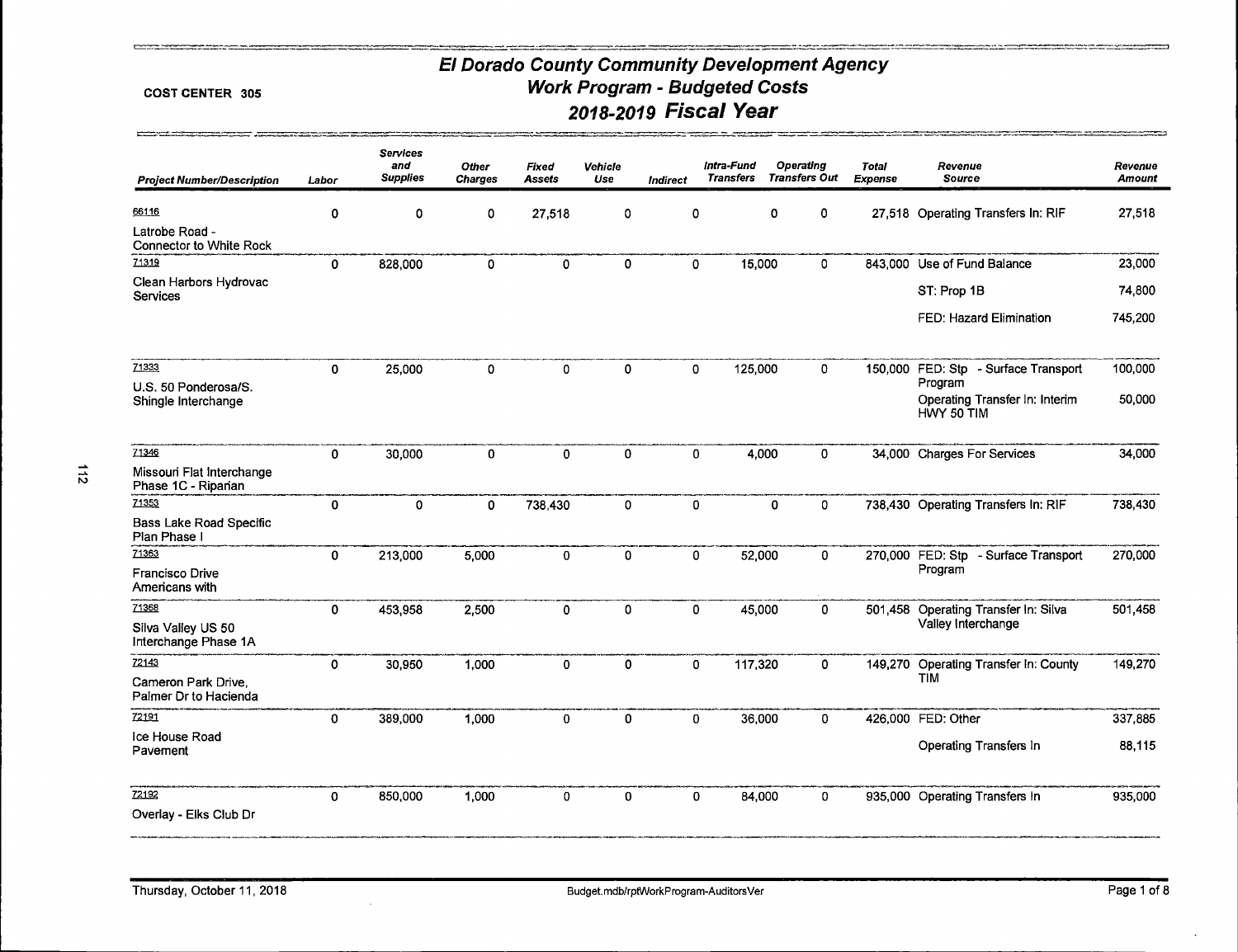#### COST CENTER 305

ments.

 $\ddot{5}$ 

| <b>Project Number/Description</b>                       | Labor | Services<br>and<br><b>Supplies</b> | Other<br>Charges | Fixed<br>Assets | Vehicle<br>Use | Indirect | Intra-Fund<br>Transfers |         | Operating<br>Transfers Out | <b>Total</b><br>Expense | Revenue<br>Source                       | Revenue<br>Amount |
|---------------------------------------------------------|-------|------------------------------------|------------------|-----------------|----------------|----------|-------------------------|---------|----------------------------|-------------------------|-----------------------------------------|-------------------|
| 72193                                                   | 0     | 40,000                             | 1,000            | 0               | 0              | 0        |                         | 149,000 | 0                          |                         | 190,000 Use of Fund Balance             | 40,000            |
| El Dorado Hills Overlay -<br>Saratoga to Brittany Place |       |                                    |                  |                 |                |          |                         |         |                            |                         | FED: Stp - Surface Transport<br>Program | 150,000           |
| 72308                                                   | 0     | 876,000                            | 0                | 0               | 0              | 0        |                         | 106,050 | 0                          |                         | 982,050 FED: Cmag - Congest             | 947,050           |
| New York Creek Trail                                    |       |                                    |                  |                 |                |          |                         |         |                            |                         | Mitigatn Air Qualty                     |                   |
| (East) - Phase 2                                        |       |                                    |                  |                 |                |          |                         |         |                            |                         | FED: Stp - Surface Transport<br>Program | 35,000            |
| 72310                                                   | 0     | 1,207,000                          | 0                | 0               | 0              | 0        |                         | 200,000 | 0                          | 1,407,000               | FED: Cmaq - Congest                     | 1,304,470         |
| Silva Valley Parkway                                    |       |                                    |                  |                 |                |          |                         |         |                            |                         | Mitigatn Air Qualty                     |                   |
| Class 1 and Class 2 Bike                                |       |                                    |                  |                 |                |          |                         |         |                            |                         | FED: Stp - Surface Transport<br>Program | 100,000           |
|                                                         |       |                                    |                  |                 |                |          |                         |         |                            |                         | Eid - El Dorado Irrigation<br>District  | 2,530             |
| 72311                                                   | 0     | 0                                  | 0                | 0               | 0              | 0        |                         | 48,465  | 0                          |                         | 48,465 FED: Cmaq - Congest              | 48,465            |
| El Dorado Hills Blvd -<br>Class 1 Bike Path -           |       |                                    |                  |                 |                |          |                         |         |                            |                         | Mitigath Air Qualty                     |                   |
| 72312                                                   | 0     | 611,200                            | 1,000            | 0               | 0              | 0        |                         | 90,800  | 0                          | 703,000                 | FED: Cmaq - Congest                     | 703,000           |
| Merrychase and Country<br>Club-Class II/III Bike        |       |                                    |                  |                 |                |          |                         |         |                            |                         | Mitigath Air Qualty                     |                   |
| 72334                                                   | 0     | 232,839                            | 3,094,353        | 0               | 0              | 0        |                         | 150,000 | 0                          |                         | 3,477,192 Charges For Services          | 1,558,922         |
| Diamond Springs<br>Parkway                              |       |                                    |                  |                 |                |          |                         |         |                            |                         | Operating Transfer In: County<br>TIM    | 1,918,270         |
| 72361                                                   | 0     | 33,000                             | 0                | 0               | 0              | 0        |                         | 20,000  | 0                          |                         | 53,000 Operating Transfer In: Interim   | 53,000            |
| U.S. 50 Cameron Park<br>Dr Interchange                  |       |                                    |                  |                 |                |          |                         |         |                            |                         | HWY 50 TIM                              |                   |
| 72375                                                   | 0     | 8,451,500                          | 4,500            | 0               | 0              | 0        |                         | 670,900 | 0                          |                         | 9,126,900 ST: Cal Trans                 | 700,000           |
| Diamond Springs<br>Parkway - Phase 1A                   |       |                                    |                  |                 |                |          |                         |         |                            |                         | Misc: Reimbursement                     | 92,979            |
|                                                         |       |                                    |                  |                 |                |          |                         |         |                            |                         | Operating Transfers In                  | 8,333,921         |
|                                                         |       |                                    |                  |                 |                |          |                         |         |                            |                         |                                         |                   |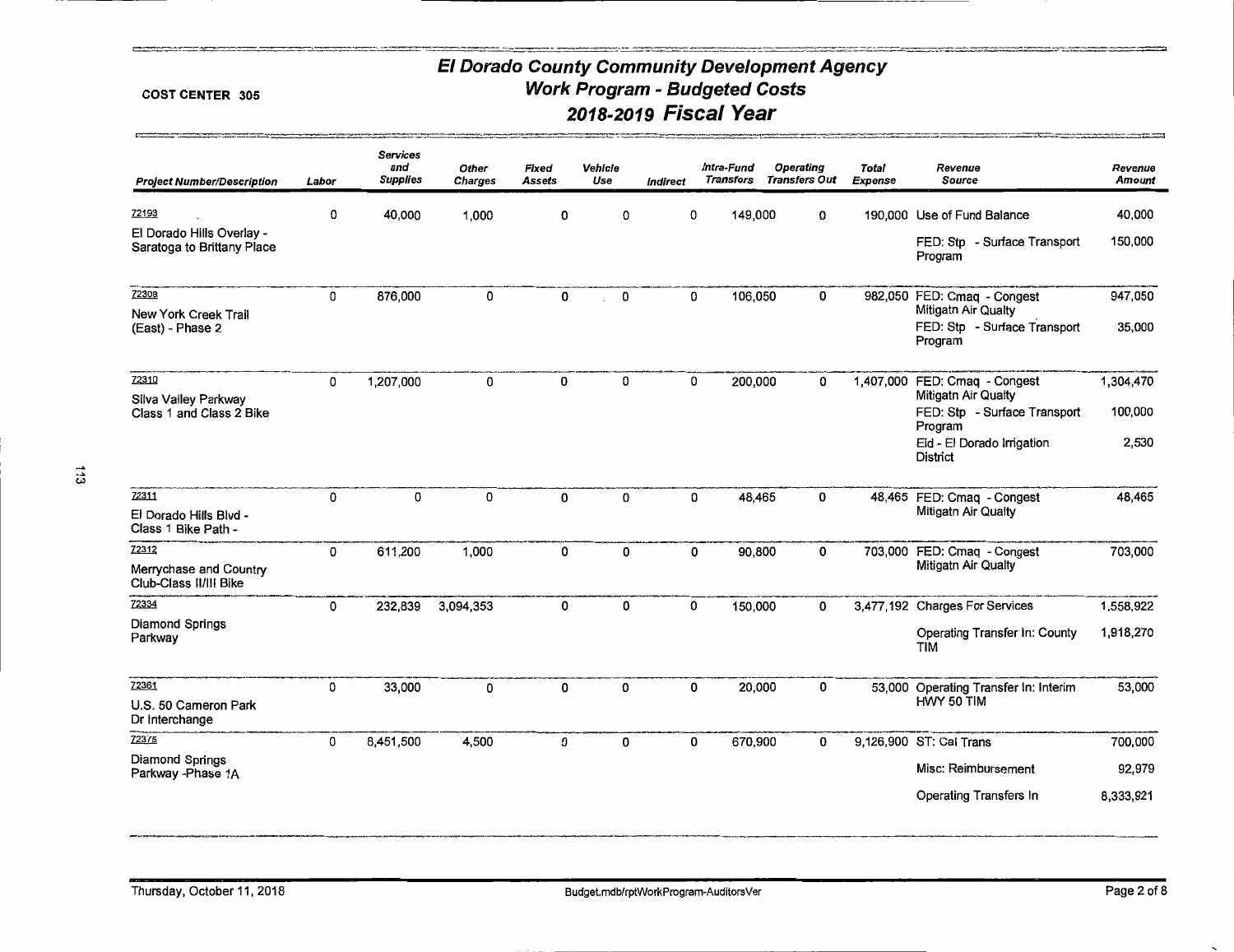#### **COST CENTER 305**

| <b>Project Number/Description</b>                     | Labor        | <b>Services</b><br>and<br><b>Supplies</b> | Other<br><b>Charges</b> | Fixed<br>Assets | Vehicle<br>Use | Indirect     | Intra-Fund<br><b>Transfers</b> |         | Operating<br><b>Transfers Out</b> | <b>Total</b><br>Expense | Revenue<br><b>Source</b>                                       | Revenue<br><b>Amount</b> |
|-------------------------------------------------------|--------------|-------------------------------------------|-------------------------|-----------------|----------------|--------------|--------------------------------|---------|-----------------------------------|-------------------------|----------------------------------------------------------------|--------------------------|
| 72376                                                 | $\mathbf{0}$ | $\Omega$                                  | 0                       | 0               | $\Omega$       | 0            |                                | 4,550   | 0                                 |                         | 4,550 Operating Transfers In: RIF                              | 4,550                    |
| Green Vally Road /Sac<br>County Line to Sopia         |              |                                           |                         |                 |                |              |                                |         |                                   |                         |                                                                |                          |
| 72378                                                 | $\mathbf 0$  | 422,000                                   | 0                       | $\mathbf{0}$    | 0              | $\mathbf{0}$ |                                | 120,000 | 0                                 | 542,000                 | FED: Cmaq - Congest                                            | 251,653                  |
| Silva Valley<br>Parkway/Harvard Way                   |              |                                           |                         |                 |                |              |                                |         |                                   |                         | Mitigatn Air Qualty<br>FED: Stp - Surface Transport<br>Program | 290,347                  |
| 72379                                                 | 0            | 284,574                                   | $\mathbf 0$             | $\mathbf 0$     | 0              | 0            |                                | 50,000  | 0                                 |                         | 334,574 ST: Cal Trans                                          | 150,000                  |
| PIONEER TRAIL HWY<br>50 INT SFTY IMP                  |              |                                           |                         |                 |                |              |                                |         |                                   |                         | FED: Cmaq - Congest<br>Mitigatn Air Qualty                     | 184,574                  |
| 72380                                                 | $\mathbf 0$  | 39,000                                    | 1,000                   | $\mathbf{0}$    | 0              | $\mathbf 0$  |                                | 20,000  | 0                                 |                         | 60,000 ST: Cal Trans                                           | 60,000                   |
| apache avenue/us 50<br>intersection imp               |              |                                           |                         |                 |                |              |                                |         |                                   |                         |                                                                |                          |
| 72381                                                 | $\mathbf 0$  | 75,000                                    | 0                       | $\mathbf 0$     | 0              | 0            |                                |         | $\mathbf 0$<br>0                  |                         | 75,000 Operating Transfers In                                  | 75,000                   |
| <b>WHITE ROCK ROAD</b><br><b>WIDENING (2-4 LANES)</b> |              |                                           |                         |                 |                |              |                                |         |                                   |                         |                                                                |                          |
| 73365                                                 | $\mathbf 0$  | 185,000                                   | 0                       | $\mathbf 0$     | 0              | 0            |                                |         | $\mathbf{0}$<br>0                 | 185,000                 | Operating Transfer In: County                                  | 185,000                  |
| Enterprise Dr/Missouri<br>Flat Rd Signalization       |              |                                           |                         |                 |                |              |                                |         |                                   |                         | <b>TIM</b>                                                     |                          |
| 73366                                                 | $\mathbf 0$  | 258,000                                   | 25,000                  | $\mathbf 0$     | 0              |              | 0                              |         | $\mathbf 0$<br>0                  |                         | 283,000 Operating Transfers In                                 | 283,000                  |
| Industrial Dr/Missouri Flat<br>Rd Signalization       |              |                                           |                         |                 |                |              |                                |         |                                   |                         |                                                                |                          |
| 76108                                                 | $\mathbf{0}$ | 1,252,616                                 | 302,000                 | $\mathbf 0$     | 0              | 0            |                                | 140,000 | 0                                 |                         | 1,694,616 Misc: Revenue                                        | 1,594,616                |
| Silver Springs Pkwy<br>Offsite                        |              |                                           |                         |                 |                |              |                                |         |                                   |                         | Operating Transfer In: County<br><b>TIM</b>                    | 100,000                  |
| 77109                                                 | $\mathbf 0$  | 10,000                                    | 0                       | $\mathbf 0$     | $\mathbf 0$    | $\mathbf 0$  |                                | 3,000   | $\mathbf 0$                       |                         | 13,000 Use of Fund Balance                                     | 1,492                    |
| Green Valley Road at<br>Tennessee Creek -             |              |                                           |                         |                 |                |              |                                |         |                                   |                         | FED: Hbrd - Highway Bridges                                    | 11,508                   |
| 77114                                                 | $\mathbf 0$  | 17,400                                    | 0                       | 0               | $\mathbf{0}$   | 0            |                                | 10,600  | $\mathbf 0$                       |                         | 28,000 Operating Transfer In: County                           | 28,000                   |
| Green Valley Rd. at<br>Weber Creek-Bridge             |              |                                           |                         |                 |                |              |                                |         |                                   |                         | TIM                                                            |                          |

 $\sim$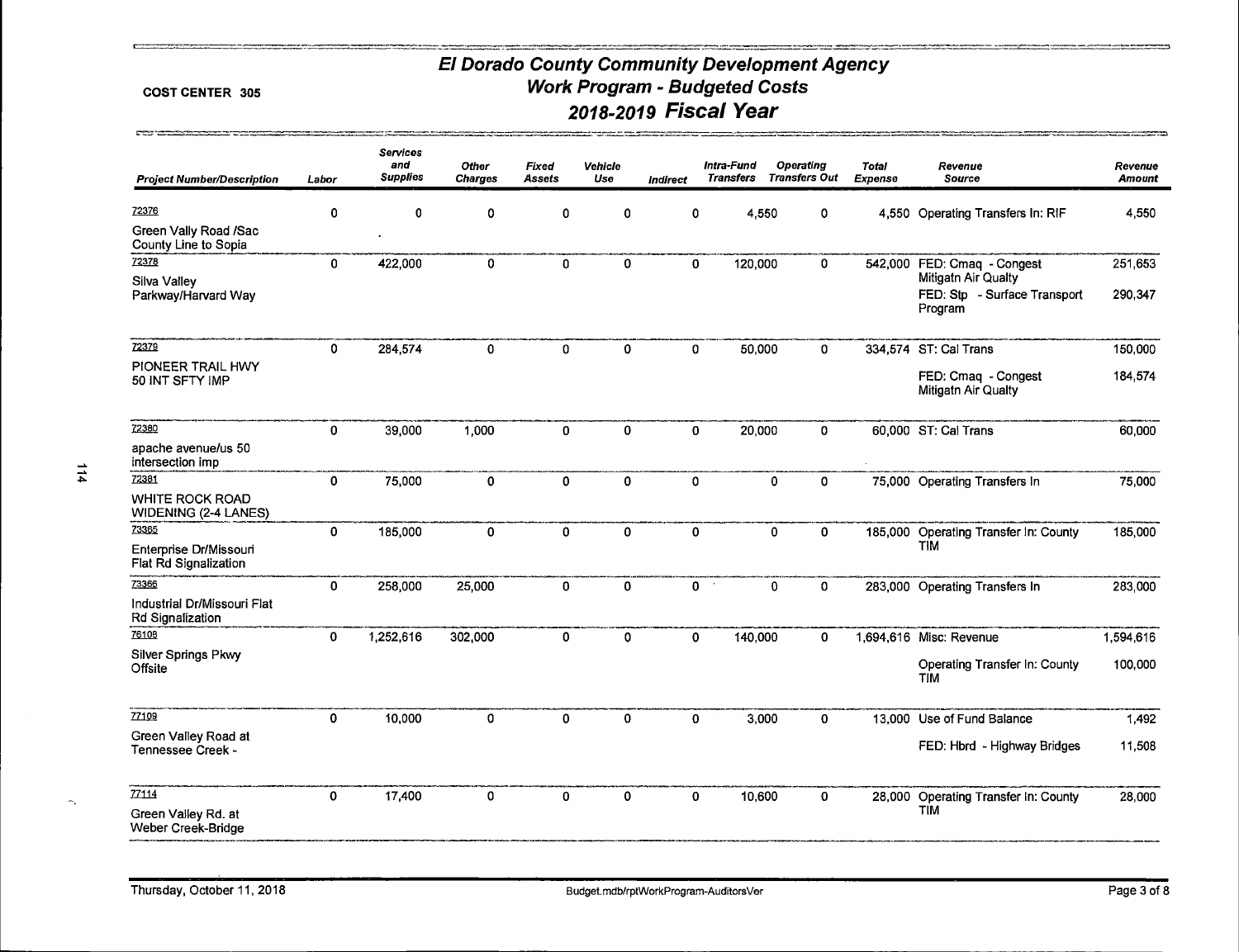#### COST CENTER 305

 $\sim$ 

|                                                         |              | <b>Services</b><br>and | Other          | Fixed       | Vehicle      |              | Intra-Fund       | <b>Operating</b>     | <b>Total</b> | Revenue                                     | Revenue   |
|---------------------------------------------------------|--------------|------------------------|----------------|-------------|--------------|--------------|------------------|----------------------|--------------|---------------------------------------------|-----------|
| <b>Project Number/Description</b>                       | Labor        | <b>Supplies</b>        | <b>Charges</b> | Assets      | Use          | indirect     | <b>Transfers</b> | <b>Transfers Out</b> | Expense      | <b>Source</b>                               | Amount    |
| 77115                                                   | $\mathbf 0$  | 3.197.500              | 2,500          | 0           | 0            | 0            |                  | 70,000<br>0          | 3,270,000    | FED: Hbrd - Highway Bridges                 | 2,894,931 |
| Sly Park Road Clear<br>Creek Crossing - Bridge          |              |                        |                |             |              |              |                  |                      |              | Operating Transfer In: County<br><b>TIM</b> | 375,069   |
| <b>ZZ116</b>                                            | $\mathbf{0}$ | 89,000                 | 289,000        | 0           | 0            | $\mathbf{0}$ | 105,000          | 0                    | 483,000      | FED: Hbrd - Highway Bridges                 | 427,600   |
| <b>Bucks Bar N Fork</b><br><b>Cosumnes River Bridge</b> |              |                        |                |             |              |              |                  |                      |              | Operating Transfer In: County<br><b>TIM</b> | 55,400    |
| 77122                                                   | $\Omega$     | 160,000                | 112,000        | 0           | 0            | 0            | 232,757          | 0                    |              | 504,757 Use of Fund Balance                 | 124,847   |
| Newtown Rd - at S. Fork<br>of Weber Creek - Bridge      |              |                        |                |             |              |              |                  |                      |              | FED: Hbrd - Highway Bridges                 | 379,910   |
| 77124                                                   | 0            | 758,464                | 1,000          | 0           | $\mathbf{0}$ | $\mathbf 0$  | 115,000          | 0                    |              | 874,464 FED: Hbrd - Highway Bridges         | 874,464   |
| Silver Fork Road at<br>South Fork American              |              |                        |                |             |              |              |                  |                      |              |                                             |           |
| 77125                                                   | $\circ$      | 2,261,700              | 1,500          | $\mathbf 0$ | 0            | $\mathbf 0$  | 109,000          | 0                    |              | 2,372,200 FED: Hbrd - Highway Bridges       | 2,372,200 |
| Hazel Valley Road at EID<br>Canal - Bridge              |              |                        |                |             |              |              |                  |                      |              |                                             |           |
| 77126                                                   | $\mathbf 0$  | 2,208,000              | 202,000        | 0           | 0            | $\mathbf 0$  | 290,000          | 0                    |              | 2,700,000 FED: Hbrd - Highway Bridges       | 2,700,000 |
| Mosquito Road Bridge<br>So Fork American River -        |              |                        |                |             |              |              |                  |                      |              |                                             |           |
| 77127                                                   | 0            | 79,000                 | 30,000         | 0           | $\Omega$     | 0            | 135,000          | 0                    |              | 244,000 Use of Fund Balance                 | 87,650    |
| Green Valley Road at<br>Indian Creek - Bridge           |              |                        |                |             |              |              |                  |                      |              | FED: Hbrd - Highway Bridges                 | 140,711   |
|                                                         |              |                        |                |             |              |              |                  |                      |              | Operating Transfer In: County<br><b>TIM</b> | 15,639    |
| 77128                                                   | 0            | 1,007,500              | 2,500          | 0           | 0            | 0            | 140,000          | 0                    |              | 1,150,000 FED: Hbrd - Highway Bridges       | 1,150,000 |
| <b>Bassi Road at Granite</b><br>Creek - Bridge          |              |                        |                |             |              |              |                  |                      |              |                                             |           |
| 77129                                                   | $\mathbf 0$  | 1,304,122              | 82,000         | 0           | 0            | $\mathbf 0$  | 223,039          | 0                    |              | 1,609,161 FED: Hbrd - Highway Bridges       | 1,609,161 |
| Mt. Murphy Road at<br>South Fork American               |              |                        |                |             |              |              |                  |                      |              |                                             |           |
| 77134                                                   | $\mathbf 0$  | 540,600                | 21,000         | 0           | 0            | $\mathbf{0}$ | 139,378          | 0                    |              | 700,978 FED: Hbrd - Highway Bridges         | 700,978   |
| Oak Hill Road at Squaw<br>Hollow Creek - Bridge         |              |                        |                |             |              |              |                  |                      |              |                                             |           |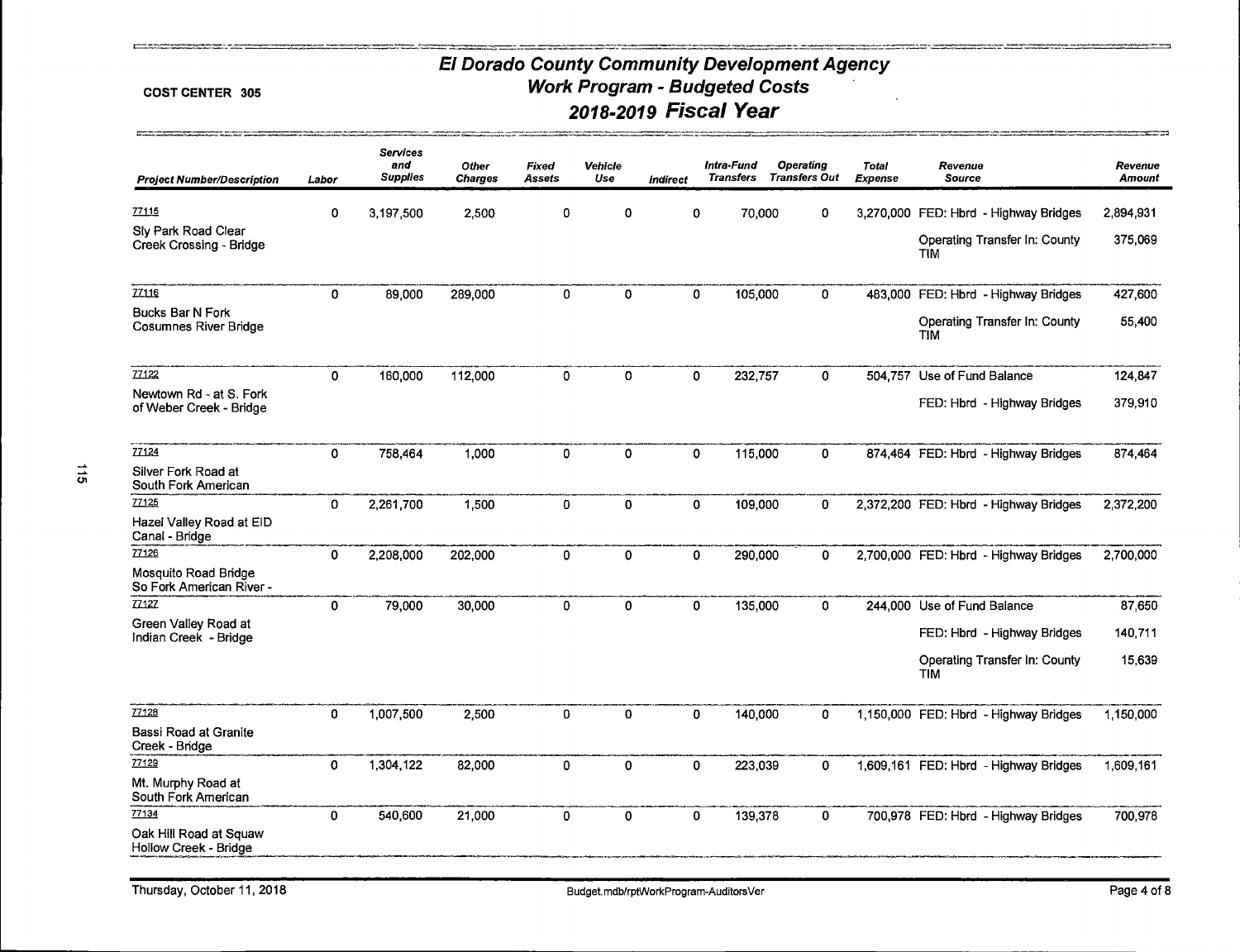#### COST CENTER 305

**Experience and Construction Construction** 

| <b>Project Number/Description</b>              | Labor        | Services<br>and<br><b>Supplies</b> | Other<br><b>Charges</b> | Fixed<br>Assets | Vehicle<br>Use | Indirect    | Intra-Fund<br><b>Transfers</b> | Operating<br><b>Transfers Out</b> | <b>Total</b><br>Expense | Revenue<br>Source                                 | Revenue<br>Amount |
|------------------------------------------------|--------------|------------------------------------|-------------------------|-----------------|----------------|-------------|--------------------------------|-----------------------------------|-------------------------|---------------------------------------------------|-------------------|
| 77135                                          | $\mathbf 0$  | 35,000                             | 0                       | 0               | 0              | 0           |                                | 30,000<br>$\mathbf{0}$            |                         | 65,000 FED: Hbrd - Highway Bridges                | 65,000            |
| Hanks Exchange at<br>Squaw Hollow Creek -      |              |                                    |                         |                 |                |             |                                |                                   |                         |                                                   |                   |
| 77136                                          | $\mathbf 0$  | 103,000                            | 32,000                  | 0               | 0              | $\mathbf 0$ |                                | $\mathbf 0$<br>121,000            |                         | 256,000 Use of Fund Balance                       | 87,650            |
| Green Valley Road at<br>Mound Springs Creek -  |              |                                    |                         |                 |                |             |                                |                                   |                         | FED: Hbrd - Highway Bridges                       | 149,079           |
|                                                |              |                                    |                         |                 |                |             |                                |                                   |                         | Operating Transfer In: County<br>TIM              | 19,271            |
| 77137                                          | $\mathbf{0}$ | 485,500                            | 2,000                   | $\mathbf 0$     | 0              | 0           |                                | 0<br>129,400                      |                         | 616,900 FED: Hbrd - Highway Bridges               | 616,900           |
| Greenstone Road at<br>State Creek - Bridge     |              |                                    |                         |                 |                |             |                                |                                   |                         |                                                   |                   |
| 77138                                          | 0            | 5,000                              | 0                       | $\mathbf 0$     | 0              | $\mathbf 0$ |                                | $\mathbf 0$<br>50,000             |                         | 55,000 FED: Hbrd - Highway Bridges                | 55,000            |
| Clear Creek Road at<br>Clear Creek (PM 1.82) - |              |                                    |                         |                 |                |             |                                |                                   |                         |                                                   |                   |
| 77139                                          | $\mathbf{0}$ | 5,000                              | $\mathbf{0}$            | 0               | $\mathbf{0}$   | $\mathbf 0$ |                                | 50,000<br>$\mathbf{0}$            |                         | 55,000 FED: Hbrd - Highway Bridges                | 55,000            |
| Clear Creek Road at<br>Clear Creek (PM 0.25) - |              |                                    |                         |                 |                |             |                                |                                   |                         |                                                   |                   |
| 78700                                          | $\mathbf{0}$ | 2,019.500                          | 1,000                   | 0               | 0              |             | $\mathbf{0}$                   | 251,300<br>0                      | 2,271,800               | Use of Fund Balance                               | 141,987           |
| 2017 Consumnes Mine<br>Road Bridge Repair      |              |                                    |                         |                 |                |             |                                |                                   |                         | ST: Disaster Relief                               | 425,963           |
|                                                |              |                                    |                         |                 |                |             |                                |                                   |                         | FED: Fema - Emergency<br><b>Management Agency</b> | 1,703,850         |
| 78701                                          | $\mathbf{0}$ | 694,577                            | $\mathbf{0}$            | 0               | $\mathbf{0}$   |             | $\mathbf{0}$                   | 100,000<br>$\mathbf{0}$           | 794.577                 | Use of Fund Balance                               | 49,660            |
| 2017 Consumnes Mine<br>Rd #1 MP2.71-2.74       |              |                                    |                         |                 |                |             |                                |                                   |                         | ST: Disaster Relief                               | 148,981           |
|                                                |              |                                    |                         |                 |                |             |                                |                                   |                         | FED: Fema - Emergency<br>Management Agency        | 595,936           |
| 78706                                          | $\mathbf 0$  | 348,386                            | 0                       | 0               | 0              |             | 0                              | 55,750<br>$\mathbf{0}$            |                         | 404,136 Use of Fund Balance                       | 11,588            |
| 2017 Newtown Rd<br>Slipout - west of Ft Jim    |              |                                    |                         |                 |                |             |                                |                                   |                         | ST: Disaster Relief                               | 34,766            |
|                                                |              |                                    |                         |                 |                |             |                                |                                   |                         | FED: Fhwa - Highway<br>Adminstration              | 357,782           |
|                                                |              |                                    |                         |                 |                |             |                                |                                   |                         |                                                   |                   |

.<br>«Картыру менен келден серде продосту стендинин интернет мерекеттерин компьютерин серде суботную история менен<br>«Картыру менен современно подоблеждания современной современной советственной водину постояние советственной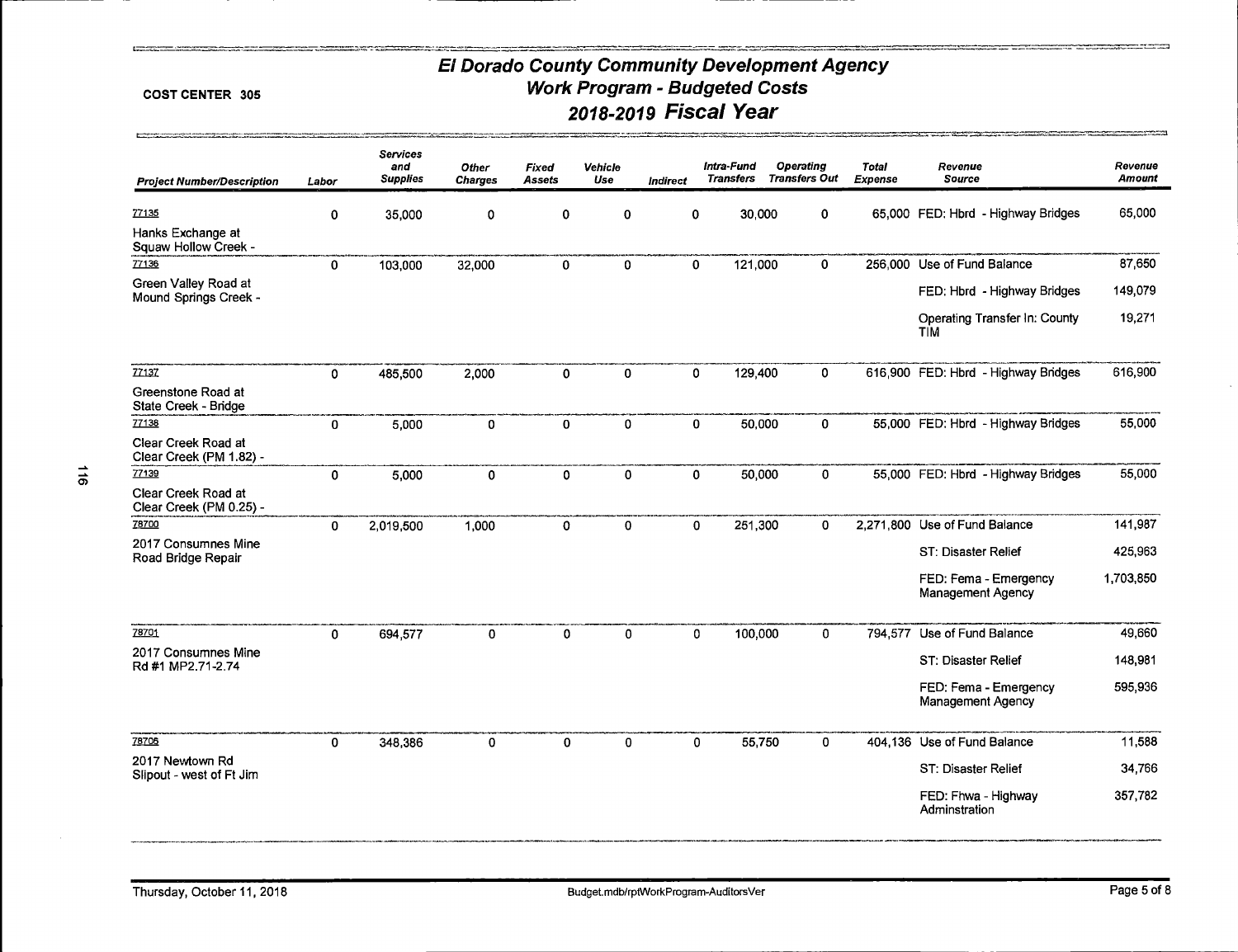#### COST CENTER 305

# El Dorado County Community Development Agency **Work Program - Budgeted Costs** 2018-2019 Fiscal Year

| <b>Project Number/Description</b>               | Labor        | <b>Services</b><br>and<br><b>Supplies</b> | Other<br>Charges | Fixed<br>Assets | Vehicle<br>Use | <b>Indirect</b> | Intra-Fund<br><b>Transfers</b> | <b>Operating</b><br><b>Transfers Out</b> | Total<br><b>Expense</b> | Revenue<br><b>Source</b>                          | Revenue<br><b>Amount</b> |
|-------------------------------------------------|--------------|-------------------------------------------|------------------|-----------------|----------------|-----------------|--------------------------------|------------------------------------------|-------------------------|---------------------------------------------------|--------------------------|
| 78707                                           | 0            | 641,674                                   | 0                | 0               | 0              | 0               | 100,000                        | 0                                        |                         | 741.674 Use of Fund Balance                       | 21,267                   |
| 2017 Green Valley Rd<br>Slipout - MP16.56       |              |                                           |                  |                 |                |                 |                                |                                          |                         | ST: Disaster Relief                               | 63,803                   |
|                                                 |              |                                           |                  |                 |                |                 |                                |                                          |                         | FED: Fhwa - Highway<br>Adminstration              | 656,604                  |
| 78711                                           | 0            | 138,000                                   | 0                | 0               | 0              | 0               | 20,750                         | 0                                        |                         | 158,750 Use of Fund Balance                       | 9,922                    |
| 2017 White Meadows Rd<br>Slide                  |              |                                           |                  |                 |                |                 |                                |                                          |                         | ST: Disaster Relief                               | 29,765                   |
|                                                 |              |                                           |                  |                 |                |                 |                                |                                          |                         | FED: Fema - Emergency<br><b>Management Agency</b> | 119,063                  |
| 78712                                           | 0            | 35,000                                    | 0                | 0               | 0              | 0               |                                | 5,500<br>0                               |                         | 40,500 Use of Fund Balance                        | 2,531                    |
| 2017 Cosumnes Mine Rd<br>Slipout #2 MP2.59-2.62 |              |                                           |                  |                 |                |                 |                                |                                          |                         | ST: Disaster Relief                               | 7,594                    |
|                                                 |              |                                           |                  |                 |                |                 |                                |                                          |                         | FED: Fema - Emergency<br><b>Management Agency</b> | 30,375                   |
| 78717                                           | 0            | 173,750                                   | 0                | 0               | 0              | 0               | 26,500                         | 0                                        |                         | 200,250 Use of Fund Balance                       | 5,742                    |
| 2017 Airport Rd Damage<br>Slipout, near Airport |              |                                           |                  |                 |                |                 |                                |                                          |                         | <b>ST: Disaster Relief</b>                        | 17,227                   |
|                                                 |              |                                           |                  |                 |                |                 |                                |                                          |                         | FED: Fhwa - Highway<br>Adminstration              | 177,281                  |
| 78718                                           | 0            | 700,000                                   | 0                | 0               | 0              | 0               | 105,000                        | 0                                        | 805,000                 | Use of Fund Balance                               | 50,312                   |
| 2017 Pony Express Trail<br>Slipout              |              |                                           |                  |                 |                |                 |                                |                                          |                         | ST: Disaster Relief                               | 150,938                  |
|                                                 |              |                                           |                  |                 |                |                 |                                |                                          |                         | FED: Fema - Emergency<br><b>Management Agency</b> | 603,750                  |
| 78722                                           | $\mathbf{0}$ | 425,000                                   | 0                | $\Omega$        | 0              | 0               | 56,000                         | 0                                        |                         | 481,000 Use of Fund Balance                       | 30,062                   |
| 2017 Lakeview Ave<br><b>Culvert Failure</b>     |              |                                           |                  |                 |                |                 |                                |                                          |                         | ST: Disaster Relief                               | 90,188                   |
|                                                 |              |                                           |                  |                 |                |                 |                                |                                          |                         | FED: Fema - Emergency<br>Management Agency        | 360,750                  |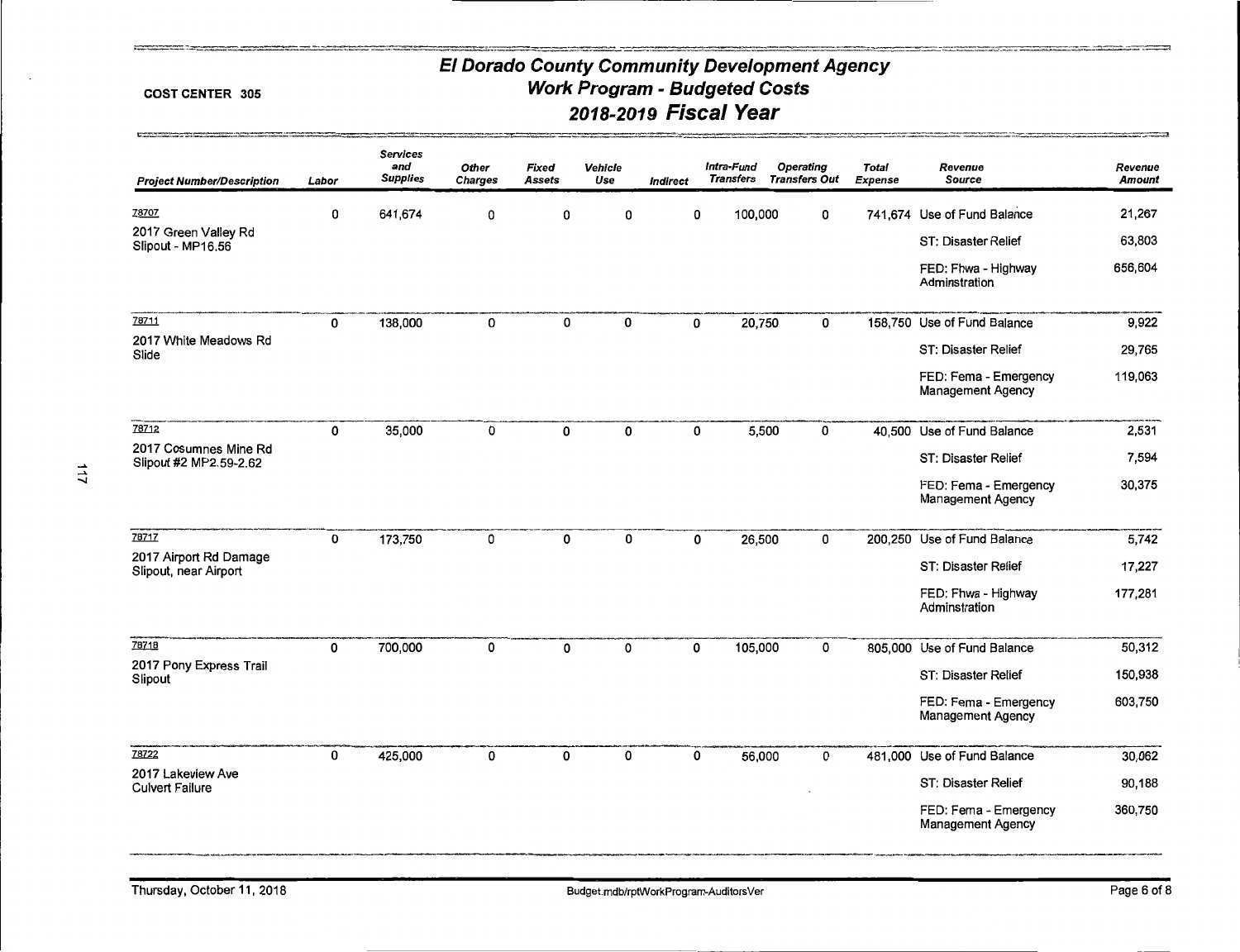#### COST CENTER 305

tić.

| <b>Project Number/Description</b>               | Labor       | <b>Services</b><br>and<br><b>Supplies</b> | <b>Other</b><br><b>Charges</b> | Fixed<br><b>Assets</b> | Vehicle<br>Use | Indirect    | Intra-Fund<br><b>Transfers</b> | <b>Operating</b><br><b>Transfers Out</b> | <b>Total</b><br><b>Expense</b> | Revenue<br><b>Source</b>                           | Revenue<br><b>Amount</b> |
|-------------------------------------------------|-------------|-------------------------------------------|--------------------------------|------------------------|----------------|-------------|--------------------------------|------------------------------------------|--------------------------------|----------------------------------------------------|--------------------------|
| 78724                                           | $\mathbf 0$ | 296,000                                   | 0                              | 0                      | 0              | 0           | 44,500                         | 0                                        |                                | 340,500 Use of Fund Balance                        | 9.764                    |
| 2017 Happy Valley Slide<br>(was #48918)         |             |                                           |                                |                        |                |             |                                |                                          |                                | ST: Disaster Relief                                | 29,291                   |
|                                                 |             |                                           |                                |                        |                |             |                                |                                          |                                | FED: Fema - Emergency<br>Management Agency         | 301,445                  |
| 78725                                           | 0           | 382,449                                   | 0                              | $\mathbf 0$            | $\mathbf 0$    | 0           | 88,900                         | 0                                        | 471.349                        | Use of Fund Balance                                | 13,539                   |
| 2017 Elks Club Drive<br>(was #48919)            |             |                                           |                                |                        |                |             |                                |                                          |                                | ST: Disaster Relief                                | 40,502                   |
|                                                 |             |                                           |                                |                        |                |             |                                |                                          |                                | FED: Fhwa - Highway<br>Adminstration               | 417,308                  |
| 78726                                           | 0           | 18,780                                    | 0                              | $\mathbf 0$            | $\mathbf 0$    | 0           | 17,000                         | $\mathbf{0}$                             |                                | 35,780 Use of Fund Balance                         | 35,780                   |
| 2017 Fallen Leaf Rd<br>Washout (was #48920)-    |             |                                           |                                |                        |                |             |                                |                                          |                                |                                                    |                          |
| 79000<br>Developer Repayment of                 | $\mathbf 0$ | 0                                         | 0                              | 2,296,418              | $\mathbf 0$    | $\mathbf 0$ |                                | $\mathbf 0$<br>$\mathbf{0}$              | 2,296,418                      | Operating Transfer In: Silva<br>Valley Interchange | 1,452,226                |
| Cash Advance                                    |             |                                           |                                |                        |                |             |                                |                                          |                                | Operating Transfer In: County<br><b>TIM</b>        | 844,192                  |
| 79999                                           | $\mathbf 0$ | (244, 409)                                | 1,708,000                      | 0                      | $\circ$        | 0           | 244,409                        | $\mathbf{0}$                             | 1,708,000                      | Use of Fund Balance                                | (871, 909)               |
| Capital Improvement<br>Projects Not Completed   |             |                                           |                                |                        |                |             |                                |                                          |                                | ST: Rstp 182.6d1 Rgnl<br>Surface Tran Plan         | 450,000                  |
|                                                 |             |                                           |                                |                        |                |             |                                |                                          |                                | ST: Rstp 182.6h Rgnl<br>Surface Tran Plan          | 321,909                  |
|                                                 |             |                                           |                                |                        |                |             |                                |                                          |                                | ST: Rstp 182.9 Rgnl<br>Surface Tran Plan           | 100,000                  |
|                                                 |             |                                           |                                |                        |                |             |                                |                                          |                                | Operating Transfers In                             | 1,708,000                |
| 97012                                           | $\mathbf 0$ | 378,327                                   | 0                              | $\pmb{0}$              | $\mathbf 0$    | $\mathbf 0$ | 104,000                        | 0                                        | 482,327                        | FED: Cmaq - Congest                                | 388,485                  |
| El Dorado Trail Los<br><b>Trampas to Halcon</b> |             |                                           |                                |                        |                |             |                                |                                          |                                | Mitigatn Air Qualty<br>FED: Other                  | 45,000                   |
|                                                 |             |                                           |                                |                        |                |             |                                |                                          |                                | Operating Transfers In                             | 48,842                   |

Thursday, October 11, 2018

*<u>Contractor Communications of the American State Communications (Section 2001)</u>*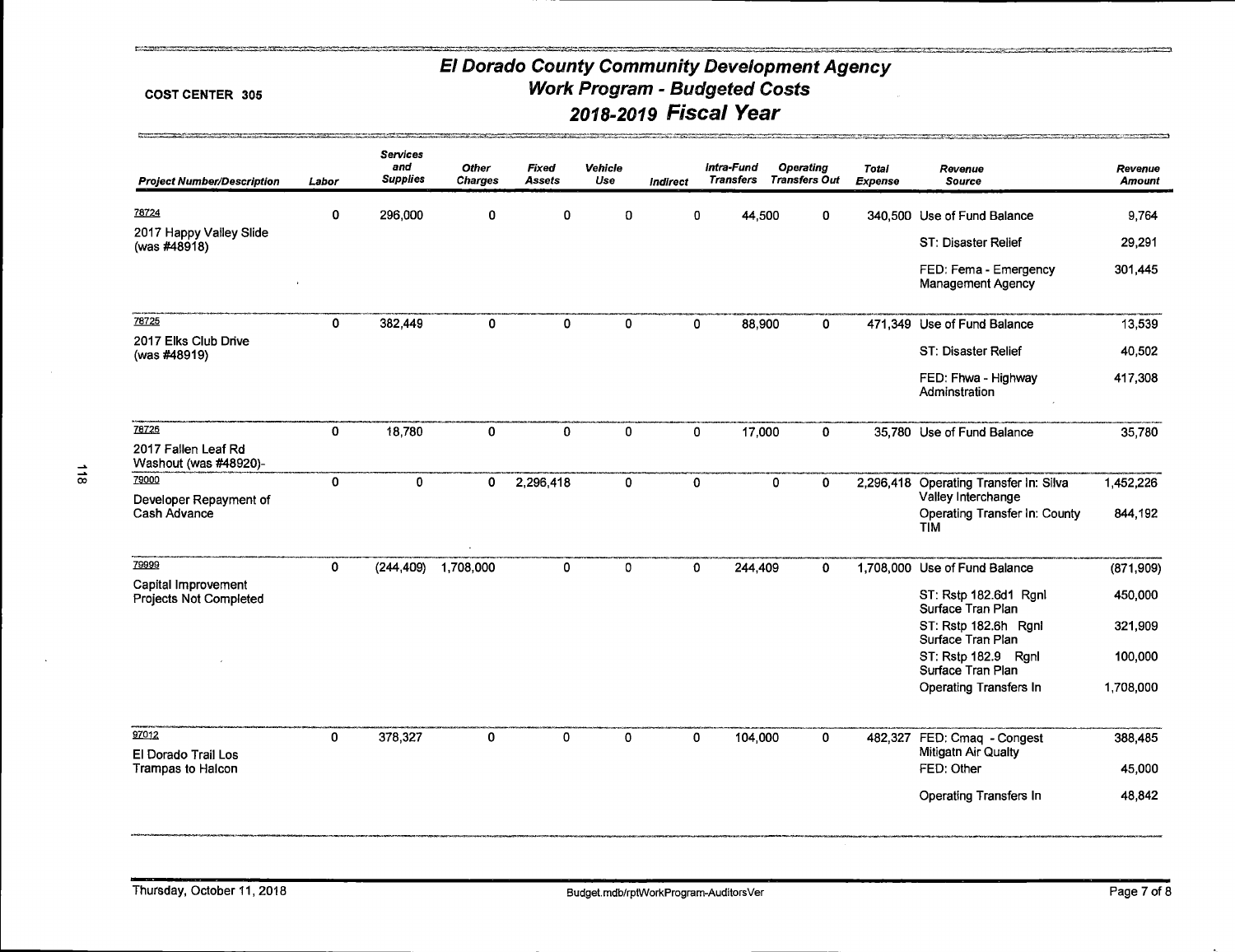#### **COST CENTER 305**

**STATE ARMS** 

 $\mathbf{r}$ 

| <b>Project Number/Description</b>                    | Labor | <b>Services</b><br>and<br><b>Supplies</b> | <b>Other</b><br><b>Charges</b> | Fixed<br>Assets | Vehicle<br>Use | Indirect | Intra-Fund<br><b>Transfers</b> | Operating<br><b>Transfers Out</b> | Total<br>Expense | Revenue<br><b>Source</b>                   | Revenue<br>Amount |
|------------------------------------------------------|-------|-------------------------------------------|--------------------------------|-----------------|----------------|----------|--------------------------------|-----------------------------------|------------------|--------------------------------------------|-------------------|
| 97014                                                | 0     | 1,500,000                                 | 3,000                          | 0               | 0              | 0        | 299,917                        | $\mathbf{0}$                      |                  | 1,802,917 ST: Cal Trans                    | 1,709,500         |
| El Dorado Trail - Missouri<br>Flat to El Dorado Road |       |                                           |                                |                 |                |          |                                |                                   |                  | FED: Cmaq - Congest<br>Mitigatn Air Qualty | 93,417            |
| 97015                                                | 0     | 53,955                                    | 0                              | 0               | 0              | 0        | 90,000                         | 0                                 |                  | 143,955 FED: Cmag - Congest                | 143,955           |
| El Dorado Trail - Missouri<br><b>Flat Road</b>       |       |                                           |                                |                 |                |          |                                |                                   |                  | Mitigath Air Qualty                        |                   |
| 97016                                                | 0     | 54,375                                    | 0                              | 0               | 0              | 0        | 13,000                         | 0                                 | 67,375           | FED: Stp - Surface Transport               | 67,375            |
| <b>Bike/Ped Counters on</b><br>Class 1 Trails        |       |                                           |                                |                 |                |          |                                |                                   |                  | Program                                    |                   |
| 97017                                                | 0     | 40,000                                    | 0                              | 0               | 0              | 0        | 60,000                         | 0                                 | 100,000          | FED: Cmaq - Congest                        | 100,000           |
| El Dorado Trail - Halcon<br>to Carson Rd             |       |                                           |                                |                 |                |          |                                |                                   |                  | Mitigath Air Qualty                        |                   |
| <b>Report Totals:</b>                                | 0     | 36,709.787                                | 5,928,853                      | 3,062,366       | 0              |          | 5,883,785<br>0                 | 0                                 | 51,584,791       |                                            | 51,584,791        |

ككت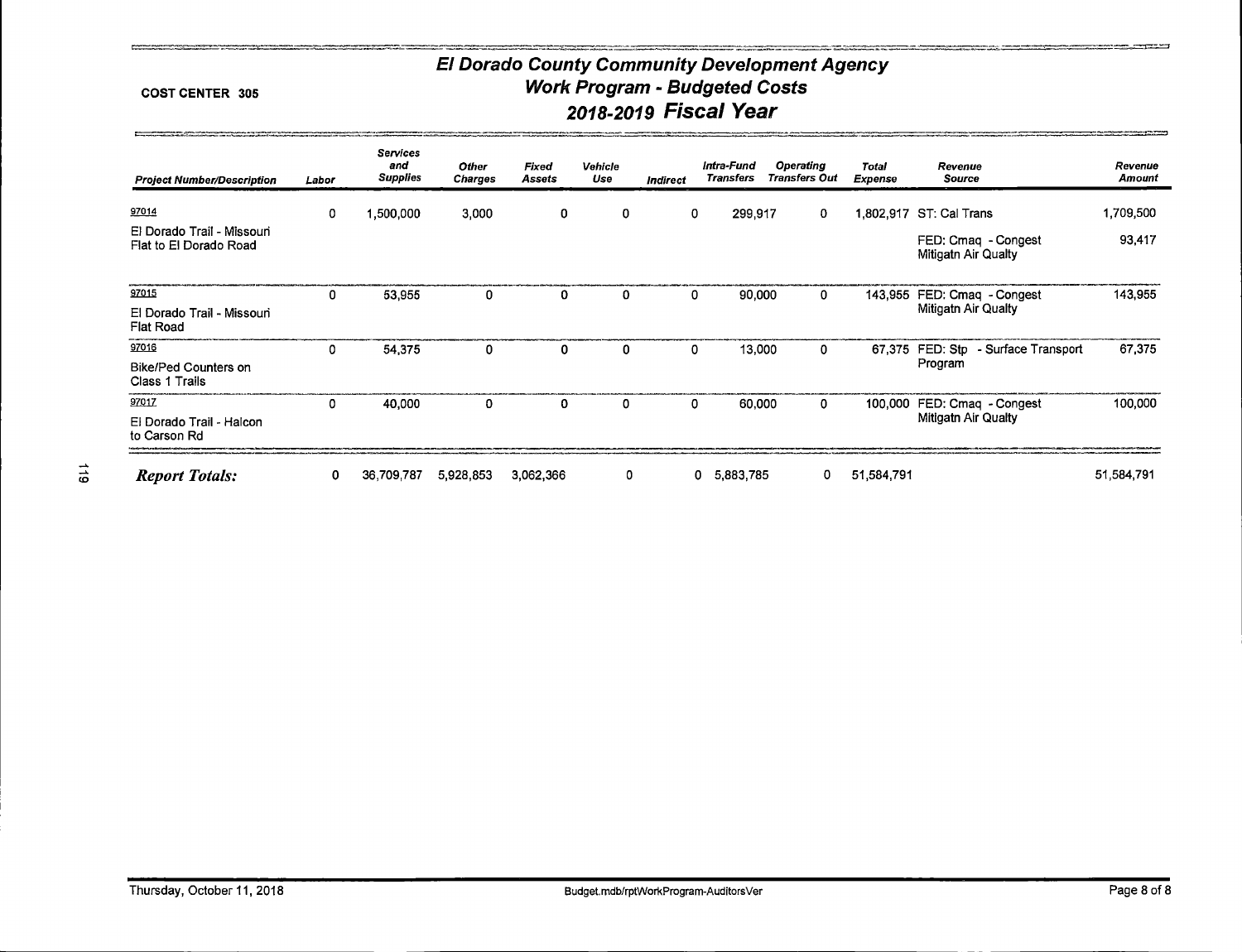e e an grupo e comencial a provincia e a comencial de la comencial de la comencial de la comencial de la comen<br>Comencial de la comencial de la comencial de la comencial de la comencial de la comencial de la comencial de

#### COST CENTER 306

.<br>Математика територия (представи до станции) имеют серитории, презимвают существо доставили на сериодной природ<br>Математика советива совети случательно продолжение доступить на сериодности на сериодности (до советили в до

| <b>Project Number/Description</b>                                                     | Labor       | <b>Services</b><br>and<br><b>Supplies</b> | <b>Other</b><br>Charges | Fixed<br>Assets | <b>Vehicle</b><br>Use | <b>Indirect</b> | Intra-Fund<br><b>Transfers</b> | <b>Operating</b> | <b>Transfers Out</b> | <b>Total</b><br>Expense | Revenue<br><b>Source</b>                           | Revenue<br>Amount |
|---------------------------------------------------------------------------------------|-------------|-------------------------------------------|-------------------------|-----------------|-----------------------|-----------------|--------------------------------|------------------|----------------------|-------------------------|----------------------------------------------------|-------------------|
| <b>Vehicle &amp; Shop Operation Costs</b>                                             |             |                                           |                         |                 |                       |                 |                                |                  |                      |                         |                                                    |                   |
| 12100                                                                                 | 0           | 56,000                                    | 0                       | 0               | 0                     | 0               |                                | 0                | 0                    |                         | 56,000 Discretionary                               | 56,000            |
| Shop - Overhead/ DOT<br><b>Equipment Only</b>                                         |             |                                           |                         |                 |                       |                 |                                |                  |                      |                         |                                                    |                   |
| 13000                                                                                 | 1,067,824   | 1,055,500                                 | 0                       | 0               | 0                     | 778,400         |                                | 0                | 0                    |                         | 2,901,724 Discretionary                            | 2,901,724         |
| Shop - Direct Vehicle<br>Repair                                                       |             |                                           |                         |                 |                       |                 |                                |                  |                      |                         |                                                    |                   |
| Total Vehicle & Shop Operation 1,067,824<br>Costs<br><b><i><u>ANA COMPANY</u></i></b> |             | 1,111,500                                 | 0                       | 0               | 0                     | 778,400         | 0                              |                  | 0                    | 2,957,724               |                                                    | 2,957,724         |
| Allocated to Projects<br>as Vehicle Usage                                             | (1,067,824) | (1, 111, 500)                             | 0                       | 0               | 0                     | (778, 400)      |                                | 0                |                      | 0(2,957,724)            |                                                    |                   |
| Adj Category Total                                                                    | 0           | 0                                         | 0                       | 0               | 0                     | 0               |                                | 0                | 0                    | 0                       |                                                    |                   |
| <b>Overhead &amp; Indirect Costs</b>                                                  |             |                                           |                         |                 |                       |                 |                                |                  |                      |                         |                                                    |                   |
| 21000                                                                                 | 343,996     | 26,805                                    | 3,747,416               | 0               | 0                     | 0               |                                | 0                | 0                    |                         | 4,118,217 Discretionary                            | 4,111,677         |
| Administration                                                                        |             |                                           |                         |                 |                       |                 |                                |                  |                      |                         | Interfnd Rev: Service Between<br><b>Fund Types</b> | 6,540             |
| 22200                                                                                 | 319,695     | 27,999                                    | 0                       | 0               | 0                     | 0               |                                | 0                | 0                    |                         | 347,694 Discretionary                              | 335,050           |
| Maintenance - West<br>Slope Administration                                            |             |                                           |                         |                 |                       |                 |                                |                  |                      |                         | Interfnd Rev: Service Between<br><b>Fund Types</b> | 12,644            |
| 22220                                                                                 | 326,131     | 205,020                                   | 0                       | 0               | 0                     | 0               |                                | 0                | 0                    |                         | 531,151 Discretionary                              | 531,151           |
| Maintenance - West<br>Slope Road Maintenance                                          |             |                                           |                         |                 |                       |                 |                                |                  |                      |                         |                                                    |                   |
| 22320                                                                                 | 296,131     | 47,400                                    | 0                       | 0               | 0                     | 0               |                                | 0                | 0                    |                         | 343,531 Discretionary                              | 343,531           |
| Maintenance - Tahoe<br>Road Maintenance                                               |             |                                           |                         |                 |                       |                 |                                |                  |                      |                         |                                                    |                   |
| 22500                                                                                 | 171,914     | 510                                       | 0                       | 0               | 0                     | 0               |                                | 0                | 0                    |                         | 172,424 Discretionary                              | 139,895           |
| Maintenance - Shop<br><b>Operations Support</b>                                       |             |                                           |                         |                 |                       |                 |                                |                  |                      |                         | Interfnd Rev: Service Between<br><b>Fund Types</b> | 32,529            |
| 22510<br>Maintenance - Shop<br><b>Operations West Slope</b>                           | 401,915     | 173,675                                   | 54,000                  | 0               | 0                     | 0               |                                | 0                | 0                    |                         | 629,590 Discretionary                              | 629,590           |

 $\lambda$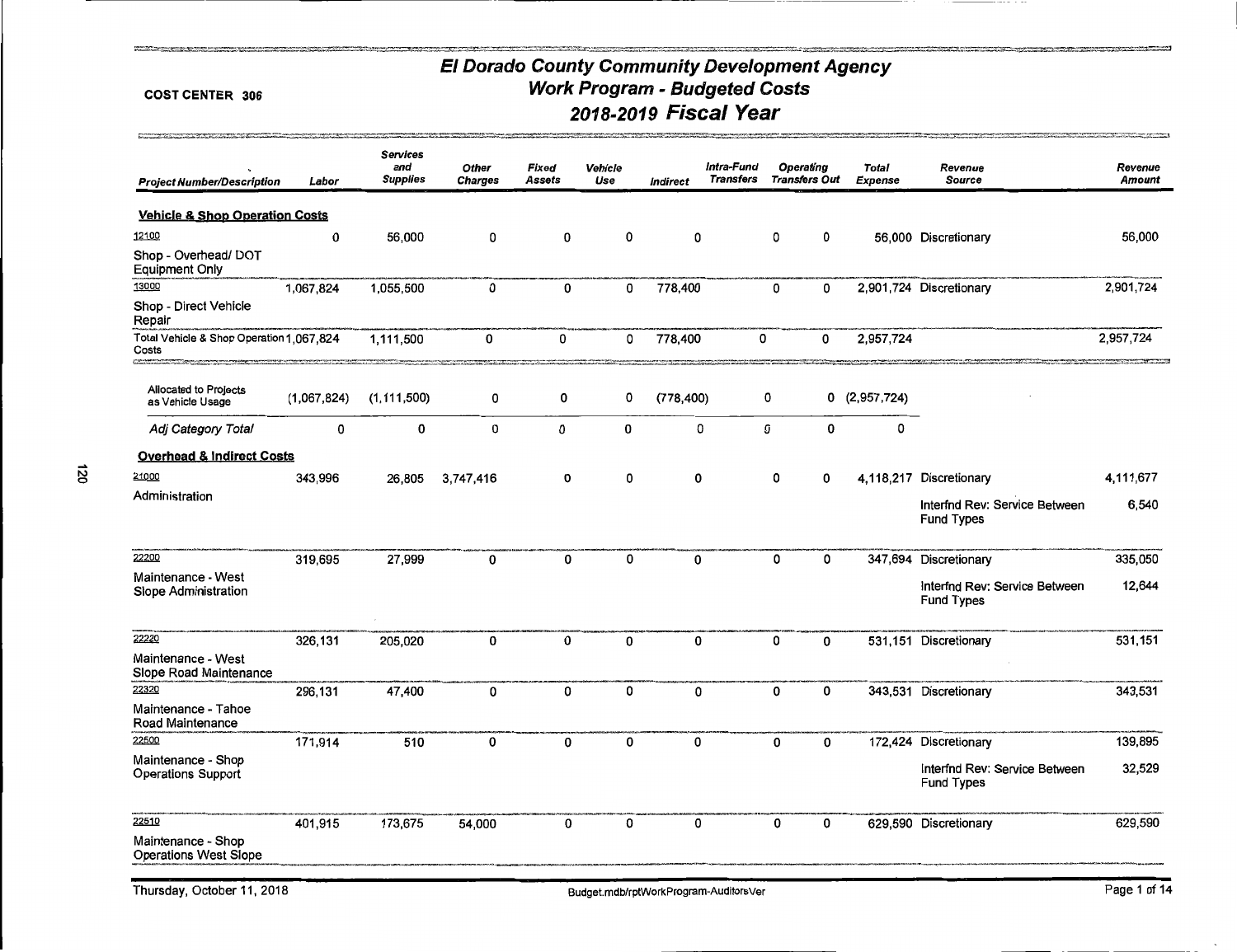#### **COST CENTER 306**

**CO** 

 $\vec{z}$ 

| <b>Project Number/Description</b>                 | $\epsilon$<br>Labor | Services<br>and<br><b>Supplies</b> | <b>Other</b><br><b>Charges</b> | Fixed<br><b>Assets</b> | Vehicle<br>Use | Indirect    | Intra-Fund<br><b>Transfers</b> | <b>Operating</b><br><b>Transfers Out</b> |             | <b>Total</b><br>Expense | Revenue<br><b>Source</b>                     | Revenue<br>Amount |
|---------------------------------------------------|---------------------|------------------------------------|--------------------------------|------------------------|----------------|-------------|--------------------------------|------------------------------------------|-------------|-------------------------|----------------------------------------------|-------------------|
| 23000                                             | 2,521,724           | 205,855                            | 1,250                          | 0                      | 0              | 0           |                                | 0                                        | 0           |                         | 2,728,829 Discretionary                      | 2,728,829         |
| <b>Engineering Division</b><br>Support - Indirect |                     | $\ddot{\phantom{a}}$               |                                |                        |                |             |                                |                                          |             |                         |                                              |                   |
| 25000                                             | 0                   | 907,881                            | 112,500                        | $\mathbf{0}$           | 0              | $\mathbf 0$ |                                | $\mathbf 0$                              | 0           |                         | 1,020,381 Discretionary                      | (20, 499, 297)    |
| <b>General Department</b>                         |                     |                                    |                                |                        |                |             |                                |                                          |             |                         | Use of Fund Balance                          | 1,718,850         |
|                                                   |                     |                                    |                                |                        |                |             |                                |                                          |             |                         | Tax: Timber Yield                            | 7,000             |
|                                                   |                     |                                    |                                |                        |                |             |                                |                                          |             |                         | Franchise: Public Utility                    | 584,237           |
|                                                   |                     |                                    |                                |                        |                |             |                                |                                          |             |                         | Rent: Land & Buildings                       | 24,401            |
|                                                   |                     |                                    |                                |                        |                |             |                                |                                          |             |                         | ST: 2104A Adm / Eng                          | 20,004            |
|                                                   |                     |                                    |                                |                        |                |             |                                |                                          |             |                         | Hwy Tax<br>ST: 2104B Snow Removal<br>Hwy Tax | 1,052,964         |
|                                                   |                     |                                    |                                |                        |                |             |                                |                                          |             |                         | St. 2104d,e,f Unrestricted Hwy<br>Tax        | 2,362,910         |
|                                                   |                     |                                    |                                |                        |                |             |                                |                                          |             |                         | ST: 2105 Prop 111<br><b>Hwy</b><br>Tax       | 1,852,041         |
|                                                   |                     |                                    |                                |                        |                |             |                                |                                          |             |                         | ST: 2106 Unrestricted Hwy<br>Tax             | 755,367           |
|                                                   |                     |                                    |                                |                        |                |             |                                |                                          |             |                         | ST: 2103 Unrestricted Hwy Tax                | 1,067,663         |
|                                                   |                     |                                    |                                |                        |                |             |                                |                                          |             |                         | St: Traffic Congestion Relief                | 342,507           |
|                                                   |                     |                                    |                                |                        |                |             |                                |                                          |             |                         | ST: Road Maint &<br>Rehabilitation (RMRA)    | 5,003,124         |
|                                                   |                     |                                    |                                |                        |                |             |                                |                                          |             |                         | FED: Forest Reserve Revenue                  | 463,000           |
|                                                   |                     |                                    |                                |                        |                |             |                                |                                          |             |                         | <b>Other Sales</b>                           | 1,000             |
|                                                   |                     |                                    |                                |                        |                |             |                                |                                          |             |                         | Sale Fixed Assets: Roads                     | 5,000             |
|                                                   |                     |                                    |                                |                        |                |             |                                |                                          |             |                         | <b>Operating Transfers In</b>                | 3,284             |
|                                                   |                     |                                    |                                |                        |                |             |                                |                                          |             |                         | Operating Transfer In - RDT                  | 6,256,326         |
| 25016                                             | $\mathbf 0$         | 38,073                             | $\mathbf{0}$                   | 0                      | $\mathbf{0}$   | $\mathbf 0$ |                                | $\mathbf{O}$                             | $\mathbf 0$ |                         | 38,073 Discretionary                         | 38,073            |
| Non Allowable Overhead<br>/ Rates                 |                     |                                    |                                |                        |                |             |                                |                                          |             |                         |                                              |                   |

mmer.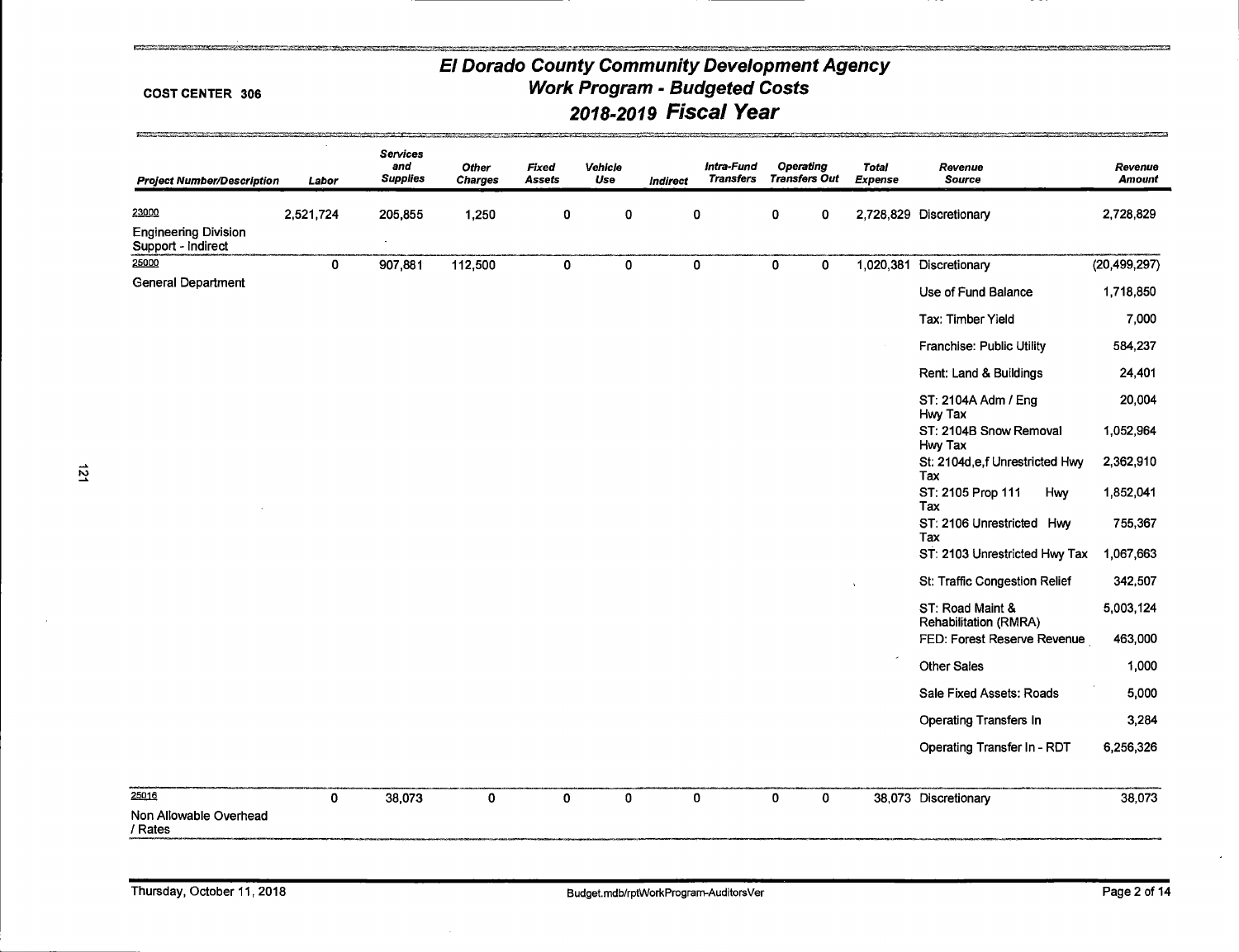#### **COST CENTER 306**

**CONST** 

 $\vec{z}$ 

| <b>Project Number/Description</b>                 | Labor       | <b>Services</b><br>and<br><b>Supplies</b> | Other<br><b>Charges</b>      | Fixed<br><b>Assets</b> | Vehicle<br>Use | Indirect | Intra-Fund<br><b>Transfers</b> |              | <b>Operating</b><br><b>Transfers Out</b> | <b>Total</b><br><b>Expense</b> | Revenue<br><b>Source</b>    | Revenue<br><b>Amount</b> |
|---------------------------------------------------|-------------|-------------------------------------------|------------------------------|------------------------|----------------|----------|--------------------------------|--------------|------------------------------------------|--------------------------------|-----------------------------|--------------------------|
| Total Overhead & Indirect Costs4,381,506          |             | 1,633,218                                 | 3,915,166                    | 0                      | 0              | 0        |                                | 0            | 0                                        | 9,929,890                      |                             | 9,929,890                |
| Allocated to Projects<br>as Overhead Chgs         | (2,606,856) |                                           | $(971, 713)$ $(2, 329, 399)$ | 0                      | 0              | 0        |                                | 0            |                                          | 0(5,907,968)                   |                             |                          |
| Adj Category Total                                | 1,774,650   | 661,505                                   | 1,585,767                    | 0                      | 0              | 0        |                                | 0            | 0                                        | 4,021,922                      |                             |                          |
| <b>Undistributed Engineering</b>                  |             |                                           |                              |                        |                |          |                                |              |                                          |                                |                             |                          |
| 31115                                             | 0           | $\mathbf 0$                               | 45,835                       | 0                      | 0              | 0        |                                | 0            | 0                                        |                                | 45,835 Discretionary        | 45,835                   |
| <b>SACOG JPA</b><br>Contribution for connector    |             |                                           |                              |                        |                |          |                                |              |                                          |                                |                             |                          |
| 31120                                             | 42,973      | 140,000                                   | 0                            | $\mathbf 0$            | $\Omega$       | 24,068   |                                | $\mathbf{0}$ | $\overline{0}$                           |                                | 207,041 Discretionary       | (12, 321)                |
| MC & FP Phase II                                  |             |                                           |                              |                        |                |          |                                |              |                                          |                                | <b>Charges For Services</b> | 219,362                  |
|                                                   |             |                                           |                              |                        |                |          |                                |              |                                          |                                |                             |                          |
| 31200                                             | 2,000       | $\mathbf{0}$                              | $\mathbf 0$                  | 0                      | $\mathbf{0}$   | 1,120    |                                | $\mathbf 0$  | 0                                        |                                | 3,120 Discretionary         | 3,120                    |
| <b>Bridge Preventative</b><br>Maintenance Program |             |                                           |                              |                        |                |          |                                |              |                                          |                                |                             |                          |
| 33000                                             | 104,564     | 0                                         | $\mathbf{0}$                 | $\mathbf{0}$           | 0              | 58,563   |                                | $\mathbf 0$  | $\overline{0}$                           |                                | 163,127 Discretionary       | 163,127                  |
| Undistributed Engineering                         |             |                                           |                              |                        |                |          |                                |              |                                          |                                |                             |                          |
| 33003                                             | 6,000       | 0                                         | 0                            | $\mathbf 0$            | $\mathbf{0}$   | 3,360    |                                | 0            | 0                                        |                                | 9.360 Discretionary         | 9,360                    |
| Utility Coordination                              |             |                                           |                              |                        |                |          |                                |              |                                          |                                |                             |                          |
| 33005                                             | 2,000       | 0                                         | 0                            | 0                      | 0              | 1,120    |                                | 0            | 0                                        |                                | 3,120 Discretionary         | 3,120                    |
| <b>HBRR Program Review</b>                        |             |                                           |                              |                        |                |          |                                |              |                                          |                                |                             |                          |
| 33007                                             | 11,500      | 0                                         | 0                            | 0                      | 0              | 6,441    |                                | 0            | 0                                        |                                | 17,941 Discretionary        | 17,941                   |
| <b>ADA Transition Plan</b>                        |             |                                           |                              |                        |                |          |                                |              |                                          |                                |                             |                          |
| 34002                                             | 9,000       | 0                                         | 26,120                       | $\mathbf 0$            | 0              | 5,041    |                                | $\mathbf 0$  | 0                                        |                                | 40,161 Discretionary        | 40,161                   |
| Capital Improvement<br>Program (CIP) Update       |             |                                           |                              |                        |                |          |                                |              |                                          |                                |                             |                          |
| 34004                                             | $\mathbf 0$ | 0                                         | 8,340                        | 0                      | $\mathbf{0}$   | 0        |                                | $\mathbf 0$  | 0                                        |                                | 8,340 Discretionary         | 8,340                    |
| Undistributed<br>Engineering - Traffic            |             |                                           |                              |                        |                |          |                                |              |                                          |                                |                             |                          |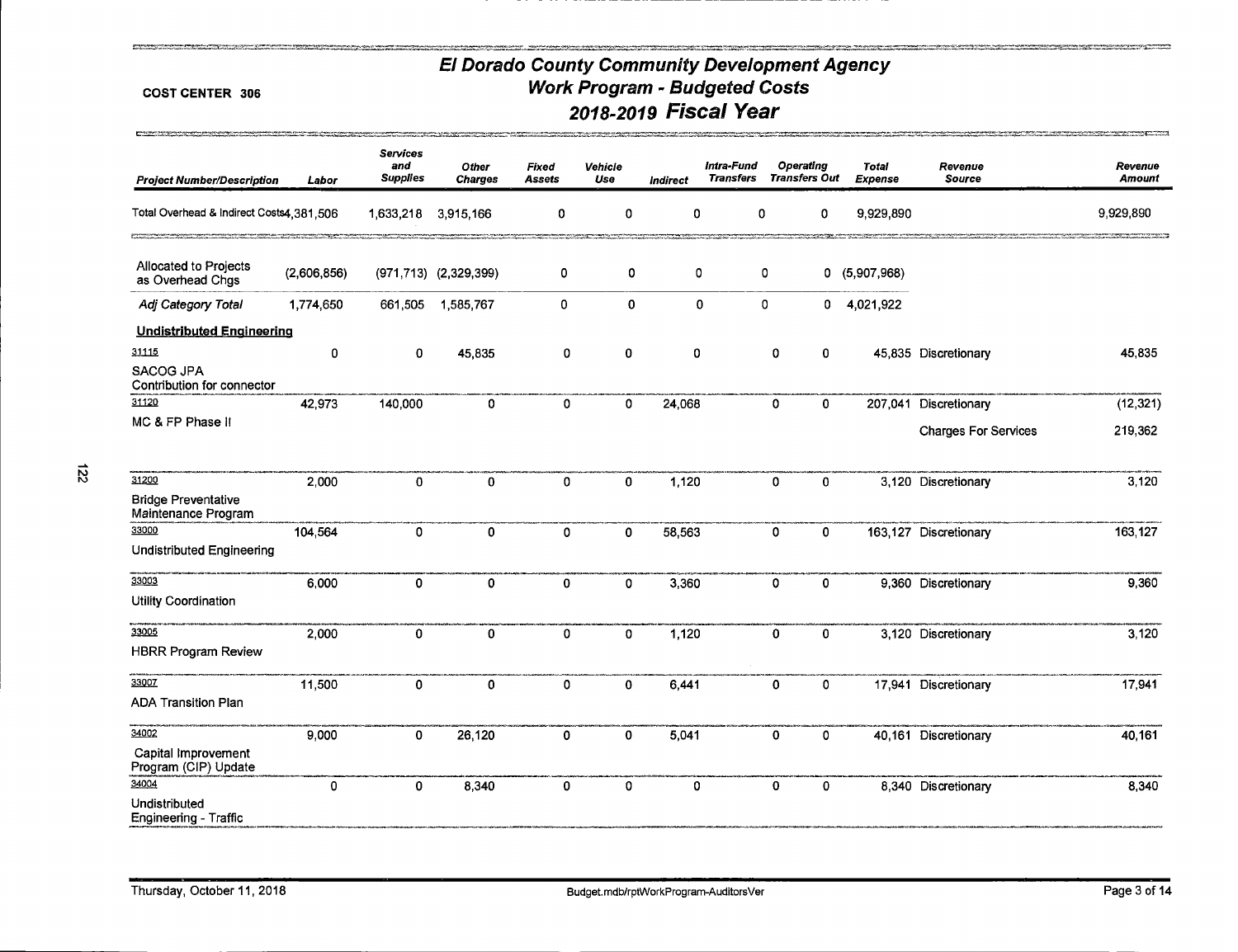#### **COST CENTER 306**

| <b>Project Number/Description</b>                            | Labor       | Services<br>and<br><b>Supplies</b> | <b>Other</b><br><b>Charges</b> | Fixed<br>Assets | Vehicle<br>Use | <b>Indirect</b> | Intra-Fund<br><b>Transfers</b> |              | <b>Operating</b><br><b>Transfers Out</b> | <b>Total</b><br>Expense | Revenue<br><b>Source</b>                                                                    | Revenue<br><b>Amount</b>     |
|--------------------------------------------------------------|-------------|------------------------------------|--------------------------------|-----------------|----------------|-----------------|--------------------------------|--------------|------------------------------------------|-------------------------|---------------------------------------------------------------------------------------------|------------------------------|
| 34007                                                        | 3,200       | 20,000                             | 5,000                          | 0               | 0              | 1,792           |                                | 0            | 0                                        |                         | 29,992 Discretionary                                                                        | (918)                        |
| General Plan<br><b>Transportation Impact</b>                 |             |                                    |                                |                 |                |                 |                                |              |                                          |                         | Operating Transfer In: County<br><b>TIM</b>                                                 | 21,745                       |
|                                                              |             |                                    |                                |                 |                |                 |                                |              |                                          |                         | Operating Transfers In: RIF                                                                 | 9,165                        |
| 34009                                                        | 1,600       | $\mathbf 0$                        | 0                              | 0               | 0              | 896             |                                | $\mathbf{O}$ | $\mathbf 0$                              |                         | 2,496 Discretionary                                                                         | (459)                        |
| General Plan<br>Implementation (General                      |             |                                    |                                |                 |                |                 |                                |              |                                          |                         | Interfnd Rev: Charges from<br><b>CDA</b>                                                    | 2,955                        |
| 34014                                                        | 15,000      | 0                                  | 0                              | 0               | 0              | 8,401           |                                | 0            | 0                                        | 23,401                  | Discretionary                                                                               | (4, 301)                     |
| <b>Update Traffic Model</b>                                  |             |                                    |                                |                 |                |                 |                                |              |                                          |                         | Operating Transfer In: County<br><b>TIM</b>                                                 | 19,488                       |
|                                                              |             |                                    |                                |                 |                |                 |                                |              |                                          |                         | Operating Transfers In: RIF                                                                 | 8,214                        |
| 34015<br><b>Board Requested Tasks</b>                        | 4,000       | $\mathbf 0$                        | 0                              | 0               | 0              | 2,240           |                                | 0            | $\mathbf{0}$                             |                         | 6,240 Discretionary                                                                         | 6,240                        |
| 34016<br><b>Traffic Impact Study</b><br>Guidelines/Checklist | $\mathbf 0$ | 0                                  | 4,550                          | 0               | 0              | $\mathbf 0$     |                                | $\mathbf 0$  | $\mathbf 0$                              |                         | 4,550 Discretionary                                                                         | 4,550                        |
| 34017<br>Long Range Planning                                 | 219,190     | 0                                  | 35,408                         | $\mathbf{0}$    | 0              | 122,760         |                                | $\mathbf 0$  | $\mathbf 0$                              |                         | 377,358 Discretionary                                                                       | 377,358                      |
| 34026<br>Design Manual - LDM<br>and Standard Plans -         | 0           | 0                                  | 2,343                          | 0               | 0              | 0               |                                | 0            | 0                                        |                         | 2,343 Discretionary                                                                         | 2,343                        |
| 34035<br><b>Intersection Needs List</b>                      | 4,000       | $\pmb{0}$                          | 3,767                          | 0               | 0              | 2,240           |                                | 0            | $\mathbf 0$                              |                         | 10,007 Discretionary                                                                        | 10,007                       |
| 34047<br><b>GP Transportation</b><br>Impact Fees Minor       | 19,399      | 1,000                              | 50,000                         | $\mathbf{0}$    | $\mathbf 0$    | 10,865          |                                | 0            | $\mathbf{0}$                             |                         | 81,264 Discretionary<br>Operating Transfer In: County<br>TIM<br>Operating Transfers In: RIF | (5, 562)<br>61,082<br>25,744 |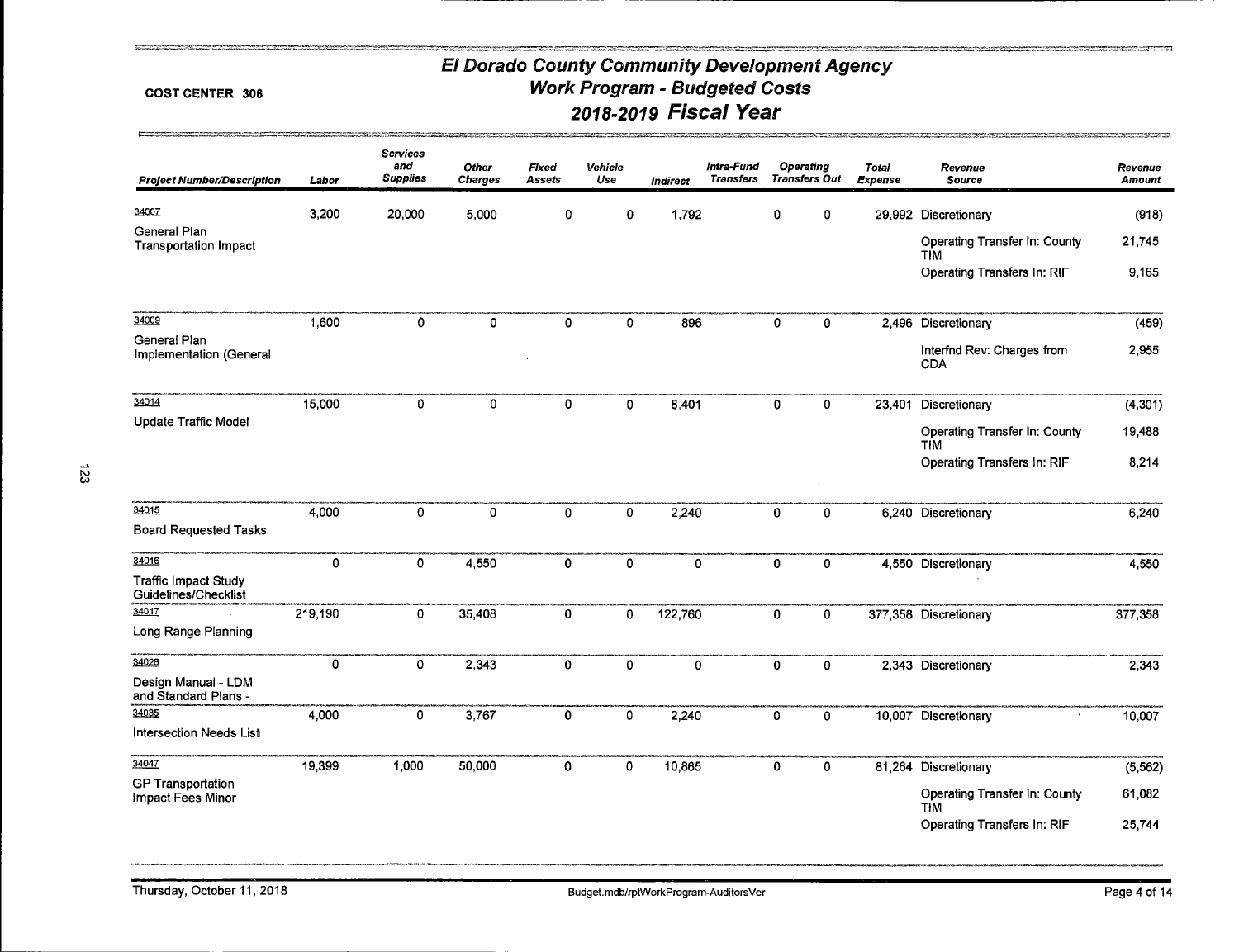#### COST CENTER 306

| <b>Project Number/Description</b>                      | Labor   | <b>Services</b><br>and<br><b>Supplies</b> | Other<br><b>Charges</b> | <b>Fixed</b><br><b>Assets</b> | Vehicle<br>Use | Indirect | Intra-Fund<br><b>Transfers</b> |             | <b>Operating</b><br><b>Transfers Out</b> | <b>Total</b><br><b>Expense</b> | Revenue<br><b>Source</b> | Revenue<br><b>Amount</b> |
|--------------------------------------------------------|---------|-------------------------------------------|-------------------------|-------------------------------|----------------|----------|--------------------------------|-------------|------------------------------------------|--------------------------------|--------------------------|--------------------------|
| 34056                                                  | 2,000   | 20,000                                    | 0                       | o                             | 0              | 1,120    |                                | 0           | 0                                        | 23,120                         | Discretionary            | (574)                    |
| Pleasant Valley Road<br>Corridor Study-RF              |         |                                           |                         |                               |                |          |                                |             |                                          |                                | ST: Other                | 23,694                   |
| 34121                                                  | 10,000  | $\mathbf 0$                               | 31,187                  | 0                             | 0              | 5,601    |                                | 0           | 0                                        |                                | 46,788 Discretionary     | 46,788                   |
| SB 743 Implementation<br>(GF/RF)                       |         |                                           |                         |                               |                |          |                                |             |                                          |                                |                          |                          |
| 34500                                                  | 90,000  | $\mathbf 0$                               | 0                       | $\mathbf 0$                   | 0              | 50,406   |                                | 0           | 0                                        |                                | 140,406 Discretionary    | 140,406                  |
| <b>Federal Grant</b><br>Applications/ Compliance       |         |                                           |                         |                               |                |          |                                |             |                                          |                                |                          |                          |
| 34510                                                  | 13,000  | $\mathbf{0}$                              | $\mathbf 0$             | $\mathbf 0$                   | 0              | 7,281    |                                | 0           | 0                                        | 20,281                         | Discretionary            | 20,281                   |
| CMAQ Congestion<br>Mitigation                          |         |                                           |                         |                               |                |          |                                |             |                                          |                                |                          |                          |
| 34600                                                  | 38,800  | $\mathbf 0$                               | 0                       | $\mathbf 0$                   | 0              | 21,730   |                                | $\mathbf 0$ | 0                                        |                                | 60,530 Discretionary     | 60,530                   |
| <b>State Grant</b><br>Applications/Compliance          |         |                                           |                         |                               |                |          |                                |             |                                          |                                |                          |                          |
| 36000                                                  | 107,387 | $\mathbf{o}$                              | 0                       | 0                             | 0              | 60,144   |                                | 0           | 0                                        | 167,531                        | Discretionary            | 67,531                   |
| Encroachments -<br>Operating                           |         |                                           |                         |                               |                |          |                                |             |                                          |                                | Permit: Road Privileges  | 100,000                  |
| 36003                                                  | 19,000  | $\mathbf 0$                               | $\mathbf 0$             | 0                             | 0              | 10,641   |                                | 0           | 0                                        | 29,641                         | Discretionary            | 29,641                   |
| Encroachments - Road<br><b>Closures/Parade Permits</b> |         |                                           |                         |                               |                |          |                                |             |                                          |                                |                          |                          |
| 36200                                                  | 16,500  | $\Omega$                                  | $\mathbf{0}$            | $\Omega$                      | $\mathbf{0}$   | 9,241    |                                | $\mathbf 0$ | 0                                        | 25,741                         | Discretionary            | (4, 731)                 |
| Over size Load Permits -<br>The Permit Co              |         |                                           |                         |                               |                |          |                                |             |                                          |                                | Permit: Road Privileges  | 30,472                   |
| 37103                                                  | 43,319  | $\Omega$                                  | 0                       | 0                             | 0              | 24,261   |                                | $\mathbf 0$ | 0                                        | 67,580                         | Discretionary            | (12, 420)                |
| El Dorado Township<br>Drainage Study                   |         |                                           |                         |                               |                |          |                                |             |                                          |                                | Operating Transfers In   | 80,000                   |
| 38000                                                  | 195,000 | 0                                         | 0                       | 0                             | 0              | 0        |                                | $\mathbf 0$ | $\mathbf 0$                              |                                | 195,000 Discretionary    | 195,000                  |
| Traffic Engineering -<br>Operating                     |         |                                           |                         |                               |                |          |                                |             |                                          |                                |                          |                          |
| <b>Total Undistributed Engineering</b>                 | 979,432 | 181,000                                   | 212,550                 | 0                             | 0              | 439,332  | 0                              |             | 0                                        | 1,812,314                      |                          | 1,812,314                |

**The Reversion of American**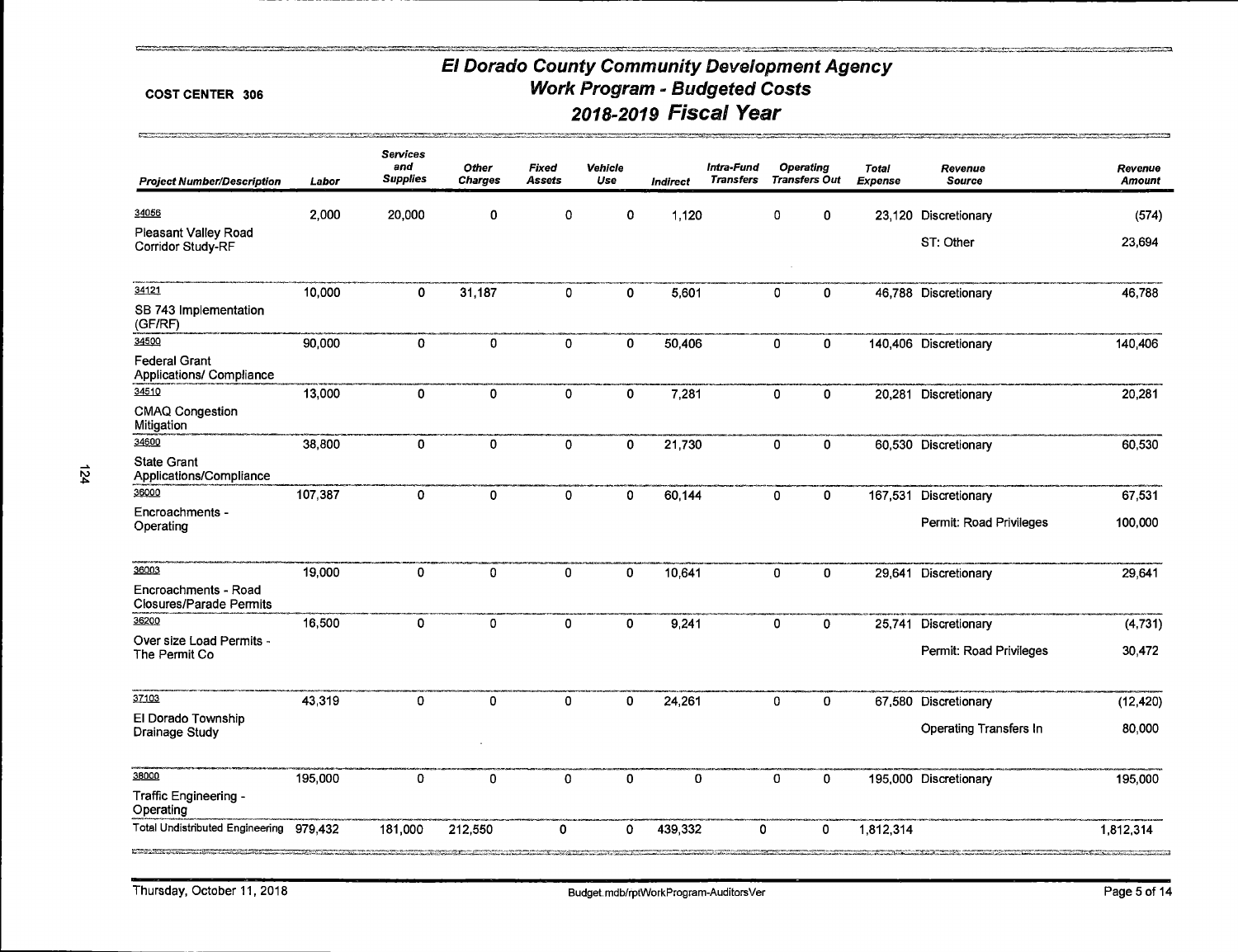#### COST CENTER 306

| <b>Project Number/Description</b>                   | Labor   | <b>Services</b><br>and<br><b>Supplies</b> | Other<br><b>Charges</b> | Fixed<br>Assets | Vehicle<br>Use | Indirect | Intra-Fund<br><b>Transfers</b> |   | Operating<br><b>Transfers Out</b> | Total<br>Expense | Revenue<br><b>Source</b>                  | Revenue<br>Amount |
|-----------------------------------------------------|---------|-------------------------------------------|-------------------------|-----------------|----------------|----------|--------------------------------|---|-----------------------------------|------------------|-------------------------------------------|-------------------|
| <b>Road Maintenance Projects</b>                    |         |                                           |                         |                 |                |          |                                |   |                                   |                  |                                           |                   |
| 41100                                               | 125,000 | 296,500                                   | 0                       | 0               | 20,000         | 33,081   |                                | 0 | 0                                 |                  | 474,581 Discretionary                     | 474,581           |
| <b>Traffic Signal and</b><br>Lighting Maintenance - |         |                                           |                         |                 |                |          |                                |   |                                   |                  |                                           |                   |
| 41101                                               | 6,300   | 3,000                                     | 0                       | 0               | $\mathbf{0}$   | 1,667    |                                | 0 | 0                                 |                  | 10,967 Discretionary                      | 10,967            |
| <b>Traffic Signal</b><br>Maintenance - Tahoe        |         |                                           |                         |                 |                |          |                                |   |                                   |                  |                                           |                   |
| 42297                                               | 0       | 0                                         | 100,000                 | 0               | 0              | 0        |                                | 0 | $\mathbf 0$                       |                  | 100,000 Discretionary                     | 100,000           |
| Force Account -<br>Roadside Litter Pickup           |         |                                           |                         |                 |                |          |                                |   |                                   |                  |                                           |                   |
| 43100                                               | 15,000  | 0                                         | 0                       | 0               | 3,000          | 3,970    |                                | 0 | 0                                 |                  | 21,970 Discretionary                      | 21,970            |
| Install New Sign, Strip<br>and Safety               |         |                                           |                         |                 |                |          |                                |   |                                   |                  |                                           |                   |
| 43101                                               | 2,000   | 0                                         | 0                       | $\mathbf{0}$    | 100            | 529      |                                | 0 | 0                                 | 2,629            | Discretionary                             | 2,629             |
| Install New Sign, Strip<br>and Safety               |         |                                           |                         |                 |                |          |                                |   |                                   |                  |                                           |                   |
| 48100                                               | 77,237  | $\mathbf 0$                               | 0                       | 0               | 0              | 43,258   |                                | 0 | 0                                 |                  | 120,495 Discretionary                     | 120 495           |
| Pavement Management<br>System                       |         |                                           |                         |                 |                |          |                                |   |                                   |                  |                                           |                   |
| 48102                                               | 745,543 | 225,000                                   | 0                       | 0               | 152,288        | 230,853  |                                | 0 | 0                                 |                  | 1,353,684 Discretionary                   | 1,316,429         |
| Routine Maintenance -<br>Asphalt Patching           |         |                                           |                         |                 |                |          |                                |   |                                   |                  | ST: Rstp 182.6h Rgnl<br>Surface Tran Plan | 37,255            |
| 48103                                               | 1,000   | 0                                         | 0                       | 0               | 0              | 265      |                                | 0 | 0                                 |                  | 1,265 Discretionary                       | 1,265             |
| Routine Maintenance -<br><b>AC Berms</b>            |         |                                           |                         |                 |                |          |                                |   |                                   |                  |                                           |                   |
| 48104                                               | 30,000  | 25,000                                    | 0                       | 0               | 10,000         | 7,939    |                                | 0 | $\mathbf 0$                       |                  | 72,939 Discretionary                      | 72,939            |
| Routine Maintenance -<br><b>Crack Seals</b>         |         |                                           |                         |                 |                |          |                                |   |                                   |                  |                                           |                   |
| 48105                                               | 100,000 | 0                                         | 0                       | 0               | 30,000         | 26,465   |                                | 0 | 0                                 |                  | 156,465 Discretionary                     | 156,465           |
| Routine Maintenance -<br>Road Surface Grading       |         |                                           |                         |                 |                |          |                                |   |                                   |                  |                                           |                   |
| 48107                                               | 283,220 | 5,000                                     | 0                       | 0               | 20,000         | 93,526   |                                | 0 | $\mathbf{0}$                      |                  | 401,746 Discretionary                     | 401,746           |
| Routine Maintenance -<br><b>Brush and Weed</b>      |         |                                           |                         |                 |                |          |                                |   |                                   |                  |                                           |                   |
| 48108                                               | 93,922  | 0                                         | 0                       | 0               | 20,000         | 24,856   |                                | 0 | 0                                 |                  | 138,778 Discretionary                     | 138,778           |
| Routine Maintenance -<br>Road Side Ditching         |         |                                           |                         |                 |                |          |                                |   |                                   |                  |                                           |                   |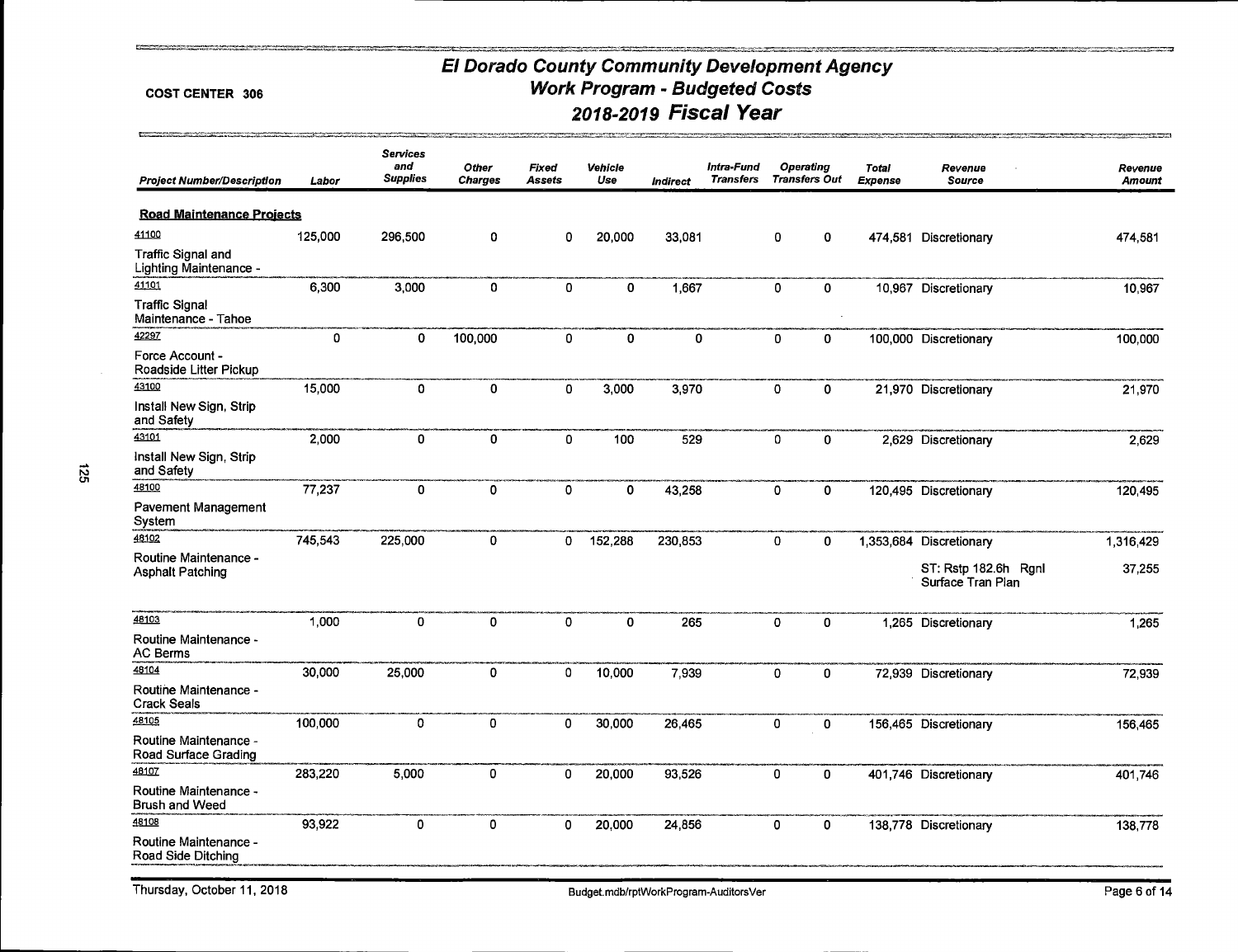#### **COST CENTER 306**

**Fundamental Services** 

وجعدوم

| <b>Project Number/Description</b>                  | Labor   | <b>Services</b><br>and<br><b>Supplies</b> | <b>Other</b><br>Charges | Fixed<br>Assets | Vehicle<br>Use | Indirect | Intra-Fund<br><b>Transfers</b> | <b>Operating</b><br><b>Transfers Out</b> |   | <b>Total</b><br><b>Expense</b> | Revenue<br><b>Source</b> | Revenue<br><b>Amount</b> |
|----------------------------------------------------|---------|-------------------------------------------|-------------------------|-----------------|----------------|----------|--------------------------------|------------------------------------------|---|--------------------------------|--------------------------|--------------------------|
| 48110                                              | 270,000 | 24,000                                    | 0                       | 0               | 300,000        | 71,455   |                                | 0                                        | 0 |                                | 665,455 Discretionary    | 665,455                  |
| Routine Maintenance -<br>Sweeping                  |         |                                           |                         |                 |                |          |                                |                                          |   |                                |                          |                          |
| 48111                                              | 550,000 | 32,000                                    | 0                       | 0               | 200,000        | 145,556  |                                | 0                                        | 0 |                                | 927,556 Discretionary    | 927,556                  |
| Routine Maintenance -<br>Clean and Repair Culvert  |         |                                           |                         |                 |                |          |                                |                                          |   |                                |                          |                          |
| 48112                                              | 50,000  | 5,000                                     | 0                       | 0               | 14,000         | 13,232   |                                | 0                                        | 0 |                                | 82,232 Discretionary     | 82,232                   |
| Rout Maint -<br>Curb/Gutter/Sidewalk               |         |                                           |                         |                 |                |          |                                |                                          |   |                                |                          |                          |
| 48113                                              | 55,000  | 11,000                                    | 0                       | 0               | 12,000         | 14,556   |                                | 0                                        | 0 |                                | 92,556 Discretionary     | 92,556                   |
| Routine Maintenance -<br>Fence, Guardrail, Barrier |         |                                           |                         |                 |                |          |                                |                                          |   |                                |                          |                          |
| 48114                                              | 360,000 | 55,000                                    | 0                       | 0               | 44,000         | 95,273   |                                | 0                                        | 0 |                                | 554,273 Discretionary    | 554,273                  |
| Routine Maintenance -<br>Sign Maintenance - West   |         |                                           |                         |                 |                |          |                                |                                          |   |                                |                          |                          |
| 48115                                              | 230,000 | 183,000                                   | 0                       | 0               | 100,000        | 60,869   |                                | 0                                        | 0 |                                | 573,869 Discretionary    | 573,869                  |
| Routine Maintenance -<br>Centerline and Marker     |         |                                           |                         |                 |                |          |                                |                                          |   |                                |                          |                          |
| 48116                                              | 50,000  | 19,000                                    | 0                       | 0               | 20,000         | 13,232   |                                | 0                                        | 0 |                                | 102,232 Discretionary    | 102,232                  |
| Routine Maintenance -<br>Dead Animal Removal       |         |                                           |                         |                 |                |          |                                |                                          |   |                                |                          |                          |
| 48118                                              | 110,000 | 27,000                                    | 0                       | 0               | 20,000         | 29,111   |                                | 0                                        | 0 |                                | 186,111 Discretionary    | 186,111                  |
| Routine Maintenance -<br>Bridge Maintenance -      |         |                                           |                         |                 |                |          |                                |                                          |   |                                |                          |                          |
| 48119                                              | 65,000  | 21,500                                    | 0                       | 0               | 15,000         | 17,202   |                                | 0                                        | 0 |                                | 118,702 Discretionary    | 118,702                  |
| Building and Yard<br>Maintenance                   |         |                                           |                         |                 |                |          |                                |                                          |   |                                |                          |                          |
| 48120                                              | 10.000  | 18,000                                    | 0                       | 0               | 5,000          | 2,646    |                                | 0                                        | 0 |                                | 35,646 Discretionary     | 35,646                   |
| Somerset Mine<br>Maintenance                       |         |                                           |                         |                 |                |          |                                |                                          |   |                                |                          |                          |
| 48123                                              | 70,000  | 3,000                                     | 0                       | 0               | 15,000         | 18,525   |                                | 0                                        | 0 |                                | 106,525 Discretionary    | 106,525                  |
| Emergency Response                                 |         |                                           |                         |                 |                |          |                                |                                          |   |                                |                          |                          |
| 48124                                              | 100,000 | 100,000                                   | 0                       | 0               | 31,000         | 26,465   |                                | 0                                        | 0 |                                | 257,465 Discretionary    | 257,465                  |
| Routine Maintenance -<br>Spraying                  |         |                                           |                         |                 |                |          |                                |                                          |   |                                |                          |                          |
| 48125                                              | 5,000   | 0                                         | 0                       | 0               | 0              | 1,323    |                                | 0                                        | 0 |                                | 6,323 Discretionary      | 6,323                    |
| Routine Maintenance -<br>Slurry Seal               |         |                                           |                         |                 |                |          |                                |                                          |   |                                |                          |                          |
|                                                    |         |                                           |                         |                 |                |          |                                |                                          |   |                                |                          |                          |

<br>പുരവംഗ്രഹത്തില് കാര്യങ്ങള് പ്രവർത്തക്കാന് കാര്യമായി നിന്നുകൊണ്ട് വിദ്യാന്തിക്കാന് പ്രവർത്തക്കാനുള്ള പോലെ അംഗ്ര<br>പുരവംഗ്രഹത്തില് പോലെ പ്രവർത്തക്കാന് പോലെ പ്രവർത്തക്കാനും പ്രവർത്തക്കാനും പ്രവർത്തക്കാനും പോലെ പ്രവർത്തക്കാനുണ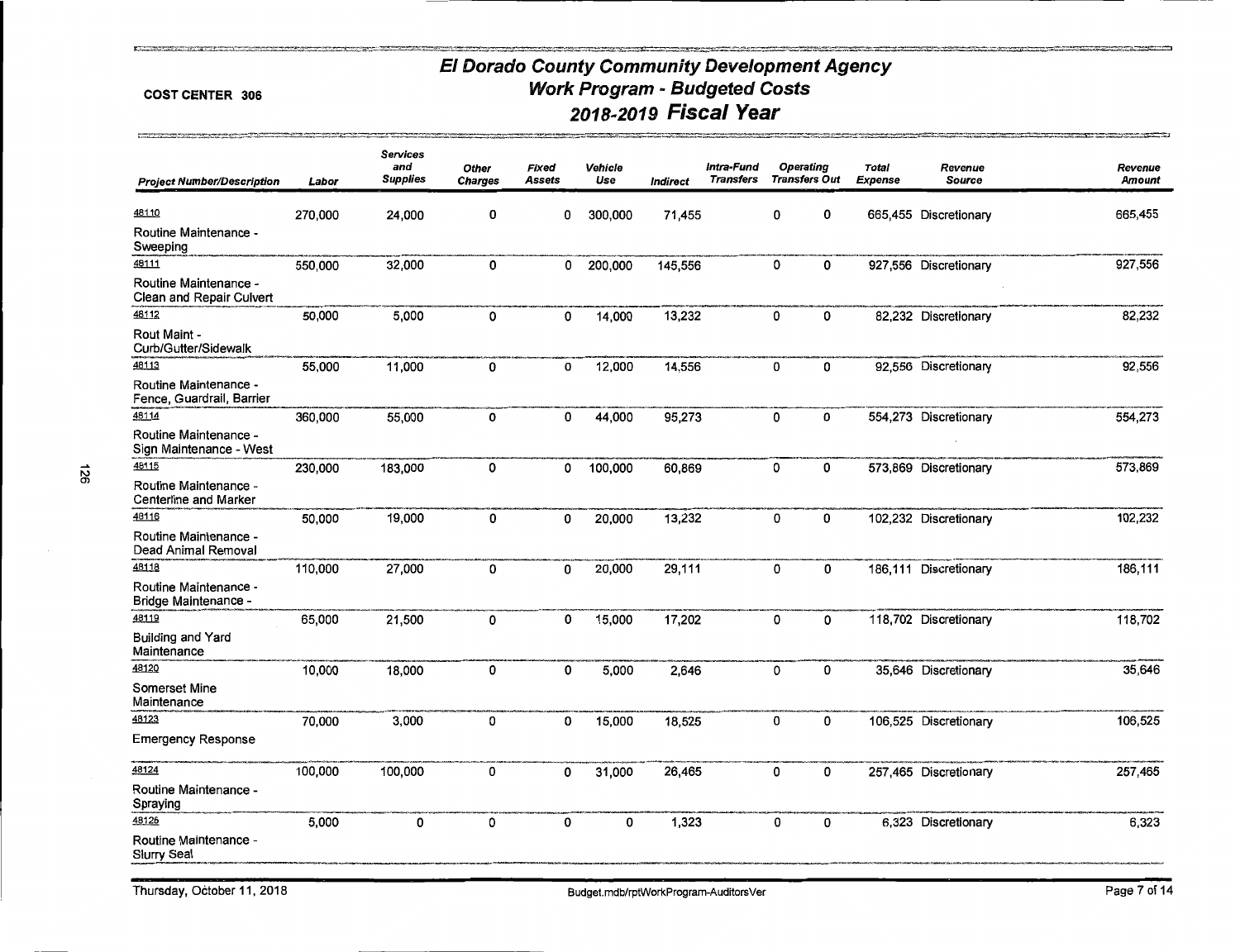#### COST CENTER 306

**THE CONTRACT PROPERTY** 

<u>en arrivar</u>

| <b>Project Number/Description</b><br>48127         | Labor<br>20,000 | <b>Supplies</b> | <b>Charges</b> | Assets | Use     |          |                  |                      |   | <b>Total</b> | Revenue                 | Revenue       |
|----------------------------------------------------|-----------------|-----------------|----------------|--------|---------|----------|------------------|----------------------|---|--------------|-------------------------|---------------|
|                                                    |                 |                 |                |        |         | Indirect | <b>Transfers</b> | <b>Transfers Out</b> |   | Expense      | <b>Source</b>           | <b>Amount</b> |
|                                                    |                 | 0               | 0              | 0      | 7,200   | 5,293    |                  | 0                    | 0 |              | 32,493 Discretionary    | 32,493        |
| Routine Maintenance -<br>Durapatching              |                 |                 |                |        |         |          |                  |                      |   |              |                         |               |
| 48128                                              | 10,000          | 15,000          | 0              | 0      | 6,500   | 2,646    |                  | $\mathbf 0$          | 0 |              | 34,146 Discretionary    | 34,146        |
| Hazard - Tree Removal                              |                 |                 |                |        |         |          |                  |                      |   |              |                         |               |
| 48134                                              | 10,000          | 0               | 0              | 0      | 4,000   | 2,646    |                  | 0                    | 0 |              | 16,646 Discretionary    | 16,646        |
| Routine Maintenance -<br>Fence, Guardrail, Barrier |                 |                 |                |        |         |          |                  |                      |   |              |                         |               |
| 48135                                              | 1,000           | 0               | 0              | 0      | 0       | 265      |                  | 0                    | 0 |              | 1,265 Discretionary     | 1,265         |
| Routine Maintenance -<br>Bridge Maintenance -      |                 |                 |                |        |         |          |                  |                      |   |              |                         |               |
| 48137                                              | 80,000          | 0               | 0              | 0      | 15,000  | 21,172   |                  | 0                    | 0 |              | 116,172 Discretionary   | 116,172       |
| Routine Maintenance -<br>Mosquito Bridge only      |                 |                 |                |        |         |          |                  |                      |   |              |                         |               |
| 49100                                              | 444,439         | 46,000          | 0              | 0      | 325,000 | 132,476  |                  | 0                    | 0 |              | 947,915 Discretionary   | 947,915       |
| Snow Removal/West<br>Slope                         |                 |                 |                |        |         |          |                  |                      |   |              |                         |               |
| 49101                                              | 1,037,753       | 147,000         | 0              | 0      | 700,000 | 288,568  |                  | $\mathbf 0$          | 0 |              | 2,173,321 Discretionary | 2,173,321     |
| Snow Removal/Tahoe<br>Basin                        |                 |                 |                |        |         |          |                  |                      |   |              |                         |               |
| 49102                                              | 375,000         | 30,715          | 0              | 0      | 300,000 | 99,243   |                  | $\mathbf 0$          | 0 |              | 804,958 Discretionary   | 804,958       |
| Snow Removal/West<br>Shore (Tahoma)                |                 |                 |                |        |         |          |                  |                      |   |              |                         |               |
| 49269                                              | 4,936           | 6,600           | 0              | 0      | 1,000   | 1,779    |                  | $\mathbf 0$          | 0 |              | 14,315 Discretionary    | (1,035)       |
| Maintenance - Erosion<br>Control - Air Projects    |                 |                 |                |        |         |          |                  |                      |   |              | Misc: Revenue           | 2,955         |
|                                                    |                 |                 |                |        |         |          |                  |                      |   |              | Misc: Reimbursement     | 12,395        |
| 49294                                              | 1,041           | $\mathbf 0$     | 0              | 0      | 100     | 275      |                  | 0                    | 0 |              | 1,416 Discretionary     | (180)         |
| Maint Pioneer Trail Bike                           |                 |                 |                |        |         |          |                  |                      |   |              |                         |               |
| Path(SLT City limits to                            |                 |                 |                |        |         |          |                  | $\bullet$            |   |              | Misc: Reimbursement     | 1,596         |

÷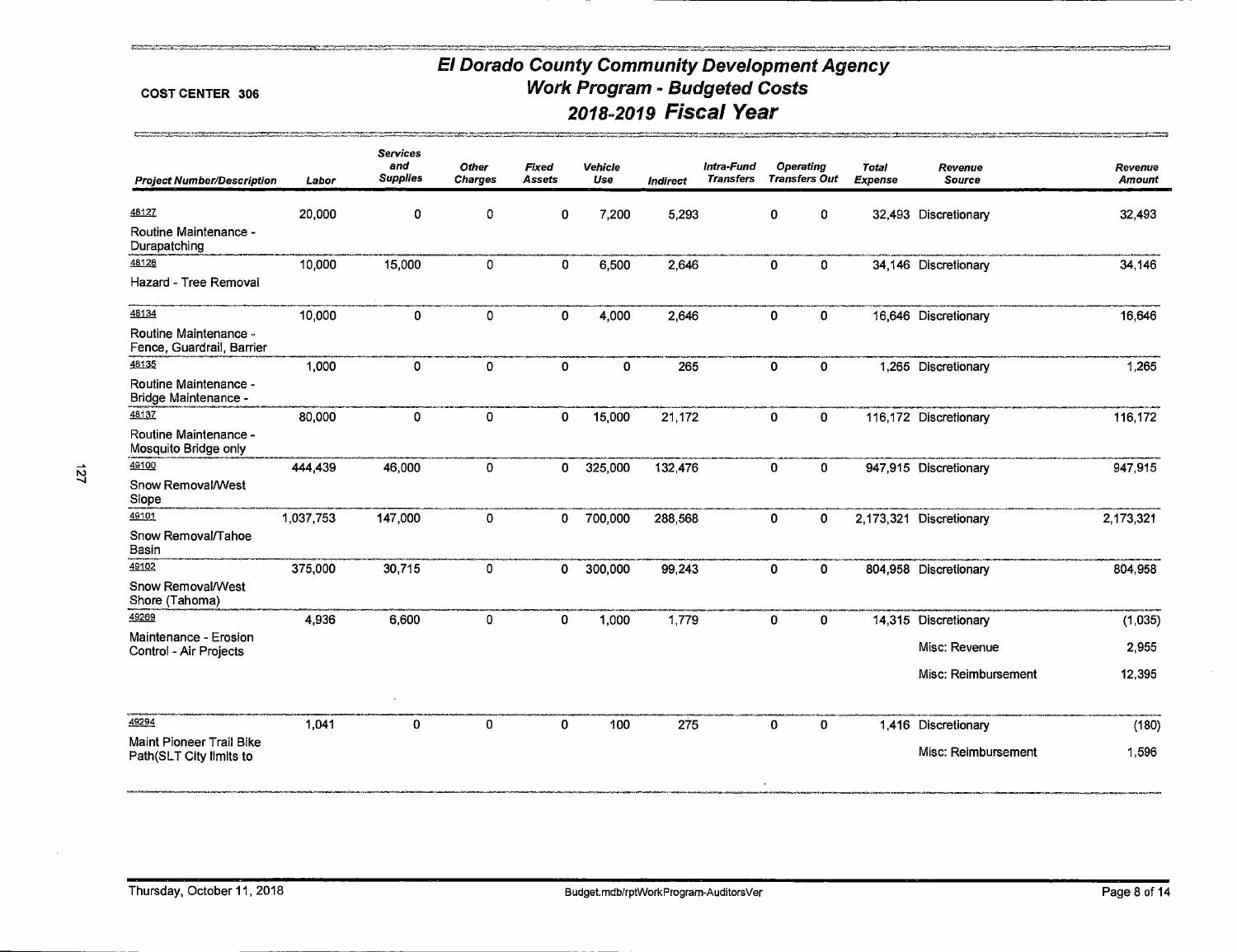#### COST CENTER 306

**The contract of the contract of the contract of the contract** 

| <b>Project Number/Description</b>                 | Labor   | <b>Services</b><br>and<br><b>Supplies</b> | Other<br><b>Charges</b> | Fixed<br><b>Assets</b> | Vehicle<br>Use | <b>Indirect</b> | Intra-Fund<br><b>Transfers</b> |   | <b>Operating</b><br><b>Transfers Out</b> | <b>Total</b><br><b>Expense</b> | Revenue<br><b>Source</b>      | Revenue<br>Amount |
|---------------------------------------------------|---------|-------------------------------------------|-------------------------|------------------------|----------------|-----------------|--------------------------------|---|------------------------------------------|--------------------------------|-------------------------------|-------------------|
| 49297                                             | 16,600  | 15,300                                    | 0                       | 0                      | 3,400          | 4,866           |                                | 0 | 0                                        |                                | 40.166 Discretionary          | (3,049)           |
| Maintenance - Sawmill<br><b>Bikepath</b>          |         |                                           |                         |                        |                |                 |                                |   |                                          |                                | Misc: Revenue                 | 2,955             |
|                                                   |         |                                           |                         |                        |                |                 |                                |   |                                          |                                | Misc: Reimbursement           | 40,260            |
| 49300                                             | 0       | 0                                         | 0                       | 0                      | 0              | 0               |                                | 0 | 0                                        |                                | 0 Discretionary               | (37,000)          |
| <b>Traffic Accident</b><br>Repair/Sign, Bridge,   |         |                                           |                         |                        |                |                 |                                |   |                                          |                                | Misc: Reimbursement           | 37,000            |
| 49307                                             | 0       | 2,349,890                                 | 0                       | 0                      | 0              | 0               |                                | 0 | 0                                        |                                | 2,349,890 ST: Other           | 90,000            |
| Minor and Major<br>Rehabilitation - Tribal        |         |                                           |                         |                        |                |                 |                                |   |                                          |                                | <b>Operating Transfers In</b> | 2,259,890         |
| 49319                                             | 2,410   | 8,100                                     | 0                       | $\mathbf 0$            | 0              | 815             |                                | 0 | 0                                        |                                | 11,325 Discretionary          | (485)             |
| Lake Tahoe Bivd Bike<br>Path Maintenance          |         |                                           |                         |                        |                |                 |                                |   |                                          |                                | Misc: Revenue                 | 1,108             |
|                                                   |         |                                           |                         |                        |                |                 |                                |   |                                          |                                | Misc: Reimbursement           | 10,702            |
| 49324                                             | 363,778 | 1,350,000                                 | 0                       | 0                      | 209,949        | 96,273          |                                | 0 | 0                                        |                                | 2,020,000 Discretionary       | 2,020,000         |
| Grizzly Flat Rd Section 1<br>Brushing - SB1       |         |                                           |                         |                        |                |                 |                                |   |                                          |                                |                               |                   |
| 49330                                             | 110,702 | 0                                         | 0                       | 0                      | 60,001         | 29,297          |                                | 0 | 0                                        |                                | 200,000 Discretionary         | 200,000           |
| Lake Hills Subdivision<br>Area Repair/Rehab - SB1 |         |                                           |                         |                        |                |                 |                                |   |                                          |                                |                               |                   |
| 49331                                             | 124,540 | 285,000                                   | 0                       | 0                      | 57,501         | 32,959          |                                | 0 | 0                                        |                                | 500,000 Discretionary         | 500,000           |
| Cold Springs Subdivision<br>Brushing - SB1        |         |                                           |                         |                        |                |                 |                                |   |                                          |                                |                               |                   |
| 49333                                             | 63,259  | 10,000                                    | 0                       | 0                      | 10,000         | 16,741          |                                | 0 | 0                                        |                                | 100,000 Discretionary         | 100,000           |
| <b>Safety Counter</b><br>Measures; Prepwork -     |         |                                           |                         |                        |                |                 |                                |   |                                          |                                |                               |                   |
| 49334                                             | 400,310 | 625,000                                   | 0                       | 0                      | 168,749        | 105,941         |                                | 0 | 0                                        |                                | 1,300,000 Discretionary       | 1,300,000         |
| West Slope Road<br>Repairs - SB1                  |         |                                           |                         |                        |                |                 |                                |   |                                          |                                |                               |                   |
| 49335                                             | 55,352  | 554,000                                   | 0                       | 0                      | 29,999         | 14,649          |                                | 0 | 0                                        |                                | 654,000 Discretionary         | 654,000           |
| Rock Barn Road<br>Rehab/Surface                   |         |                                           |                         |                        |                |                 |                                |   |                                          |                                |                               |                   |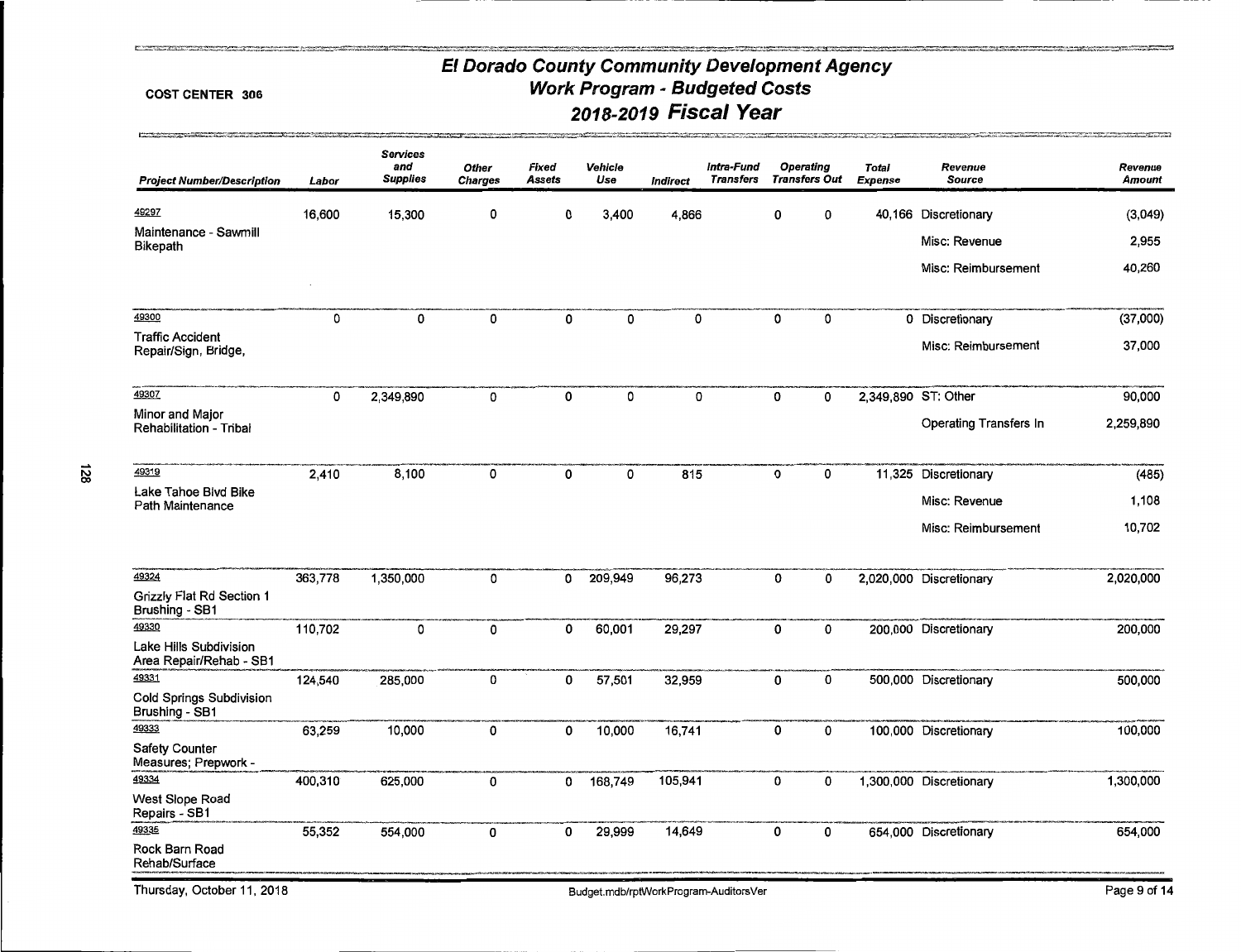#### **COST CENTER 306**

**Business for a second committee** 

| <b>Project Number/Description</b>                              | Labor       | <b>Services</b><br>and<br><b>Supplies</b> | <b>Other</b><br><b>Charges</b> | Fixed<br><b>Assets</b> | Vehicle<br>Use | Indirect     | Intra-Fund<br><b>Transfers</b> | <b>Operating</b><br><b>Transfers Out</b> | <b>Total</b><br>Expense | Revenue<br><b>Source</b>             | Revenue<br><b>Amount</b> |
|----------------------------------------------------------------|-------------|-------------------------------------------|--------------------------------|------------------------|----------------|--------------|--------------------------------|------------------------------------------|-------------------------|--------------------------------------|--------------------------|
| 49999<br>Maintenance                                           | (16, 672)   | 0                                         | 0                              | O                      | 0              | 0            | 0                              | 0                                        |                         | (16,672) Discretionary               | (16, 672)                |
| <b>Total Road Maintenance</b><br>Projects                      | 6,508,670   | 6,495,605                                 | 100,000                        |                        | 0 2,929,787    | 1,831,758    | 0                              | 0                                        | 17,865,820              |                                      | 17,865,820               |
| <b>Reimbursables</b>                                           |             |                                           |                                |                        |                |              |                                |                                          |                         |                                      |                          |
| 60000                                                          | 250,000     | 0                                         | 0                              | 0                      | 0              | 140,016      | 0                              | 0                                        |                         | 390,016 Discretionary                | (71, 681)                |
| Permits                                                        |             |                                           |                                |                        |                |              |                                |                                          |                         | Permit: Road Privileges              | 9,234                    |
|                                                                |             |                                           |                                |                        |                |              |                                |                                          |                         | <b>Public Utility Inspections</b>    | 442,463                  |
|                                                                |             |                                           |                                |                        |                |              |                                |                                          |                         | Operating Transfer In:<br>Inspection | 10,000                   |
| <b>Total Reimbursables</b>                                     | 250,000     | 0                                         | 0                              | 0                      | 0              | 140,016      | 0                              | 0                                        | 390,016                 |                                      | 390,016                  |
| <b>Capital Improvement Projects</b><br>70000<br>CIP Roll Up    | 3,185,958   | 0                                         | 0                              | 0                      |                | 0 1,784,341  | (5.883.785)                    | 0                                        |                         | (913,486) Discretionary              | (913, 486)               |
| 79999                                                          | (83, 467)   | $\mathbf{0}$                              | 0                              | $\mathbf 0$            | 0              | $\mathbf{0}$ | $\mathbf 0$                    | 0                                        |                         | (83,467) Discretionary               | (83, 467)                |
| Capital Improvement<br>Projects Not Completed                  |             |                                           |                                |                        |                |              |                                |                                          |                         |                                      |                          |
| <b>Total Capital Improvement</b><br>Projects<br><b>EXECUTE</b> | 3,102,491   | 0                                         | 0                              | $\mathbf 0$            |                |              | 0 1,784,341 (5,883,785         | 0                                        | (996, 953)              |                                      | (996, 953)               |
| <b>Fixed Assets</b>                                            |             |                                           |                                |                        |                |              |                                |                                          |                         |                                      |                          |
| 81134                                                          | 77,831      | 0                                         | 0                              | 721,000                | 0              | 43,590       | $\mathbf o$                    | 0                                        | 842,421                 | Discretionary                        | 842,421                  |
| Wash Rack & Sewer<br>Connection                                |             |                                           |                                |                        |                |              |                                |                                          |                         |                                      |                          |
| 81171                                                          | 0           | $\mathbf{0}$                              | 0                              | $\mathbf{0}$           | 0              | 0            |                                | 0 50,000                                 |                         | 50,000 Discretionary                 | 50,000                   |
| FA: Shakori Roof<br>Replacement                                |             |                                           |                                |                        |                |              |                                |                                          |                         |                                      |                          |
| 81172                                                          | $\mathbf 0$ | $\mathbf 0$                               | 0                              | $\mathbf 0$            | 0              | $\mathbf{o}$ |                                | 0 76,528                                 |                         | 76,528 Discretionary                 | 76,528                   |
| FA: Headington ADA<br>Improvements                             |             |                                           |                                |                        |                |              |                                |                                          |                         |                                      |                          |

Thursday, October 11, 2018

mende a structure en gruppe en el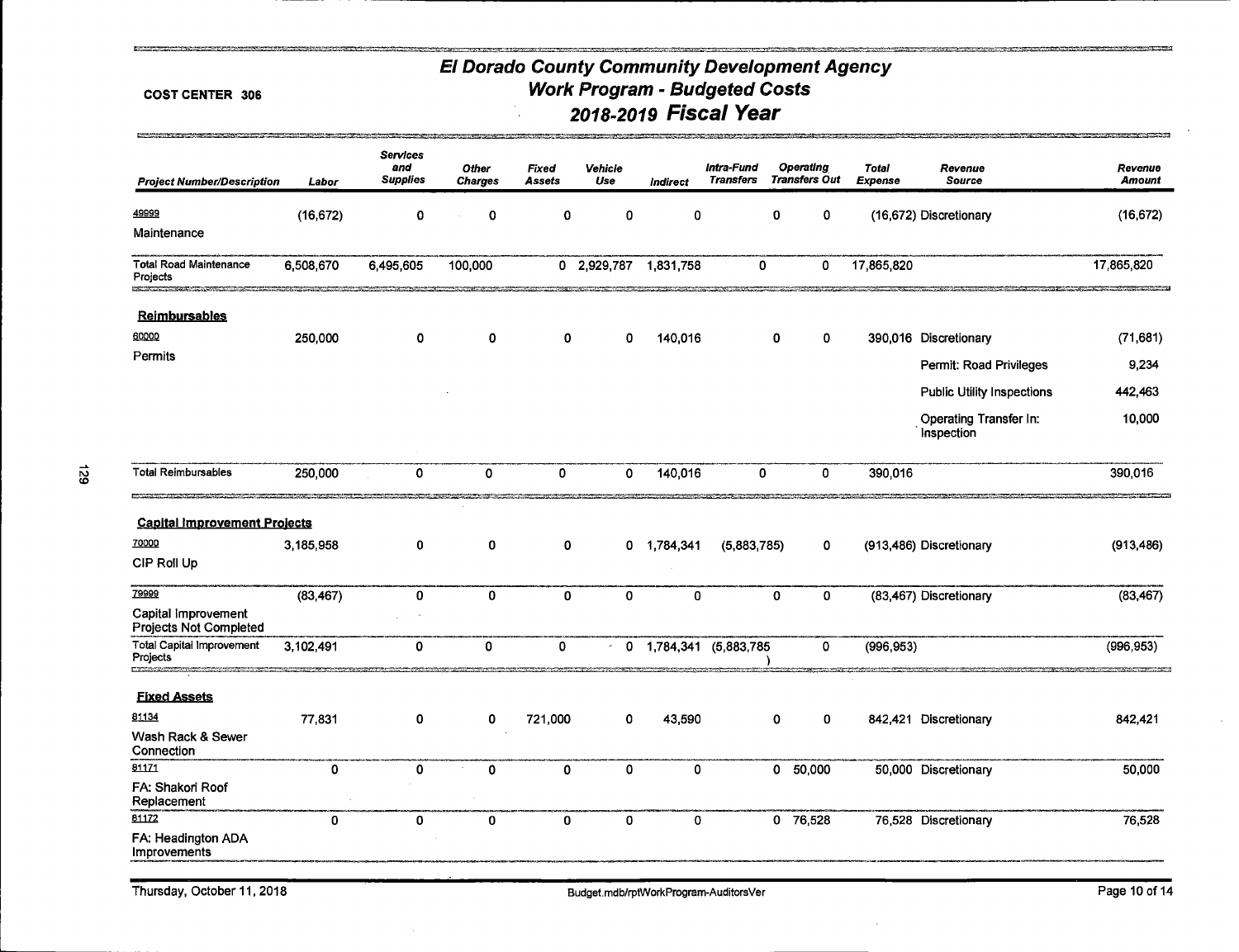*<u>PARTICULARE COMMUNISTIC COMMUNISTIC COMMUNISTIC COMMUNISTIC COMMUNISTIC COMMUNISTIC COMMUNISTIC COMMUNISTIC COMMUNISTIC COMMUNISTIC COMMUNISTIC COMMUNISTIC COMMUNISTIC COMMUNISTIC COMMUNISTIC COMMUNISTIC COMMUNISTIC COM*</u>

#### **COST CENTER 306**

.<br>Stockholms in the contract was

green

| <b>Project Number/Description</b>      | Labor       | <b>Services</b><br>and<br><b>Supplies</b> | <b>Other</b><br><b>Charges</b> | Fixed<br><b>Assets</b> | Vehicle<br>Use | <b>Indirect</b> | Intra-Fund<br><b>Transfers</b> |             | <b>Operating</b><br><b>Transfers Out</b> | Total<br>Expense | Revenue<br><b>Source</b>      | Revenue<br>Amount |
|----------------------------------------|-------------|-------------------------------------------|--------------------------------|------------------------|----------------|-----------------|--------------------------------|-------------|------------------------------------------|------------------|-------------------------------|-------------------|
| 81173                                  | $\mathbf 0$ | 0                                         | 0                              | 59,393                 | 0              | 0               |                                | 0           | 0                                        |                  | 59,393 Discretionary          | 59,393            |
| FA: Decanter Station at<br>Tahoma Yard |             |                                           |                                |                        |                |                 |                                |             |                                          |                  |                               |                   |
| 81174                                  | $\mathbf 0$ | $\mathbf 0$                               | 0                              | 0                      | 0              | $\mathbf 0$     |                                |             | 0 600,000                                |                  | 600,000 Discretionary         | 600,000           |
| FA: GARAGE, SHAKORI                    |             |                                           |                                |                        |                |                 |                                |             |                                          |                  |                               |                   |
| 82000                                  | $\mathbf 0$ | $\mathbf 0$                               | $\mathbf 0$                    | 0                      | 0              | $\mathbf{0}$    |                                | $\mathbf 0$ | 0                                        |                  | 0 Discretionary               | $\mathbf 0$       |
| 2018/2019 FA Roll up                   |             |                                           |                                |                        |                |                 |                                |             |                                          |                  | <b>Capital Lease Proceeds</b> | 0                 |
| 82249                                  | 0           | 0                                         | 0                              | 24,000                 | 0              | $\mathbf{0}$    |                                | $\mathbf 0$ | 0                                        |                  | 24,000 Discretionary          | 24,000            |
| FA HEATED HOT POT                      |             |                                           |                                |                        |                |                 |                                |             |                                          |                  |                               |                   |
| 82250                                  | 0           | 0                                         | 0                              | 21,000                 | 0              | $\mathbf 0$     |                                | $\mathbf 0$ | 0                                        |                  | 21,000 Discretionary          | 21,000            |
| <b>FA GRINDER</b>                      |             |                                           |                                |                        |                |                 |                                |             |                                          |                  |                               |                   |
| 82251                                  | 0           | 0                                         | 0                              | 48,000                 | 0              | 0               |                                | 0           | 0                                        |                  | 48,000 Discretionary          | 48,000            |
| FA CAMERA SIGNAL<br><b>SYSTEM</b>      |             |                                           |                                |                        |                |                 |                                |             |                                          |                  |                               |                   |
| 82252                                  | 0           | $\mathbf{0}$                              | $\mathbf{0}$                   | 9,300                  | 0              | 0               |                                | 0           | 0                                        |                  | 9,300 Discretionary           | 9,300             |
| <b>FA DIAGNOSTICS</b><br>SCAN TOOL,    |             |                                           |                                |                        |                |                 |                                |             |                                          |                  |                               |                   |
| 82253                                  | 0           | 0                                         | 0                              | 70,000                 | $\mathbf{0}$   | 0               |                                | 0           | 0                                        |                  | 70,000 Discretionary          | 70,000            |
| FA PATCH ROLLER                        |             |                                           |                                |                        |                |                 |                                |             |                                          |                  |                               |                   |
| 82254                                  | 0           | 0                                         | 0                              | 42,000                 | 0              | 0               |                                | 0           | 0                                        |                  | 42,000 Discretionary          | 42,000            |
| FA PICKUP TRUCK 4X4                    |             |                                           |                                |                        |                |                 |                                |             |                                          |                  |                               |                   |
| 82255                                  | 0           | 0                                         | 0                              | 30,000                 | $\mathbf 0$    | 0               |                                | 0           | 0                                        |                  | 30,000 Discretionary          | 30,000            |
| FA POWER BROOM                         |             |                                           |                                |                        |                |                 |                                |             |                                          |                  |                               |                   |
| 82256                                  | 0           | $\mathbf 0$                               | 0                              | 100,000                | 0              | $\mathbf 0$     |                                | 0           | 0                                        |                  | 100,000 Discretionary         | 100,000           |
| FA HOOK LOADER,<br><b>HOT PATCH</b>    |             |                                           |                                |                        |                |                 |                                |             |                                          |                  |                               |                   |
| 82257                                  | $\mathbf 0$ | $\pmb{0}$                                 | 0                              | 80,000                 | 0              | 0               |                                | 0           | 0                                        |                  | 80,000 Discretionary          | 80,000            |
| FA HOOK LOADER,<br><b>SPRAY UNIT</b>   |             |                                           |                                |                        |                |                 |                                |             |                                          |                  |                               |                   |

ans.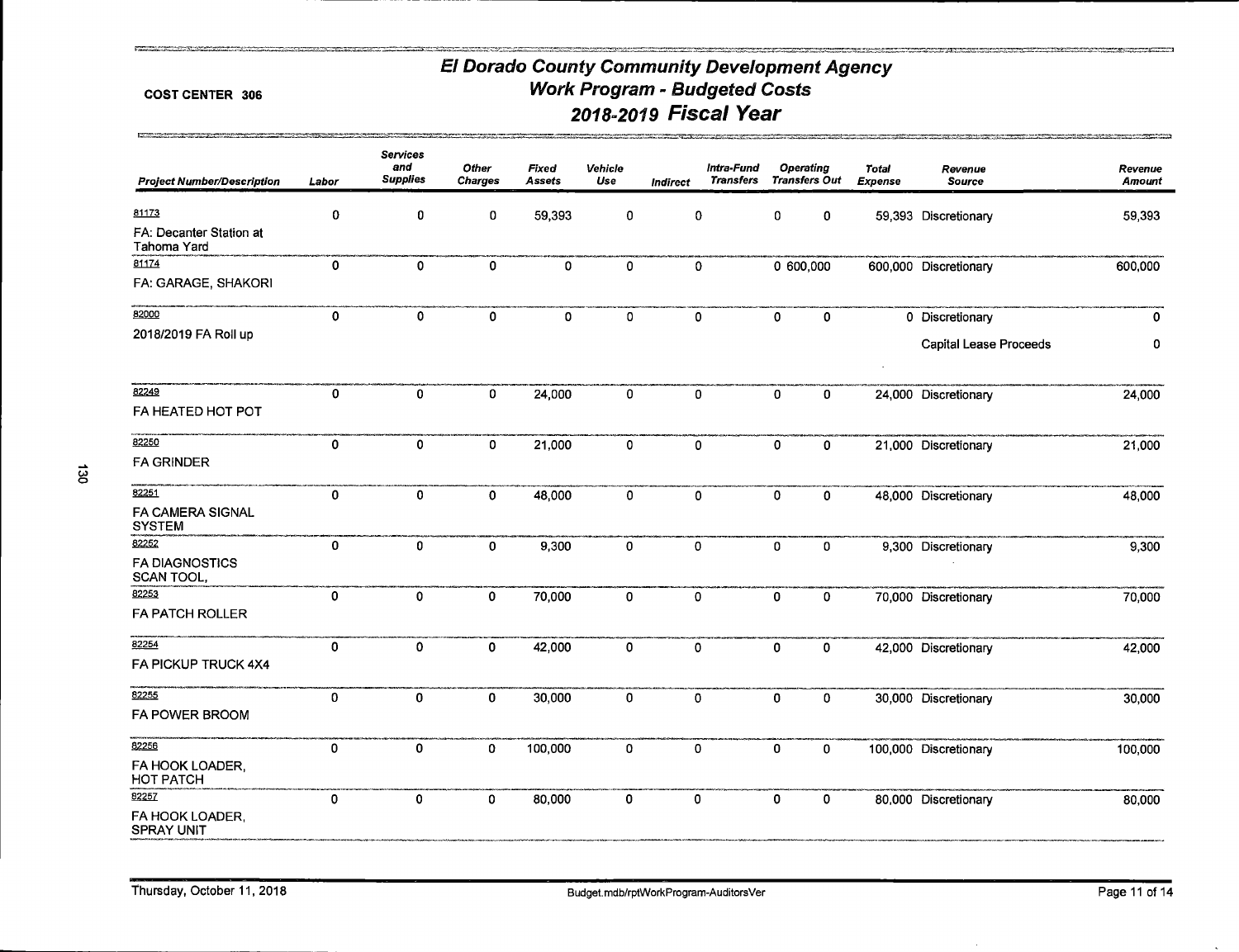<u>and the contract of the special contract of the contract of the contract of the contract of the contract of the contract of the contract of the contract of the contract of the contract of the contract of the contract of t</u>

**PERSONAL PROPERTY AND** 

mentale extension and company

#### COST CENTER 306

and the second contract that the product of the second contract of the second contract of the second contract <br>The contract of the contract of the contract of the contract of the contract of the contract of the second cont

| <b>Project Number/Description</b>                       | Labor        | <b>Services</b><br>and<br><b>Supplies</b> | Other<br><b>Charges</b> | Fixed<br>Assets | Vehicle<br>Use | <b>Indirect</b> | Intra-Fund<br><b>Transfers</b> |              | <b>Operating</b><br><b>Transfers Out</b> | <b>Total</b><br>Expense | Revenue<br><b>Source</b>                           | Revenue<br><b>Amount</b> |
|---------------------------------------------------------|--------------|-------------------------------------------|-------------------------|-----------------|----------------|-----------------|--------------------------------|--------------|------------------------------------------|-------------------------|----------------------------------------------------|--------------------------|
| 82258                                                   | 0            | 0                                         | 0                       | 30,000          | 0              | 0               |                                | 0            | 0                                        |                         | 30,000 Discretionary                               | 30,000                   |
| FA AIR COMPRESSOR,<br><b>TRAILERED</b>                  |              |                                           |                         |                 |                |                 |                                |              |                                          |                         |                                                    |                          |
| 82259                                                   | 0            | 0                                         | 0                       | 12,200          | 0              | 0               |                                | 0            | 0                                        |                         | 12,200 Discretionary                               | 12,200                   |
| <b>FA IGNITION OVEN</b>                                 |              |                                           |                         |                 |                |                 |                                |              |                                          |                         |                                                    |                          |
| 82260                                                   | 0            | 0                                         | $\mathbf 0$             | 400,000         | 0              | $\mathbf 0$     |                                | 0            | 0                                        |                         | 400,000 Capital Lease Proceeds                     | 400,000                  |
| FA HOOK LOADER,<br>DUMP (CAPITAL LEASE)                 |              |                                           |                         |                 |                |                 |                                |              |                                          |                         |                                                    |                          |
| 82261                                                   | $\mathbf{0}$ | 0                                         | $\mathbf{0}$            | 200,000         | 0              | $\mathbf{0}$    |                                | 0            | 0                                        |                         | 200,000 Capital Lease Proceeds                     | 200,000                  |
| FA LOADER (CAPITAL<br>LEASE)                            |              |                                           |                         |                 |                |                 |                                |              |                                          |                         |                                                    |                          |
| 82262                                                   | $\mathbf 0$  | 0                                         | $\mathbf{0}$            | 180,000         | 0              | $\mathbf 0$     |                                | $\mathbf{O}$ | 0                                        |                         | 180,000 Capital Lease Proceeds                     | 180,000                  |
| FA TRUCK, C&C<br>(CAPITAL LEASE)                        |              |                                           |                         |                 |                |                 |                                |              |                                          |                         |                                                    |                          |
| 82263                                                   | 0            | 0                                         | $\mathbf 0$             | 300,000         | 0              | $\mathbf 0$     |                                | O            | 0                                        |                         | 300,000 Capital Lease Proceeds                     | 300,000                  |
| FA DUMP TRUCK, 10-<br><b>WHEEL (CAPITAL</b>             |              |                                           |                         |                 |                |                 |                                |              |                                          |                         |                                                    |                          |
| <b>Total Fixed Assets</b>                               | 77,831       | 0                                         | 0                       | 2,326,893       | 0              | 43,590          |                                | 0            | 726,528                                  | 3,174,842               |                                                    | 3,174,842                |
| <b>Support to Other County Departments</b>              |              |                                           |                         |                 |                |                 |                                |              |                                          |                         |                                                    |                          |
| 92000                                                   | 13,486       | 0                                         | 0                       | 0               | 0              | 9.185           |                                | 0            | 0                                        |                         | 22,671 Discretionary                               | (2,329)                  |
| Fleet Management -<br>Vehicle Maintenance               |              |                                           |                         |                 |                |                 |                                |              |                                          |                         | Interfnd Rev: Service Between<br>Fund Types        | 25,000                   |
| 93102                                                   | 925          | 0                                         | $\mathbf{0}$            | $\mathbf{0}$    | 470            | 245             |                                | 0            | $\mathbf{0}$                             |                         | 1,640 Discretionary                                | (160)                    |
| Airport - Placerville Weed<br>Control                   |              |                                           |                         |                 |                |                 |                                |              |                                          |                         | Interfnd Rev: Service Between<br><b>Fund Types</b> | 1,800                    |
| 93130                                                   | 3,249        | 0                                         | 0                       | $\mathbf 0$     | 0              | 1,820           |                                | 0            | $\mathbf 0$                              |                         | 5,069 Discretionary                                | (931)                    |
| Airport - Placerville CIP<br><b>Taxiway Edge Lights</b> |              |                                           |                         |                 |                |                 |                                |              |                                          |                         | Interfnd Rev: Service Between<br><b>Fund Types</b> | 6,000                    |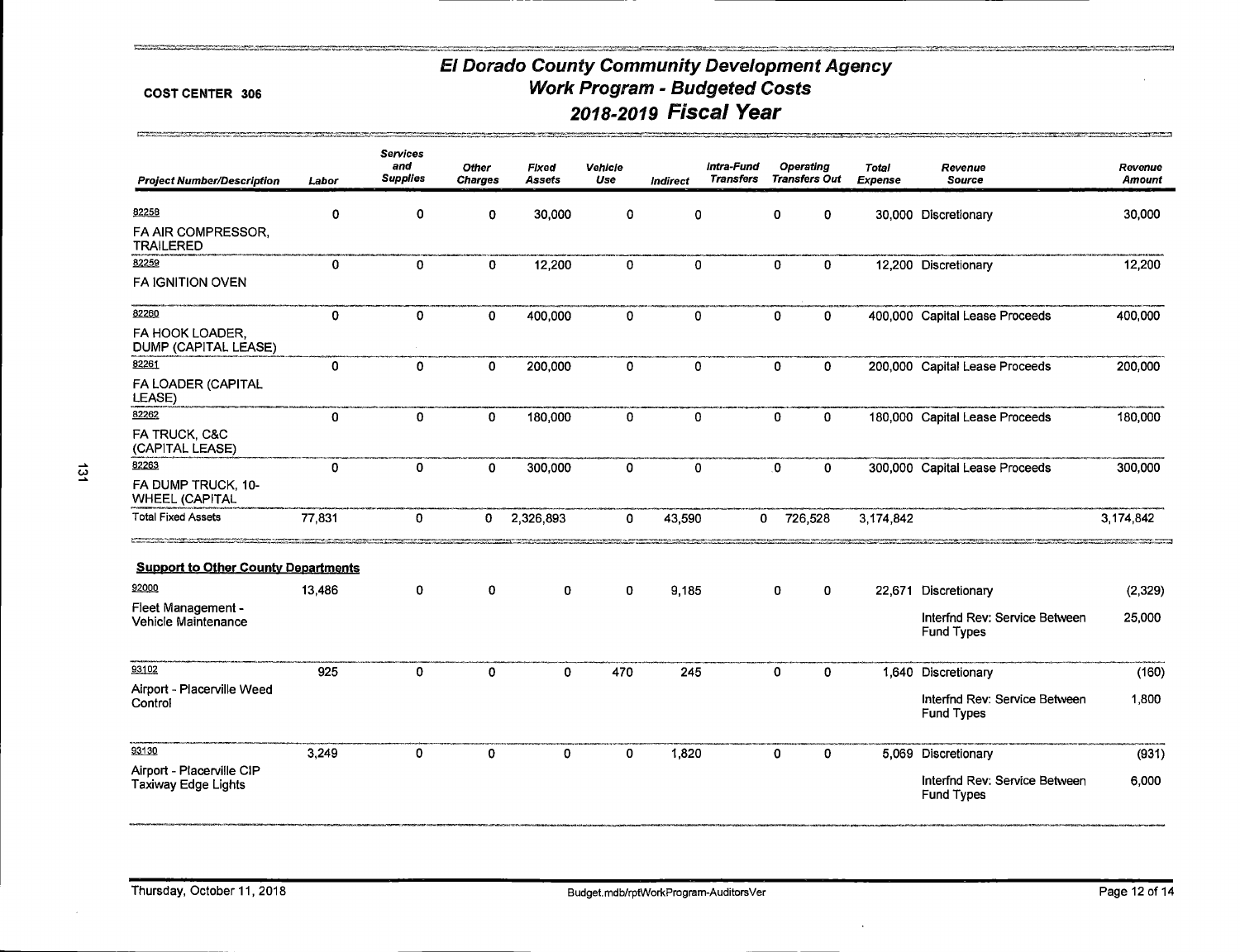**TECHNOLOGICAL CONTRACTOR** 

<u> Postanova stanovana na navni (1973) z</u>

#### **COST CENTER 306**

**COL** 

| <b>Project Number/Description</b>              | Labor   | <b>Services</b><br>and<br><b>Supplies</b> | Other<br><b>Charges</b> | Fixed<br>Assets | Vehicle<br>Use | <b>Indirect</b> | Intra-Fund<br><b>Transfers</b> | Operating<br><b>Transfers Out</b> |             | Total<br><b>Expense</b> | Revenue<br><b>Source</b>                           | Revenue<br><b>Amount</b> |
|------------------------------------------------|---------|-------------------------------------------|-------------------------|-----------------|----------------|-----------------|--------------------------------|-----------------------------------|-------------|-------------------------|----------------------------------------------------|--------------------------|
| 93503                                          | 7,039   | 0                                         | 0                       | 0               | 0              | 3,942           |                                | 0                                 | 0           | 10,981                  | Discretionary                                      | (2,019)                  |
| Airport - Georgetown<br>Obsturction survey and |         |                                           |                         |                 |                |                 |                                |                                   |             |                         | Interfnd Rev: Service Between<br><b>Fund Types</b> | 13,000                   |
| 95000                                          | 507,678 | 0                                         | 0                       | $\mathbf 0$     | 2,142          | 273,626         | (924, 875)                     |                                   | 0           |                         | (141,429) Discretionary                            | (141, 429)               |
| Erosion Control Roll Up                        |         |                                           |                         |                 |                |                 |                                |                                   |             |                         |                                                    |                          |
| 96000                                          | 797,335 | $\mathbf 0$                               | $\mathbf{o}$            | $\mathbf 0$     | 0              | 446,559         |                                | $\pmb{0}$                         | 0           | 1,243,894               | Discretionary                                      | (228, 614)               |
| <b>County Engineer - Misc</b>                  |         |                                           |                         |                 |                |                 |                                |                                   |             |                         | Interfnd Rev: County Engineer                      | 1,472,508                |
| 98000                                          | 302,000 | 0                                         | 0                       | 0               | 25,325         | 79,924          |                                | 0                                 | 0           |                         | 407,249 Discretionary                              | (52, 147)                |
| Special Districts -<br>Drainage Zones          |         |                                           |                         |                 |                |                 |                                |                                   |             |                         | Interfnd Rev: Special Districts                    | 459,396                  |
| 99240                                          | 92,803  | 0                                         | 0                       | 0               | 0              | 51,976          |                                | 0                                 | 0           | 144,779                 | Discretionary                                      | (26, 609)                |
| NPDES-WS                                       |         |                                           |                         |                 |                |                 |                                |                                   |             |                         | Interfnd Rev: Charges from<br><b>CDA</b>           | 171,388                  |
| 99246                                          | 300     | 0                                         | 0                       | 0               | 0              | 168             |                                | 0                                 | 0           |                         | 468 Discretionary                                  | (86)                     |
| <b>Meyers Landfill Hauling</b>                 |         |                                           |                         |                 |                |                 |                                |                                   |             |                         | interfnd Rev: Service Between<br><b>Fund Types</b> | 554                      |
| 99417                                          | 300     | $\mathbf{0}$                              | $\mathbf 0$             | $\mathbf 0$     | 0              | 168             |                                | $\mathbf 0$                       | $\mathbf 0$ |                         | 468 Discretionary                                  | (86)                     |
| Env Mgmt Union Mine<br>Landfill                |         |                                           |                         |                 |                |                 |                                |                                   |             |                         | Interfnd Rev: Service Between<br><b>Fund Types</b> | 554                      |
| 99439                                          | 14,000  | 18,281                                    | 0                       | $\mathbf 0$     | $\mathbf{0}$   | 7,841           |                                | $\Omega$                          | $\mathbf 0$ |                         | 40,122 Discretionary                               | (4,014)                  |
| <b>Rubicon Trail Ground</b><br>Ops & Maint     |         |                                           |                         |                 |                |                 |                                |                                   |             |                         | Interfnd Rev: Service Between<br><b>Fund Types</b> | 44,136                   |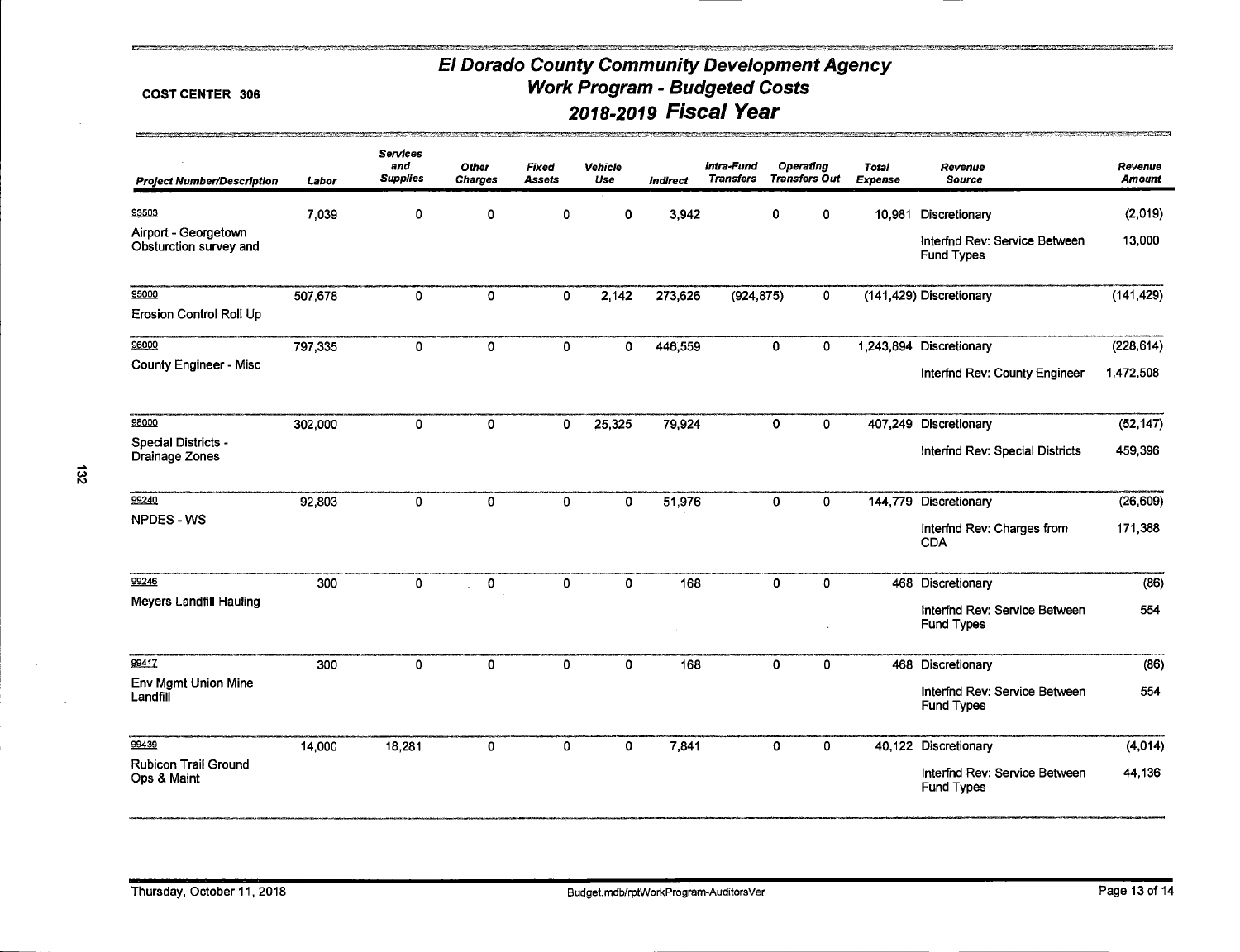#### COST CENTER 306

**Boot** 

| <b>Project Number/Description</b>                      | Labor       | <b>Services</b><br>and<br><b>Supplies</b> | <b>Other</b><br><b>Charges</b>     | Fixed<br><b>Assets</b> | Vehicle<br>Use | Indirect   | Intra-Fund<br><b>Transfers</b> | <b>Operating</b><br><b>Transfers Out</b> | <b>Total</b><br>Expense | Revenue<br><b>Source</b>                 | Revenue<br><b>Amount</b> |
|--------------------------------------------------------|-------------|-------------------------------------------|------------------------------------|------------------------|----------------|------------|--------------------------------|------------------------------------------|-------------------------|------------------------------------------|--------------------------|
| 99452                                                  | 26,920      | 0                                         | 0                                  | 0                      | 0              | 15,077     |                                | 0<br>0                                   | 41,997                  | Discretionary                            | (7, 718)                 |
| <b>Tree Mortality Project</b>                          |             |                                           |                                    |                        |                |            |                                |                                          |                         | Interfnd Rev: Charges from<br><b>CDA</b> | 49,715                   |
| Total Support to Other County 1,766,035<br>Departments |             | 18,281                                    | 0                                  | 0                      | 27,937         | 890,531    | (924, 875)                     | 0                                        | 1,777,909               |                                          | 1,777,909                |
|                                                        |             |                                           |                                    |                        |                |            | -6,808,660                     |                                          |                         |                                          |                          |
| Subtotal                                               | 18,133,789  | 9,439,604                                 | 4,227,716                          | 2,326,893              | 2,957,724      | 5,907,968  | (6,808,660)                    | 726,528                                  | 36,911,562              |                                          | 36,911,562               |
| <b>Total Allocated Costs</b>                           | (3,674,680) | (2,083,213)                               | (2,329,399)                        | 0                      | 0              | (778, 400) |                                | o<br>0                                   | (8,865,692)             |                                          | (8,865,692)              |
| Total                                                  | 14,459,109  | 7,356,391                                 | 1,898,317                          | 2,326,893              | 2.957,724      | 5,129,568  | (6,808,660)                    | 726,528                                  | 28,045,870              |                                          | 28,045,870               |
|                                                        |             |                                           | Intrind Abatement: CIP             |                        |                |            |                                | 5,883,785                                |                         |                                          | 5,883,785                |
|                                                        |             |                                           | Intrind Abatement: Erosion Control |                        |                |            |                                | 924,875                                  |                         |                                          | 924,875                  |
|                                                        |             |                                           | <b>Adjusted Total</b>              |                        |                |            |                                | 34,854,530                               |                         |                                          | 34,854,530               |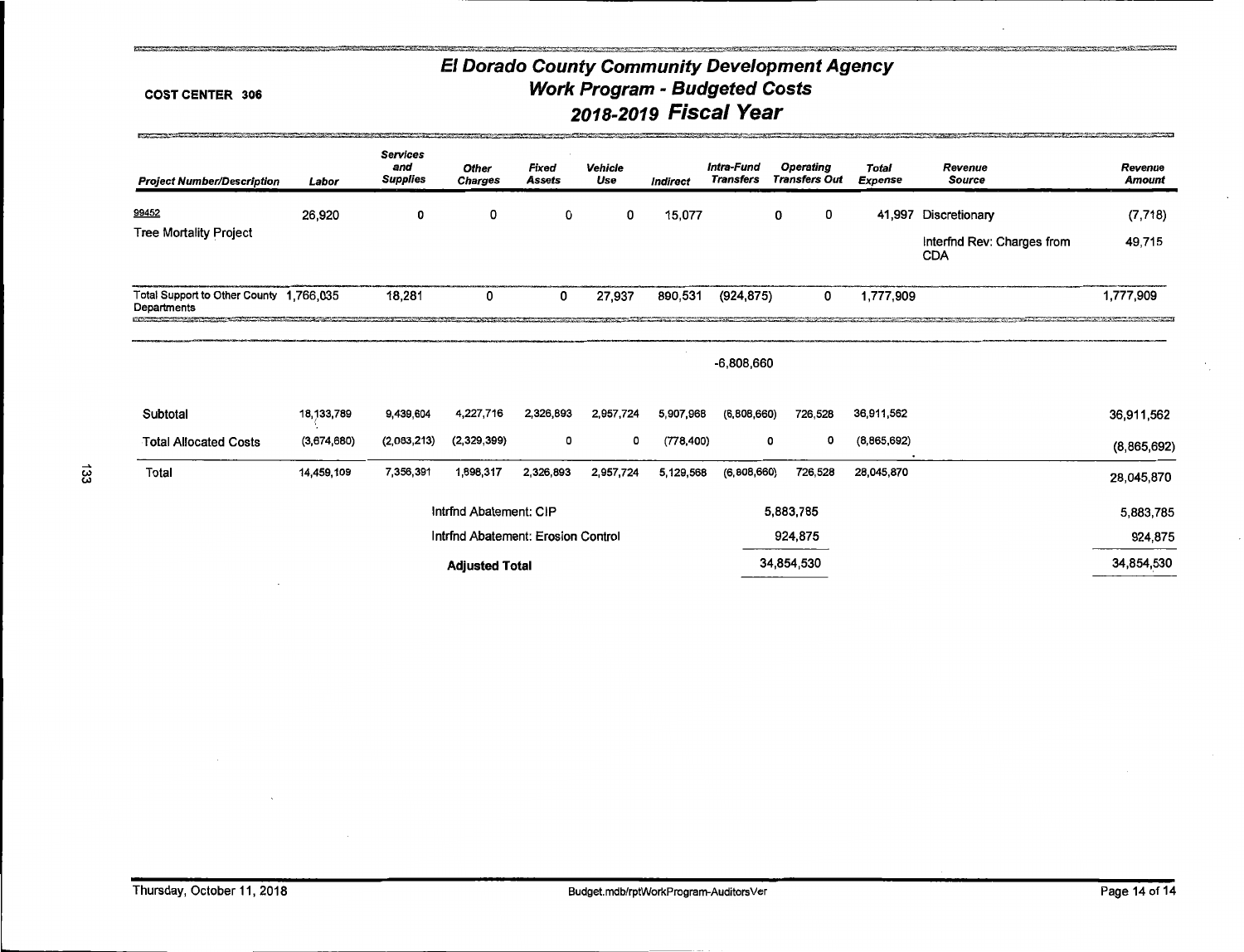| <b>State Controller Schedules</b><br>El Dorado County<br>Schedule 9<br><b>County Budget Act</b><br>Detail of Financing Sources and Financing Uses<br>January 2010 Edition, revision #1<br><b>Governmental Funds</b><br>Fiscal Year 2018-19 |      |                                  |                |                                                                                                        |    |                        |    |                                                      |  |  |  |  |
|--------------------------------------------------------------------------------------------------------------------------------------------------------------------------------------------------------------------------------------------|------|----------------------------------|----------------|--------------------------------------------------------------------------------------------------------|----|------------------------|----|------------------------------------------------------|--|--|--|--|
| Fund: Road District Tax Fund                                                                                                                                                                                                               |      |                                  |                | Budget Unit 36 Road District Tax<br>Function Public Ways and Facilities<br><b>Activity Public Ways</b> |    |                        |    |                                                      |  |  |  |  |
| Detail by Revenue Category and<br><b>Expenditure Object</b>                                                                                                                                                                                |      | 2016-17<br>Actual                |                | 2017-18<br>$\overline{\mathbf{v}}$<br>Actual<br>Estimated                                              |    | 2018-19<br>Recommended |    | 2018-19<br>Adopted by<br>the Board of<br>Supervisors |  |  |  |  |
| $\mathbf{1}$                                                                                                                                                                                                                               |      | $\overline{2}$                   |                | 3                                                                                                      |    | $\overline{4}$         |    | 5                                                    |  |  |  |  |
| <b>Taxes</b>                                                                                                                                                                                                                               |      |                                  |                |                                                                                                        |    |                        |    |                                                      |  |  |  |  |
| 0100 Property Taxes - Current Secured<br>0110 Property Taxes - Current Unsecured<br>0120 Property Taxes - Prior Secured                                                                                                                    | \$   | 5,682,904<br>107,281<br>(6, 840) | \$             | 6,098,136<br>103,076<br>(246)                                                                          | \$ | 5,972,200<br>114,400   | \$ | 5,972,200<br>114,400                                 |  |  |  |  |
| 0130 Property Taxes - Prior Unsecured                                                                                                                                                                                                      |      | 834                              |                | 2,783                                                                                                  |    |                        |    |                                                      |  |  |  |  |
| 0140 Supplemental Property Taxes - Current                                                                                                                                                                                                 |      | 83,136                           |                | 99,881                                                                                                 |    | 69,160                 |    | 69,160                                               |  |  |  |  |
| 0150 Supplemental Property Taxes - Prior<br><b>Total Taxes</b>                                                                                                                                                                             | \$   | 42,293<br>5,909,608              | \$             | 46,396<br>6,350,026                                                                                    |    | 41,600<br>6,197,360    | \$ | 41,600                                               |  |  |  |  |
|                                                                                                                                                                                                                                            |      |                                  |                |                                                                                                        | \$ |                        |    | 6,197,360                                            |  |  |  |  |
| <b>Fines, Forfeitures and Penalties</b>                                                                                                                                                                                                    |      |                                  |                |                                                                                                        |    |                        |    |                                                      |  |  |  |  |
| 0360 Penalties and Costs on Delinquent Taxes<br>Total Fines, Forfeitures and Penalties                                                                                                                                                     | \$   | 2,052                            | \$             | 1,676                                                                                                  | \$ | 2,704                  | \$ | 2,704                                                |  |  |  |  |
|                                                                                                                                                                                                                                            | \$   | 2.052                            | \$             | 1.676                                                                                                  | \$ | 2.704                  | \$ | 2,704                                                |  |  |  |  |
| Revenue from Use of Money and Property                                                                                                                                                                                                     |      |                                  |                |                                                                                                        |    |                        |    |                                                      |  |  |  |  |
| 0400 Interest                                                                                                                                                                                                                              | \$   | 5,551                            | \$             | 24,930                                                                                                 | \$ |                        | \$ |                                                      |  |  |  |  |
| Total Revenue from Use of Money and Property                                                                                                                                                                                               | \$   | 5.551                            | \$             | 24,930                                                                                                 | \$ |                        | \$ |                                                      |  |  |  |  |
| Intergovernmental Revenue - State                                                                                                                                                                                                          |      |                                  |                |                                                                                                        |    |                        |    |                                                      |  |  |  |  |
| 0820 State - Homeowners' Property Tax Relief                                                                                                                                                                                               | \$   | 56,507                           | \$             | 57,884                                                                                                 | \$ | 56,262                 | \$ | 56,262                                               |  |  |  |  |
| Total Intergovernmental Revenue - State                                                                                                                                                                                                    | \$   | 56,507                           | \$             | 57,884                                                                                                 | \$ | 56,262                 | \$ | 56,262                                               |  |  |  |  |
| Total Revenue \$                                                                                                                                                                                                                           |      | 5,973,717                        | $\mathsf{\$}$  | 6,434,516                                                                                              | \$ | 6,256,326              | \$ | 6,256,326                                            |  |  |  |  |
|                                                                                                                                                                                                                                            |      |                                  |                |                                                                                                        |    |                        |    |                                                      |  |  |  |  |
| <b>Other Financing Uses</b><br>7000 Operating Transfers Out                                                                                                                                                                                | \$   | 5,812,079                        | \$             | 6,445,404                                                                                              | \$ | 6,256,326              | \$ | 6,256,326                                            |  |  |  |  |
| <b>Total Other Financing Uses</b>                                                                                                                                                                                                          | \$   | 5,812,079                        | \$             | 6,445,404                                                                                              | \$ | 6,256,326              | \$ | 6,256,326                                            |  |  |  |  |
|                                                                                                                                                                                                                                            |      |                                  | $\mathfrak{S}$ |                                                                                                        | \$ |                        | \$ | 6,256,326                                            |  |  |  |  |
| <b>Total Expenditures/Appropriations</b>                                                                                                                                                                                                   | - \$ | 5,812,079                        |                | 6,445,404                                                                                              |    | 6,256,326              |    |                                                      |  |  |  |  |
| Net Cost \$                                                                                                                                                                                                                                |      | 161,638                          | \$             | (10, 888)                                                                                              | \$ |                        | \$ |                                                      |  |  |  |  |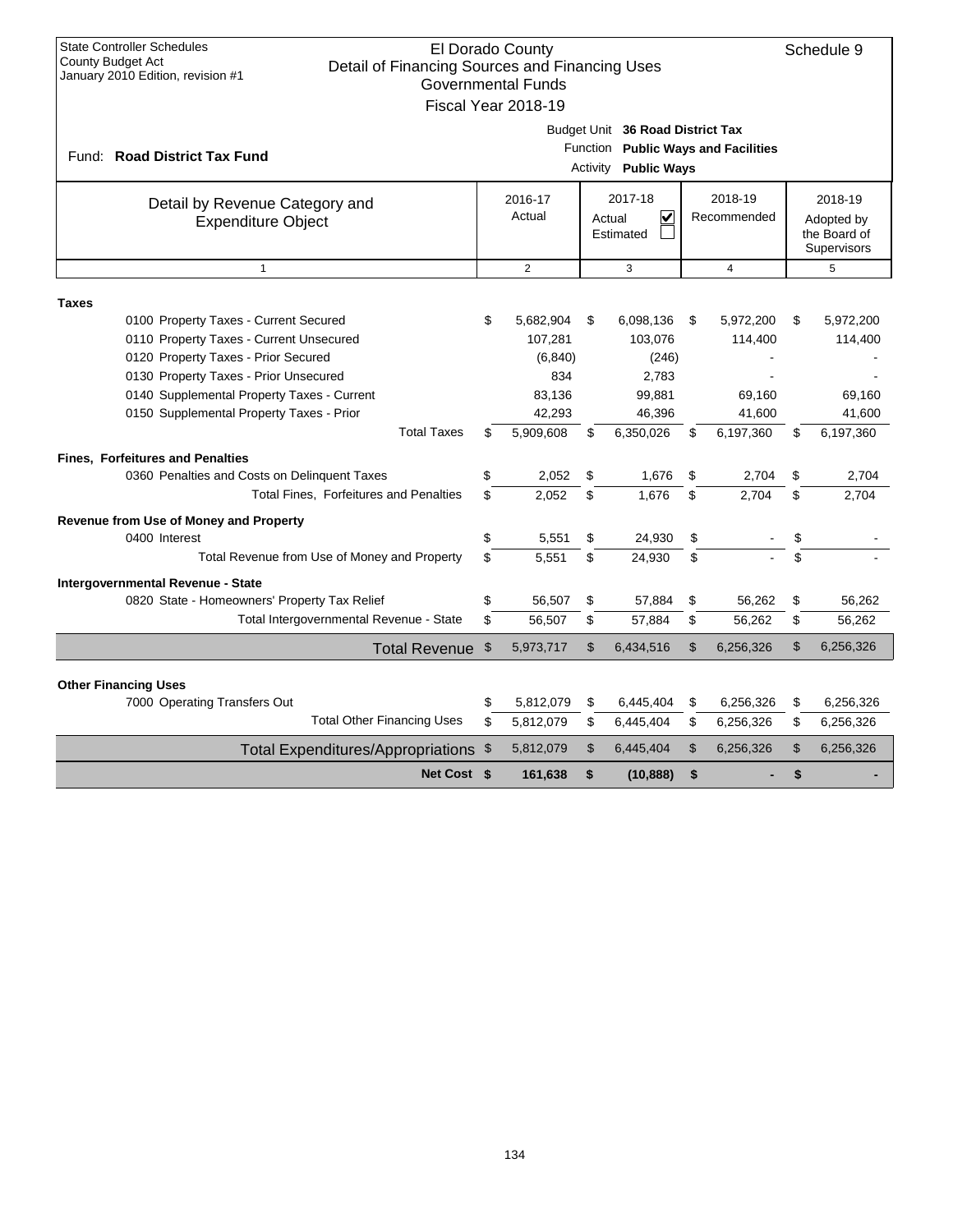| <b>State Controller Schedules</b><br>El Dorado County<br>Schedule 9<br>County Budget Act<br>Detail of Financing Sources and Financing Uses<br>January 2010 Edition, revision #1<br><b>Governmental Funds</b><br>Fiscal Year 2018-19 |    |                |          |                                    |          |             |    |                             |  |  |  |  |
|-------------------------------------------------------------------------------------------------------------------------------------------------------------------------------------------------------------------------------------|----|----------------|----------|------------------------------------|----------|-------------|----|-----------------------------|--|--|--|--|
|                                                                                                                                                                                                                                     |    |                |          |                                    |          |             |    |                             |  |  |  |  |
|                                                                                                                                                                                                                                     |    |                |          | Budget Unit 37 Planning & Building |          |             |    |                             |  |  |  |  |
|                                                                                                                                                                                                                                     |    |                |          | Function Public Protection         |          |             |    |                             |  |  |  |  |
| Fund: General Fund                                                                                                                                                                                                                  |    |                | Activity | <b>Protection Inspection</b>       |          |             |    |                             |  |  |  |  |
|                                                                                                                                                                                                                                     |    |                |          |                                    |          |             |    |                             |  |  |  |  |
| Detail by Revenue Category and                                                                                                                                                                                                      |    | 2016-17        |          | 2017-18                            |          | 2018-19     |    | 2018-19                     |  |  |  |  |
| <b>Expenditure Object</b>                                                                                                                                                                                                           |    | Actual         |          | $\checkmark$<br>Actual             |          | Recommended |    | Adopted by                  |  |  |  |  |
|                                                                                                                                                                                                                                     |    |                |          | Estimated                          |          |             |    | the Board of<br>Supervisors |  |  |  |  |
| $\mathbf{1}$                                                                                                                                                                                                                        |    | $\overline{2}$ |          | 3                                  |          | 4           |    | 5                           |  |  |  |  |
|                                                                                                                                                                                                                                     |    |                |          |                                    |          |             |    |                             |  |  |  |  |
| <b>Licenses, Permits and Franchises</b>                                                                                                                                                                                             |    |                |          |                                    |          |             |    |                             |  |  |  |  |
| 0220 Construction Permits                                                                                                                                                                                                           | \$ | 6,150,737      | \$       | 5,832,581                          | \$       | 6,346,274   | \$ | 6,346,274                   |  |  |  |  |
| 0230 Road Privileges and Permits                                                                                                                                                                                                    |    | 26,571         |          | 39,431                             |          | 40,000      |    | 40,000                      |  |  |  |  |
| 0240 Zoning Permits Administration                                                                                                                                                                                                  |    | 141,955        |          | 228,505                            |          | 130,600     |    | 130,600                     |  |  |  |  |
| 0250 Franchise - Public Utility                                                                                                                                                                                                     |    | 420,957        |          | 401,088                            |          | 536,763     |    | 536,763                     |  |  |  |  |
| Total Licenses, Permits and Franchises                                                                                                                                                                                              | \$ | 6,740,220      | \$       | 6,501,605                          | \$       | 7,053,637   | \$ | 7,053,637                   |  |  |  |  |
| Intergovernmental Revenue - State                                                                                                                                                                                                   |    |                |          |                                    |          |             |    |                             |  |  |  |  |
| 0880 State - Other                                                                                                                                                                                                                  | \$ |                | \$       | 999,955                            | \$       | 665,000     | \$ | 665,000                     |  |  |  |  |
| Total Intergovernmental Revenue - State                                                                                                                                                                                             | \$ |                | \$       | 999,955                            | \$       | 665,000     | \$ | 665,000                     |  |  |  |  |
|                                                                                                                                                                                                                                     |    |                |          |                                    |          |             |    |                             |  |  |  |  |
| Intergovernmental Revenue - Federal                                                                                                                                                                                                 |    |                |          |                                    |          |             |    |                             |  |  |  |  |
| 1061 Federal - Highway Administration (FHWA)                                                                                                                                                                                        | \$ |                | \$       |                                    | \$<br>\$ |             | \$ |                             |  |  |  |  |
| Total Intergovernmental Revenue - Federal                                                                                                                                                                                           | \$ |                | \$       |                                    |          |             |    |                             |  |  |  |  |
| <b>Charges for Services</b>                                                                                                                                                                                                         |    |                |          |                                    |          |             |    |                             |  |  |  |  |
| 1400 Planning and Engineering Services                                                                                                                                                                                              | \$ | 393,120        | \$       | 343,204                            | \$       | 460,000     | \$ | 460,000                     |  |  |  |  |
| 1401 Planning and Engineering Fees                                                                                                                                                                                                  |    |                |          | 762                                |          |             |    |                             |  |  |  |  |
| 1409 Subdiv Tentative / Final Map Plan Check                                                                                                                                                                                        |    | 84,464         |          | 165,178                            |          | 150,000     |    | 150,000                     |  |  |  |  |
| 1410 Grading Application Fee                                                                                                                                                                                                        |    | 118,678        |          | 115,273                            |          | 100,000     |    | 100,000                     |  |  |  |  |
| 1411 Grading Inspection Plan Check (PC) Fee                                                                                                                                                                                         |    | 106,485        |          | 115,289                            |          | 60,000      |    | 60,000                      |  |  |  |  |
| 1412 Development Projects (T&M)                                                                                                                                                                                                     |    | 17,035         |          | 2,479                              |          | 1,600       |    | 1,600                       |  |  |  |  |
| 1415 Ecological Preserve Fee                                                                                                                                                                                                        |    | 3,470          |          | 3,031                              |          | 4,400       |    | 4,400                       |  |  |  |  |
| 1740 Charges for Services                                                                                                                                                                                                           |    | 148,052        |          | 217,410                            |          | 40,000      |    | 40,000                      |  |  |  |  |
| 1752 Building Investigation Fee                                                                                                                                                                                                     |    | 32,622         |          | 28,772                             |          | 30,000      |    | 30,000                      |  |  |  |  |
| 1768 Tahoe Regional Planning Agency (TRPA)                                                                                                                                                                                          |    | 197,133        |          | 223,699                            |          | 198,000     |    | 198,000                     |  |  |  |  |
| 1800 Interfund Revenue                                                                                                                                                                                                              |    |                |          |                                    |          | 26,591      |    | 26,591                      |  |  |  |  |
| 1830 Intrind Rev: Allocated Salaries & Benefits                                                                                                                                                                                     |    | 581,237        |          | 258,686                            |          | 165,105     |    | 165,105                     |  |  |  |  |
| <b>Total Charges for Services</b>                                                                                                                                                                                                   | \$ | 1,682,296      | \$       | 1,473,783                          | \$       | 1,235,696   | \$ | 1,235,696                   |  |  |  |  |
| <b>Miscellaneous Revenues</b>                                                                                                                                                                                                       |    |                |          |                                    |          |             |    |                             |  |  |  |  |
| 1920 Other Sales                                                                                                                                                                                                                    | \$ | 22,459         | \$       | 18,255                             | \$       |             | \$ |                             |  |  |  |  |
| 1940 Miscellaneous Revenue                                                                                                                                                                                                          |    | 74,681         |          | 35,117                             |          | 117,000     |    | 117,000                     |  |  |  |  |
| 1942 Miscellaneous Reimbursement                                                                                                                                                                                                    |    | 406,103        |          | 131,236                            |          | 865,000     |    | 865,000                     |  |  |  |  |
| <b>Total Miscellaneous Revenues</b>                                                                                                                                                                                                 | S  | 503,243        | \$       | 184,608                            | \$       | 982,000     | \$ | 982,000                     |  |  |  |  |
|                                                                                                                                                                                                                                     |    |                |          |                                    |          |             |    |                             |  |  |  |  |
| <b>Other Financing Sources</b><br>2020 Operating Transfers In                                                                                                                                                                       | \$ | 322,668        | \$       | 233,503                            | \$       | 600,994     | \$ | 600,994                     |  |  |  |  |
| <b>Total Other Financing Sources</b>                                                                                                                                                                                                | \$ | 322,668        | \$       | 233,503                            | \$       | 600,994     | \$ | 600,994                     |  |  |  |  |
|                                                                                                                                                                                                                                     |    |                |          |                                    |          |             |    |                             |  |  |  |  |
| Total Revenue \$                                                                                                                                                                                                                    |    | 9,248,428      | \$       | 9,393,454                          | \$       | 10,537,327  | \$ | 10,537,327                  |  |  |  |  |
|                                                                                                                                                                                                                                     |    |                |          |                                    |          |             |    |                             |  |  |  |  |
| <b>Salaries and Employee Benefits</b><br>3000 Permanent Employees / Elected Officials                                                                                                                                               | \$ | 4,734,224      | \$       | 4,289,884                          | \$       | 4,837,131   | \$ | 4,837,131                   |  |  |  |  |
| 3001 Temporary Employees                                                                                                                                                                                                            |    | 15,171         |          | 15,903                             |          | 53,500      |    | 53,500                      |  |  |  |  |
| 3002 Overtime                                                                                                                                                                                                                       |    | 102,435        |          | 100,494                            |          | 88,100      |    | 88,100                      |  |  |  |  |
| 3004 Other Compensation                                                                                                                                                                                                             |    | 229,008        |          | 260,264                            |          | 121,473     |    | 121,473                     |  |  |  |  |
| 3005 Tahoe Differential                                                                                                                                                                                                             |    | 11,528         |          | 14,260                             |          | 9,600       |    | 9,600                       |  |  |  |  |
|                                                                                                                                                                                                                                     |    |                |          |                                    |          |             |    |                             |  |  |  |  |
| 3020 Employer Share - Employee Retirement                                                                                                                                                                                           |    | 974,212        |          | 990,104                            |          | 1,175,478   |    | 1,175,478                   |  |  |  |  |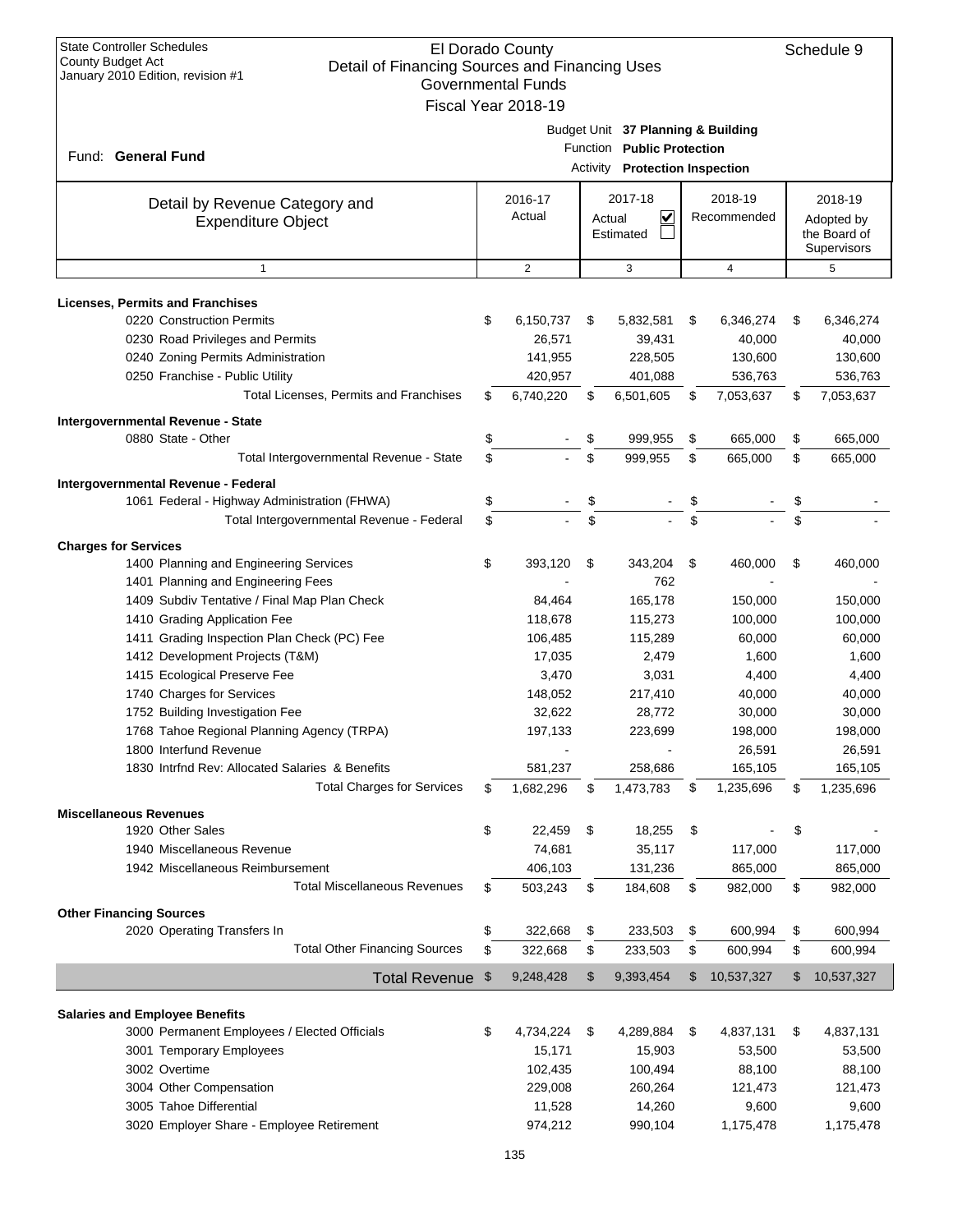| <b>State Controller Schedules</b><br>County Budget Act<br>Detail of Financing Sources and Financing Uses<br>January 2010 Edition, revision #1 |    | El Dorado County<br><b>Governmental Funds</b><br>Fiscal Year 2018-19 |                                                                                                           |    |                        | Schedule 9                                           |
|-----------------------------------------------------------------------------------------------------------------------------------------------|----|----------------------------------------------------------------------|-----------------------------------------------------------------------------------------------------------|----|------------------------|------------------------------------------------------|
| Fund: General Fund                                                                                                                            |    |                                                                      | Budget Unit 37 Planning & Building<br>Function Public Protection<br><b>Activity</b> Protection Inspection |    |                        |                                                      |
| Detail by Revenue Category and<br><b>Expenditure Object</b>                                                                                   |    | 2016-17<br>Actual                                                    | 2017-18<br>$\blacktriangledown$<br>Actual<br>Estimated                                                    |    | 2018-19<br>Recommended | 2018-19<br>Adopted by<br>the Board of<br>Supervisors |
|                                                                                                                                               |    | 2                                                                    | 3                                                                                                         |    | 4                      | 5                                                    |
| 3022 Employer Share - Medi Care                                                                                                               |    | 70,163                                                               | 64,260                                                                                                    |    | 69,149                 | 69,149                                               |
| 3040 Employer Share - Health Insurance                                                                                                        |    | 1,016,743                                                            | 1,057,250                                                                                                 |    | 1,242,740              | 1,242,740                                            |
| 3041 Employer Share - Unemployment Insurance                                                                                                  |    |                                                                      |                                                                                                           |    | 16,117                 | 16,117                                               |
| 3042 Employer Share - Long Term Disab Insurance                                                                                               |    | 7,739                                                                | 7,397                                                                                                     |    | 12,142                 | 12,142                                               |
| 3043 Employer Share - Deferred Compensation                                                                                                   |    | 17,343                                                               | 16,299                                                                                                    |    | 16,845                 | 16,845                                               |
| 3046 Retiree Health - Defined Contributions                                                                                                   |    | 76,810                                                               | 82,363                                                                                                    |    | 86,300                 | 86,300                                               |
| 3060 Employer Share - Workers' Compensation                                                                                                   |    | 62,569                                                               | 73,791                                                                                                    |    | 66,515                 | 66,515                                               |
| 3080 Flexible Benefits                                                                                                                        |    | 11,250                                                               | 6,700                                                                                                     |    | 50,090                 | 50,090                                               |
| <b>Total Salaries and Employee Benefits</b>                                                                                                   | S  | 7,329,195                                                            | \$<br>6,978,969                                                                                           | S  | 7,845,180              | \$<br>7,845,180                                      |
| <b>Services and Supplies</b>                                                                                                                  |    |                                                                      |                                                                                                           |    |                        |                                                      |
| 4020 Clothing and Personal Supplies                                                                                                           | \$ | 91                                                                   | \$<br>444                                                                                                 | \$ | 1,700                  | \$<br>1,700                                          |
| 4040 Telephone Company Vendor Payments                                                                                                        |    | 3,363                                                                | 3,428                                                                                                     |    | 9,110                  | 9,110                                                |
| 4041 Cnty Pass thru Telephone Chrges to Depts                                                                                                 |    | 178                                                                  |                                                                                                           |    | 2,150                  | 2,150                                                |
| 4080 Household Expense                                                                                                                        |    | 536                                                                  | 91                                                                                                        |    |                        |                                                      |
| 4081 Household Expense - Paper Goods                                                                                                          |    | 15                                                                   |                                                                                                           |    |                        |                                                      |
| 4086 Household Expense - Janitorial/Custodial                                                                                                 |    | 2,590                                                                | 2,639                                                                                                     |    | 2,700                  | 2,700                                                |
| 4100 Insurance - Premium                                                                                                                      |    | 102,804                                                              | 126,604                                                                                                   |    | 174,113                | 174,113                                              |
| 4140 Maintenance - Equipment                                                                                                                  |    | 189                                                                  |                                                                                                           |    |                        |                                                      |
| 4144 Maintenance - Computer System Supplies                                                                                                   |    | 7,244                                                                | 7,895                                                                                                     |    | 5,625                  | 5,625                                                |
| 4145 Maintenance - Equipment Parts                                                                                                            |    |                                                                      | 6                                                                                                         |    |                        |                                                      |
| 4160 Maintenance Vehicles - Service Contract                                                                                                  |    | 575                                                                  | 693                                                                                                       |    |                        |                                                      |
| 4200 Medical, Dental and Laboratory Supplies                                                                                                  |    | (6)                                                                  |                                                                                                           |    |                        |                                                      |
| 4220 Memberships                                                                                                                              |    | 5,648                                                                | 5,555                                                                                                     |    | 11,256                 | 11,256                                               |
| 4221 Memberships - Legislative Advocacy                                                                                                       |    | 2,345                                                                | 1,465                                                                                                     |    | 2,941                  | 2,941                                                |
| 4260 Office Expense                                                                                                                           |    | 2,965                                                                | 5,633                                                                                                     |    | 1,750                  | 1,750                                                |
| 4261 Postage                                                                                                                                  |    | 15                                                                   |                                                                                                           |    |                        |                                                      |
| 4263 Subscription / Newspaper / Journals                                                                                                      |    | 716                                                                  | 136                                                                                                       |    | 950                    | 950                                                  |
| 4264 Books / Manuals                                                                                                                          |    | 23,692                                                               | 7,642                                                                                                     |    | 11,346                 | 11,346                                               |
| 4266 Printing / Duplicating                                                                                                                   |    | 7,466                                                                | 5,565                                                                                                     |    | 10,700                 | 10,700                                               |
| 4300 Professional and Specialized Services                                                                                                    |    | 725,124                                                              | 547,191                                                                                                   |    | 2,524,500              | 2,524,500                                            |
| 4302 Construction and Engineering Contracts                                                                                                   |    | 357,640                                                              | 167,930                                                                                                   |    |                        |                                                      |
| 4313 Legal Services                                                                                                                           |    | 25,676                                                               | 40,964                                                                                                    |    | 46,000                 | 46,000                                               |
| 4324 Medical, Dental and Lab Services                                                                                                         |    | 665                                                                  | 214                                                                                                       |    |                        |                                                      |
| 4337 Other Governmental Agencies                                                                                                              |    |                                                                      | $\blacksquare$                                                                                            |    | 15,000                 | 15,000                                               |
| 4400 Publication and Legal Notices                                                                                                            |    | 6,021                                                                | 14,974                                                                                                    |    | 16,000                 | 16,000                                               |
| 4420 Rents and Leases - Equipment                                                                                                             |    | 6,427                                                                | 6,070                                                                                                     |    | 1,750                  | 1,750                                                |
| 4440 Rent & Lease - Building/Improvements                                                                                                     |    | 48,382                                                               | 49,350                                                                                                    |    | 51,000                 | 51,000                                               |
| 4460 Small Tools and Instruments                                                                                                              |    | 1,859                                                                | 1,042                                                                                                     |    | 10,600                 | 10,600                                               |
| 4461 Minor Equipment                                                                                                                          |    | 1,972                                                                | 1,950                                                                                                     |    | 3,576                  | 3,576                                                |
| 4462 Minor Computer Equipment                                                                                                                 |    | 3,938                                                                | 1,970                                                                                                     |    | 400                    | 400                                                  |
| 4463 Minor Telephone and Radio Equipment                                                                                                      |    | 32                                                                   | $\blacksquare$                                                                                            |    | 5,400                  | 5,400                                                |
| 4500 Special Departmental Expense                                                                                                             |    | 39,340                                                               | 48,445                                                                                                    |    | 26,660                 | 26,660                                               |
| 4504 Educational Training - Board of Directors                                                                                                |    |                                                                      | 699                                                                                                       |    |                        |                                                      |
| 4507 Fire and Safety Supplies                                                                                                                 |    |                                                                      | 170                                                                                                       |    |                        |                                                      |
| 4539 Software License                                                                                                                         |    | 1,500                                                                |                                                                                                           |    |                        |                                                      |
| 4600 Transportation and Travel                                                                                                                |    | 3,922                                                                | 4,758                                                                                                     |    | 8,200                  | 8,200                                                |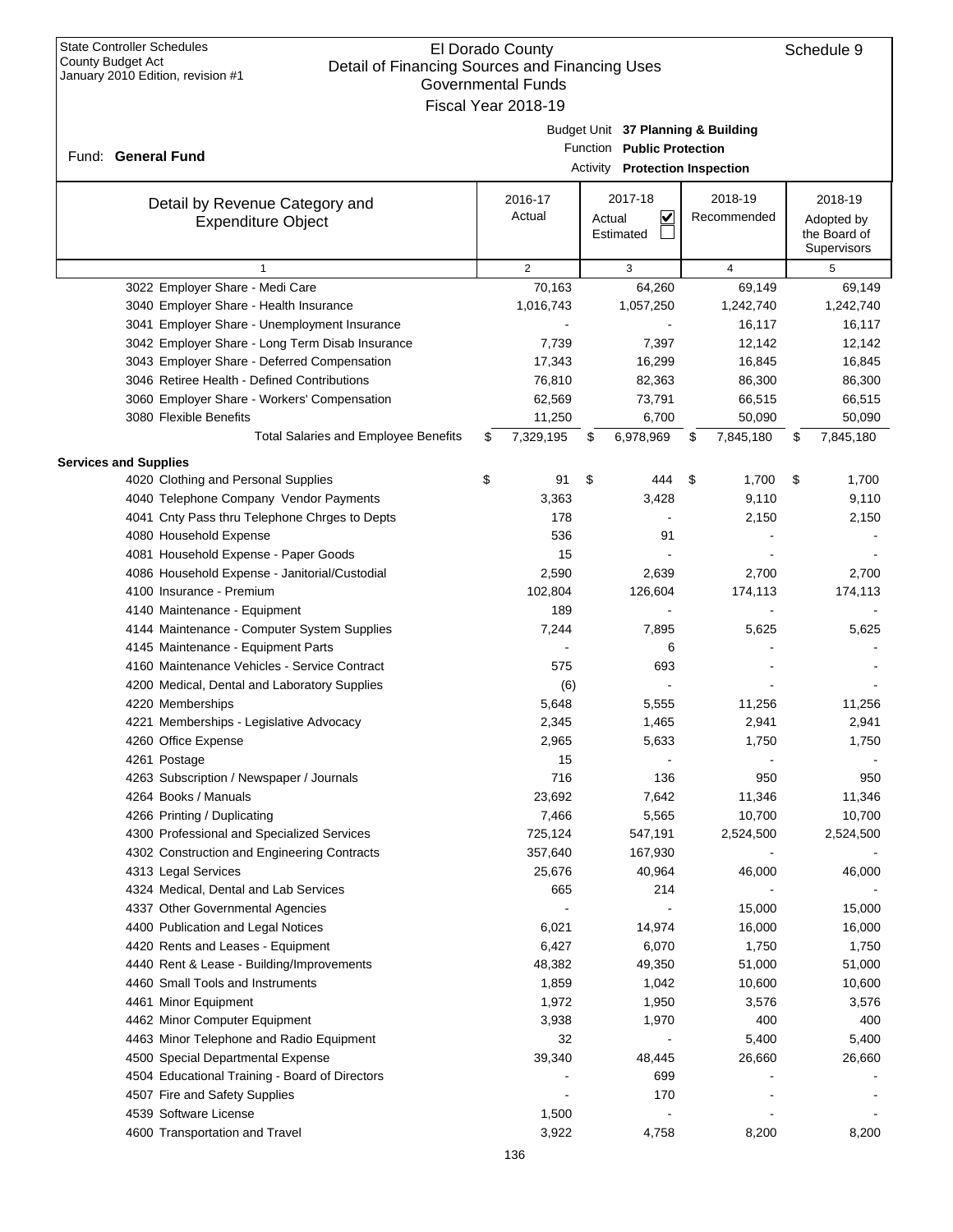| <b>State Controller Schedules</b>                                                                        |    | El Dorado County |    |                                                                  |    |                |      | Schedule 9                 |
|----------------------------------------------------------------------------------------------------------|----|------------------|----|------------------------------------------------------------------|----|----------------|------|----------------------------|
| County Budget Act<br>Detail of Financing Sources and Financing Uses<br>January 2010 Edition, revision #1 |    |                  |    |                                                                  |    |                |      |                            |
| <b>Governmental Funds</b><br>Fiscal Year 2018-19                                                         |    |                  |    |                                                                  |    |                |      |                            |
|                                                                                                          |    |                  |    |                                                                  |    |                |      |                            |
|                                                                                                          |    |                  |    | Budget Unit 37 Planning & Building<br>Function Public Protection |    |                |      |                            |
| Fund: General Fund                                                                                       |    |                  |    | <b>Activity Protection Inspection</b>                            |    |                |      |                            |
|                                                                                                          |    |                  |    |                                                                  |    |                |      |                            |
| Detail by Revenue Category and                                                                           |    | 2016-17          |    | 2017-18                                                          |    | 2018-19        |      | 2018-19                    |
| <b>Expenditure Object</b>                                                                                |    | Actual           |    | V<br>Actual<br>Estimated                                         |    | Recommended    |      | Adopted by<br>the Board of |
|                                                                                                          |    |                  |    |                                                                  |    |                |      | Supervisors                |
| $\mathbf{1}$                                                                                             |    | 2                |    | 3                                                                |    | 4              |      | 5                          |
| 4602 Employee - Private Auto Mileage                                                                     |    | 3,781            |    | 3,887                                                            |    | 5,400          |      | 5,400                      |
| 4604 Volunteer - Private Auto Mileage                                                                    |    |                  |    | 217                                                              |    |                |      |                            |
| 4605 Vehicle - Rent or Lease                                                                             |    | 90,622           |    | 92,919                                                           |    | 98,657         |      | 98,657                     |
| 4606 Fuel Purchases                                                                                      |    | 27,476           |    | 33,678                                                           |    | 36,300         |      | 36,300                     |
| 4608 Hotel Accommodations                                                                                |    | 3,511            |    | 8,051                                                            |    | 9,800          |      | 9,800                      |
| 4609 Staff Development                                                                                   |    | 48,287           |    | 51,443                                                           |    | 52,295         |      | 52,295                     |
| 4610 Jury Fees/Per Diems                                                                                 |    | 163              |    | 2,200                                                            |    |                |      |                            |
| 4617 Staff Development Non 1099<br>4620 Utilities                                                        |    | 2,237            |    | 2,310                                                            |    | 2,500<br>2,400 |      | 2,500<br>2,400             |
| <b>Total Services and Supplies</b>                                                                       | \$ | 1,559,005        | \$ | 1,248,227                                                        | \$ | 3,150,779      | \$   | 3,150,779                  |
|                                                                                                          |    |                  |    |                                                                  |    |                |      |                            |
| <b>Other Charges</b><br>5240 Contribution To Non-county Governmental                                     | \$ |                  | \$ |                                                                  | \$ | 10,000         | \$   | 10,000                     |
| 5300 Interfund Expenditures                                                                              |    | 74,398           |    | 552,504                                                          |    |                |      |                            |
| 5330 Intrfnd Exp: Allocated Salaries & Benefits                                                          |    | 168,291          |    | 150,081                                                          |    | 250,695        |      | 250,695                    |
| <b>Total Other Charges</b>                                                                               | \$ | 242,689          | \$ | 702,585                                                          | \$ | 260,695        | \$   | 260,695                    |
| <b>Fixed Assets</b>                                                                                      |    |                  |    |                                                                  |    |                |      |                            |
| 6042 Fixed Assets - Computer Sys Equipment                                                               | \$ |                  | \$ |                                                                  | \$ | 35,000         | \$   | 35,000                     |
| <b>Total Fixed Assets</b>                                                                                | \$ |                  | \$ |                                                                  | \$ | 35,000         | \$   | 35,000                     |
|                                                                                                          |    |                  |    |                                                                  |    |                |      |                            |
| <b>Other Financing Uses</b><br>7001 Operating Transfers Out: Fleet                                       | \$ | 81,777           | \$ | 24,623                                                           | \$ | 105,000        | \$   | 105,000                    |
| <b>Total Other Financing Uses</b>                                                                        | \$ | 81,777           | \$ | 24,623                                                           | \$ | 105,000        | \$   | 105,000                    |
|                                                                                                          |    |                  |    |                                                                  |    |                |      |                            |
| <b>Intrafund Transfers</b><br>7200 Intrafund Transfers                                                   | ደ. | 1,626,208        |    | 3,850,492                                                        |    | 3,737,782      |      | 3,737,782                  |
| 7210 Intrafnd: Collections                                                                               |    | 181              |    | 1,282                                                            |    | 7,000          |      | 7,000                      |
| 7232 Intrafnd: Maint Bldg & Improvmnts                                                                   |    | 3,473            |    |                                                                  |    |                |      |                            |
| <b>Total Intrafund Transfers</b>                                                                         | S  | 1,629,863        | \$ | 3,851,773                                                        | \$ | 3,744,782      | \$   | 3,744,782                  |
| <b>Intrafund Abatement</b>                                                                               |    |                  |    |                                                                  |    |                |      |                            |
| 7350 Intrfnd Abatemnt: Only General Fund                                                                 | S  | $(26, 471)$ \$   |    | $(1,680,383)$ \$                                                 |    | (1,605,650)    | - \$ | (1,605,650)                |
| <b>Total Intrafund Abatement</b>                                                                         | \$ | (26, 471)        | \$ | (1,680,383)                                                      | \$ | (1,605,650)    | \$   | (1,605,650)                |
|                                                                                                          |    | 10,816,057       | \$ | 11,125,794                                                       | \$ | 13,535,786     | \$   | 13,535,786                 |
| Total Expenditures/Appropriations \$                                                                     |    |                  |    |                                                                  |    |                |      |                            |
| Net Cost \$                                                                                              |    | (1, 567, 630)    | \$ | (1,732,340)                                                      | \$ | (2,998,459)    | \$   | (2,998,459)                |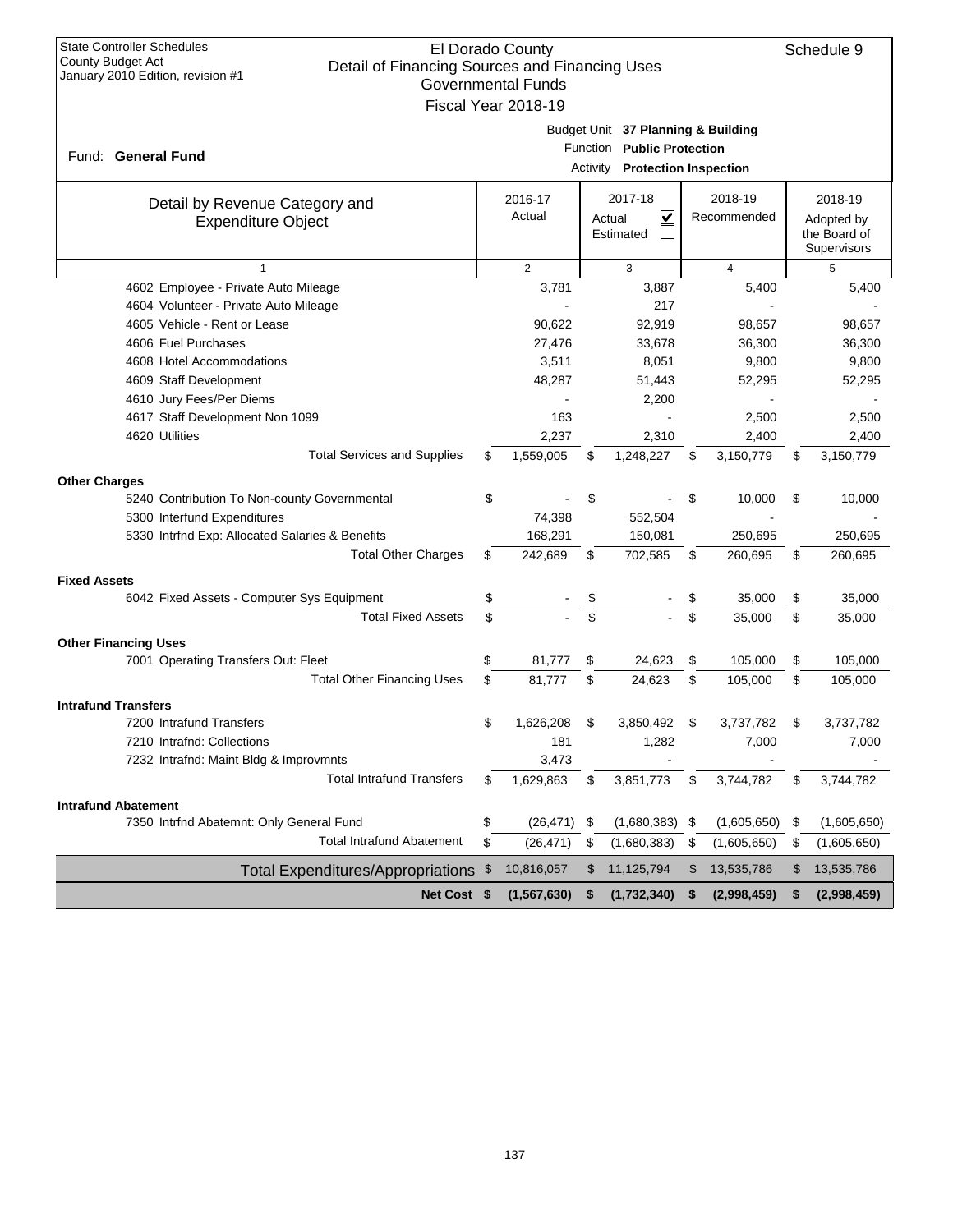| <b>State Controller Schedules</b><br>El Dorado County<br>Schedule 9<br><b>County Budget Act</b><br>Detail of Financing Sources and Financing Uses<br>January 2010 Edition, revision #1<br><b>Governmental Funds</b><br>Fiscal Year 2018-19 |          |                   |          |                                                       |     |                                                     |          |                                                      |
|--------------------------------------------------------------------------------------------------------------------------------------------------------------------------------------------------------------------------------------------|----------|-------------------|----------|-------------------------------------------------------|-----|-----------------------------------------------------|----------|------------------------------------------------------|
| Fund: Housing Community & Economic Devlp                                                                                                                                                                                                   |          |                   | Activity | Function Public Assistance<br><b>Other Assistance</b> |     | Budget Unit 37 Housing, Community & Economic Develp |          |                                                      |
| Detail by Revenue Category and<br>Expenditure Object                                                                                                                                                                                       |          | 2016-17<br>Actual | Actual   | 2017-18<br>V<br>Estimated                             |     | 2018-19<br>Recommended                              |          | 2018-19<br>Adopted by<br>the Board of<br>Supervisors |
| $\mathbf{1}$                                                                                                                                                                                                                               |          | $\overline{2}$    |          | 3                                                     |     | $\overline{4}$                                      |          | 5                                                    |
| <b>Revenue from Use of Money and Property</b>                                                                                                                                                                                              |          |                   |          |                                                       |     |                                                     |          |                                                      |
| 0400 Interest                                                                                                                                                                                                                              | \$       | 1,480             | \$       | 4,851                                                 | \$  | 1,774                                               | S        | 1,774                                                |
| 0401 Community Dev Block Grant Note                                                                                                                                                                                                        |          | 16,213            |          | 31,094                                                |     | 45,000                                              |          | 45,000                                               |
| Total Revenue from Use of Money and Property                                                                                                                                                                                               | \$       | 17,694            | \$       | 35,945                                                | S   | 46,774                                              | \$       | 46,774                                               |
| Intergovernmental Revenue - State                                                                                                                                                                                                          |          |                   |          |                                                       |     |                                                     |          |                                                      |
| 0780 State - Disaster Relief<br>Total Intergovernmental Revenue - State                                                                                                                                                                    | \$<br>\$ |                   | \$<br>\$ |                                                       | \$. | 150.000<br>150.000                                  | \$<br>\$ | 150,000<br>150,000                                   |
|                                                                                                                                                                                                                                            |          |                   |          |                                                       |     |                                                     |          |                                                      |
| Intergovernmental Revenue - Federal<br>1100 Federal - Other                                                                                                                                                                                | \$       |                   | \$       |                                                       | \$  | 316,000                                             | \$       | 316,000                                              |
| Total Intergovernmental Revenue - Federal                                                                                                                                                                                                  | \$       |                   | \$       |                                                       | \$  | 316,000                                             | \$       | 316,000                                              |
| <b>Charges for Services</b>                                                                                                                                                                                                                |          |                   |          |                                                       |     |                                                     |          |                                                      |
| 1800 Interfund Revenue                                                                                                                                                                                                                     | \$       | 24,912            | \$       | 20,279                                                | \$  |                                                     | \$       |                                                      |
| 1830 Intrind Rev: Allocated Salaries & Benefits                                                                                                                                                                                            |          | 2,676             |          |                                                       |     | 26,637                                              |          | 26,637                                               |
| <b>Total Charges for Services</b>                                                                                                                                                                                                          |          | 27,587            | \$       | 20,279                                                | \$  | 26,637                                              | \$       | 26,637                                               |
| <b>Miscellaneous Revenues</b>                                                                                                                                                                                                              |          |                   |          |                                                       |     |                                                     |          |                                                      |
| 1940 Miscellaneous Revenue                                                                                                                                                                                                                 | \$       | 263               | \$       | 2,902                                                 | \$  | 150                                                 | S        | 150                                                  |
| <b>Total Miscellaneous Revenues</b>                                                                                                                                                                                                        | \$       | 263               | \$       | 2,902                                                 | \$  | 150                                                 | \$       | 150                                                  |
| <b>Other Financing Sources</b>                                                                                                                                                                                                             |          |                   |          |                                                       |     |                                                     |          |                                                      |
| 2020 Operating Transfers In                                                                                                                                                                                                                | \$       | 79,440            | \$       | 114,622                                               | \$  | 114,622                                             | \$       | 114,622                                              |
| 2061 Community Dev Block Grant Loan Repay                                                                                                                                                                                                  |          | 124,201           |          | 203,658                                               |     | 235,000                                             |          | 235,000                                              |
| <b>Total Other Financing Sources</b>                                                                                                                                                                                                       | \$       | 203.641           | \$       | 318,280                                               | \$  | 349,622                                             | \$       | 349,622                                              |
| Total Revenue \$                                                                                                                                                                                                                           |          | 249,185           | \$       | 377,405                                               | \$  | 889,183                                             | \$       | 889,183                                              |
| <b>Salaries and Employee Benefits</b>                                                                                                                                                                                                      |          |                   |          |                                                       |     |                                                     |          |                                                      |
| 3000 Permanent Employees / Elected Officials                                                                                                                                                                                               | \$       | 70,727            | \$       | 78,057                                                | \$  | 80,262                                              | \$       | 80,262                                               |
| 3002 Overtime                                                                                                                                                                                                                              |          |                   |          | 28                                                    |     | 500                                                 |          | 500                                                  |
| 3004 Other Compensation                                                                                                                                                                                                                    |          |                   |          | 2,400                                                 |     |                                                     |          |                                                      |
| 3020 Employer Share - Employee Retirement                                                                                                                                                                                                  |          | 15,962            |          | 18,489                                                |     | 21,545                                              |          | 21,545                                               |
| 3022 Employer Share - Medi Care<br>3040 Employer Share - Health Insurance                                                                                                                                                                  |          | 957<br>18,828     |          | 1,089<br>21,433                                       |     | 1,164<br>22,065                                     |          | 1,164<br>22,065                                      |
| 3041 Employer Share - Unemployment Insurance                                                                                                                                                                                               |          |                   |          |                                                       |     | 2,007                                               |          | 2,007                                                |
| 3042 Employer Share - Long Term Disab Insurance                                                                                                                                                                                            |          | 115               |          | 134                                                   |     | 201                                                 |          | 201                                                  |
| 3046 Retiree Health - Defined Contributions                                                                                                                                                                                                |          | 1,052             |          | 1,239                                                 |     | 1,429                                               |          | 1,429                                                |
| 3060 Employer Share - Workers' Compensation                                                                                                                                                                                                |          | 729               |          | 1,009                                                 |     | 1,094                                               |          | 1,094                                                |
| <b>Total Salaries and Employee Benefits</b>                                                                                                                                                                                                | \$       | 108,370           | \$       | 123,878                                               | \$  | 130,267                                             | \$       | 130,267                                              |
| <b>Services and Supplies</b>                                                                                                                                                                                                               |          |                   |          |                                                       |     |                                                     |          |                                                      |
| 4041 Cnty Pass thru Telephone Chrges to Depts                                                                                                                                                                                              | \$       |                   | \$       |                                                       | \$  | 20                                                  | \$       | 20                                                   |
| 4100 Insurance - Premium                                                                                                                                                                                                                   |          | 374               |          | 246                                                   |     | 286                                                 |          | 286                                                  |
| 4220 Memberships<br>4261 Postage                                                                                                                                                                                                           |          |                   |          | 115<br>48                                             |     | 157                                                 |          | 157                                                  |
| 4266 Printing / Duplicating                                                                                                                                                                                                                |          | 18                |          | $\blacksquare$                                        |     |                                                     |          |                                                      |
| 4300 Professional and Specialized Services                                                                                                                                                                                                 |          | 6,248             |          | 995                                                   |     | 185,000                                             |          | 185,000                                              |
| 4400 Publication and Legal Notices                                                                                                                                                                                                         |          | 1,144             |          | 430                                                   |     | 1,000                                               |          | 1,000                                                |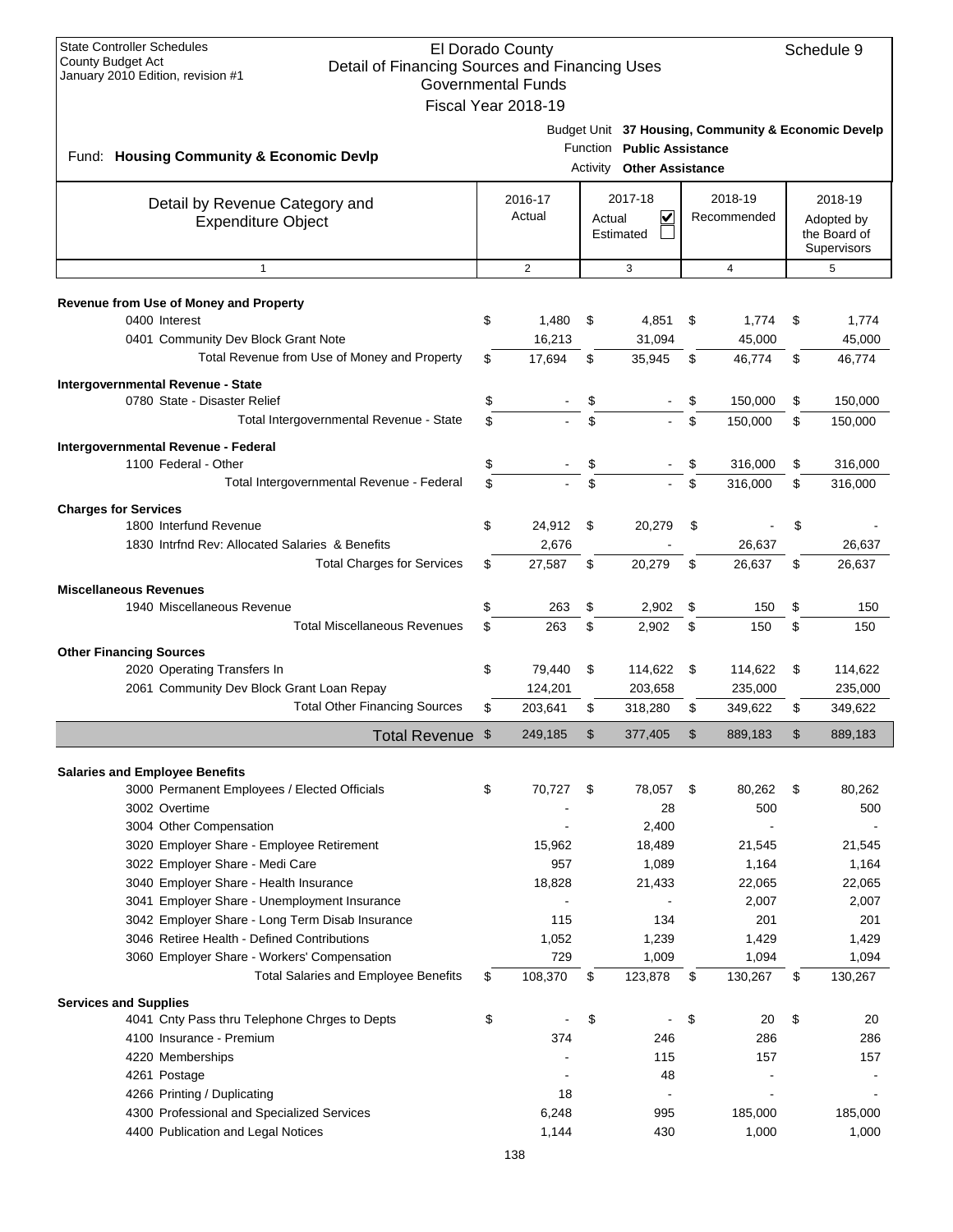| <b>State Controller Schedules</b><br>El Dorado County<br>Schedule 9<br><b>County Budget Act</b><br>Detail of Financing Sources and Financing Uses<br>January 2010 Edition, revision #1<br><b>Governmental Funds</b><br>Fiscal Year 2018-19 |    |                   |    |                                                           |    |                        |    |                                                      |
|--------------------------------------------------------------------------------------------------------------------------------------------------------------------------------------------------------------------------------------------|----|-------------------|----|-----------------------------------------------------------|----|------------------------|----|------------------------------------------------------|
| Budget Unit 37 Housing, Community & Economic Develp<br><b>Public Assistance</b><br>Function<br>Fund: Housing Community & Economic Devlp<br><b>Other Assistance</b><br>Activity                                                             |    |                   |    |                                                           |    |                        |    |                                                      |
| Detail by Revenue Category and<br><b>Expenditure Object</b>                                                                                                                                                                                |    | 2016-17<br>Actual |    | 2017-18<br>$\overline{\mathsf{v}}$<br>Actual<br>Estimated |    | 2018-19<br>Recommended |    | 2018-19<br>Adopted by<br>the Board of<br>Supervisors |
| $\overline{1}$                                                                                                                                                                                                                             |    | $\overline{2}$    |    | 3                                                         |    | $\overline{4}$         |    | 5                                                    |
| 4500 Special Departmental Expense                                                                                                                                                                                                          |    | 21                |    | 139,544                                                   |    | 603,091                |    | 603,091                                              |
| 4501 Special Projects                                                                                                                                                                                                                      |    |                   |    | 140,300                                                   |    | 65,000                 |    | 65,000                                               |
| 4503 Staff Development                                                                                                                                                                                                                     |    | 129               |    |                                                           |    | 250                    |    | 250                                                  |
| 4600 Transportation and Travel                                                                                                                                                                                                             |    | 67                |    |                                                           |    | 97                     |    | 97                                                   |
| <b>Total Services and Supplies</b>                                                                                                                                                                                                         | \$ | 8,001             | \$ | 281.678                                                   | \$ | 854,901                | \$ | 854,901                                              |
| <b>Other Charges</b>                                                                                                                                                                                                                       |    |                   |    |                                                           |    |                        |    |                                                      |
| 5330 Intrfnd Exp: Allocated Salaries & Benefits                                                                                                                                                                                            | \$ | 20,893            | \$ | 16,854                                                    | \$ | 68,787                 | \$ | 68,787                                               |
| <b>Total Other Charges</b>                                                                                                                                                                                                                 | \$ | 20.893            | \$ | 16,854                                                    | \$ | 68,787                 | \$ | 68,787                                               |
| <b>Intrafund Transfers</b>                                                                                                                                                                                                                 |    |                   |    |                                                           |    |                        |    |                                                      |
| 7250 Intrafnd Transfers: Non General Fund                                                                                                                                                                                                  | \$ | 29,802            | \$ | 289,739                                                   | \$ | 765,492                | \$ | 765,492                                              |
| <b>Total Intrafund Transfers</b>                                                                                                                                                                                                           | \$ | 29,802            | \$ | 289,739                                                   | \$ | 765,492                | \$ | 765,492                                              |
| <b>Intrafund Abatement</b>                                                                                                                                                                                                                 |    |                   |    |                                                           |    |                        |    |                                                      |
| 7380 Intrfnd Abatemnt: Not General Fund                                                                                                                                                                                                    | \$ | (29, 802)         | \$ | (289, 739)                                                | \$ | (765, 492)             | \$ | (765, 492)                                           |
| <b>Total Intrafund Abatement</b>                                                                                                                                                                                                           | \$ | (29, 802)         | \$ | (289, 739)                                                | \$ | (765, 492)             | \$ | (765, 492)                                           |
| <b>Appropriations for Contingencies</b>                                                                                                                                                                                                    |    |                   |    |                                                           |    |                        |    |                                                      |
| 7700 Contingency                                                                                                                                                                                                                           | \$ |                   | \$ |                                                           | \$ |                        | \$ | 2.135                                                |
| <b>Total Appropriations for Contingencies</b>                                                                                                                                                                                              | \$ |                   | \$ |                                                           | \$ |                        | \$ | 2,135                                                |
| Total Expenditures/Appropriations \$                                                                                                                                                                                                       |    | 137,264           | \$ | 422,410                                                   | \$ | 1,053,955              | \$ | 1,056,090                                            |
|                                                                                                                                                                                                                                            |    |                   |    |                                                           |    |                        |    |                                                      |
| Net Cost \$                                                                                                                                                                                                                                |    | 111,921           | \$ | (45,005)                                                  | \$ | (164, 772)             | \$ | (166, 907)                                           |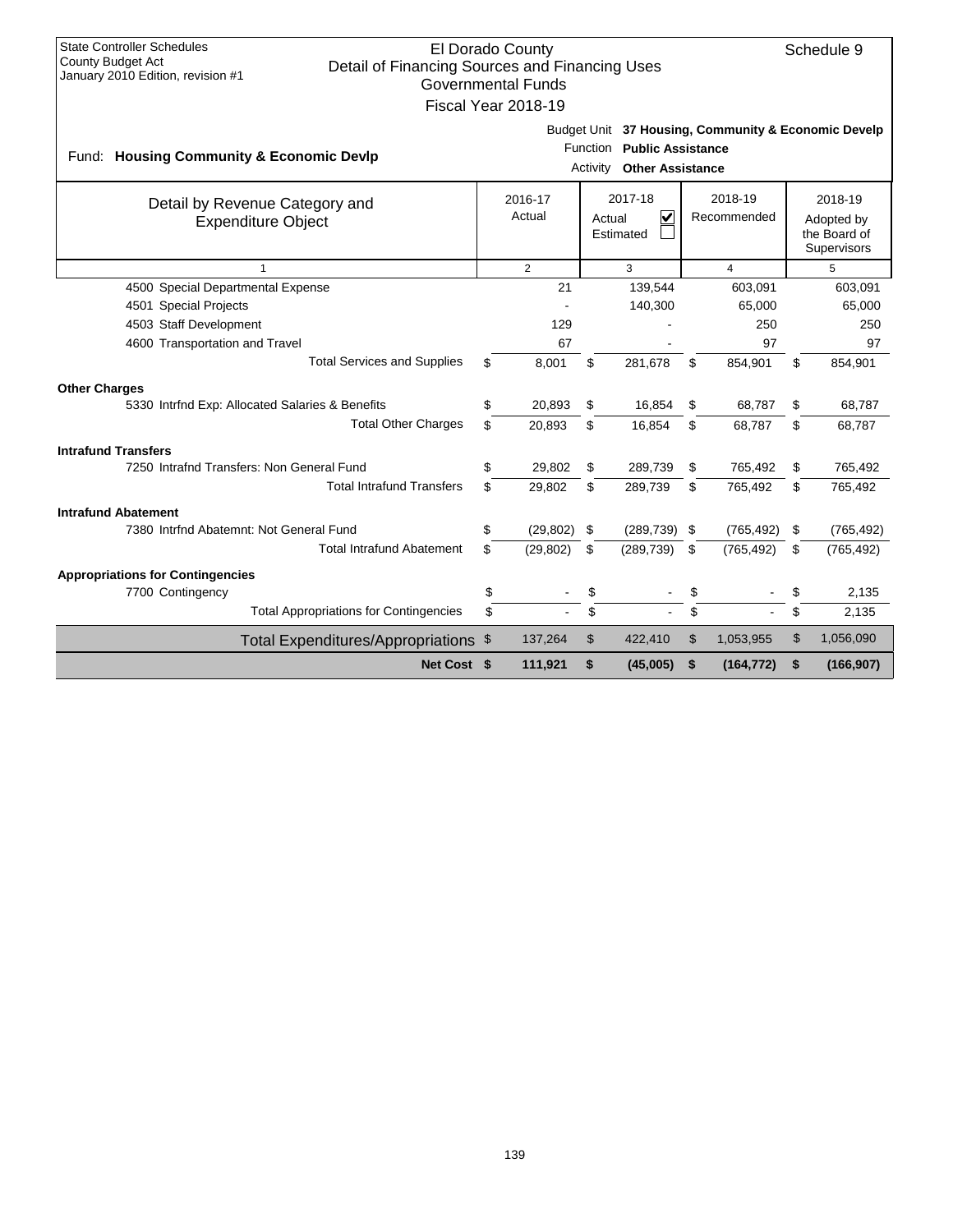| <b>State Controller Schedules</b><br>El Dorado County<br>County Budget Act<br>Detail of Financing Sources and Financing Uses<br>January 2010 Edition, revision #1<br>Governmental Funds<br>Fiscal Year 2018-19 |          |                   |                                                |                        |                                                      |  |  |  |  |
|----------------------------------------------------------------------------------------------------------------------------------------------------------------------------------------------------------------|----------|-------------------|------------------------------------------------|------------------------|------------------------------------------------------|--|--|--|--|
| Budget Unit 37 EIR Development Costs<br>Function Public Protection<br>Fund:<br><b>EIR Developemnt Fee</b><br><b>Other Protection</b><br>Activity                                                               |          |                   |                                                |                        |                                                      |  |  |  |  |
| Detail by Revenue Category and<br><b>Expenditure Object</b>                                                                                                                                                    |          | 2016-17<br>Actual | 2017-18<br>$\checkmark$<br>Actual<br>Estimated | 2018-19<br>Recommended | 2018-19<br>Adopted by<br>the Board of<br>Supervisors |  |  |  |  |
|                                                                                                                                                                                                                |          | 2                 | 3                                              | 4                      | 5                                                    |  |  |  |  |
| <b>Revenue from Use of Money and Property</b><br>0400 Interest<br>Total Revenue from Use of Money and Property                                                                                                 | \$<br>\$ | 120<br>120        | \$<br>\$                                       | \$<br>\$               | S                                                    |  |  |  |  |
| Total Revenue \$                                                                                                                                                                                               |          | 120               | $\mathsf{\$}$                                  | \$                     | \$                                                   |  |  |  |  |
| Net Cost \$                                                                                                                                                                                                    |          | 120               | \$                                             | \$                     |                                                      |  |  |  |  |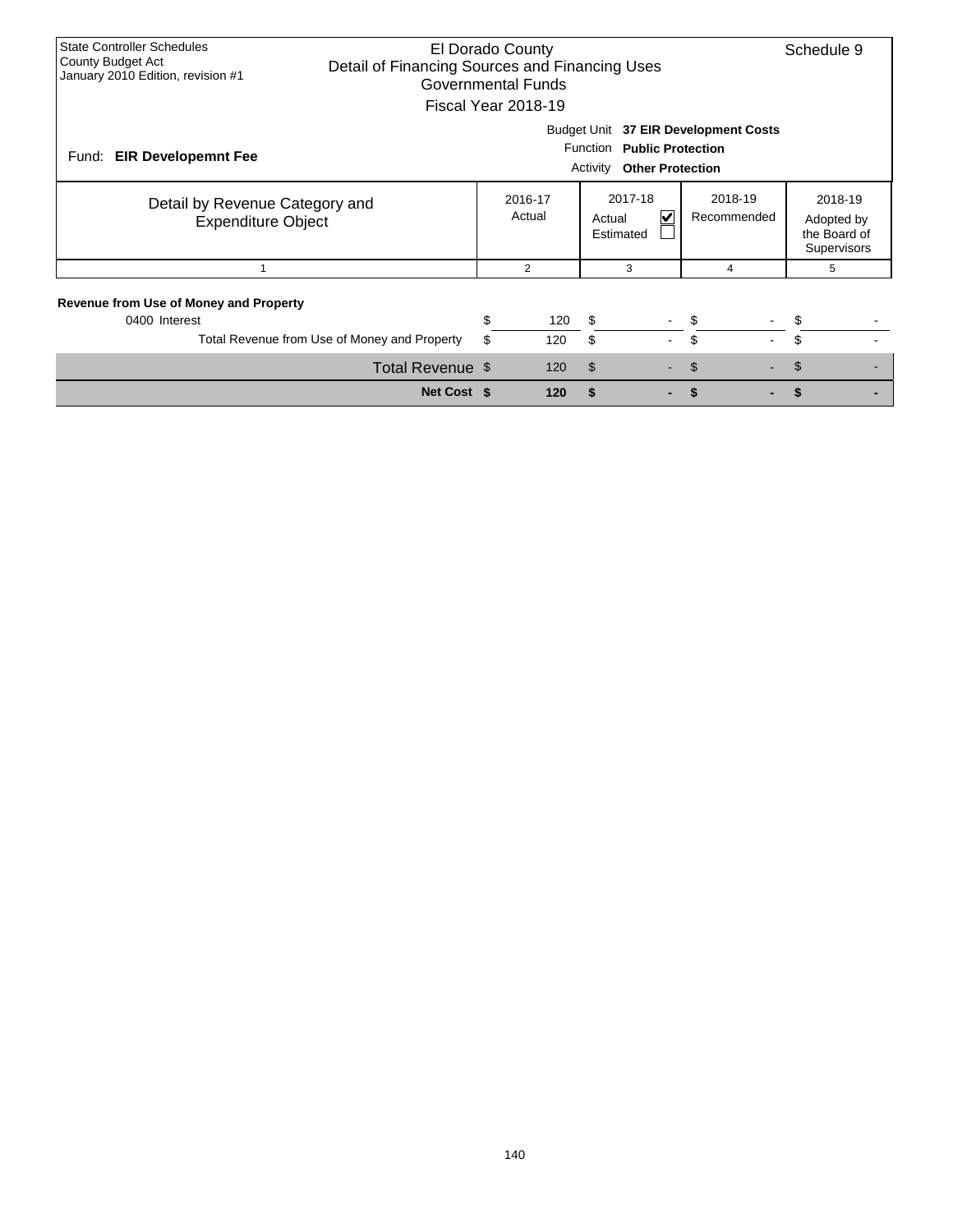| <b>State Controller Schedules</b><br>El Dorado County<br>Schedule 9<br><b>County Budget Act</b><br>Detail of Financing Sources and Financing Uses<br>January 2010 Edition, revision #1<br><b>Governmental Funds</b><br>Fiscal Year 2018-19 |    |                   |    |                                     |    |                        |    |                                                      |
|--------------------------------------------------------------------------------------------------------------------------------------------------------------------------------------------------------------------------------------------|----|-------------------|----|-------------------------------------|----|------------------------|----|------------------------------------------------------|
| Budget Unit 38 Environmental Management<br>Function Health and Sanitation<br>Fund: General Fund<br>Health<br>Activity                                                                                                                      |    |                   |    |                                     |    |                        |    |                                                      |
| Detail by Revenue Category and<br><b>Expenditure Object</b>                                                                                                                                                                                |    | 2016-17<br>Actual |    | 2017-18<br>V<br>Actual<br>Estimated |    | 2018-19<br>Recommended |    | 2018-19<br>Adopted by<br>the Board of<br>Supervisors |
| $\mathbf{1}$                                                                                                                                                                                                                               |    | 2                 |    | 3                                   |    | $\overline{4}$         |    | 5                                                    |
| <b>Licenses, Permits and Franchises</b>                                                                                                                                                                                                    |    |                   |    |                                     |    |                        |    |                                                      |
| 0220 Construction Permits                                                                                                                                                                                                                  | \$ | 213,385           | \$ | 285,635                             | \$ | 220,472                | \$ | 220,472                                              |
| 0260 Other License and Permits                                                                                                                                                                                                             |    | 37,839            |    | 23,691                              |    | 16,464                 |    | 16,464                                               |
| 0263 Under Ground Storage Tank Permit                                                                                                                                                                                                      |    | 141.112           |    | 124,159                             |    | 109,224                |    | 109,224                                              |
| 0265 Health Permit                                                                                                                                                                                                                         |    | 14,846            |    | 24,478                              |    | 24,600                 |    | 24,600                                               |
| 0267 Food Facility Permit                                                                                                                                                                                                                  |    | 543,877           |    | 587,817                             |    | 449,108                |    | 449,108                                              |
| 0268 Pool and Spa Permit                                                                                                                                                                                                                   |    | 114,197           |    | 115,948                             |    | 114,964                |    | 114,964                                              |
| 0269 Water System Permit                                                                                                                                                                                                                   |    | 81,960            |    | 67,537                              |    | 71,340                 |    | 71,340                                               |
| 0270 Well Permit                                                                                                                                                                                                                           |    | 15,336            |    | 31,019                              |    | 14,000                 |    | 14,000                                               |
| Total Licenses, Permits and Franchises                                                                                                                                                                                                     | \$ | 1,162,553         | \$ | 1,260,284                           | \$ | 1,020,172              | \$ | 1,020,172                                            |
|                                                                                                                                                                                                                                            |    |                   |    |                                     |    |                        |    |                                                      |
| Intergovernmental Revenue - State                                                                                                                                                                                                          |    |                   |    |                                     |    |                        |    |                                                      |
| 0880 State - Other                                                                                                                                                                                                                         | \$ | 11,367            | \$ |                                     | \$ |                        | \$ |                                                      |
| Total Intergovernmental Revenue - State                                                                                                                                                                                                    | \$ | 11,367            | \$ |                                     | \$ |                        | \$ |                                                      |
| Intergovernmental Revenue - Federal                                                                                                                                                                                                        |    |                   |    |                                     |    |                        |    |                                                      |
| 1060 Federal - Emerg Mngt Agency (FEMA)                                                                                                                                                                                                    | \$ | 682               | \$ |                                     | \$ |                        | \$ |                                                      |
| 1100 Federal - Other                                                                                                                                                                                                                       |    |                   |    |                                     |    | 10,000                 |    | 10,000                                               |
| Total Intergovernmental Revenue - Federal                                                                                                                                                                                                  | \$ | 682               | \$ |                                     | \$ | 10,000                 | \$ | 10,000                                               |
| <b>Charges for Services</b>                                                                                                                                                                                                                |    |                   |    |                                     |    |                        |    |                                                      |
| 1310 Special Assessments                                                                                                                                                                                                                   | \$ | 88,266            | \$ | 87,771                              | \$ | 94,760                 | \$ | 94,760                                               |
| 1401 Planning and Engineering Fees                                                                                                                                                                                                         |    | 22,489            |    | 59,557                              |    | 20,000                 |    | 20,000                                               |
| 1409 Subdiv Tentative / Final Map Plan Check                                                                                                                                                                                               |    | 164               |    |                                     |    |                        |    |                                                      |
|                                                                                                                                                                                                                                            |    |                   |    |                                     |    |                        |    |                                                      |
| 1410 Grading Application Fee                                                                                                                                                                                                               |    |                   |    | (13)                                |    |                        |    |                                                      |
| 1661 Water Sampling                                                                                                                                                                                                                        |    | 19                |    |                                     |    | 100                    |    | 100                                                  |
| 1662 Loan Certification                                                                                                                                                                                                                    |    | 2,287             |    | 738                                 |    | 3,000                  |    | 3,000                                                |
| 1663 Business Plans                                                                                                                                                                                                                        |    | 197,056           |    | 214,639                             |    | 206,640                |    | 206,640                                              |
| 1740 Charges for Services                                                                                                                                                                                                                  |    | 14,022            |    | 13,121                              |    | 9,000                  |    | 9,000                                                |
| 1753 Emergency Response Recovery (ERR)                                                                                                                                                                                                     |    |                   |    | 5,327                               |    |                        |    |                                                      |
| 1765 El Dorado Irrigation District (EID)                                                                                                                                                                                                   |    | 320               |    | 220                                 |    | 480                    |    | 480                                                  |
| 1800 Interfund Revenue                                                                                                                                                                                                                     |    | 205,011           |    |                                     |    | 325,534                |    | 325,534                                              |
| <b>Total Charges for Services</b>                                                                                                                                                                                                          | \$ | 529,635           | \$ | 381,360                             | \$ | 659,514                | \$ | 659,514                                              |
| <b>Miscellaneous Revenues</b>                                                                                                                                                                                                              |    |                   |    |                                     |    |                        |    |                                                      |
| 1940 Miscellaneous Revenue                                                                                                                                                                                                                 | \$ | 709               | \$ | 1,012                               | \$ |                        | \$ |                                                      |
| <b>Total Miscellaneous Revenues</b>                                                                                                                                                                                                        | \$ | 709               | \$ | 1,012                               | \$ |                        | \$ |                                                      |
| <b>Other Financing Sources</b>                                                                                                                                                                                                             |    |                   |    |                                     |    |                        |    |                                                      |
| 2020 Operating Transfers In                                                                                                                                                                                                                | \$ | 407,641           | \$ | 568,745                             | \$ | 925,260                | \$ | 925,260                                              |
| 2021 Operating Transfers In: Veh Lic Fee                                                                                                                                                                                                   |    | 185,931           |    | 181,912                             |    | 181,837                |    | 181,837                                              |
| 2027 Operating Transfers In: Sales Tax Realingment                                                                                                                                                                                         |    | 12,269            |    | 33,229                              |    | 35,420                 |    | 35,420                                               |
| <b>Total Other Financing Sources</b>                                                                                                                                                                                                       | \$ | 605,841           | \$ | 783,886                             | \$ | 1,142,517              | \$ | 1,142,517                                            |
|                                                                                                                                                                                                                                            |    |                   |    |                                     |    |                        |    |                                                      |
| Total Revenue \$                                                                                                                                                                                                                           |    | 2,310,787         | \$ | 2,426,542                           | \$ | 2,832,203              | \$ | 2,832,203                                            |
| <b>Salaries and Employee Benefits</b>                                                                                                                                                                                                      |    |                   |    |                                     |    |                        |    |                                                      |
| 3000 Permanent Employees / Elected Officials                                                                                                                                                                                               | \$ | 1,116,326         | \$ | 1,206,738                           | \$ | 1,311,465              | \$ | 1,311,465                                            |
| 3001 Temporary Employees                                                                                                                                                                                                                   |    | 21,290            |    | 23,962                              |    | 51,000                 |    | 51,000                                               |
|                                                                                                                                                                                                                                            |    |                   |    |                                     |    |                        |    |                                                      |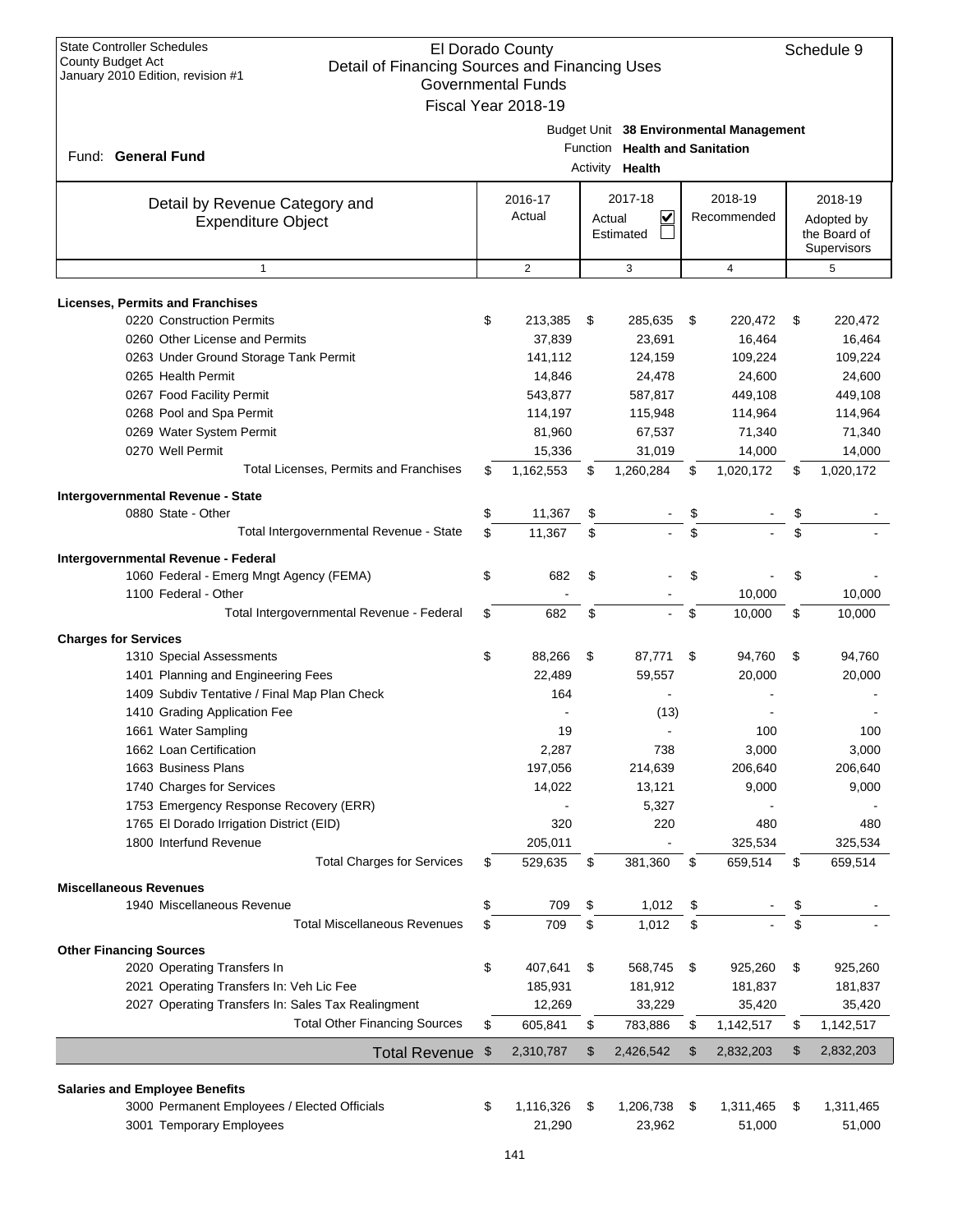### El Dorado County Detail of Financing Sources and Financing Uses Governmental Funds Fiscal Year 2018-19

|                                                             | Governmental Funds<br>Fiscal Year 2018-19 |                                                   |                                         |                                                      |
|-------------------------------------------------------------|-------------------------------------------|---------------------------------------------------|-----------------------------------------|------------------------------------------------------|
| Fund: General Fund                                          |                                           | Function Health and Sanitation<br>Activity Health | Budget Unit 38 Environmental Management |                                                      |
| Detail by Revenue Category and<br><b>Expenditure Object</b> | 2016-17<br>Actual                         | 2017-18<br><u>V</u><br>Actual<br>Estimated        | 2018-19<br>Recommended                  | 2018-19<br>Adopted by<br>the Board of<br>Supervisors |
| $\mathbf{1}$                                                | 2                                         | 3                                                 | 4                                       | 5                                                    |
| 3002 Overtime                                               | 13,176                                    | 20,102                                            | 16,000                                  | 16,000                                               |
| 3003 Standby Pay                                            | 7,698                                     | 8,875                                             | 7,500                                   | 7,500                                                |
| 3004 Other Compensation                                     | 16,583                                    | 67,517                                            | 600                                     | 600                                                  |
| 3005 Tahoe Differential                                     | 7,227                                     | 7,199                                             | 7,200                                   | 7,200                                                |
| 3007 Hazard Pay                                             | 4,092                                     |                                                   |                                         |                                                      |
| 3020 Employer Share - Employee Retirement                   | 244,810                                   | 256,690                                           | 308,617                                 | 308,617                                              |
| 3022 Employer Share - Medi Care                             | 16,578                                    | 18,555                                            | 19,118                                  | 19,118                                               |
| 3040 Employer Share - Health Insurance                      | 208,703                                   | 257,738                                           | 299,828                                 | 299,828                                              |
| 3041 Employer Share - Unemployment Insurance                |                                           |                                                   | 3,081                                   | 3,081                                                |
| 3042 Employer Share - Long Term Disab Insurance             | 1,814                                     | 2,077                                             | 3,279                                   | 3,279                                                |
| 3043 Employer Share - Deferred Compensation                 | 2,249                                     | 5,127                                             | 5,612                                   | 5,612                                                |
| 3046 Retiree Health - Defined Contributions                 | 17,018                                    | 19,081                                            | 21,072                                  | 21,072                                               |
| 3060 Employer Share - Workers' Compensation                 | 121,401                                   | 118,153                                           | 29,185                                  | 29,185                                               |
| 3080 Flexible Benefits                                      | 6,000                                     | 3,000                                             |                                         |                                                      |
| <b>Total Salaries and Employee Benefits</b>                 | \$<br>1,804,965                           | \$<br>2,014,814                                   | \$<br>2,083,557                         | \$<br>2,083,557                                      |
| <b>Services and Supplies</b>                                |                                           |                                                   |                                         |                                                      |
| 4000 Agriculture                                            | \$<br>1,866                               | \$<br>1,313                                       | \$<br>2,500                             | \$<br>2,500                                          |
| 4020 Clothing and Personal Supplies                         | 150                                       | 79                                                | 100                                     | 100                                                  |
| 4040 Telephone Company Vendor Payments                      | 1,962                                     | 1,314                                             | 1,131                                   | 1,131                                                |
| 4041 Cnty Pass thru Telephone Chrges to Depts               | 2,167                                     | 1,534                                             | 860                                     | 860                                                  |
| 4080 Household Expense                                      | 242                                       | 136                                               | 1,450                                   | 1,450                                                |
| 4082 Household Expense - Other                              | 23                                        |                                                   | 125                                     | 125                                                  |
| 4083 Household Expense - Laundry                            | 73                                        | 295                                               |                                         |                                                      |
| 4086 Household Expense - Janitorial/Custodial               | 1,013                                     | 1,032                                             |                                         |                                                      |
| 4100 Insurance - Premium                                    | 8,914                                     | 7,053                                             | 8,580                                   | 8,580                                                |
| 4140 Maintenance - Equipment                                |                                           |                                                   | 300                                     | 300                                                  |
| 4144 Maintenance - Computer System Supplies                 | 43,970                                    | 39,172                                            | 45,000                                  | 45,000                                               |
| 4145 Maintenance - Equipment Parts                          | 381                                       | 3                                                 |                                         |                                                      |
| 4160 Maintenance Vehicles - Service Contract                | 531                                       | 37                                                |                                         |                                                      |
| 4162 Maintenance Vehicles - Supplies                        |                                           | 10                                                |                                         |                                                      |
| 4200 Medical, Dental and Laboratory Supplies                | 436                                       | 269                                               | 997                                     | 997                                                  |
| 4220 Memberships                                            | 1,699                                     | 1,546                                             | 3,689                                   | 3,689                                                |
| 4221 Memberships - Legislative Advocacy                     | 1,927                                     | 1,963                                             | 2,159                                   | 2,159                                                |
| 4260 Office Expense                                         | 21                                        | 1,290                                             |                                         |                                                      |
| 4261 Postage                                                |                                           | 40                                                |                                         |                                                      |
| 4263 Subscription / Newspaper / Journals                    | 184                                       | 119                                               | 238                                     | 238                                                  |
| 4264 Books / Manuals                                        | 51                                        | 38                                                | 500                                     | 500                                                  |
| 4266 Printing / Duplicating                                 | 384                                       | 140                                               | 600                                     | 600                                                  |
| 4300 Professional and Specialized Services                  | 3,124                                     | 5,069                                             | 4,252                                   | 4,252                                                |
| 4324 Medical, Dental and Lab Services                       | 1,673                                     | 3,385                                             | 1,002                                   | 1,002                                                |
| 4400 Publication and Legal Notices                          | 447                                       | 17                                                | 75                                      | 75                                                   |
| 4420 Rents and Leases - Equipment                           |                                           | 75                                                |                                         |                                                      |
| 4440 Rent & Lease - Building/Improvements                   | 18,926                                    | 19,305                                            | 18,833                                  | 18,833                                               |
| 4460 Small Tools and Instruments                            | 429                                       | 157                                               | 725                                     | 725                                                  |

4461 Minor Equipment 2,100 4462 Minor Computer Equipment **Advisoring Computer Equipment** 1997 - 3,977